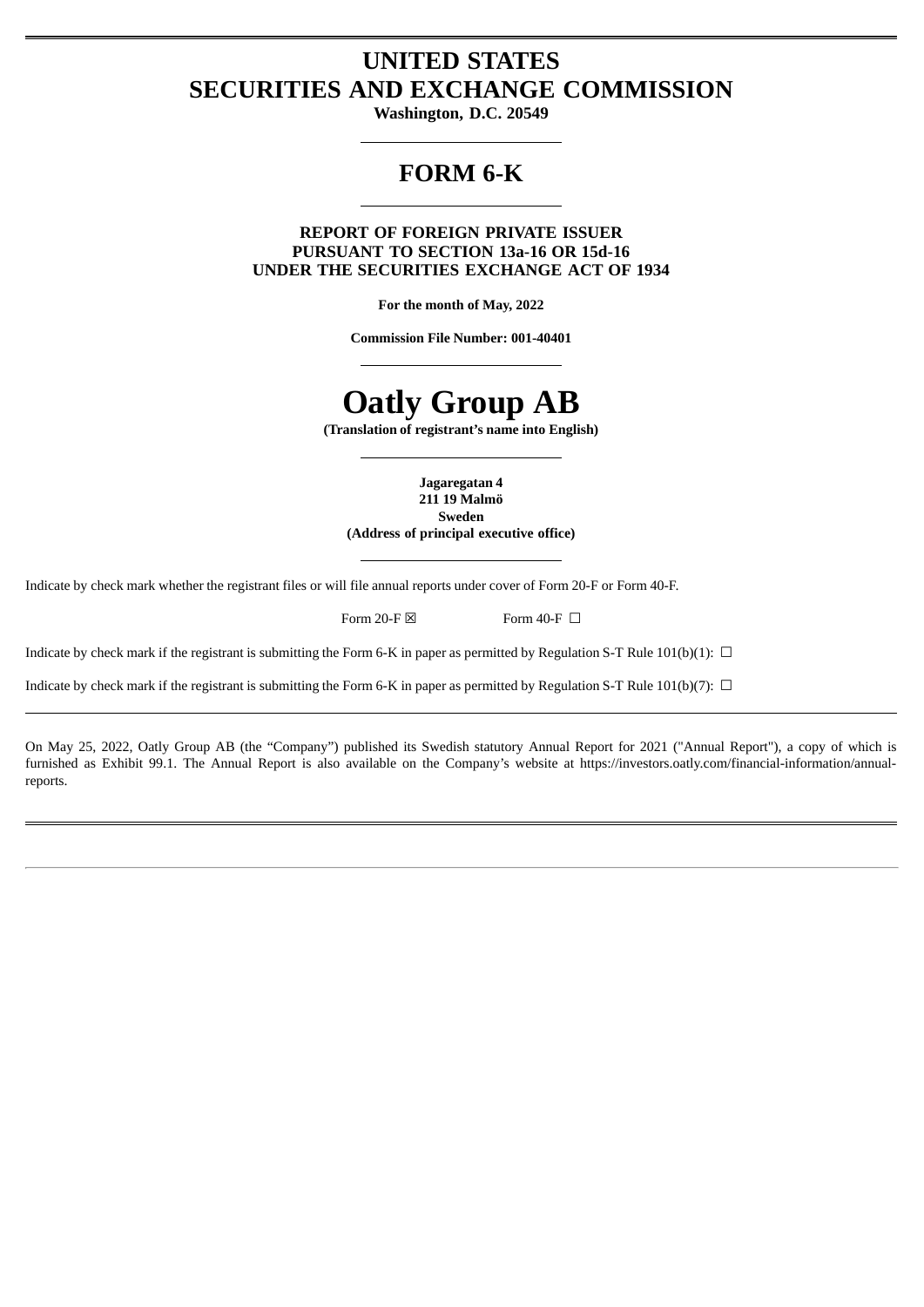| Exhibit No. | Description            |
|-------------|------------------------|
| 99.1        | Annual Report for 2021 |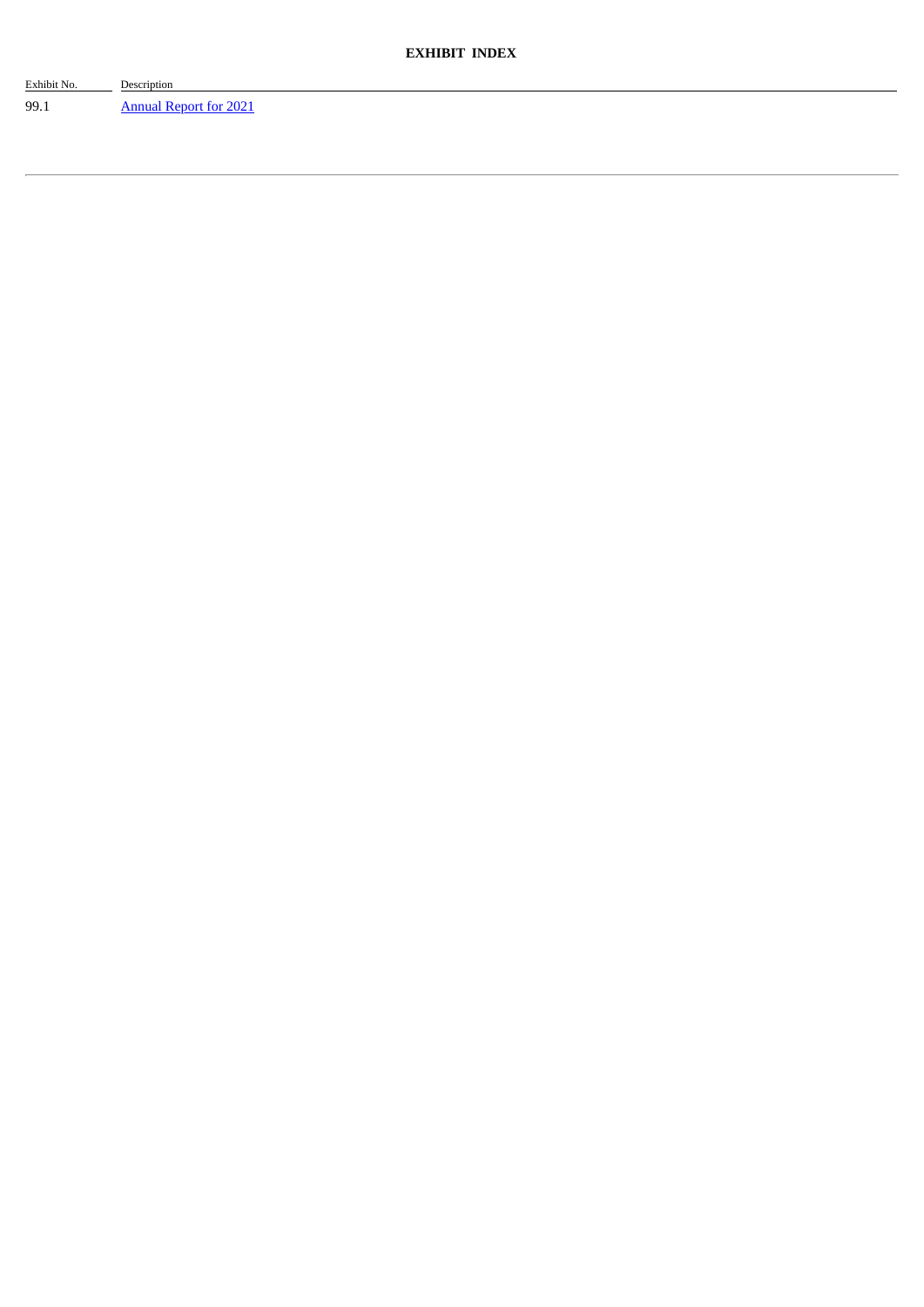#### **SIGNATURES**

Pursuant to the requirements of the Securities Exchange Act of 1934, as amended, the registrant has duly caused this report to be signed on its behalf by the undersigned hereunto duly authorized.

## **Oatly Group AB**

Date: May 25, 2022 By: /s/ Christian Hanke

Christian Hanke Chief Financial Officer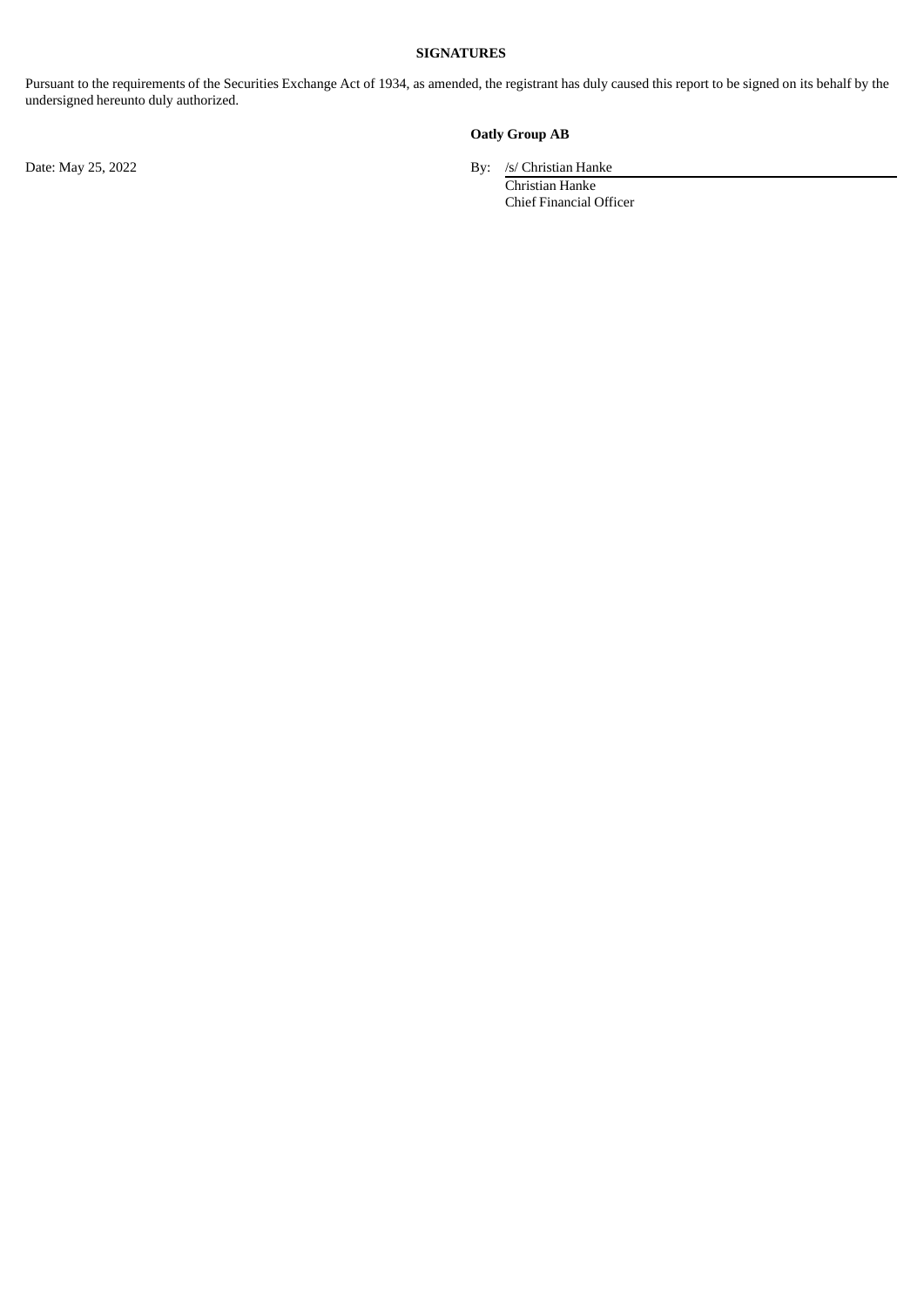# **Annual report**

and

# <span id="page-3-0"></span>**Consolidated financial statements**

for

# **Oatly Group AB (publ)**

559081-1989

Financial year

2021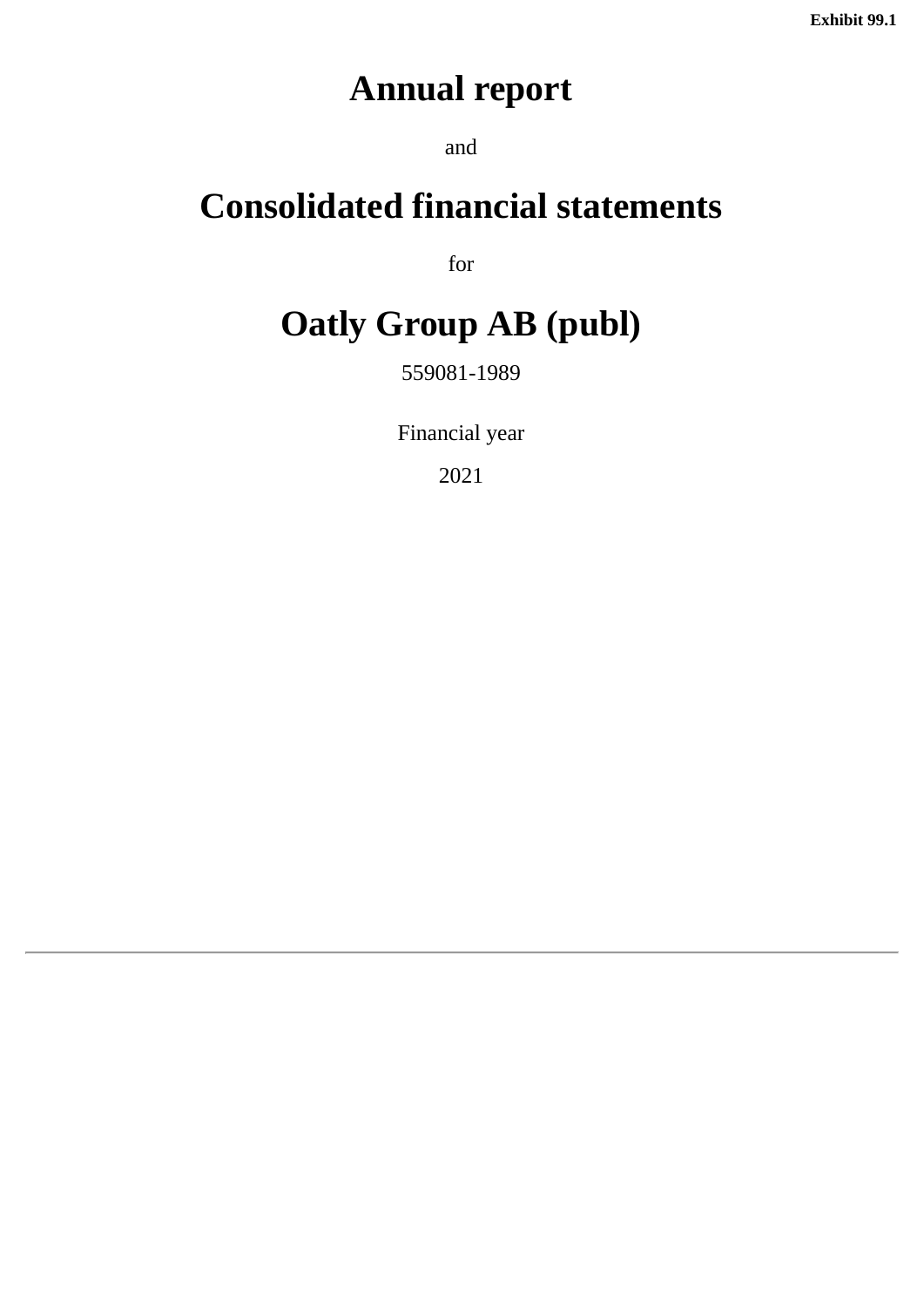The Board of Directors and CEO of Oatly Group AB (publ) hereby present the Annual Report and consolidated financial statements for the 2021 financial year.

The consolidated financial statements have been prepared in US dollars (USD), and all amounts are in thousands of US dollars (TUSD) unless otherwise specified. The Annual Report for the Parent Company has been prepared in Swedish kronor (SEK), and all amounts are in thousands of Swedish kronor (TSEK) unless otherwise specified.

## **Administration report**

#### **Information regarding the operations**

The Group's CEO is employed in Oatly Group AB (publ) and handles the administration of the Group and its financing. The major operations in the Group take place in underlying companies, primarily in Oatly AB. Oatly AB is an innovative company operating within Sustainable Nutritional Health. The Company develops, produces and sells oat-based dairy substitute products, primarily under its own brand, Oatly. The goal is to be an international lifestyle company which is world-leading in its technological area and drives the change toward more plant-based consumption.

The Company's registered office is in Malmö, Sweden.

#### **Ownership**

Oatly Group AB is owned to 45.9% by Nativus Company Limited. None of the remaining shareholders own more than 10%.

#### **Significant events during the financial year**

In May 2021, we completed our IPO on the Nasdaq Global Select Market in the US. In connection with the IPO 64,688,000 ADSs were sold, each representing one ordinary share. The ADSs were sold at an initial public offering price of \$17.00 per share for net proceeds to the Company of approximately MUSD 1,037.3, after deducting discounts and commissions of MUSD 52.2 and offering expenses of MUSD 10.

During the year, we had strong sales performance in our key markets: above all, performance in China and the US has been excellent. Sales for 2021 totaled TUSD 643,190 (421,351) and the operating loss was TUSD -213,743 (-47,093). The loss was not only an effect of the large marketing investments made in connection with our entry into major new markets such as the US and China as well as investments in our organization to support an ever larger and growing business, but also direct and continuous expenses related to our IPO on the Nasdaq in the US. The pandemic caused delays with the scheduling of our new production facilities, which had a negative impact on our operating profit. We were also impacted by increased cost inflation during the second half of 2021.

New production facilities in Ogden, Utah, Singapore and Ma'anshan, China went into operation in 2021 and the capacity of our operations in Vlissingen, the Netherlands has doubled. Three additional facilities respectively in Peterborough, UK, Fort Worth, US, and China (Asia III) are currently under construction or in the planning stage and are expected to open in 2023.

The COVID-19 pandemic has had, and we expect it will continue to have, certain negative effects on our operations that could have a material negative impact on our financial position and earnings. However, in 2021, we have seen a continued increase in sales to our café and restaurant customers as restrictions were eased in the US and Europe, while our sales and operations in China were increasingly affected in the second half of 2021 by increasingly strict travel restrictions and lockdowns. Due to the pandemic, supply chains have been affected and caused disruption in our operations during the year. This has made it more difficult to build up our sites and thus resulted in lower-than-expected production output at our facilities in Ogden, Utah, Singapore and Ma'anshan, China. In addition, it has become more difficult to obtain spare parts for the repair and maintenance of our existing facilities, as well as equipment and materials for our new facilities.

The Group has taken several risk-reduction measures to limit the impact that COVID-19 has had on the operation. The health and safety of our employees and their families has been our top priority, and we have also focused on minimizing risks to the operation so that it could continue. Our focus has been on the production and delivery of our products. Every production facility has, when necessary, taken measures to be able to work in shifts, and each work crew has been isolated to minimize the spread of the virus among production staff. Our most important suppliers have implemented similar measures.

Our credit losses from customers did not increase substantially during the pandemic.

Overall, we can conclude that demand for plant-based products continued to increase during the pandemic, especially in the US, where oats continue to take market share from other types of plant-based beverages, which has benefited our business. The growth rate has also remained very high in Asia.

In connection with the IPO, a long-term incentive program ("LTI 2021") was initiated and effective from May 2021. The program includes board members, management and employees (including qualifying consultants who work full-time for the group and over a longer period). The principal purpose of the of the LTI 2021 is to attract, retain and motivate employees, consultants and members of the Board of Directors through the granting of share-based compensation awards and cash-based performance bonus awards from 2021 and onwards. For further information of the program, refer to Note 9.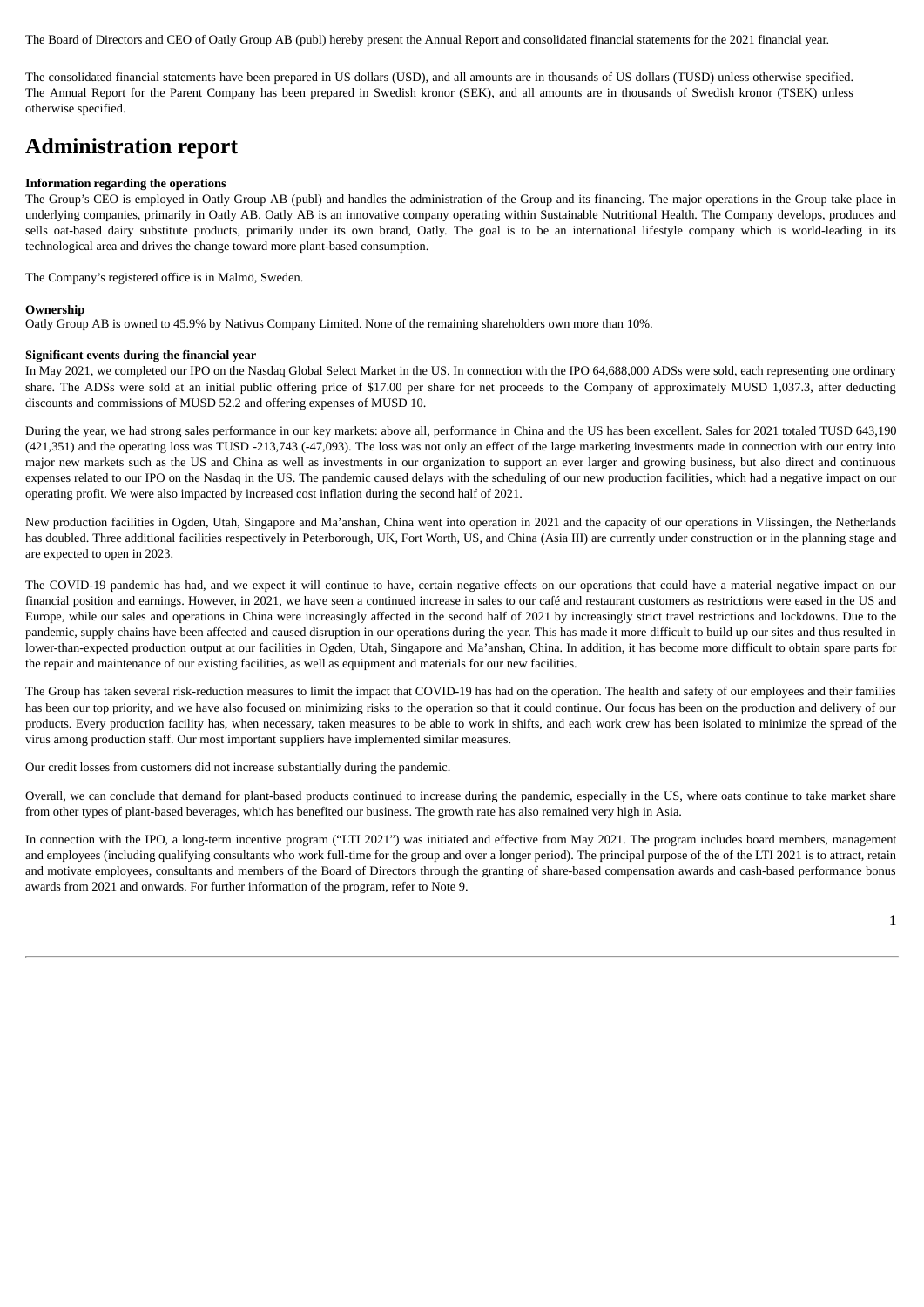New Group subsidiaries were formed in China and Austria during the year as part of our continued international expansion. In April 2020, the Group received a shareholder loan in the amount of MUSD 87.8 divided into EUR, USD and SEK. The shareholder loan was paid off in connection with the Company's IPO in May 2021, partly through repayment and partly through conversion to shares. For additional information, refer to Note 3.1.4 and Note 27.

The Group's borrowings were renegotiated in April 2021, which resulted in a new financing agreement. The Group's borrowings comprise a three-year multicurrency sustainability credit facility in the amount of SEK 3.6 billion (equivalent of MUSD 397.8), linked to both financial and non-financial key ratios. Refer further to the disclosure in Note 3.1.4.

Our primary requirements for liquidity and capital are to finance working capital and capital expenditures to support our growth. We expect to use the proceeds from our initial public offering to fund our continued expansion. Some of the cash received in the IPO has been invested in different short-term investments, namely funds, bonds and certificates, for the purpose of securing and increasing the value until the cash is needed for investments in the business. The short-term investments are made in SEK and USD. Funds consist of primarily "money market funds", i.e. a kind of mutual fund that invests in highly liquid, near-term instruments and high-credit-rating and debt-based securities with a short-term maturity. Bonds and certificates consist of corporate bonds and commercial papers.

As of December 31, 2021, there were 591,777,001 ordinary shares outstanding with a nominal value of USD 0.00018 (SEK 0.0015) per share. At an Extraordinary General Meeting held on March 15, 2021, a bonus issue with a registration date of March 22, 2021 was approved. The bonus issue resulted in an increase in share capital of TUSD 64. The number of shares was unchanged. The nominal value per share was changed to USD 0.00017 from the previous value of SEK 0.00148. Refer further to the disclosure in Note 24

#### **Significant events after the end of the financial year**

We closely monitor the course of events regarding the Russian invasion of Ukraine. While the invasion primarily impacts the population of Ukraine, it also impacts the rest of the world with the uncertainty that the situation entails. Ukraine and Russia are major global suppliers of agricultural products and Russia is a major supplier of fertilizers. We do not purchase ingredients from either Ukraine or Russia. Our assessment is that the situation has no direct impact on our operations but may lead to an indirect impact given the role of Ukraine and Russia as global exporters of agricultural products.

In February 2022, a securities class action complaint was filed under the caption *Hipple v. Oatly Group AB et al.*, Index No. 151432/2022, in the New York County Supreme Court against the Company, certain of its officers and directors (including a former director), among others, alleging violations of the Securities Act of 1933. The Company disputes each and every claim and intends to defend this matter vigorously.

In March 2022, Plaintiffs in *In re Oatly Group AB Securities Litigation*, Consolidated Civil Action No. 1:21-cv-06360-AKH, the securities class action pending in the United States District Court for the Southern District of New York, filed a consolidated amended complaint against the Company and certain of its officers and directors (including a former director), among others, alleging violations of the Securities Act of 1933, in addition to violations of the Securities Exchange Act of 1934 and SEC Rule 10b-5. The Company disputes each and every claim and intends to defend this matter vigorously.

On March 28, 2022, the SRCF Agreement was amended for the purpose of, among other things, (i) postponing the application of the minimum EBITDA financial covenant from the third quarter of 2022 to (A) the second quarter of 2023 or (B) provided that the Group has successfully raised capital of at least \$400 million by December 31, 2022, the second quarter of 2024, (ii) lowering the applicable tangible solvency ratio financial covenant levels, and (iii) introducing further restrictions on dividends from the Company stipulating that, following the exercise of the covenant conversion right, in addition to the requirement that no Event of Default (as defined in the SRCF Agreement) is outstanding or would occur immediately thereafter, any dividend from the Company is subject to the total net leverage ratio being equal to or less than 1.00:1 immediately before and after the making of such dividend.

During May 2022, Oatly Group AB (publ) has issued and allotted 650,000 ordinary shares following exercise of 650,000 warrants as part of the Company's long-term incentive plan. As of 9 May 2022, the number of shares and votes in the Company amounts to 592,427,001.

#### **Expected future development and significant risks and uncertainties**

The plant-based category is continuously growing strong at a global level, and in 2022 the Group will continue its efforts to establish and grow the operations in several of the world's largest markets, including our focus on expanding our production capacity to manage the higher demand for our products.

As indicated above under "Significant events during the financial year," the COVID-19 pandemic and the measures taken in different countries to limit the spread of the virus had a noticeable impact on our operations and financial position in 2021, both positive and negative. Whether revenue and profitability will be affected in the future depends on how markets where the Group operates are affected by COVID-19, and the extent to which measures and restrictions are expanded or lifted. We expect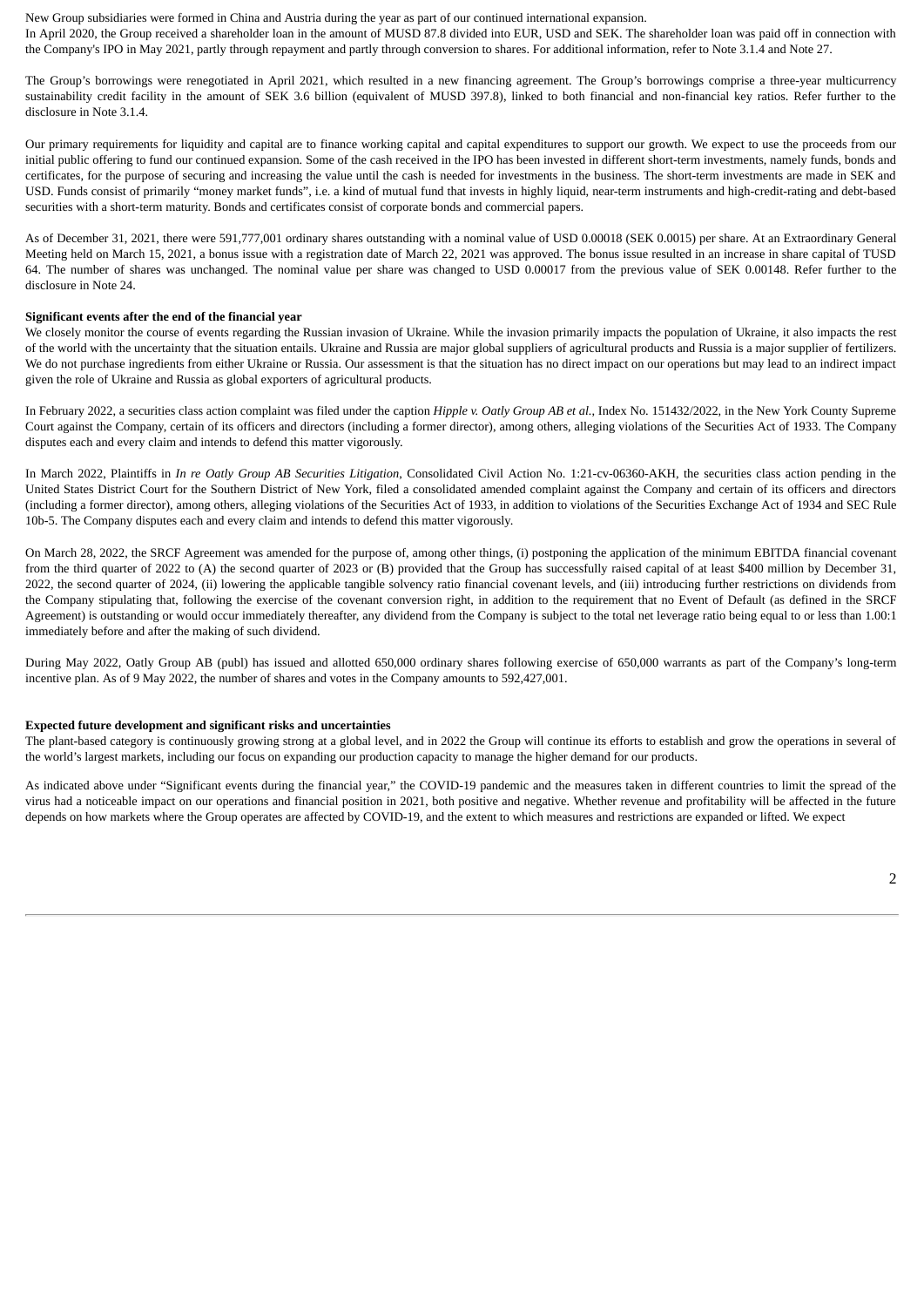that revenue from our food service customers in China will continue to be negatively affected during the first six months of 2022 due to the increasing strict restrictions implemented in the country during the first quarter. However, it is difficult to predict demand from food service customers and the retail sector going forward, and if the COVID-19 pandemic continues to what extent this could affect our future sales development and planning.

As we enter 2022, we expect inflationary pressure to affect our costs of goods sold more generally, since prices of oats and other raw materials, as well as packaging materials, are rising due to multiple factors such as a poor harvest in Canada, additional disruptions to the supply chain as a consequence of the pandemic and the latest geopolitical events, the war in Ukraine and its impact on the world. We also expect elevated inflation levels related to labor, energy and co-packing.

We plan to open three additional new facilities in Peterborough in the UK, Fort Worth in the US, and in China (Asia III) in 2023.

#### **Foreign branches**

Oatly AB has a branch registered in the UK (No. BR019254). The branch has been dormant in the financial years 2021 and 2020.

#### **Innovation**

Oatly works extensively with innovation. This area includes product development, research and process technology and innovative distribution solutions and sales channels. In addition to the development of new products and concepts, product care – that is, continual improvements and the further development of existing products and concepts – is important. Oatly's technology for producing liquid oats is, and shall continue to be, the best in the market. With the help of advanced process development and research, we strive to generate innovative process technology to develop new and functional product characteristics. We also undertake research which strengthens and documents the products' physiological effects and health-enhancing characteristics.

#### **Financial risk control and use of financial instruments**

Through its operations, the Group is exposed to various financial risks attributable to primarily cash, short-term investments, trade receivables, trade payables and liabilities to credit institutions. The financial risks are market risk, mainly interest risk and currency risk, credit risk, liquidity risk and refinancing risk. The Group strives to minimize potential unfavorable effects from these risks on the Group's financial results. Refer to Note 3 for further information on the Group's management of financial risks.

#### **Other non-financial disclosures**

The Group works actively on systematic and practical occupational health and safety activities and the goal is a safe workplace with a high level of employee attendance and zero accidents. The Group also works actively on equality- and issues of equal treatment together with an updated equal treatment policy. In Sweden, there are collective agreements signed with Livsmedelsföretagen and Livsmedelsarbetareförbundet, Unionen, Sveriges Ingenjörer and Ledarna.

#### **Operations subject to permits**

Our operations in Landskrona, Sweden are licensable under the Environmental Assessment Ordinance (SFS 2013:251): 15.90-i and 90.15-i. The B license becomes mandatory in principle when production exceeds 10,000 tons. Since December 2020, we have used a new license to conduct existing and expanded operations in the form of 200,000 tons of product per calendar year. The license also covers the construction and operation of a waste treatment plant for the operation's process wastewater. The license includes a right to discharge process wastewater to the municipal treatment plant through December 31, 2021, after which process wastewater is treated in the Company's own waste treatment plant and then discharged into the Lundåkra basin. The previously submitted application to conduct an existing, expanded and partially supplemented operation for up to 500,000 tons of product per calendar year has been withdrawn, and the Skåne County Administrative Board made a decision to dismiss the case on December 21.

Further, the Group has operations subject to permits related to the production sites in the US, UK, the Netherlands, Singapore and China.

In the US, all operating licenses, permits, and other authorizations are approved for our current operations in Millville and Ogden. Ogden has the necessary FDA Food Facility Registration, FCE (Food Canning Establishment) registration number and the Certificate of Registration for Food Establishment from the Department of Agriculture and Food, State of Utah. Millville completed their British Retail Consortium ("BRC") unannounced audit for 2022. Ogden completed their BRC audit for 2022.

In the UK, the permit process in ongoing at the production site according to plan.

In the Netherlands Vlissingen, we have licenses, permits and other authorizations necessary to support our current operations and anticipated growth. Vlissingen had the renewed BRC certificate in June 2021 and will have the next audit in July 2022.

In Singapore, we received production permit in March 2021 with renewal in April 2022. The BRC certificate has been issued in January 2022 and will be renewed annually. In China Ma'anshan, we have licenses, permits, and other authorizations necessary to support our production since September 2021. Ma'anshan had the BRC in January 2022 and will be renewed annually.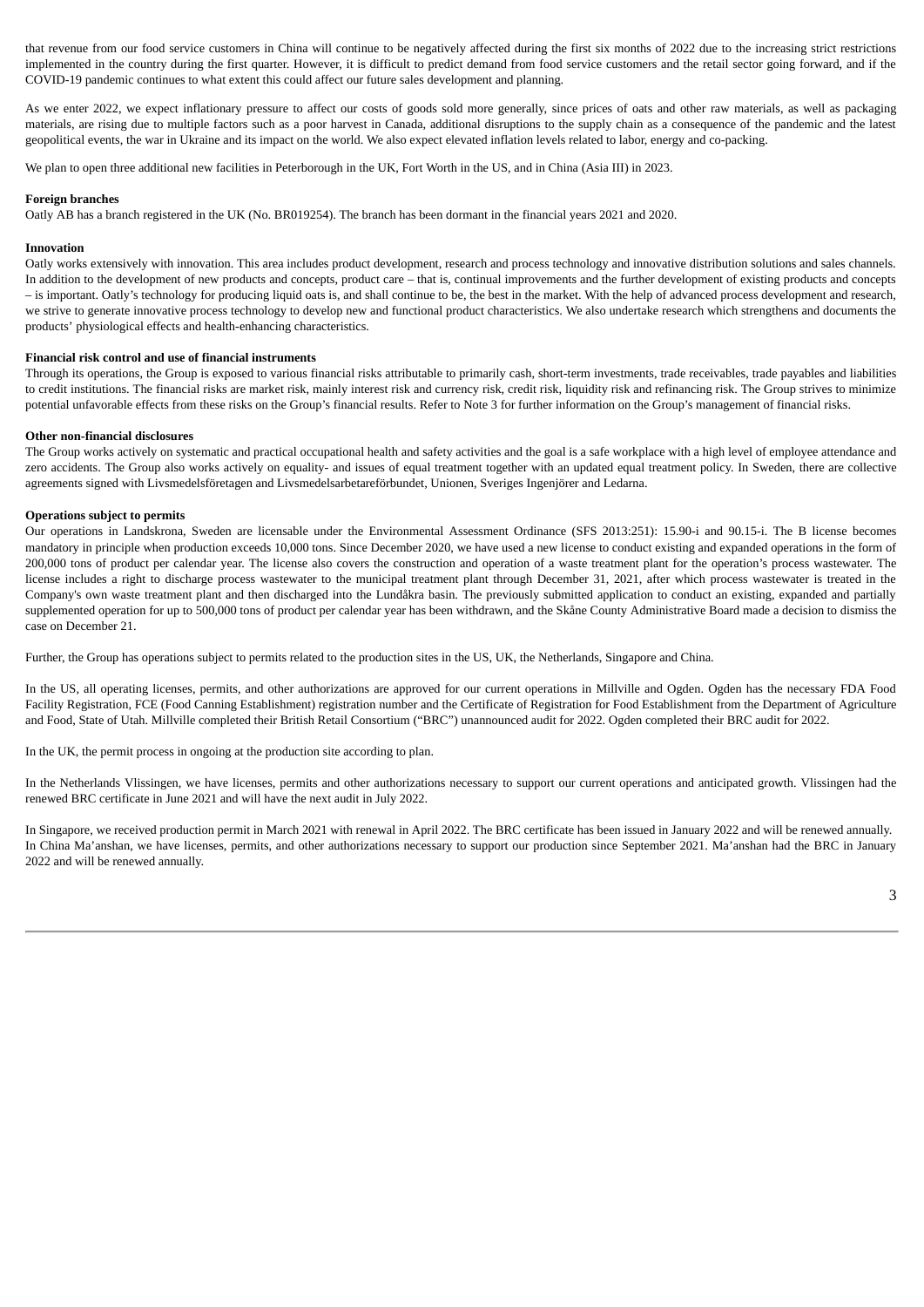#### **Environmental impact**

Our vision is to be a Company that leads a global movement to reduce consumption of cow's milk by 50%. Our goal is to make it easy for people to eat better and live healthier without negatively affecting the planet's resources. This focus on sustainability is a mindset that is woven into our entire company and helps us to navigate business decisions. We have worked with and continue to work with farmers, suppliers, researchers and other partners throughout our entire supply chain to develop our products in a way that we believe is beneficial to our customers and the world around us, and we endeavor to develop targets that help us achieve these goals.

We try to do our part to make the global food system more sustainable, in line with the UN Sustainable Development Goals (UN SDGs) and the Paris Agreement on climate change. As a significant purchaser of oats internationally, we try to purchase oats responsibly and to cooperate with suppliers and farmers in order to promote sustainability improvements for this crop. We are engaging in several initiatives to support our mission, such as cooperating with farmers and other stakeholders in the supply chain who wish to employ production methods with high sustainability standards.

#### **Sustainability report**

A Sustainability report is prepared by Oatly AB, the largest subsidiary in the Group, and the report will be separately published at www.oatly.com.The report will give an account of our overall work on pursuing a greater transformation of society, linked above all to production and consumption of plant-based food and drink.

#### **Sales, earnings and financial position, Group**

| Group (TUSD)                | 2021       | 2020    | 2019      |
|-----------------------------|------------|---------|-----------|
| Revenue                     | 643,190    | 421,351 | 204,047   |
| Loss before tax             | $-215,048$ | -57,950 | $-34,367$ |
| Total assets                | 1,628,912  | 678,929 | 349,220   |
| Equity/asset ratio* $(\%)$  | 76.4%      | 48.0%   | 53.8%     |
| Average number of employees | 1,280      | 623     | 395       |

\* Total equity as a percentage of total assets.

#### **Proposed appropriation of profits**

| The Board of Directors proposes that profits available for disposal (SEK): |                |  |  |  |  |
|----------------------------------------------------------------------------|----------------|--|--|--|--|
| Retained earnings                                                          | 13,904,221,257 |  |  |  |  |
| Profit of the year                                                         | 931,432,418    |  |  |  |  |
|                                                                            | 14,835,653,675 |  |  |  |  |
|                                                                            |                |  |  |  |  |
| be appropriated as follows to be carried forward                           | 14,835,653,675 |  |  |  |  |

The Group's and Parent Company's results and financial position in general are shown in the following income statements, balance sheets and cash-flow statement with associated Notes.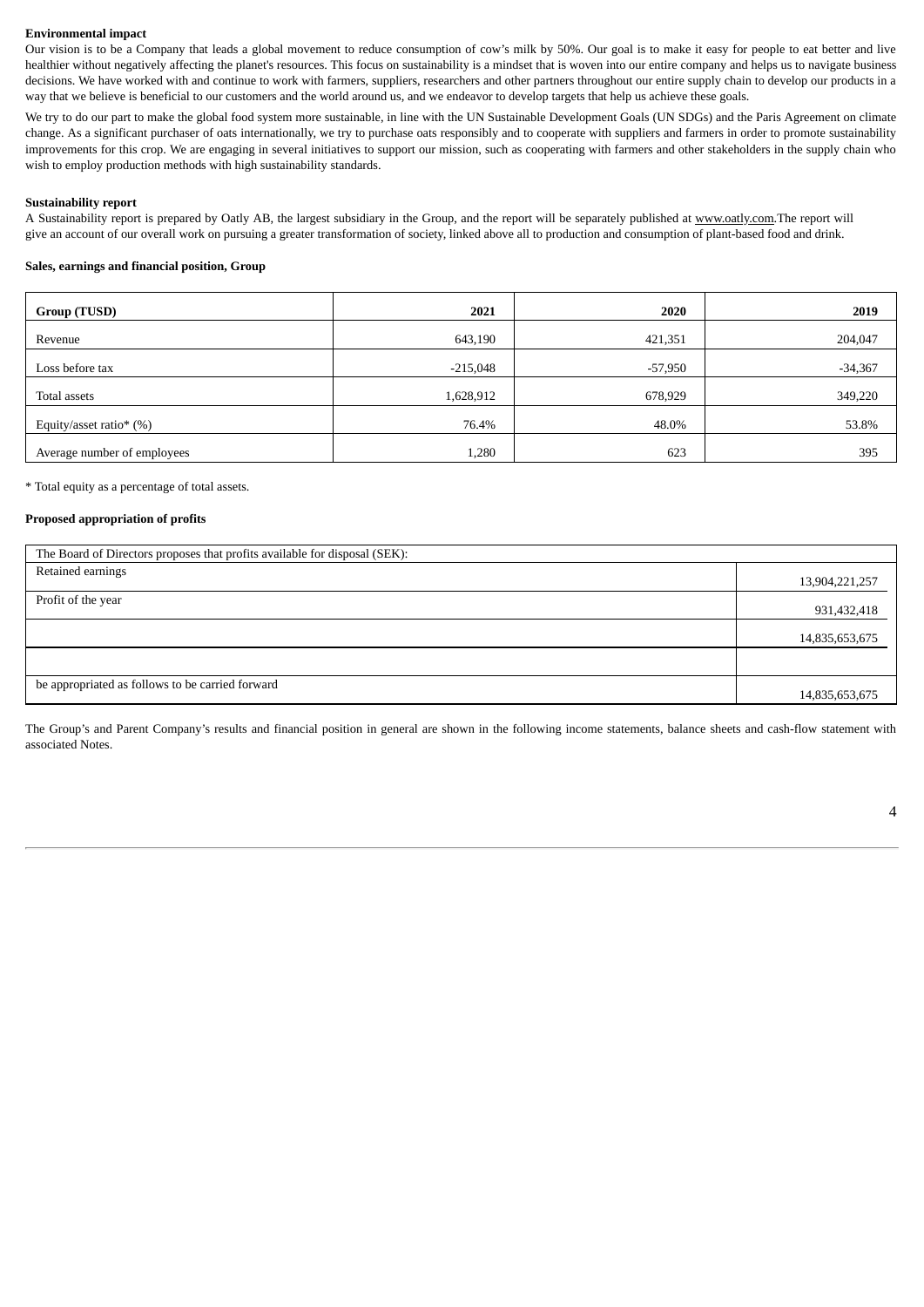| <b>CONSOLIDATED STATEMENT OF OPERATIONS</b>                                   |             |             |             |
|-------------------------------------------------------------------------------|-------------|-------------|-------------|
| For the year ended December 31                                                |             |             |             |
| (in thousands of U.S. dollars)                                                | <b>Note</b> | 2021        | 2020        |
| Revenue                                                                       | 5           | 643,190     | 421,351     |
| Cost of goods sold                                                            |             | $-488,177$  | $-292,107$  |
| <b>Gross profit</b>                                                           |             | 155,013     | 129,244     |
| Research and development expenses                                             |             | $-16,771$   | $-6,831$    |
| Selling, general and administrative expenses                                  |             | $-353,929$  | $-167,792$  |
| Other operating (expense)/income                                              |             | 1,944       | $-1,714$    |
| <b>Operating loss</b>                                                         | 6,7,8       | $-213,743$  | $-47,093$   |
|                                                                               |             |             |             |
| Finance income                                                                | 10,11       | 14,435      | 515         |
| Finance expenses                                                              | 10,11       | $-15,740$   | $-11,372$   |
| Loss before tax                                                               |             | $-215,048$  | $-57,950$   |
| Income tax benefit/(expense)                                                  | 12          | 2,655       | $-2,411$    |
| Loss for the year, attributable to shareholders of the parent                 |             | $-212,393$  | $-60,361$   |
|                                                                               |             |             |             |
| Loss per share, attributable to shareholders of the parent, basic and diluted | 33          | $-0.39$     | $-0.13$     |
|                                                                               |             |             |             |
| Weighted average common shares outstanding, basic and diluted                 | 33          | 549,080,310 | 454,266,908 |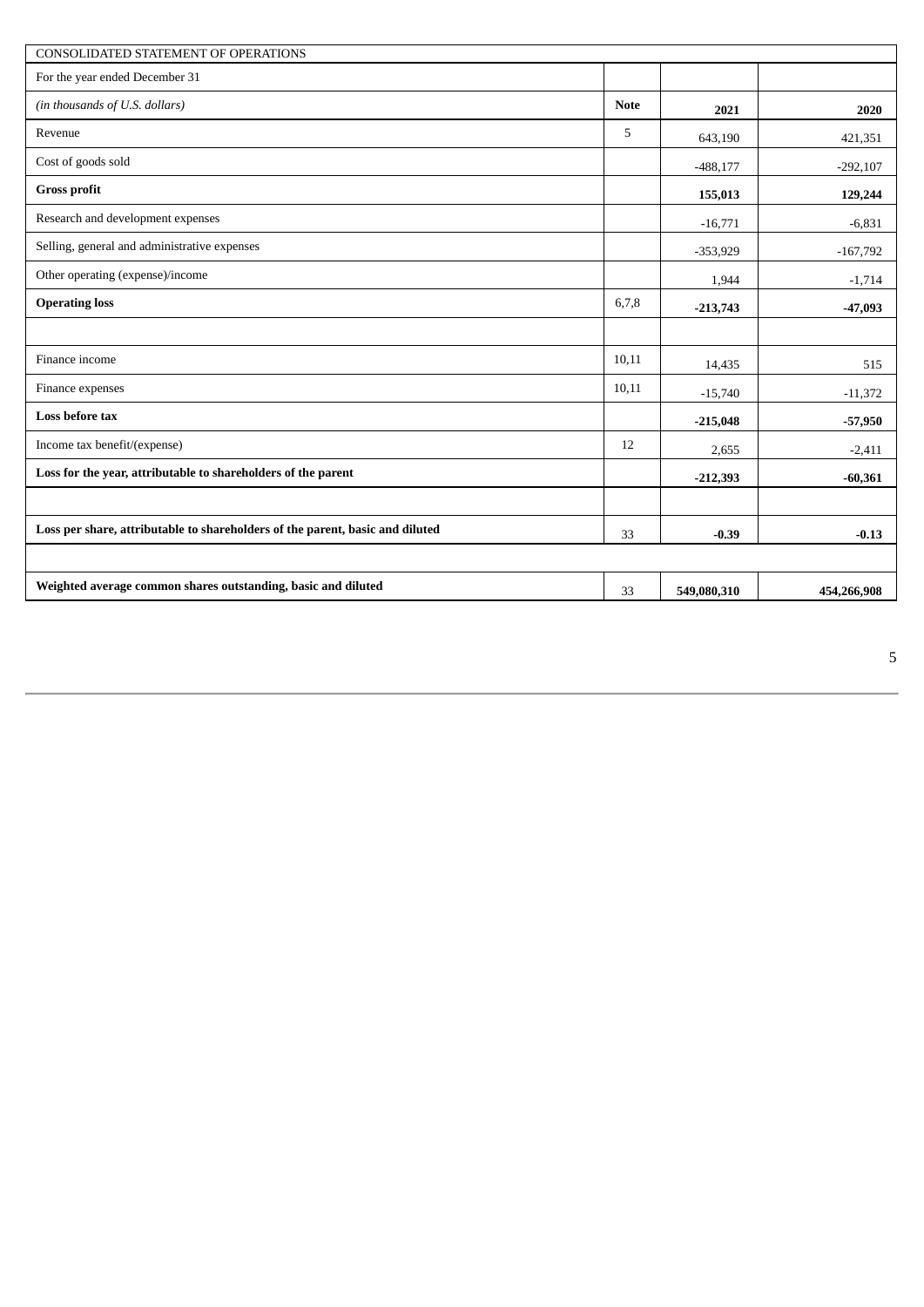| CONSOLIDATED STATEMENT OF COMPREHENSIVE LOSS                                                               |             |            |           |  |  |  |  |
|------------------------------------------------------------------------------------------------------------|-------------|------------|-----------|--|--|--|--|
| For the year ended December 31                                                                             |             |            |           |  |  |  |  |
| (in thousands of U.S. dollars)                                                                             | <b>Note</b> | 2021       | 2020      |  |  |  |  |
| Loss for the year                                                                                          |             | $-212,393$ | $-60,361$ |  |  |  |  |
| Other comprehensive income/(loss):                                                                         |             |            |           |  |  |  |  |
| Items that may be subsequently reclassified to consolidated statement of operations (net of tax):          |             |            |           |  |  |  |  |
| Exchange differences from translation of foreign operations                                                |             | $-71,961$  | 17,185    |  |  |  |  |
| Total other comprehensive income/(loss) for the year                                                       |             | $-71,961$  | 17,185    |  |  |  |  |
| Total comprehensive loss for the year                                                                      |             | $-284,354$ | $-43,176$ |  |  |  |  |
| Loss for the year and total comprehensive loss are, in their entirety, attributable to shareholders of the |             |            |           |  |  |  |  |
| parent                                                                                                     |             |            |           |  |  |  |  |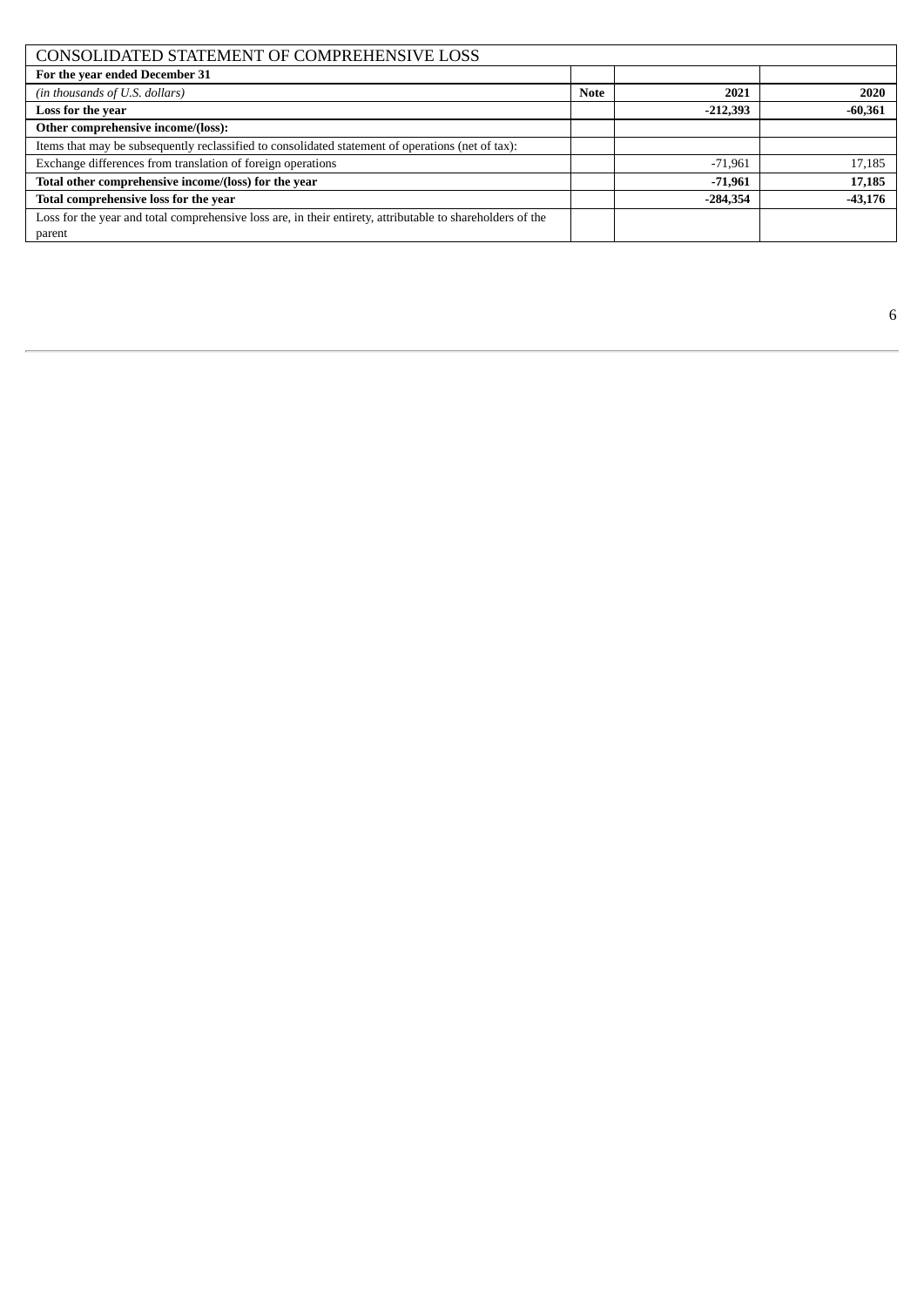| CONSOLIDATED STATEMENT OF FINANCIAL POSITION |             |           |         |  |  |  |  |
|----------------------------------------------|-------------|-----------|---------|--|--|--|--|
| As at December 31                            |             |           |         |  |  |  |  |
| (in thousands of U.S. dollars)               | <b>Note</b> | 2021      | 2020    |  |  |  |  |
| <b>ASSETS</b>                                |             |           |         |  |  |  |  |
| <b>Non-current assets</b>                    |             |           |         |  |  |  |  |
| Intangible assets                            | 14          | 145,925   | 156,463 |  |  |  |  |
| Property, plant and equipment                | 15          | 509,648   | 237,625 |  |  |  |  |
| Right-of-use assets                          | 16          | 158,448   | 38,103  |  |  |  |  |
| Other non-current receivables                | 17          | 5,534     | 6,550   |  |  |  |  |
| Deferred tax assets                          | 12          | 2,293     | 26      |  |  |  |  |
| <b>Total non-current assets</b>              |             | 821,848   | 438,767 |  |  |  |  |
| <b>Current assets</b>                        |             |           |         |  |  |  |  |
| Inventories                                  | 19          | 95,661    | 39,115  |  |  |  |  |
| Trade receivables                            | 20          | 105,519   | 71,297  |  |  |  |  |
| Current tax assets                           |             | 435       | 514     |  |  |  |  |
| Other current receivables                    | 21          | 32,229    | 12,363  |  |  |  |  |
| Prepaid expenses                             | 22          | 27,711    | 11,509  |  |  |  |  |
| Prepaid expenses                             | 18          | 249,937   | $\sim$  |  |  |  |  |
| Cash and cash equivalents                    | 23          | 295,572   | 105,364 |  |  |  |  |
| <b>Total current assets</b>                  |             | 807,064   | 240,162 |  |  |  |  |
| <b>TOTAL ASSETS</b>                          |             | 1,628,912 | 678,929 |  |  |  |  |

7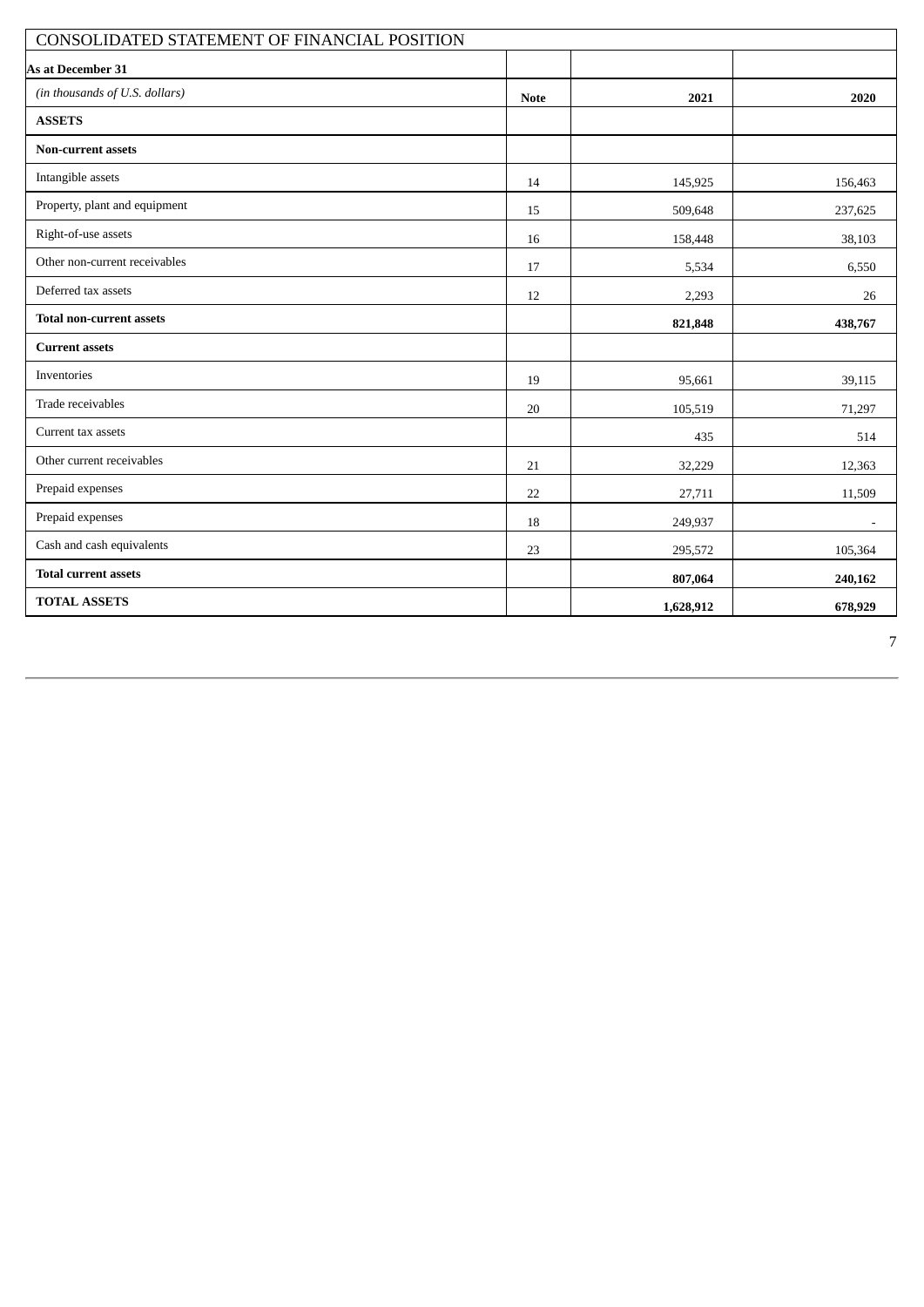| CONSOLIDATED STATEMENT OF FINANCIAL POSITION            |             |                |            |  |  |  |
|---------------------------------------------------------|-------------|----------------|------------|--|--|--|
| (in thousands of U.S. dollars)                          | <b>Note</b> | 2021           | 2020       |  |  |  |
|                                                         |             |                |            |  |  |  |
| <b>EQUITY AND LIABILITIES</b>                           | 24          |                |            |  |  |  |
| Equity                                                  |             | 105            | 21         |  |  |  |
| Share capital                                           |             | 1,628,103      | 448,251    |  |  |  |
| Other paid in capital                                   |             | $-74,486$      | $-2,525$   |  |  |  |
| Accumulated deficit                                     |             | $-308,423$     | $-119,661$ |  |  |  |
| Total equity attributable to shareholders of the parent |             | 1,245,299      | 326,086    |  |  |  |
| <b>Liabilities</b>                                      |             |                |            |  |  |  |
| <b>Non-current liabilities</b>                          |             |                |            |  |  |  |
| Lease liabilities                                       | 16          | 126,516        | 23,883     |  |  |  |
| Liabilities to credit institutions                      | 25          | $\blacksquare$ | 91,655     |  |  |  |
| Other non-current liabilities                           | 26          | $\overline{a}$ | 233        |  |  |  |
| Provisions                                              | 28          | 11,033         | 7,121      |  |  |  |
| Deferred tax liabilities                                | 12          | 2,677          | 1,307      |  |  |  |
| <b>Total non-current liabilities</b>                    |             | 140,226        | 124,199    |  |  |  |
| <b>Current liabilities</b>                              |             |                |            |  |  |  |
| Lease liabilities                                       | 16          | 16,703         | 23,883     |  |  |  |
| Liabilities to credit institutions                      | 25          | 5,987          | 5,532      |  |  |  |
| Shareholder loans                                       | 27          | ÷,             | 106,118    |  |  |  |
| Trade payables                                          |             | 93,043         | 45,295     |  |  |  |
| Current tax liabilities                                 |             | 567            | 852        |  |  |  |
| Other current liabilities                               | 29          | 9,614          | 4,632      |  |  |  |
| Accrued expenses                                        | 30          | 117,473        | 59,954     |  |  |  |
| <b>Total current liabilities</b>                        |             | 243,387        | 228,644    |  |  |  |
| <b>Total liabilities</b>                                |             | 383,613        | 352,843    |  |  |  |
| TOTAL EQUITY AND LIABILITIES                            |             | 1,628,912      | 678,929    |  |  |  |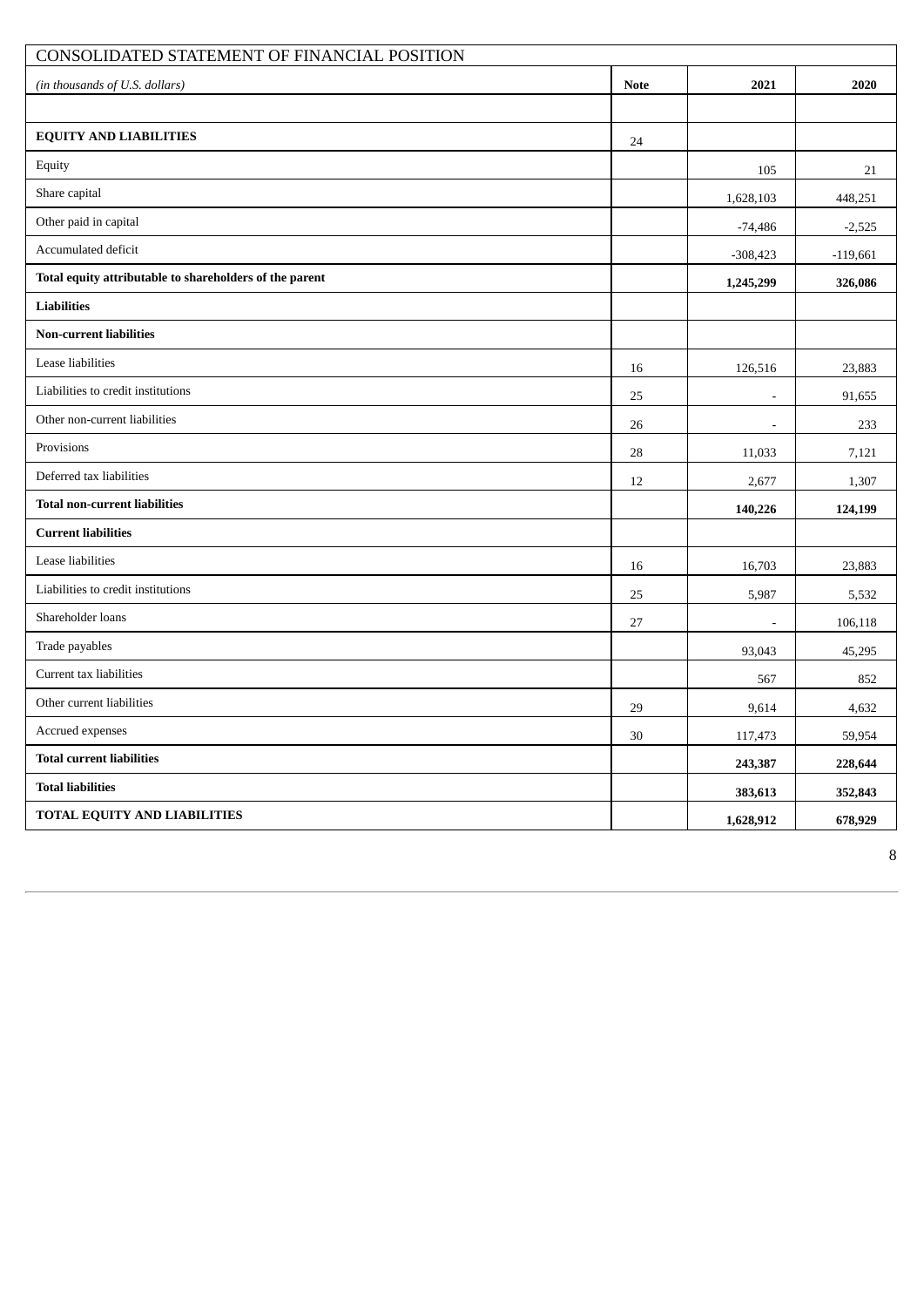| CONSOLIDATED STATEMENT OF CHANGES IN EQUITY    |             |                                            |                                 |                                               |                               |                     |  |
|------------------------------------------------|-------------|--------------------------------------------|---------------------------------|-----------------------------------------------|-------------------------------|---------------------|--|
|                                                |             | Attributable to shareholders of the parent |                                 |                                               |                               |                     |  |
| (in thousands of U.S. dollars)                 | <b>Note</b> | <b>Share</b><br>capital                    | Other<br>contributed<br>capital | Foreign<br>currency<br>translation<br>reserve | <b>Accumulated</b><br>deficit | <b>Total equity</b> |  |
| <b>January 1, 2020</b>                         | 8,24        | 19                                         | 267,806                         | $-19,710$                                     | $-60,314$                     | 187,801             |  |
| Loss for the year                              |             |                                            |                                 |                                               | $-60,361$                     | $-60,361$           |  |
| Other comprehensive income for the year        |             |                                            |                                 | 17,185                                        |                               | 17,185              |  |
| Total comprehensive income/(loss) for the year |             |                                            |                                 | 17,185                                        | $-60,361$                     | $-43,176$           |  |
|                                                |             |                                            |                                 |                                               |                               |                     |  |
| Issue of shares                                |             | $\overline{2}$                             | 200,042                         |                                               |                               | 200,044             |  |
| <b>Transaction costs</b>                       |             |                                            | $-8,412$                        |                                               |                               | $-8,412$            |  |
| Warrant issue                                  |             |                                            | 2,675                           |                                               |                               | 2,675               |  |
| Redemption of warrants                         |             |                                            | $-10,146$                       |                                               |                               | $-10,146$           |  |
| Transaction with shareholders                  |             |                                            | $-3,714$                        |                                               |                               | $-3,714$            |  |
| Share-based payments                           |             |                                            |                                 |                                               | 1,014                         | 1,014               |  |
| <b>Balance at December 31, 2020</b>            |             | 21                                         | 448,251                         | $-2,525$                                      | $-119,661$                    | 326,086             |  |
| Loss for the year                              |             |                                            |                                 |                                               | $-212,393$                    | $-212,393$          |  |
| Other comprehensive loss for the year          |             |                                            |                                 | $-71,961$                                     |                               | $-71,961$           |  |
| Total comprehensive loss for the year          |             |                                            |                                 | $-71,961$                                     | $-212,393$                    | $-284,354$          |  |
| Bonus issue                                    |             | 64                                         | $-64$                           |                                               |                               | $\blacksquare$      |  |
| Issue of shares                                |             | 12                                         | 1,099,684                       |                                               |                               | 1,099,696           |  |
| <b>Transaction costs</b>                       |             |                                            | $-62,371$                       |                                               |                               | $-62,371$           |  |
| Conversion of shareholder loans                |             | $1\,$                                      | 104,107                         |                                               |                               | 104,108             |  |
| <b>Exercise of warrants</b>                    |             | $\overline{7}$                             | 38,496                          |                                               |                               | 38,503              |  |
| Share-based payments                           |             |                                            |                                 |                                               | 23,632                        | 23,632              |  |
| <b>Balance at December 31, 2021</b>            |             | 105                                        | 1,628,103                       | $-74,486$                                     | $-308,423$                    | 1,245,299           |  |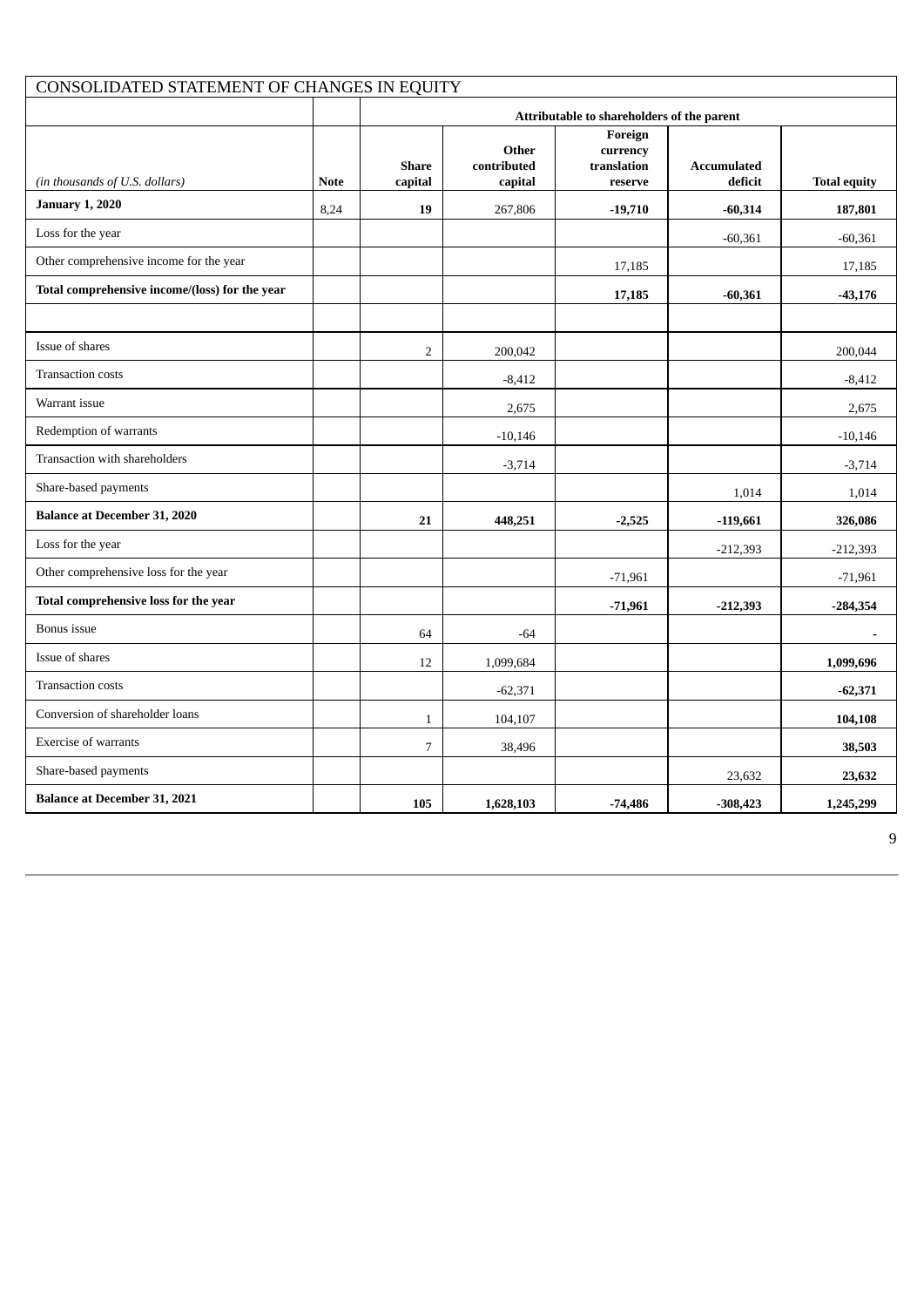| CONSOLIDATED STATEMENT OF CASH FLOWS                                                                           |             |                          |                    |
|----------------------------------------------------------------------------------------------------------------|-------------|--------------------------|--------------------|
| For the year ended December 31                                                                                 |             |                          |                    |
| (in thousands of U.S. dollars)                                                                                 | <b>Note</b> | 2021                     | 2020               |
| <b>Operating activities</b>                                                                                    |             |                          |                    |
| Net loss                                                                                                       |             | $-212,393$               | $-60,361$          |
| Adjustments to reconcile net loss to net cash flows                                                            |             |                          |                    |
| Depreciation of property, plant and equipment and right-of-use assets and amortization of<br>intangible assets | 14,15,16    | 27,222                   | 13,118             |
| Impairment of property, plant and equipment and right-of-use assets                                            | 15,16       | 4,970                    |                    |
| Impairment (gain)/loss on trade receivables                                                                    | 20          | $-253$                   | 448                |
| Share-based payments expense                                                                                   | 9           | 23,632                   | 1,014              |
| Finance income                                                                                                 | 10          | $-14,435$                | $-515$             |
| Finance costs                                                                                                  | 10          | 15,740                   | 11,372             |
| Income tax (benefit)/expense                                                                                   | 12          | $-2,655$                 | 2,411              |
| Loss on disposal of property, plant and equipment and intangible assets                                        | 14,15       | 422                      | 1,176              |
| Other                                                                                                          |             | $-138$                   | 52                 |
| Interest received                                                                                              |             | 1,740                    | 60                 |
| Interest paid                                                                                                  |             | $-9,237$                 | $-6,488$           |
| Income tax paid                                                                                                |             | $-2,734$                 | $-1,226$           |
| Changes in working capital:                                                                                    |             |                          |                    |
| Increase in inventories                                                                                        |             | $-58,607$                | $-10,304$          |
| Increase in trade receivables, other current receivables, prepaid expenses                                     |             | $-79,278$                | $-38,679$          |
| Increase in trade payables, other current liabilities, accrued expenses                                        |             | 92,172                   | 43,614             |
| Net cash flows used in operating activities                                                                    |             | $-213,832$               | -44,308            |
| <b>Investing activities</b>                                                                                    |             |                          |                    |
| Purchase of intangible assets                                                                                  | 14          | $-7,838$                 | $-7,454$           |
| Purchase of property, plant and equipment                                                                      | 15          | $-273,760$               | $-134,283$         |
| Investments in financial assets                                                                                |             | $-1,162$                 |                    |
| Proceeds from / (payments for) financial instruments                                                           | 18          | 5,720                    | 364                |
| Purchase of short-term investments                                                                             | 18          | $-385,165$               |                    |
| Proceeds from short-term investments                                                                           | 18          | 117,877                  |                    |
| Net cash flows used in investing activities                                                                    |             | $-544,328$               | $-141,373$         |
| <b>Financing activities</b>                                                                                    |             |                          |                    |
| Proceeds from issue of shares, net of transaction costs<br>Proceeds from liabilities to credit institutions    | 32          | 1,037,325                | 191,632<br>129,593 |
| Repayment of liabilities to credit institutions                                                                | 32          | 118,005                  |                    |
| Payment of loan transaction costs                                                                              |             | $-212,913$               | $-119,116$         |
| Repayment of lease liabilities                                                                                 | 32          | $-4,900$<br>$-9,282$     | $-6,044$           |
| Proceeds from exercise of warrants                                                                             | 32          | 38,503                   | $\sim$             |
| Redemption of warrants                                                                                         | 32          | $\overline{\phantom{a}}$ | $-9,986$           |
| Proceeds from shareholder loans                                                                                | 32          |                          | 87,828             |
| Repayment of shareholder loans                                                                                 | 32          | $-10,941$                |                    |
| <b>Cash flows from financing activities</b>                                                                    |             | 955,797                  | 273,907            |
| Net increase/(decrease) in cash and cash equivalents                                                           |             | 197,637                  | 88,226             |
| Cash and cash equivalents at January 1                                                                         |             | 105,364                  | 10,571             |
| Exchange rate differences in cash and cash equivalents                                                         |             | $-7,429$                 | 6,567              |
| Cash and cash equivalents at December 31                                                                       | 23          | 295,572                  | 105,364            |
|                                                                                                                |             |                          |                    |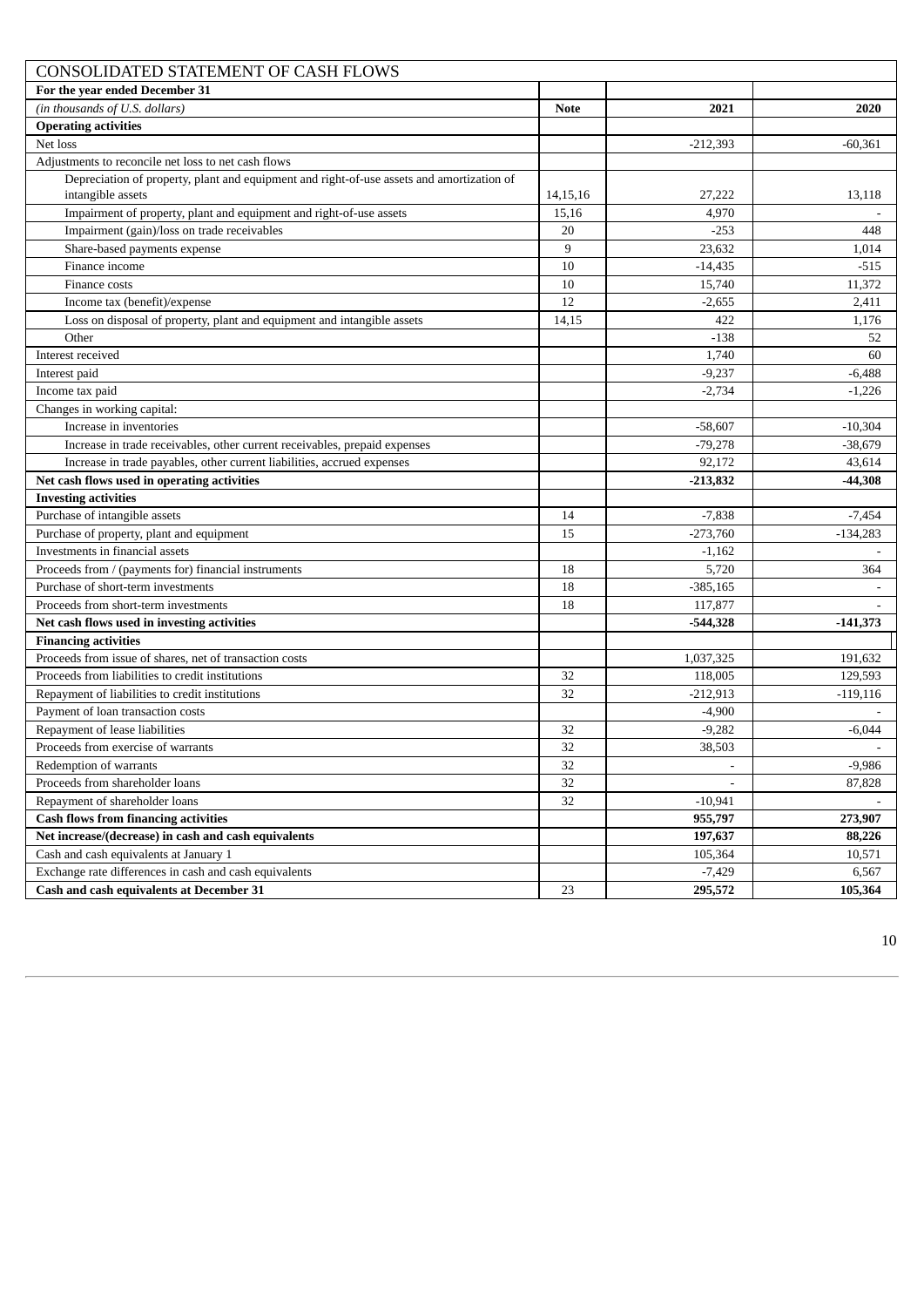## **Notes to the consolidated accounts**

## **1. Corporate information**

These financial statements are consolidated financial statements for the group consisting of Oatly Group AB (publ) and its subsidiaries (collectively, the "Group"). A list of the subsidiaries is included in Note 13.

Oatly Group AB (publ) (the "Company", the "Parent Company" or the "Parent") is a limited company incorporated and domiciled in Malmö, Sweden. The Company's registered office is located at Jagaregatan 4, Malmö, Sweden. The Parent Company is listed on the Nasdaq Global Select Market in the US, and the shares are traded under the ticker "OTLY"

Oatly Group AB (publ) and its subsidiaries (together, the "Group") manufacture, distribute and sell oat-based products.

These consolidated financial statements were authorized for issue by the Board of Directors on May 24, 2022. The Consolidated Income Statement and Consolidated Balance Sheet and the Parent Company Income Statement and Parent Company Balance Sheet will be subject to adoption at the AGM on June 16, 2022.

### **2. Summary of significant accounting principles**

The principal accounting policies applied in the preparation of these consolidated financial statements are set out below. These policies have been consistently applied unless otherwise stated. The consolidated financial statements are presented in USD, which is the Group's selected presentation currency. All amounts are in thousands of U.S. dollars unless otherwise stated.

The functional currency of the Parent Company is SEK. All amounts are in thousands of SEK for the financial statements of the Parent Company unless otherwise stated. All references in these financial statements to "\$" or "USD" are to U.S. dollars and all references to "SEK" are to Swedish Kronor.

### **2.1. Basis of preparation**

The joined financial statements of Oatly Group AB (publ) have been prepared in accordance with the Swedish Annual Accounts Act, RFR 1 Supplementary Accounting Rules for Groups, issued by the Swedish Financial Reporting Board and International Financial Reporting Standards (IFRS) and interpretations issued by the IFRS Interpretations Committee (IFRS IC) as endorsed by the EU.

The Group has chosen to change its presentation currency for its consolidated accounts from SEK to USD in connection with the preparation of the consolidated accounts for the 2021 financial year. This change constitutes an amended accounting policy, and comparative figures have consequently been translated to USD.

Assets and liabilities have been translated from the functional currency to USD in the comparative period based on the prevailing exchange rate on the respective balance sheet dates. Comprehensive income has been translated from the functional currency to USD based on the prevailing average exchange rates for the period. Equity reserves have been determined based on transaction prices.

The Group adopted IFRS as of January 1, 2018. In connection with the adoption of IFRS, the Group translated historical financial information and chose to set accumulated translation differences to zero in accordance with IFRS 1. The effect from the translation of foreign operations to USD has been recognized in the accumulated translation reserve within equity in the opening balance sheet.

Swedish law does not allow the Annual Report of the Parent Company Oatly Group AB (publ) to be prepared in USD, which is why the Parent Company's presentation currency is still SEK. Refer otherwise to Note 36 for information on the Parent Company's accounting policies.

The preparation of the consolidated financial statements of Oatly Group AB (publ) in conformity with IFRS requires the use of certain critical accounting estimates. It also requires management to exercise its judgment in applying the accounting policies. The areas involving a higher degree of judgment or complexity, or areas where assumptions and estimates are significant to the consolidated financial statements are disclosed in Note 4. The consolidated financial statements have been prepared using the cost method except for short-term investments, derivative instruments, and contingent consideration measured at fair value.

#### *Change in accounting policies – Software-as-a-Service (SaaS)*

During 2021, the IFRS Interpretation Committee (IFRIC) has included an agenda decision on configuration and customization costs in a cloud computing arrangement which clarifies the accounting of IAS 38 that involves SaaS arrangements. The Group applies the agenda decision and has included additional information in the accounting policies of how the Group treats costs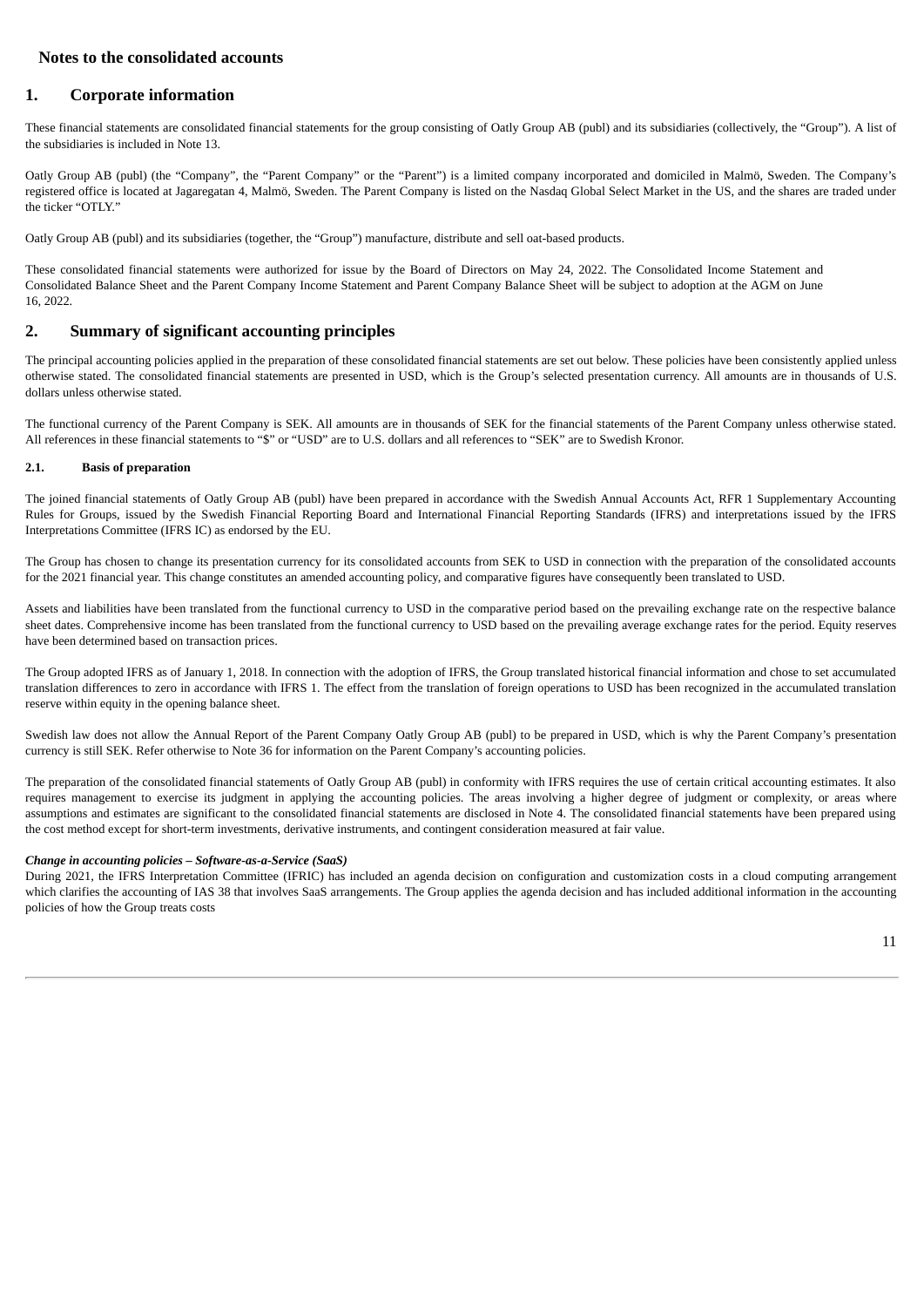incurred in relation to service contracts for SaaS arrangements. Adjustments made related to the agenda decision for new SaaS arrangements were not material for the Group for the year ended December 31, 2021. There were no adjustments for the year ended December 31, 2020.

#### *New and amended standards and interpretations*

See below the amended standards that are effective from 1 January 2021 but had no impact on the Group's financial statements. Certain other new accounting standards and interpretations have been issued by the IASB but are not yet effective for the December 31, 2021 reporting period and have not been early adopted by the Group. These standards are not expected to have a material impact on the Group in the current or future reporting periods nor on foreseeable future transactions.

#### *Interest Rate Benchmark Reform – Phase 2: Amendments to IFRS 9, IAS 39, IFRS 7, IFRS 4 and IFRS 16*

The amendments provide temporary reliefs which address the financial reporting effects when an interbank offered rate (IBOR) is replaced with an alternative nearly riskfree interest rate (RFR). The amendments include the following practical expedients:

- A practical expedient to require contractual changes, or changes to cash flows that are directly required by the reform, to be treated as changes to a floating interest rate, equivalent to a movement in a market rate of interest
- Permit changes required by IBOR reform to be made to hedge designations and hedge documentation without the hedging relationship being discontinued
- Provide temporary relief to entities from having to meet the separately identifiable requirement when an RFR instrument is designated as a hedge of a risk component

These amendments had no impact on the consolidated financial statements of the Group. The Group intends to use the practical expedients in future periods if they become applicable.

#### *Covid-19-Related Rent Concessions beyond 30 June 2021 Amendments to IFRS 16*

On 28 May 2020, the IASB issued Covid-19-Related Rent Concessions - amendment to IFRS 16 Leases. The amendments provide relief to lessees from applying IFRS 16 guidance on lease modification accounting for rent concessions arising as a direct consequence of the Covid-19 pandemic. As a practical expedient, a lessee may elect not to assess whether a Covid-19 related rent concession from a lessor is a lease modification. A lessee that makes this election accounts for any change in lease payments resulting from the Covid-19 related rent concession the same way it would account for the change under IFRS 16 if the change were not a lease modification.

The amendment was intended to apply until 30 June 2021, but as the impact of the Covid-19 pandemic is continuing, on 31 March 2021, the IASB extended the period of application of the practical expedient to 30 June 2022.The amendment applies to annual reporting periods beginning on or after 1 April 2021. However, the Group has not received Covid-19-related rent concessions but plans to apply the practical expedient if it becomes applicable within allowed period of application.

#### **2.2. Basis of consolidation**

Subsidiaries are all companies over which the Group has control. The Group has control over a company when it is exposed to or has a right to variable returns from its participation in the company and has the possibility to influence the return through its participation in the company. Subsidiaries are consolidated from the date on which control is transferred to the Group. They are deconsolidated from the date that control ceases.

The Group applies the acquisition method to recognize the Group's business combinations. The acquisition price is the consideration paid for a subsidiary and comprises the fair value of the sum of the assets transferred and the liabilities incurred by the Group to the previous owner of the company. The consideration also includes the fair value of any asset or liability resulting from a contingent consideration arrangement. Identifiable assets acquired and liabilities assumed in a business combination are measured initially at their fair values at the acquisition date. Acquisition-related costs are expensed as incurred.

Inter-company transactions, balances and unrealized gains and losses on transactions between Group companies are eliminated.

#### **2.3. Segment reporting**

The operating segments are reported in a manner consistent with the internal reporting provided to the chief operating decision maker. The CEO is the chief operating decision maker and evaluates financial position and performance and makes strategic decisions. The CEO monitors the Group's performance from a geographic perspective through the reportable segments EMEA, Asia and Americas. No operating segments have been aggregated to form the reportable segments.

The CEO primarily uses a measure of earnings before interest, tax, depreciation and amortization ("EBITDA"), and earnings for the period attributable to shareholders of the parent adjusted to exclude, when applicable, income tax expense, finance expenses, finance income, depreciation and amortization expense, share-based compensation expense, product recall expenses, asset impairment charge and IPO preparation and transaction costs ("Adjusted EBITDA"), to assess the performance of the operating segments.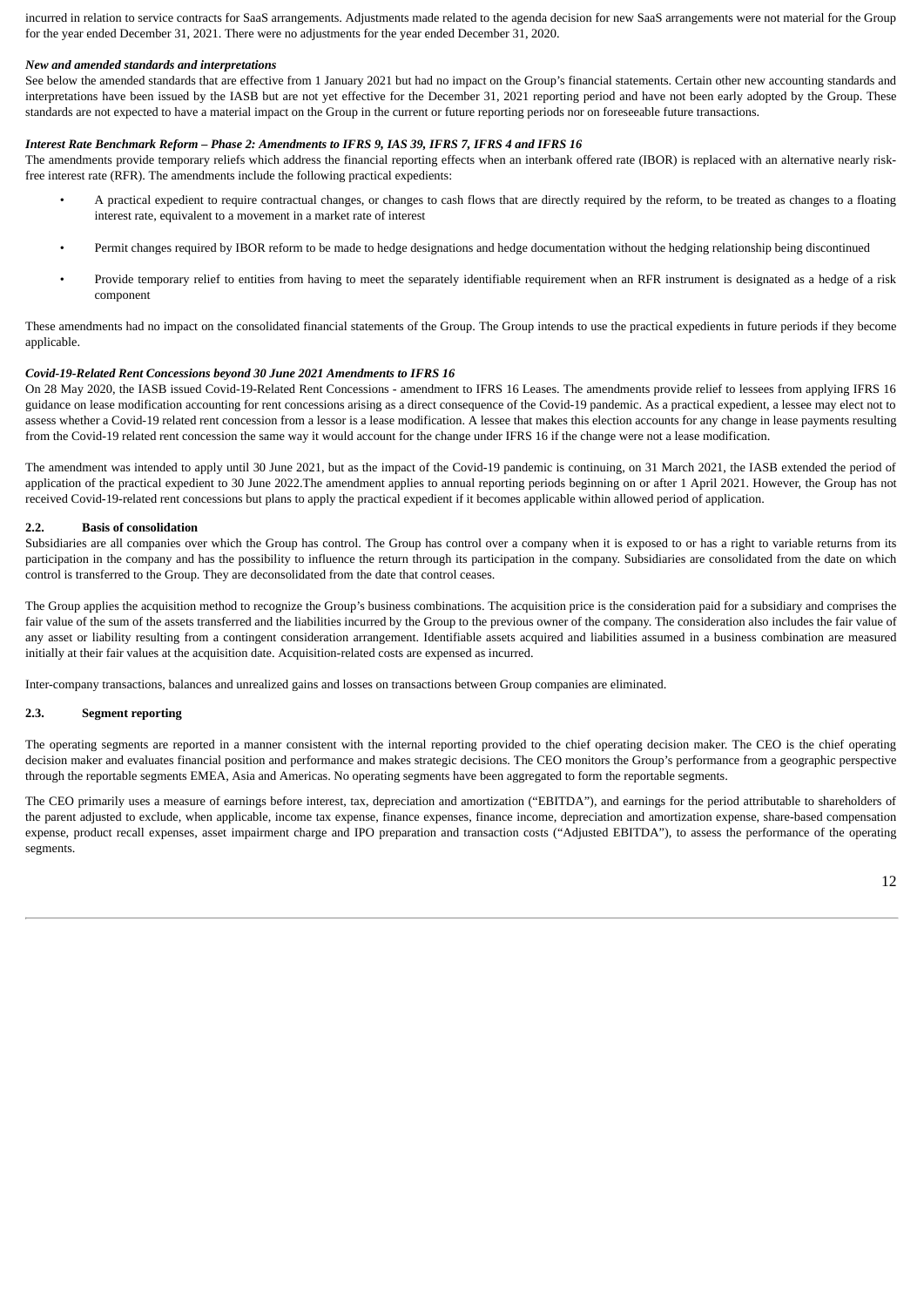#### **2.4. Foreign currency translation**

#### *Functional currency and presentation currency*

The entities in the Group have the local currency as their functional currency, as the local currency has been defined as the primary economic environment in which each entity operates. The Group's presentation currency is U.S. dollars (USD). The Parent Company's presentation currency is Swedish krona (SEK)

#### *Transactions and balances*

Foreign currency transactions are translated into the functional currency using the exchange rates prevailing on the transaction dates. Foreign exchange rate profits and losses from the settlement of such transactions and the translation of monetary assets and liabilities in foreign currencies using the exchange rates prevailing at the reporting date are recognized in operating loss in the consolidated statement of operations.

Foreign exchange rate profits and losses attributable to the financing of the Group are recognized in the consolidated statement of operations as finance income and finance costs. All other foreign exchange rate profits and losses are recognized under other operating income and expense.

#### *Translation of foreign group companies*

The results and financial position for all companies with a functional currency other than the presentation currency are translated into the Group's reporting currency. Assets and liabilities are translated from the foreign operation's functional currency to the Group's reporting currency using the exchange rates prevailing at the reporting date. Income and expenses for each statement of operations and statement of comprehensive loss are translated to USD using the average exchange rate for the period. Foreign exchange differences arising from the currency translation of foreign operations are recognized in other comprehensive loss. Goodwill and fair value adjustments arising from the acquisition of foreign operations are treated as assets and liabilities in these operations and are translated to the reporting currency using the exchange rate at the reporting date.

In the consolidated accounts, exchange rate differences attributable to monetary items that form part of the net investment in foreign operations are recognized in other comprehensive loss and are reclassified from equity to the consolidated statement of operations when the foreign operation is divested in whole or in part

#### **2.5. Revenue recognition**

The Group's principles for recognition of revenue from customer contracts are presented below.

#### *Sale of goods*

Revenue from contracts with customers consists of sales of goods. Revenue from the sale of goods is recognized at the point in time when control of goods has transferred to the customer, being when the products are delivered to the customer, the customer has full discretion over the channel to sell the goods, and there is no unfulfilled obligation that could affect the customer's acceptance of the goods. Delivery occurs when the products are shipped to the specific location, the risks of obsolescence and loss have been transferred to the customer and either the customer has accepted the products in accordance with the sales contract or the Group has objective evidence that all criteria for acceptance have been satisfied.

Revenue from contracts with customers is measured at an amount that reflects the consideration to which the Group expects to be entitled in exchange for those goods. Presented revenue excludes VAT and other sales taxes. The Group considers if contracts include other promises that constitute separate performance obligations to which a portion of the transaction price needs to be allocated. The Group considers the effects of variable consideration in determining the transaction price. The Group is acting as principal in its revenue arrangements because the Group maintains control of the goods until they are transferred to the customers.

#### *Variable consideration and other consideration*

The transaction price is adjusted for estimates of known or expected variable consideration, which includes cash discounts, product returns and allowances such as coupons. Variable consideration is recorded as a reduction to revenue based on amounts the Group expects to be liable for. Estimates of variable consideration are based on a number of factors, including current contract sales terms, estimated units sold, customer participation and redemption rates. Estimates are reviewed regularly until the incentives or product returns are realized and the impact of any adjustments are recognized in the period the adjustments are identified.

The Group accounts for consideration payable to a customer as a reduction of the transaction, unless the payment to the customer is in exchange for a distinct good or service that the customer transfers to the Group. Such reductions to revenue include slotting and listing fees.

#### *Contract costs*

The Group incurs expenses for sales commissions to third parties to obtain customer contracts. Sales commissions are recognized in the consolidated statement of operations, in selling, general and administration expenses. The Group applies the practical expedient that permits the Group to expense the costs to obtain a contract as incurred when the expected amortization period is one year or less.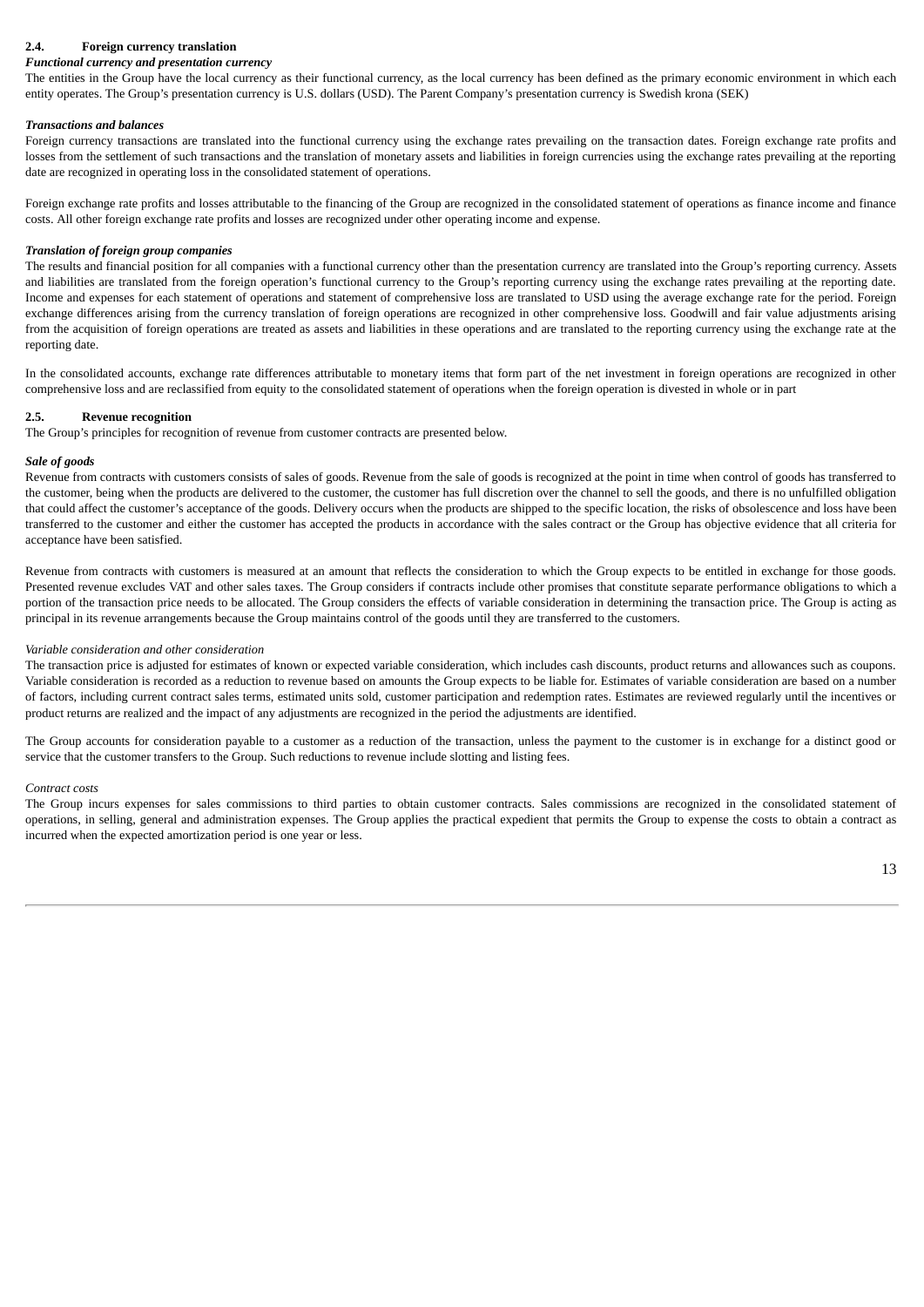#### *Interest income*

Interest income is recognized with the application of the effective interest method.

#### *Financing components*

The Group does not have any contracts where the period between the transfer of the promised goods or services to the customer and payment by the customer exceeds one year. Therefore, the Group does not adjust any of the transaction prices for the time value of money.

#### *Cost of goods sold*

Cost of goods sold consists primarily of the cost of oats and other raw materials, product packaging, co-manufacturing fees, direct labor and associated overhead costs and property, plant and equipment depreciation. Our cost of goods sold also includes warehousing and transportation of inventory.

#### *Research and development expenses*

Research and development expenses consist primarily of personnel related expenses for our research and development staff, including salaries, benefits and bonuses, but also third-party consultancy fees and expenses incurred related to product trial runs. Our research and development efforts are focused on enhancements to our existing product formulations and production processes in addition to the development of new products.

#### *Selling, general and administrative expenses*

Selling, general and administrative expenses include primarily personnel related expenses, brand awareness and advertising costs, costs associated with consumer promotions, product samples and sales aids. These also include customer distribution costs, i.e. outbound shipping and handling costs for finished goods, and other functional related selling and marketing expenses, depreciation and amortization expense on non-manufacturing assets and other miscellaneous operating items. Selling, general and administrative expenses also include auditor fees and other third-party consultancy fees, expenses related to management, finance and accounting, information technology, human resources and other office functions.

#### *Other operating income and (expenses), net*

Other operating income and (expenses), net consists primarily of net foreign exchange gains (losses) on operating related activities.

#### *Finance income and expenses, net*

Finance income and expenses, net primarily consists of interest expense related to loans from credit institutions, interest expense on lease liabilities and foreign exchange gains and losses attributable to our external and internal financing arrangements.

#### *Income tax expense*

Income tax expense represents both current and deferred income tax expenses. Current tax expenses primarily represent income taxes based on income in multiple foreign jurisdictions.

#### **2.6. Current versus non-current classification**

The Group presents assets and liabilities in the consolidated statement of financial position based on current/ non-current classification. An asset is current when it is:

- expected to be realized or intended to be sold or consumed in the normal operating cycle
- held primarily for the purpose of trading
- expected to be realized within twelve months after the reporting period, or
- cash or cash equivalent unless restricted from being exchanged or used to settle a liability for at least twelve months after the reporting period.

All other assets are classified as non-current. A liability is current when:

- it is expected to be settled in the normal operating cycle,
- it is held primarily for the purpose of trading,
- it is due to be settled within twelve months after the reporting period, or
- there is no unconditional right to defer the settlement of the liability for at least twelve months after the reporting period.

The Group classifies all other liabilities as non-current.

Deferred tax assets and liabilities are classified as non-current assets and liabilities.

#### **2.7. Leases** *The Group as lessee*

The Group's leases pertain to land and buildings, and plant and machinery. Contracts may contain both lease and non-lease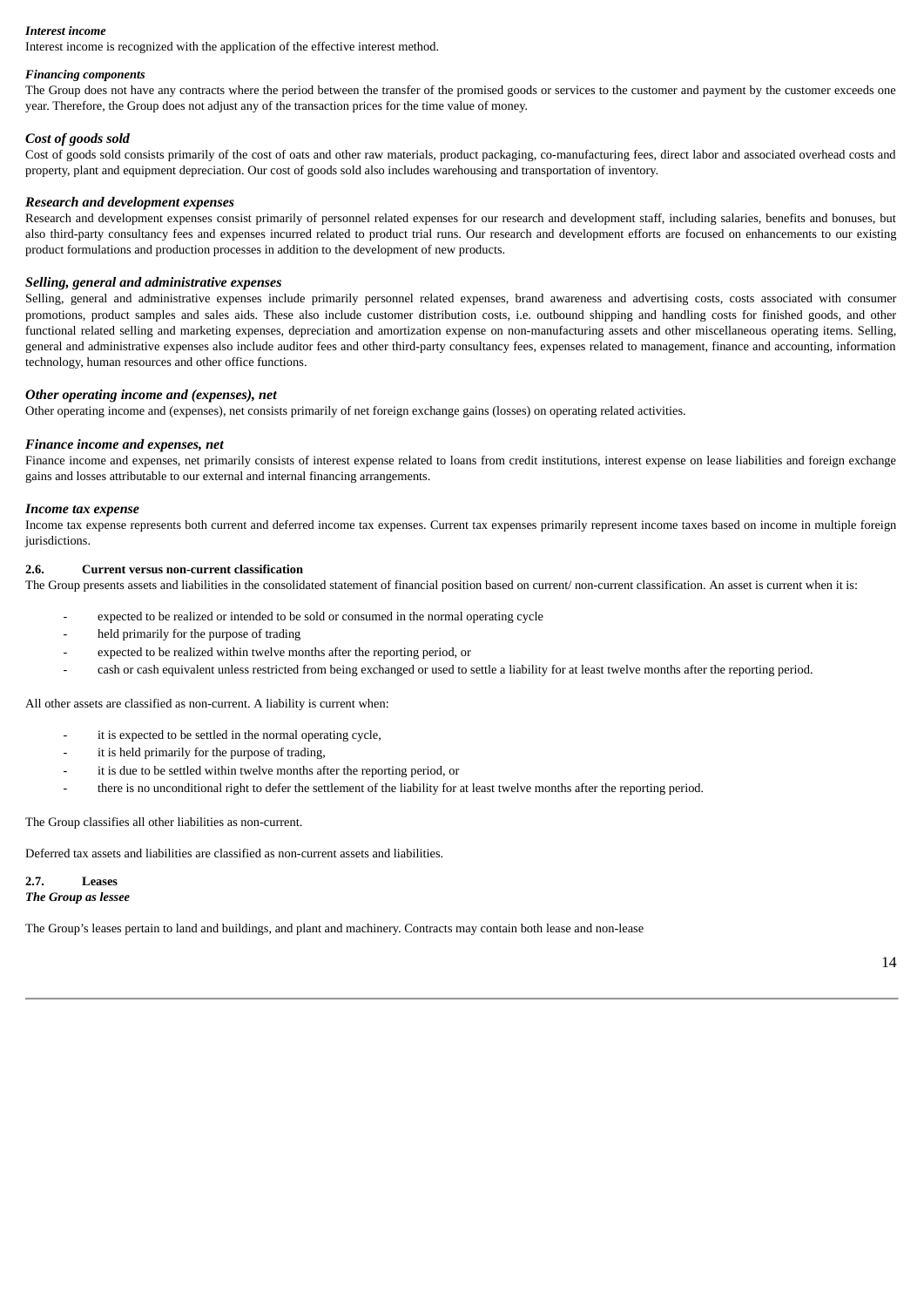components. The Group allocates the consideration in the contract to the lease and non-lease components based on their relative stand-alone prices. Lease terms are negotiated on an individual basis and contain a wide range of different terms and conditions.

The lease agreements do not impose any covenants other than the security interests in the leased assets that are held by the lessor. Leased assets may not be used as security for borrowing purposes.

Leases are recognized as a right-of-use asset and a corresponding liability at the date at which the leased asset is available for use by the Group. Liabilities arising from a lease are initially measured on a present value basis.

Lease liabilities include the net present value of the following lease payments:

- fixed payments (including in-substance fixed payments), less any lease incentives receivable
- variable lease payment that are based on an index or a rate, initially measured using the index or rate as at the commencement date,
- amounts expected to be payable by the Group under residual value guarantees,
- the exercise price of a purchase option if the Group is reasonably certain to exercise that option, and
- payments of penalties for terminating the lease, if the lease term reflects the Group exercising that option.

Lease payments to be made under reasonably certain extension options are also included in the measurement of the liability.

The lease payments are discounted using the interest rate implicit in the lease. If that rate cannot be readily determined, which is the case for leases in the Group, the lessee's incremental borrowing rate is used, which is the rate that the individual lessee would have to pay to borrow the funds necessary to obtain an asset of similar value to the right-of-use asset in a similar economic environment with similar terms, security, and conditions.

To determine the incremental borrowing rate, the Group:

- uses a build-up approach that starts with a risk-free interest rate adjusted for credit risk, and
- makes adjustments specific to the lease, e.g. term, country, currency and security

The Group is exposed to potential future increases in variable lease payments based on an index or rate, which are not included in the lease liability until they take effect. When adjustments to lease payments based on an index or rate take effect, the lease liability is reassessed and adjusted against the right-of-use asset. Lease payments are allocated between principal and finance cost. The finance cost is charged to profit or loss over the lease period to produce a constant periodic rate of interest on the remaining balance of the liability for each period.

Right-of-use assets are measured at cost comprising the following:

- the amount of the initial measurement of lease liability,
- any lease payments made at or before the commencement date less any lease incentives received,
- any initial direct costs, and
- restoration costs

Right-of-use assets are generally depreciated over the shorter of the asset's useful life and the lease term on a straight-line basis. If the Group is reasonably certain to exercise a purchase option, the right-of-use asset is depreciated over the underlying asset's useful life.

Payments associated with short-term leases and leases of low-value assets are recognized on a straight-line basis as an expense in profit or loss. Short-term leases are leases with a lease term of 12 months or less.

#### **2.8. Taxes**

#### *Current income tax*

Current income tax assets and liabilities are measured at the amount expected to be recovered from or paid to the taxation authorities. The tax rates and tax laws used to compute the amount are those that are enacted or substantively enacted at the reporting date in the countries where the Group operates and generates taxable income.

Current income tax is recognized in the consolidated statement of operations except for tax attributable to items that are recognized in other comprehensive loss or directly in equity. In such cases, tax is also recognized in other comprehensive loss and equity, respectively.

Management periodically evaluates positions taken in the tax returns with respect to situations in which applicable tax regulations are subject to interpretation and establishes provisions where appropriate.

#### *Deferred tax*

Deferred tax is recognized for all temporary differences that arise between the taxable value of assets and liabilities and their carrying values in the consolidated financial statements. However, a deferred tax liability is not recognized if it arises as a result of the initial recognition of goodwill, nor is a deferred tax liability recognized if it arises as a result of a transaction that constitutes the initial recognition of an asset or a liability that is not a business combination and which, at the date of the transaction, neither impacts the carrying value nor the taxable profit (loss). Deferred tax is measured at the tax rates that are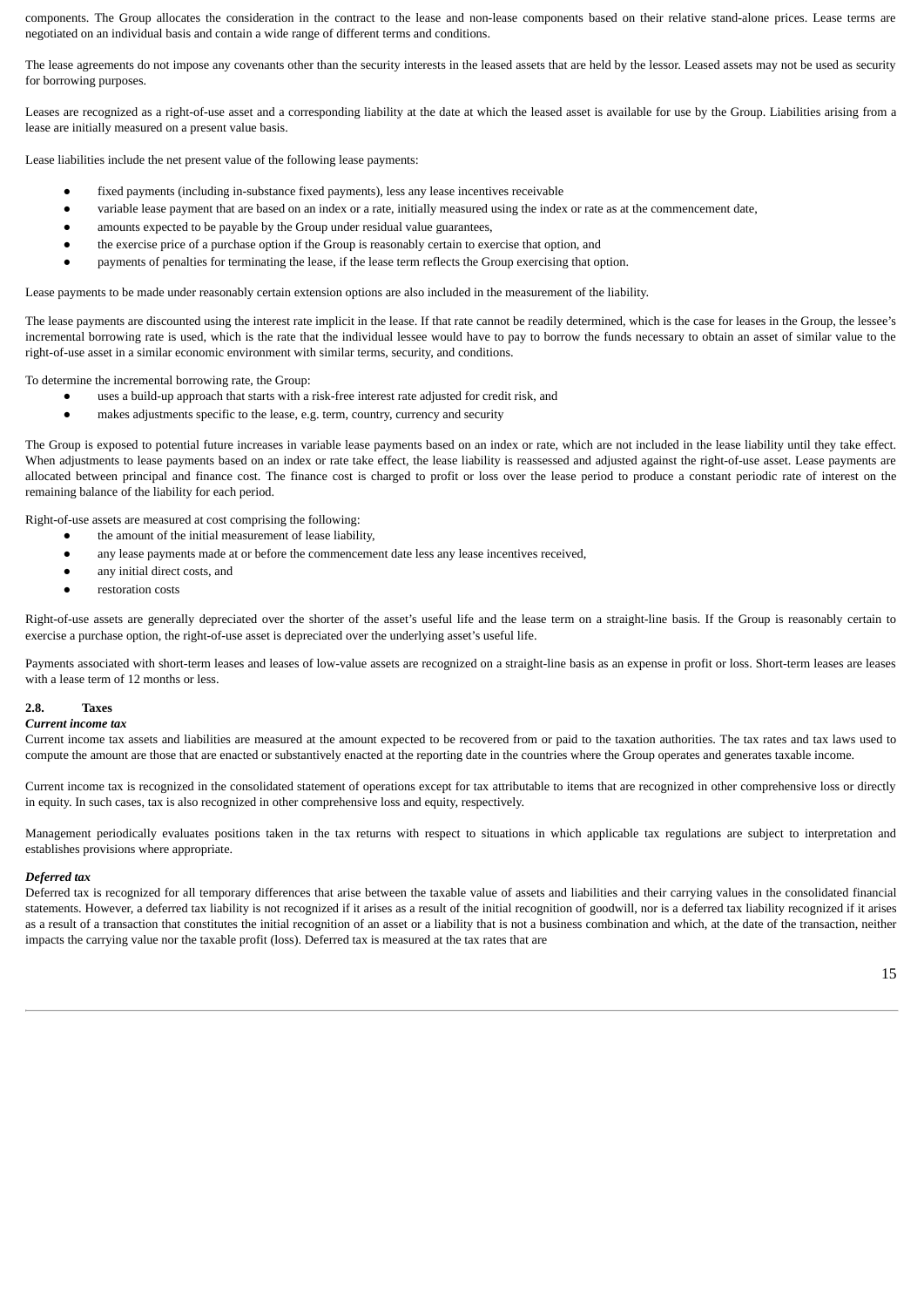expected to be applied to temporary differences when they reverse, using tax rates enacted or substantively enacted at the reporting date. The measurement of deferred tax reflects the tax consequences that would follow from the manner in which the Group expects at the reporting date to recover or settle the carrying amount of its assets and liabilities.

Deferred tax assets are recognized to the extent that it is probable that there will be future taxable surpluses against which the temporary differences can be utilized.

Deferred tax assets and tax liabilities are offset when there is a legal right to offset for current tax assets and tax liabilities, and when the deferred tax assets and tax liabilities are attributable to taxes charged by the same tax authorities and are either attributable to the same tax subject or different tax subjects, where there is an intention to settle the balances through net payments.

Deferred tax relating to items recognized outside the statement of operations is recognized outside the statement of operations. Deferred tax items are recognized in correlation to the underlying transaction either in other comprehensive loss or directly in equity.

#### **2.9. Intangible assets**

#### *Goodwill*

Goodwill arises at the acquisition of subsidiaries and consists of the amount by which the consideration, any non-controlling interest in the acquired company and fair value at the acquisition dates of previous shareholdings, exceeds the fair value of identifiable net assets acquired.

To perform impairment tests, goodwill acquired in a business combination is allocated to cash generating units or groups of cash generating units that are expected to benefit with synergies from the acquisition. Each unit or group of units to which goodwill has been allocated correspond to the lowest level in the Group for which goodwill is monitored. The Group monitors goodwill at the operating segment level for internal purposes, consistent with the way it assesses performance and allocates resources.

The goodwill as of December 31, 2021 and December 31, 2020 is allocated to the EMEA segment.

#### *Other intangible assets*

#### *Capitalized expenditure for development activities*

Expenditure for development and testing of new or significantly improved materials, products, processes or systems are recognized as an asset in the consolidated statement of financial position if the following criteria are met:

- it is technically feasible to complete the asset so that it will be available for use,
- it is the Group's purpose to complete the asset so that it will be available for use or sale,
- there are prerequisites to make the asset available for use or sale,
- it is possible to prove how the asset is likely to generate future economic benefits,
- there are adequate technical, economic and other resources to fulfil the development and to make the asset available for use or sale, and
- the costs attributable to the asset during development can be reliably measured.

Other development costs are recognized in the consolidated statement of operations as costs are incurred. In the consolidated statement of financial position, capitalized development costs are reported at cost less accumulated depreciation and any impairment. Capitalized development expenditure is recognized as intangible assets and is depreciated from the date when the asset is ready for use. The estimated useful life is 3-5 years, which corresponds to the estimated period of time during which these assets will generate cash flows.

Development costs that do not meet these criteria are expensed as incurred. Development expenditure previously carried at cost is not recognized as an asset in a subsequent period.

#### *Software-as-a-Service (SaaS) arrangements*

SaaS arrangements are service contracts providing the Group with the right to access the cloud provider's application software over the contract period. As such the Group does not receive a software intangible asset at the contract commencement date. A right to receive future access to the supplier's software does not, at the contract commencement date, give the customer the power to obtain the future economic benefits flowing from the software itself and to restrict others' access to those benefits.

The Group treats costs incurred in relation to SaaS arrangements as operating expenses over the term of the service contract or as operating expenses when the service is received, depending on the nature of the expenses incurred and whether they are distinct from the cloud computing service or not in the underlying SaaS arrangement.

There could be a variety of other costs incurred as part of the arrangement, for example development of bridging modules that connect or integrate the SaaS software with existing software/systems that may be controlled by the Group. The Group assesses such expenses to determine if they should be expensed or may qualify for capitalization as an intangible asset.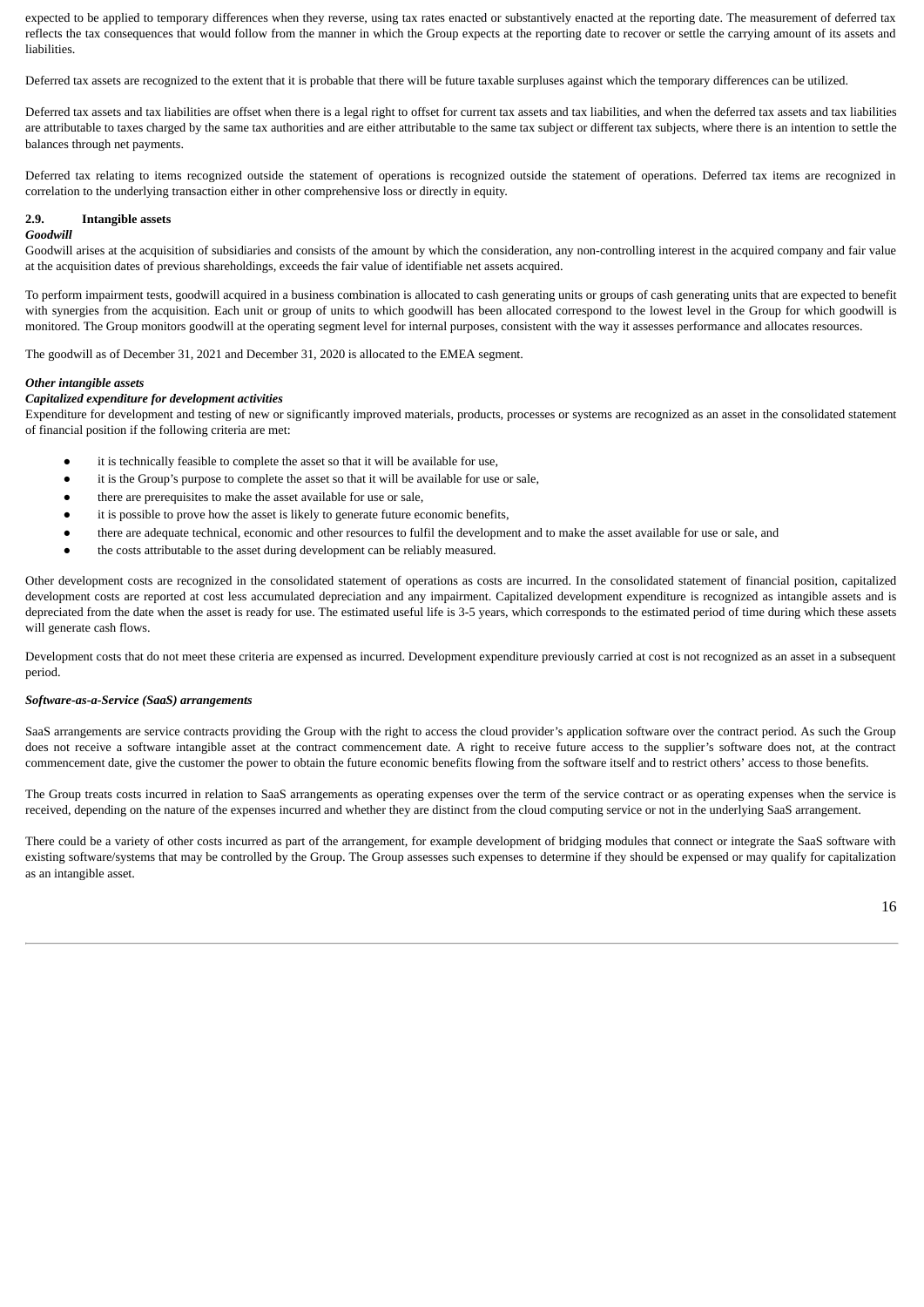#### *Trademarks, patents and similar rights*

Separately acquired trademarks and patents are shown at historical cost. They are reported at fair value at the time of acquisition and amortized on a straight-line basis over the projected useful life. They are reported in subsequent periods at cost less accumulated amortization and impairment. The estimated useful life is 5 years, which corresponds to the estimated time these will generate cash flow.

#### **2.10. Tangible assets**

#### *Property, plant and equipment*

Property, plant and equipment consist of land, buildings and fixtures, plant and machinery and construction in progress. These are recognized at historical cost less depreciation and impairment, except for construction in progress. Construction in progress is transferred to another asset (and depreciation begins) once an asset is in the location and condition necessary for it to be capable of operating in the manner intended by management. Historical cost includes expenditure that is directly attributable to the acquisition of the items.

Subsequent costs are added to the asset's carrying value or are recognized as a separate asset, depending on which is most suitable, only when it is probable that the future economic benefits attributable to the asset will flow to the Group and the cost of the asset can be reliably measured. The carrying value of the replaced component is derecognized from the consolidated statement of financial position. All other kinds of repairs and maintenance are recognized at cost in the consolidated statement of operations in the period in which they occur.

Depreciation of assets is calculated using the straight-line method to allocate the cost of the assets, net of their residual values, over the estimated useful life of each component of an item of buildings and plant and machinery as follows:

| Buildings and fixtures | 8-40 years |
|------------------------|------------|
| Plant and machinery    | 3-15 years |

The assets' residual values and useful lives are assessed at the end of each reporting period and adjusted, if needed. Profit or loss from disposals is established through a comparison of the profit from sales and carrying value and is recognized in "Other operating income and expense" in the consolidated statement of operations.

#### **2.11. Impairment of non-financial assets**

Intangible assets that have an indefinite useful life (goodwill) or intangible assets not ready to use (capitalized expenditure for development) are not subject to amortization and are tested for impairment annually and when circumstances indicate that the carrying value may be impaired. Other assets are tested for impairment whenever events or changes in circumstances indicate that the carrying amount may not be recoverable.

An impairment loss is recognized for the amount by which the asset's carrying amount exceeds its recoverable amount. The recoverable amount is the higher of an asset's fair value less costs of disposal and value in use. For the purposes of assessing impairment, assets are grouped at the lowest levels for which there are separately identifiable cash inflows, which are largely independent of the cash inflows from other assets or groups of assets (cash-generating units). Non-financial assets other than goodwill are reviewed for reversal of the impairment at the end of each reporting period.

#### **2.12. Inventories**

Raw materials and finished goods are stated at the lower of cost and net realizable value. Costs consist of direct materials, direct labor and an appropriate proportion of variable and fixed overhead expenditure. Overhead expenditures are allocated on the basis of normal operating capacity. Costs of purchased inventory are determined after deducting rebates and discounts. Net realizable value is the estimated selling price in the ordinary course of business less the estimated costs of completion and the estimated costs necessary to make the sale. The Group reviews inventory quantities and records a provision for excess and obsolete inventory based primarily on demand and the age of the inventory, among other factors.

#### **2.13. Financial instruments**

#### *Initial recognition*

Purchases and sales of financial assets are recognized on trade date, being the date upon which the Group commits to purchase or sell the asset. Financial assets are derecognized when the rights to receive cash flows from the financial assets have expired or have been transferred, and the Group has transferred substantially all the risks and rewards of ownership.

#### *Financial assets – Classification and measurement*

Financial assets include cash and cash equivalents, trade receivables, short-term investments, derivatives and other financial assets.

The Group classifies its financial assets in the following measurement categories:

- those to be measured subsequently at fair value (either through other comprehensive loss or through profit or loss), and
- those to be measured at amortized cost.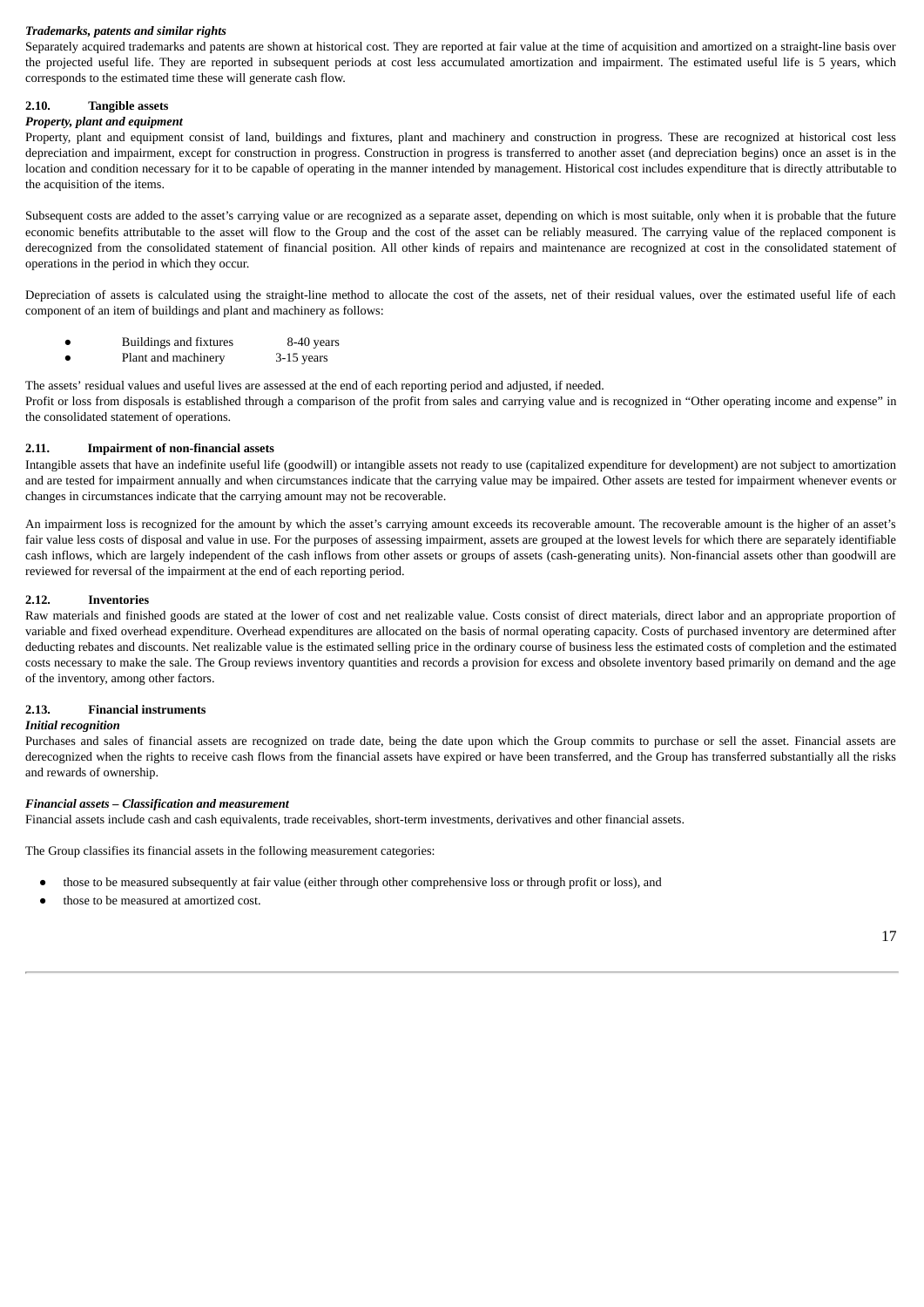The classification depends on the Group's business model for managing the financial assets and contractual terms of the cash flows. For assets measured at fair value, gains and losses will either be recorded in profit or loss or other comprehensive loss. The Group reclassifies debt investments when and only when its business model for managing those assets changes.

At initial recognition, the Group measures a financial asset at its fair value plus, in the case of a financial asset, not at fair value through profit or loss ("FVPL"), transaction costs that are directly attributable to the acquisition of the financial asset. Transaction costs of financial assets carried at FVPL are expensed in profit or loss.

Subsequent measurement of debt instruments depends on the Group's business model for managing the asset and the cash flow characteristics of the asset. All debt instruments in the Group are measured at amortized cost. The Group's financial assets measured at amortized cost consist of the items other non-current receivables, trade receivables, other current receivables and cash and cash equivalents.

- Amortized cost: Assets that are held for collection of contractual cash flows, where those cash flows represent solely payments of principal and interest, are measured at amortized cost. Interest income from these financial assets is included in finance income using the effective interest rate method. Any gain or loss arising on derecognition is recognized directly in profit or loss and presented in Other operating income and expense net together with foreign exchange gains and losses.
- Fair value through profit or loss: Assets that are held primarily for the purpose to secure and increase value of the investments are included in the business model "Other".

#### *Derivatives*

Derivatives are initially recognized at the fair value on the date a derivative contract is entered into, and they are subsequently remeasured to their fair value at the end of each reporting period. Changes in the fair value are recognized in finance income or finance expenses in the consolidated statement of operations.

#### *Short-term investments*

Short-term investments are primarily comprised of funds and bonds carried at fair value through profit and loss. The primary purpose of the portfolio is to secure and increase value of the investments compared to keeping cash in bank accounts, until cash is needed for other investments in the business, for example new production facilities. Based on the primary purpose of the portfolio and indicators identified in the IFRS 9 Financial Instruments test, the overall assessment is that the portfolio is the business model "Other". The investments in the portfolio are therefore recognized at fair value through profit or loss and presented as short-term investments and cash and cash equivalents in the statement of financial position.

#### *Derecognition of financial assets*

Purchases and sales of financial instruments are reported on the trade date, that is, the date on which the Group commits itself to purchase or sell the asset. Financial assets are derecognized from the statement of financial position when the right to receive cash flows from the instrument has expired or been transferred, and the Group has, in all significant aspects, transferred all risk and benefits associated with the ownership. Profits and losses arising from derecognition from the statement of financial position are recognized directly in the statement of operations.

#### *Financial liabilities—Classification and measurement*

#### *Financial liabilities at amortized cost*

At initial recognition, the Group measures a financial liability at its fair value plus transaction costs that are directly attributable to the financial liability. After initial recognition, the majority of the Group's financial liabilities are valued at amortized cost applying the effective interest method.

The Group's financial liabilities measured at amortized cost comprise liabilities to credit institutions, bank overdraft facilities, trade payables and accrued expenses.

#### *Financial liabilities at fair value*

At initial recognition, the Group measures a financial liability at its fair value. Transaction costs of financial liabilities carried at fair value are expensed in the consolidated statement of operations.

#### *Derecognition of financial liabilities*

Financial liabilities are derecognized from the statement of financial position when the obligations are settled, cancelled or have expired in any other way. The difference between the carrying value of a financial liability that has been extinguished or transferred to another party and the fee paid are reported in the consolidated statement of operations.

When the terms and conditions of a financial liability are renegotiated and are not derecognized from the statement of financial position, a profit or loss is reported in the consolidated statement of operations. The profit or loss is calculated as the difference between the original contractual cash flows and the modified cash flows discounted at the original effective interest rate.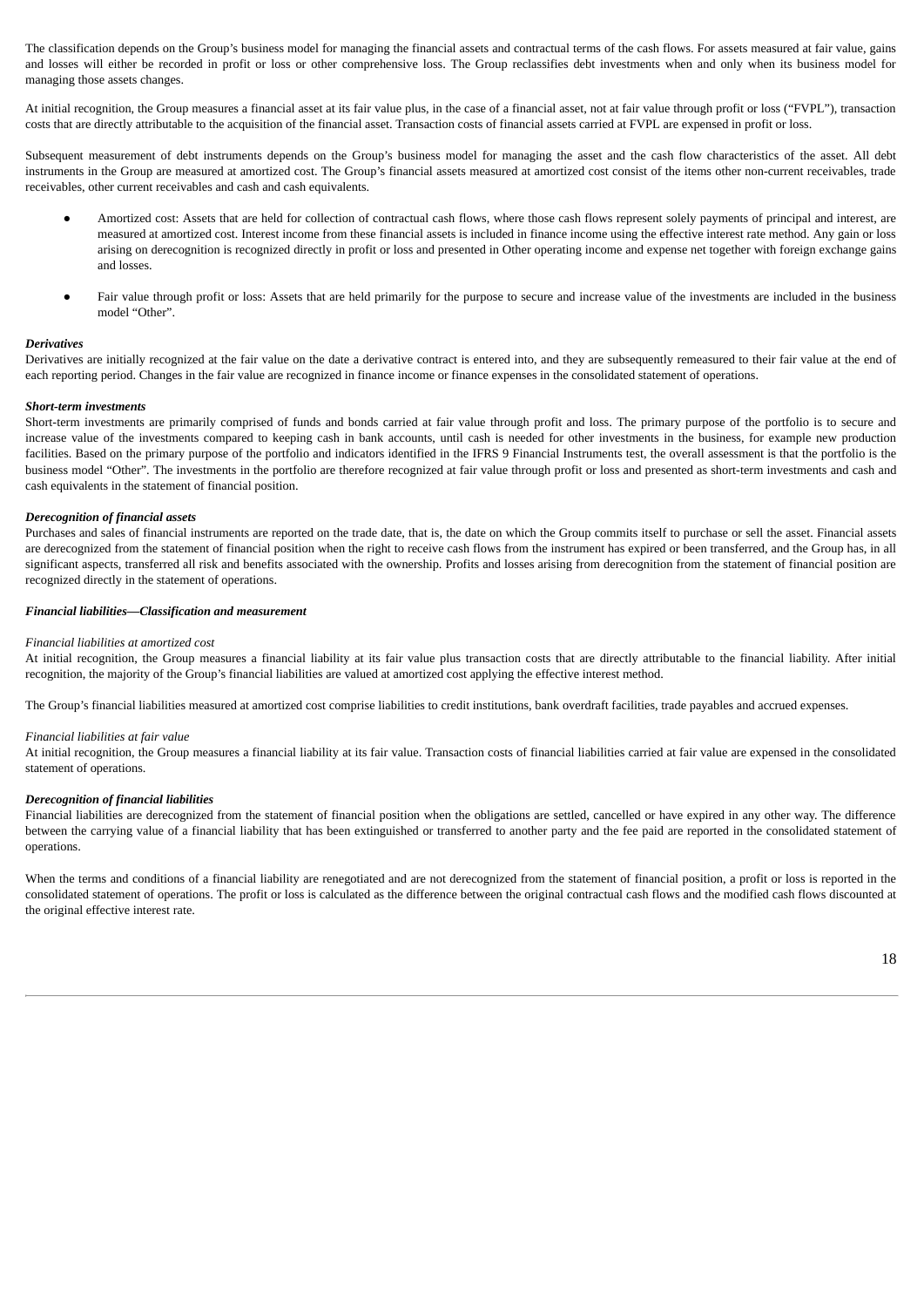#### *Offsetting of financial instruments*

Financial assets and liabilities are offset and recognized with a net amount in the statement of financial position only when there is a legal right to offset the recognized amounts and an intention to balance the items with a net amount or to simultaneously realize the asset and settle the liability.

#### *Impairment of financial assets recognized at amortized cost*

The Group assesses, on a forward-looking basis, the expected credit losses associated with its debt instruments carried at amortized cost. The impairment methodology applied depends on whether there has been a significant increase in credit risk.

For trade receivables, the Group applies the simplified approach, i.e., the reserve will correspond to the expected loss over the lifetime of the trade receivables. To measure the expected credit losses, trade receivables have been grouped based on days past due. The Group applies forward-looking variables for expected credit losses. Expected credit losses are recognized in the consolidated statement of operations, in selling, general and administration expenses.

#### **2.14. Trade receivables**

Trade receivables are recognized initially at the amount of consideration that is unconditional, unless they contain significant financing components when they are recognized at fair value. They are subsequently measured at amortized cost using the effective interest rate method, less allowance for expected credit losses.

#### **2.15. Share capital**

Ordinary shares are classified as equity. Incremental costs directly attributable to the issue of new shares are shown in equity as a deduction, net of tax, from the proceeds.

#### **2.16. Liabilities to credit institutions**

Liabilities to credit institutions are initially recognized at fair value, net of transaction costs incurred. Liabilities to credit institutions are subsequently measured at amortized cost. Any difference between the proceeds (net of transaction costs) and the redemption amount is recognized in profit or loss over the period of the liabilities to credit institutions using the effective interest method. Fees paid on the establishment of loan facilities are recognized as transaction costs of the loan to the extent that it is probable that some or all of the facility will be drawn down. In this case, the fee is deferred until the draw-down occurs. To the extent there is no evidence that it is probable that some or all of the facility will be drawn down, the fee is capitalized as a prepayment for liquidity services and amortized over the period of the facility to which it relates.

Liabilities to credit institutions are classified as current liabilities, unless the Group has an unconditional right to defer settlement of the liability for at least 12 months after the reporting period.

General and specific borrowing costs that are directly attributable to the acquisition, construction or production of a qualifying asset are capitalized during the period of time that is required to complete and prepare the asset for its intended use or sale. Qualifying assets are assets that necessarily take a substantial period of time to get ready for their intended use or sale. Investment income earned on the temporary investment of specific borrowings, pending their expenditure on qualifying assets, is deducted from the borrowing costs eligible for capitalization. Other borrowing costs are expensed in the period in which they are incurred.

#### **2.17. Cash and cash equivalents**

For the purpose of presentation in the consolidated statement of cash flows, cash and cash equivalents include cash on hand, deposits held at call with financial institutions. Bank overdrafts are shown within liabilities to credit institutions in current liabilities in the statement of financial position.

#### **2.18. Provisions**

Provisions are recognized when the Group has a present obligation (legal or constructive) as a result of a past event and it is probable that an outflow of resources embodying economic benefits will be required to settle the obligation, and a reliable estimate can be made of the amount of the obligation. The expense relating to a provision is presented in the statement of operations net of any reimbursement.

If the effect of the time value of money is material, provisions are discounted using a current pre-tax rate that reflects, when appropriate, the risks specific to the liability. When discounting is used, the increase in the provision due to the passage of time is recognized as a finance cost.

#### *Provision for restoration costs*

The Group recognizes provisions for restoration costs of leased manufacturing facilities. Restoration costs are provided for at the present value of expected costs to settle the obligation using estimated cash flows and are recognized as part of the cost of the relevant asset. The cash flows are discounted at a current pre-tax rate that reflects the risks specific to the liability for the restoration costs. The unwinding of the discount is expensed as incurred and recognized in the statement of operations as a finance cost. The estimated future costs of the restorations are reviewed annually and adjusted as appropriate. Changes in the estimated future costs, or in the discount rate applied, are added to, or deducted from the cost of the asset.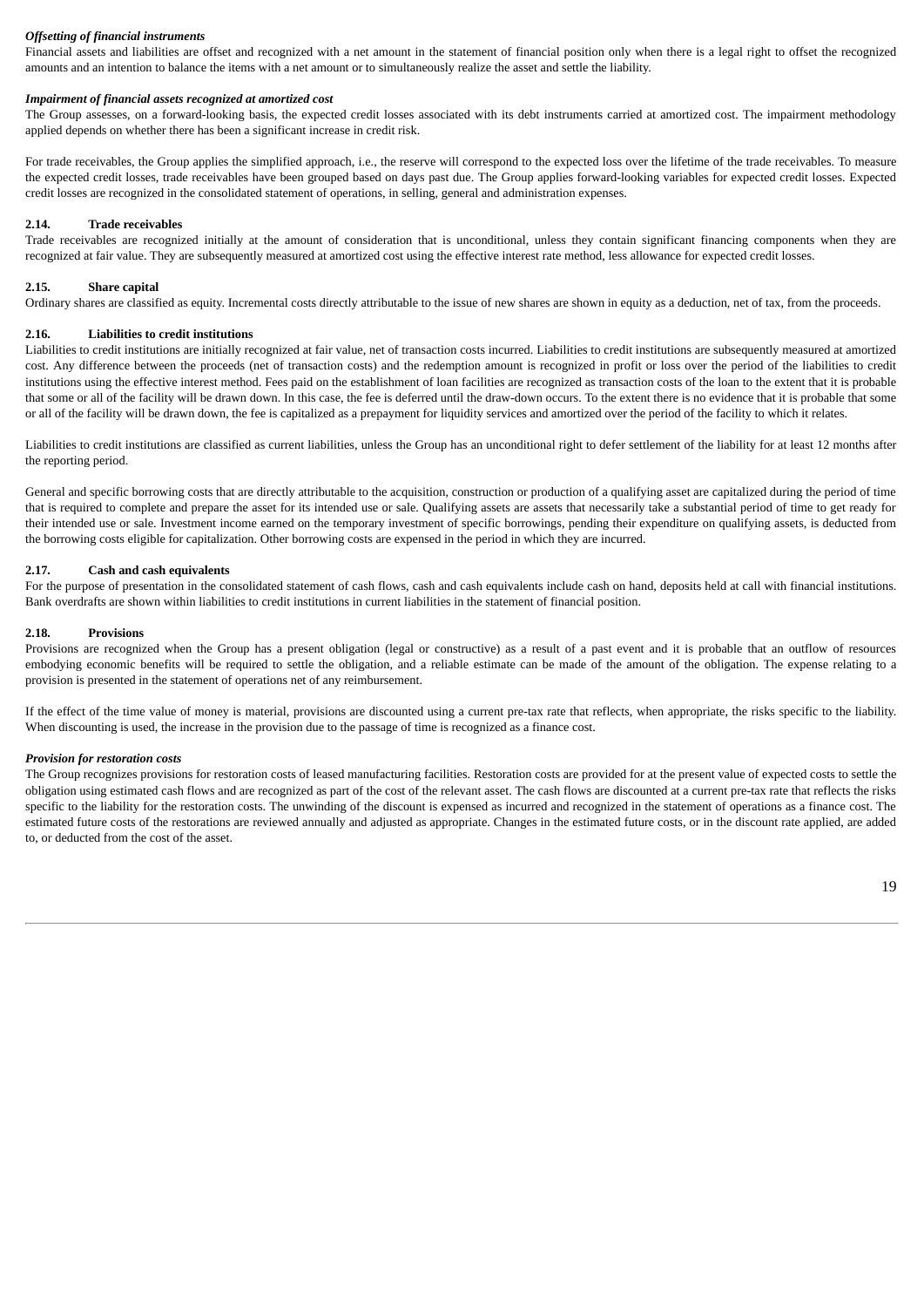## **2.19. Employee benefits**

#### *Short-term benefits to employees*

Liabilities for wages and salaries, annual leave and accumulating sick leave that are expected to be settled wholly within 12 months after the end of the period in which the employees render the related services are recognized in respect of employees' services up to the end of the reporting period, and they are measured at the amounts expected to be paid when the liabilities are settled. The liabilities are presented as accrued expenses in the statement of financial position.

#### *Post-employment obligations*

Within the Group, there are defined-contribution plans. A defined-contribution plan is a pension plan according to which the Group pays a fixed amount to a separate legal entity. The Group has no legal or constructive obligation to pay additional premiums if this legal entity does not have adequate means to pay all benefits to employees, attributable to their service in current or previous periods. The premiums are reported as costs in the consolidated statement of operations when they fall due.

The Swedish Financial Reporting Board is a private sector body in Sweden with the authority to develop interpretations of IFRS Standards for consolidated financial statements for issues that are very specific to the Swedish environment, for example, UFR 10 Accounting for the pension plan ITP 2 financed through an insurance in Alecta. The Group's pension obligations for certain employees in Sweden, which are secured through an insurance with Alecta, are reported as a defined contribution plan. According to UFR 10, this is a defined benefit multi-employer plan. For the financial year 2021, the Group has not had access to information in order to be able to report its proportional share of the obligations of the plan, plan assets and costs and therefore, it has not been possible to recognize the plan as a defined benefit plan. The ITP 2 pension plan, secured through an insurance with Alecta, is therefore reported as a defined contribution plan. The premium of the defined contributions plan for retirement pensions and survivor's pension is calculated individually and is, among other factors, based on salary, previously earned pension and expected remaining years of service. Expected premiums for the next reporting period for ITP 2 insurances signed with Alecta is \$2.5 million. Premiums for the year ended December 31, 2021 for ITP 2 insurances signed with Alecta amounted to \$1.7 million.

The collective consolidation level comprises the market value of Alecta's assets as a percentage of the insurance obligations in accordance with Alecta's actuarial methods and assessments. The collective consolidation level should normally be allowed to vary between 125% and 175%. If Alecta's collective consolidation level falls below 125% or exceeds 175%, measures should be taken in order for the consolidation level to return to the normal interval. At a low consolidation, one measure might be to increase the price when signing new insurance agreements and an expansion of existing benefits. At a high level of consolidation, one measure might be to introduce lower premiums. At the end of the financial year 2021, Alecta's surplus of the collective consolidation level was 172%.

#### *Share-based payments—equity settled*

#### *Employee stock options (ESOP) and Restricted Stock Units (RSU) (2021)*

For share-based payment schemes, the fair value of the instruments granted are established at the grant date and recognized as an employee benefits expense, with a corresponding increase in equity.

The fair value of ESOPs at grant date has been established by using the Black-Scholes option pricing model and input data in the model is disclosed in Note 9.

The awards only have a service condition whereby the awards vest in 12-month installments over 36 months. Each of the instalments are treated as separate awards which are expensed on a linear basis for each instalment period i.e., 12 months, 24 months, and 36 months; this will result in a front-loaded IFRS 2 charge. At the end of each period, the entity revises its estimates of the number of instruments that are expected to vest based on the service conditions. It recognizes the impact of the revision to original estimates, if any, in profit or loss, with a corresponding adjustment to retained earnings within equity.

#### *Warrants (2016-2020)*

The Group grants warrants to certain employees in exchange for payments equal, or at a discount, to the fair value estimated using the Black-Scholes option pricing model as of the grant date.

Warrants are accounted for as equity settled share-based payments, proceeds are recognized in equity and share-based payments expense is recognized in situations where warrants are granted at a discount to grant date fair value.

There are no service conditions, and share-based payments expense is recognized immediately upon grant date or employment commencement date.

For further information on share-based payments, see Note 9.

#### **2.20. Loss per share**

Basic loss per share is calculated by dividing the loss after tax by the weighted average number of ordinary shares outstanding for the period. Diluted loss per share is computed using the treasury stock method to the extent that the effect is dilutive by using the weighted-average number of outstanding ordinary shares and potential ordinary shares during the period. The Group's potential ordinary shares consist of incremental shares issuable upon the assumed exercise of warrants, excluding all anti-dilutive ordinary shares outstanding during the period.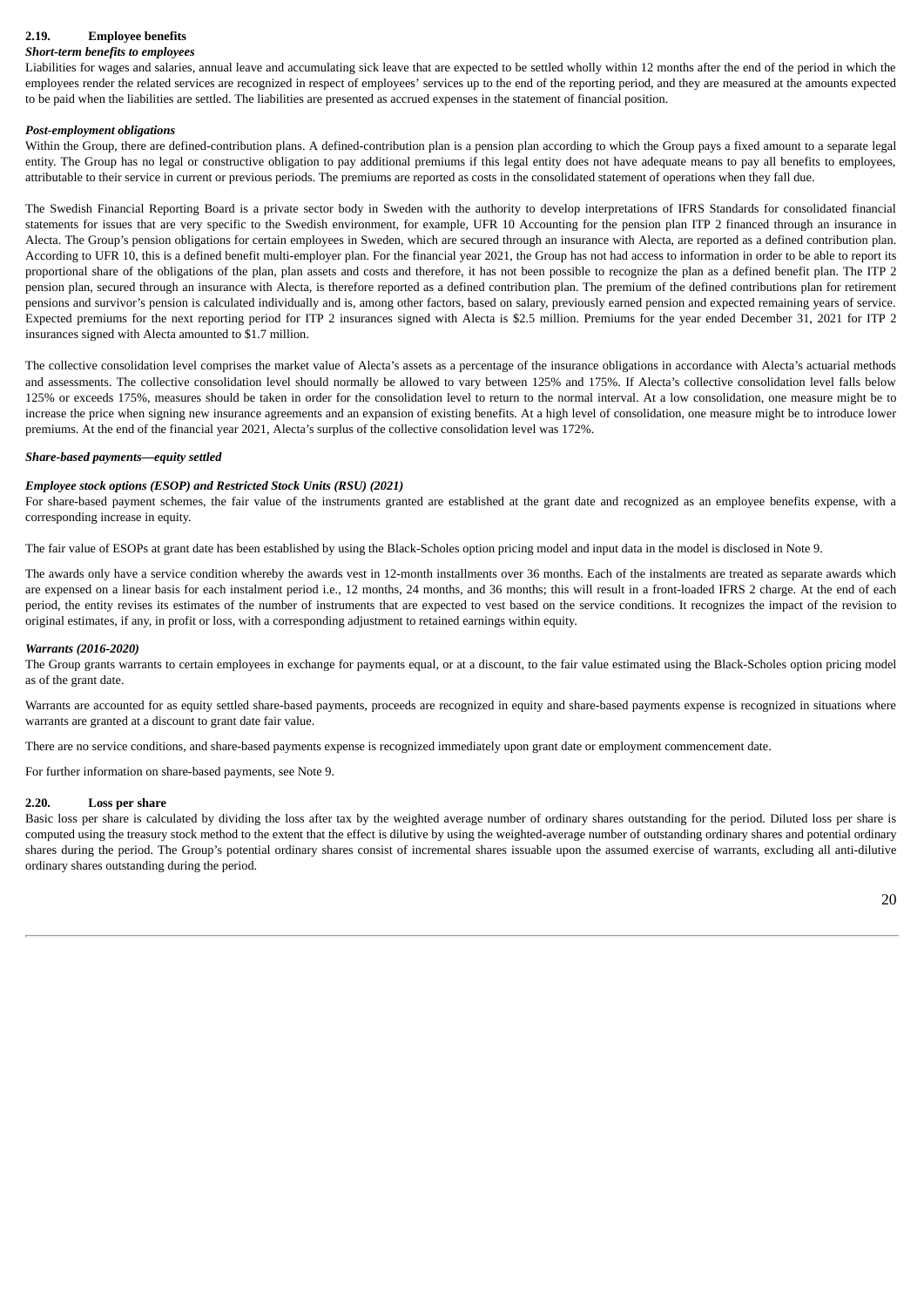#### **2.21. Initial public offering costs**

The initial public offering ("IPO") costs for the Group involved costs both for issuing new shares and the listing of existing shares/ADS and were recorded within prepaid expenses in the statement of financial position and were accounted for as a reduction of equity since they were incremental costs that were directly attributable to issuing new shares (net of any income tax benefit) when the IPO occurred.

#### **3. Financial risk management**

#### **3.1 Financial risk factors**

Through its operations, the Group is exposed to various financial risks attributable to primarily cash, short-term investments, trade receivables, trade payables and liabilities to credit institutions. The financial risks are market risk, mainly interest risk and currency risk, credit risk, liquidity risk and refinancing risk. The Group strives to minimize potential unfavorable effects from these risks on the Group's financial results.

The aim of the Group's financial operations is to:

- ensure that the Group can meet its payment obligations,
	- manage financial risks,
	- ensure a supply of necessary financing, and
	- optimize the Group's finance net.

The Group's risk management is predominantly controlled by a central treasury department (the "Group treasury") under policies owned by the CFO and approved by the Board of Directors. The CEO is responsible to the Board of Directors for the risk management and ensuring that the guidelines and risk mandates are followed and carried out in accordance with established treasury policy.

The Group treasury identifies, evaluates and hedges financial risks in close cooperation with the Group's operating units. The treasury policy provides principles for overall risk management, as well as policies covering specific areas, such as foreign exchange risk, interest rate risk, credit risk, use of derivative financial instruments and nonderivative financial instruments and investment of excess liquidity. The treasury policy (a) identifies categories of financial risks and describe how they should be managed, (b) clarifies the responsibility in financial risk management among the Board of Directors, the CEO, the CFO, Group Treasury and the Subsidiaries, (c) specifies reporting and control requirements for Group treasury functions and (d) ensures that the treasury operations of the Group are supporting the overall strategy of the Group.

#### **3.1.1. Market risk**

#### *Currency risk (transaction risk)*

The Group operates internationally and is exposed to foreign exchange risk. Foreign exchange risk arises from future commercial transactions and recognized assets and liabilities denominated in a currency that is not the functional currency of the relevant Group entity. Primarily, the Group is exposed to currency risk in Group companies with SEK as the functional currency. The primary risks in these companies are USD/SEK, GBP/SEK, EUR/SEK and CNY/SEK due to sales (trade receivables), purchases (trade payables), borrowings and short-term deposits (cash and cash equivalents).

Due to the growth profile of the Group it is necessary to maintain a dynamic risk management of currency. Treasury monitors forecast of highly probable cash flows for each currency and aim to achieve a natural match of inflows and outflows. For those currencies which have a net cash flow that is positive or negative, foreign exchange instruments (FX forward or spot) are used to manage the risk between 50% and 100% of the exposure for the following 12 months. The Group does not apply hedge accounting. As at December 31, 2021 the Group had no currency derivatives. As at December 31, 2020 the Group had currency derivatives of £20 million for which the fair value was \$0.8 million.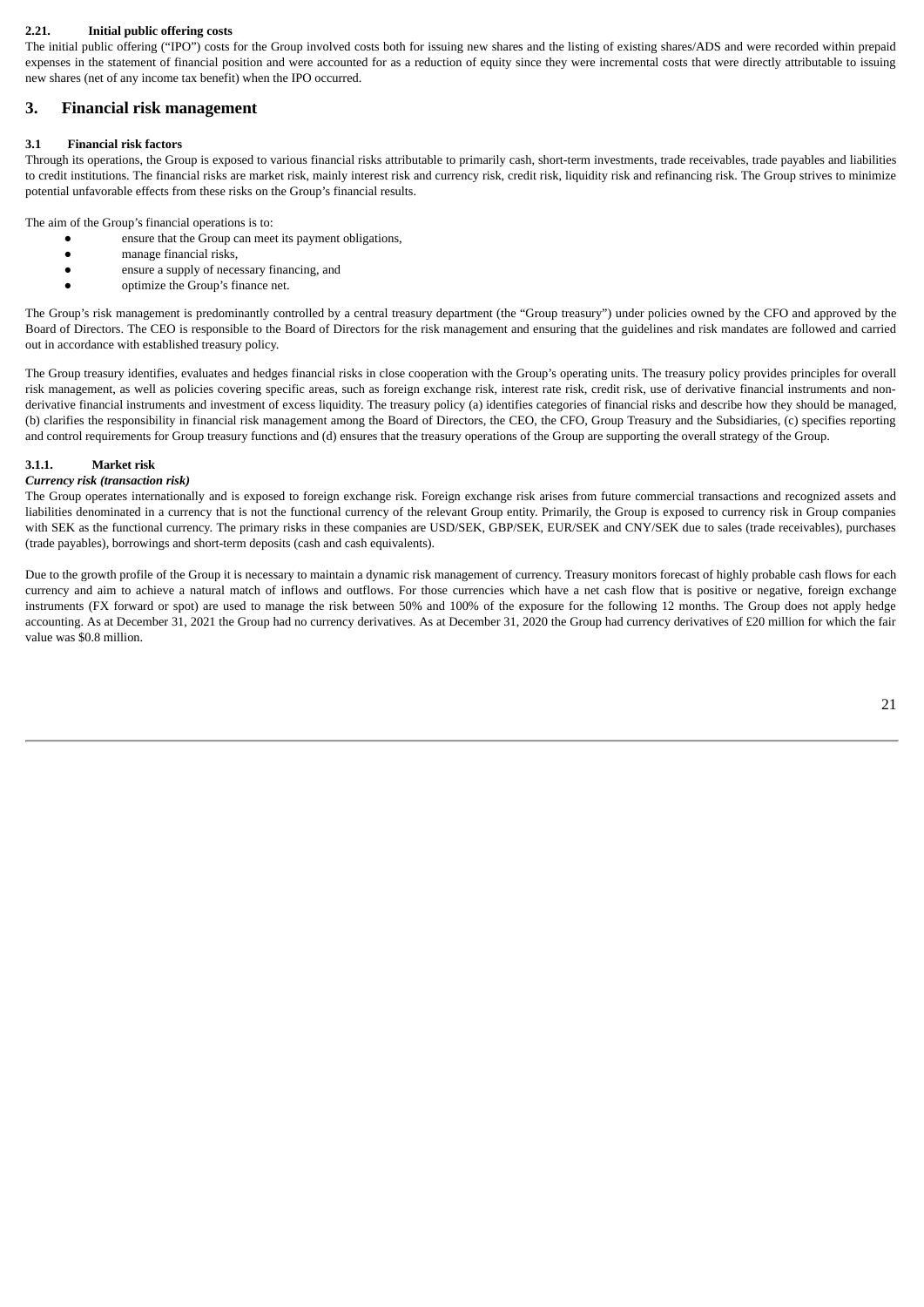#### *Exposure*

The Group's primary exposure to foreign currency risk at the end of the reporting period, expressed in thousands of USD was as follows:

| For the year ending December<br>31 |                          |                          | 2021                     |                          | 2020                     |                |                          |                |
|------------------------------------|--------------------------|--------------------------|--------------------------|--------------------------|--------------------------|----------------|--------------------------|----------------|
|                                    | <b>SEK/USD</b>           | <b>SEK/EUR</b>           | <b>SEK/GBP</b>           | <b>SEK/CNY</b>           | <b>SEK/USD</b>           | <b>SEK/EUR</b> | <b>SEK/GBP</b>           | <b>SEK/CNY</b> |
| Trade receivables                  | $\overline{\phantom{a}}$ | 9,220                    | 382                      | $\overline{\phantom{a}}$ | $\overline{\phantom{a}}$ | 6,113          | 135                      |                |
| Short-term deposits                | $\overline{\phantom{a}}$ | $\sim$                   | $\overline{\phantom{a}}$ | 78,766                   | $\overline{\phantom{a}}$ | ۰.             | $\overline{\phantom{a}}$ |                |
| Liabilities to credit institutions | -                        | $-5,314$                 | $\overline{\phantom{a}}$ | $\overline{\phantom{a}}$ | $\overline{\phantom{a}}$ | $-8,041$       | $\overline{\phantom{a}}$ |                |
| Shareholder loans                  | ۰                        | $\overline{\phantom{a}}$ | ۰.                       | ۰                        | $-40,284$                | $-45,427$      | $\overline{\phantom{a}}$ |                |
| Trade payables                     | $-723$                   | $-14,732$                | $-1,238$                 | $\overline{\phantom{a}}$ | $-4,154$                 | $-10,856$      | $-302$                   |                |
| Lease liabilities                  | $\sim$                   | $-2,903$                 | $\overline{\phantom{a}}$ | $\sim$                   | $\overline{\phantom{a}}$ | $-3,074$       | $\overline{\phantom{a}}$ |                |
| <b>Derivatives</b>                 | $\overline{\phantom{a}}$ | $\overline{\phantom{a}}$ | $\overline{\phantom{a}}$ | ۰                        | $\overline{\phantom{a}}$ | ۰.             | $-27,273$                |                |
| <b>Total</b>                       | $-723$                   | $-13,729$                | -856                     | 78,766                   | $-44,438$                | $-61,285$      | $-27,440$                |                |

#### *Sensitivity*

The Group is primarily exposed to changes in USD/SEK, EUR/SEK, GBP/SEK and CNY/SEK exchange rates. The Group's risk exposure in foreign currencies:

| For the year ending December 31              | <b>Impact on loss</b><br>before tax | <b>Impact on loss</b><br>before tax |
|----------------------------------------------|-------------------------------------|-------------------------------------|
|                                              | 2021                                | 2020                                |
| USD/SEK exchange rate—increase/decrease 10 % | $+/- 72$                            | $+/- 4,444$                         |
| EUR/SEK exchange rate—increase/decrease 10 % | $+/- 1,211$                         | $+/- 6,129$                         |
| GBP/SEK exchange rate—increase/decrease 10 % | $+/- 63$                            | $+/- 2,786$                         |
| CNY/SEK exchange rate—increase/decrease 10 % | $+/- 7,877$                         |                                     |

#### *Currency risk (translation risk)*

The Group is also exposed to currency risk when foreign subsidiaries with a functional currency other than USD are consolidated, primarily for EUR, SEK, GBP and CNY. The Group's policy is not to hedge the translation exposure related to net foreign assets to reduce translation risk in the consolidated financial statements.

#### *Interest-rate risk*

The Group's main interest rate risk arises from long-term liabilities to credit institutions with variable rates (primarily Euro Interbank Offered Rate "Euribor" 3 Months and Stockholm Interbank Offered Rate "Stibor" 3 Months), which expose the Group to cash flow interest rate risk. As at December 31, 2021, the nominal amount of liabilities to credit institutions with variable interest rate were \$5.3 million with no hedges. As at December 31, 2020, the nominal amount of liabilities to credit institutions with variable interest rate were \$97.6 million, whereof, \$5.7 million were swapped using floating-to-fixed interest rate swaps for the risk in Stibor 3M.

#### *Sensitivity*

Profit or loss is sensitive to higher/lower interest expense primarily from liabilities to credit institutions as a result of changes in interest rates.

| For the year ending December 31                        | <b>Impact on loss</b><br>before tax | <b>Impact on loss</b><br>before tax |
|--------------------------------------------------------|-------------------------------------|-------------------------------------|
|                                                        | 2021                                | 2020                                |
| Interest rates - increase/decrease by 100 basis points | $+/- 60$                            | +/- 996                             |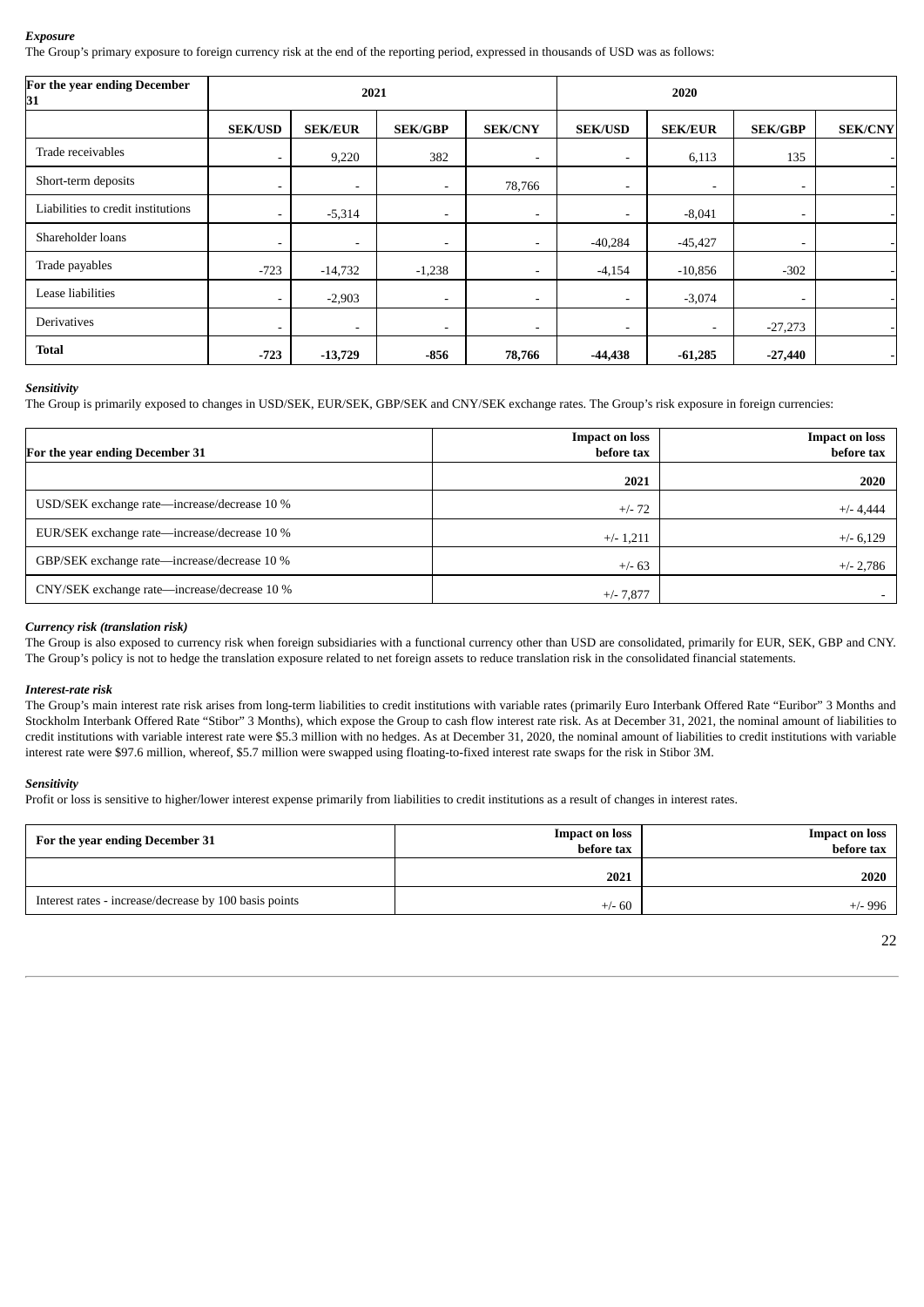#### *Fair value / Price risk*

The Group is exposed to price risk from changes in fair value from short-term investments held by the Group that are classified as fair value through profit and loss. To manage the risk arising from investments, surplus liquidity may be invested primarily in liquid assets with low risk, investment grade BBB- or better rated. The fair value of the short-term investments as of December 31, 2021 is \$250 (-) million. The investment portfolio consists of funds, bonds and certificates in USD and SEK. Funds consist of primarily "money market funds", i.e., a kind of mutual fund that invests in highly liquid, near-term instruments and high-credit-rating debt-based securities with a short-term maturity. Bonds and certificates consist of corporate bonds and commercial papers.

#### *Sensitivity*

Profit or loss is sensitive to changes in fair value from short-term investments.

| For the year ending December 31       | <b>Impact on loss</b><br>before tax | <b>Impact on loss</b><br>before tax |
|---------------------------------------|-------------------------------------|-------------------------------------|
|                                       | 2021                                | 2020                                |
| Fair value - increase/decrease by 10% | $+/- 25$                            |                                     |

#### *Commodity price risk*

The Group is exposed to risk related to the price and availability of our ingredients and our profitability is dependent on, among other things, our ability to anticipate and react to availability of ingredients and inflationary pressures. Currently, the main ingredient in our products is oat. The Group purchases oats from millers in Belgium, Sweden, Finland the United States, Malaysia and China, so supply may be particularly affected by any adverse events in these countries and regions. The prices of oats and other ingredients, such as rapeseed oil, used are subject to many factors beyond the Group's control, including poor harvests due to adverse weather conditions, natural disasters and changes in world economic conditions, including as a result of COVID-19 and the conflict in Ukraine.

Oat prices and other ingredients such as rapeseed oil are normally agreed to annually with suppliers for the following year based on the outcome of the current year harvest. The Group believes it will be able to address material commodity increases by either increasing prices or reducing operating expenses. However, increases in commodity prices, without adjustments to pricing, or reduction to operating expenses, or a delay in pricing actions, could increase costs and increase loss as a share of revenue. In addition, macro-economic and competitive conditions could make additional price increases difficult. A general commodity cost price increase of 5% would have increased our 2021 commodity costs by \$10.0 million.

#### **3.1.2. Credit risk**

Credit risk arises primarily from cash and cash equivalents and debt instruments carried at amortized cost.

Financial counterparty credit risk is managed on a Group basis. The external financial counterparties must be high-quality international credit institutions or other major participants in the financial markets, in each case, with a minimum investment grade rating BBB- / Baa3. The rating of the financial counterparties used during 2021 and 2020 were in the range from BBB- to AA+.

Customer and supplier credit risk is mitigated through credit risk assessment, credit limit setting in case of payment obligations overdue and through the contractual terms. There are no significant concentrations of credit risk in regards of exposure to specific industry sectors and/or regions. For the year ended December 31, 2021, one customer in the foodservice channel represented approximately 14% of total revenue. The Group has not had any incurred losses from this customer historically. During 2020, there were no customers who individually represented more than 10% of revenue.

The Group has primarily two types of financial assets that are subject to the expected credit loss model:

- trade receivables, and
- loans to employees (other non-current financial assets at amortized cost).

#### *Trade receivables*

The Group applies the simplified approach to measuring expected credit losses, which uses a lifetime expected loss allowance for all trade receivables.

To measure the expected credit losses, trade receivables have been grouped based on days past due. The expected loss rates are based on sales over a period of 36 months before December 31, 2021, and the corresponding historical credit losses experienced within this period. The historical loss rates are adjusted to reflect current and forwardlooking information on macroeconomic factors affecting the ability of the customers to settle the receivables. In cases when the Group has more information on customers than the statistical model reflects, a management overlay is made for those specific customers. Historically, the Group has experienced immaterial credit losses. Based on the historical data of very low credit losses together with a forward-looking assessment, the expected credit loss for trade receivables is not material. The Group has during 2021 and 2020 not had any significant impairment losses relating to specific customers.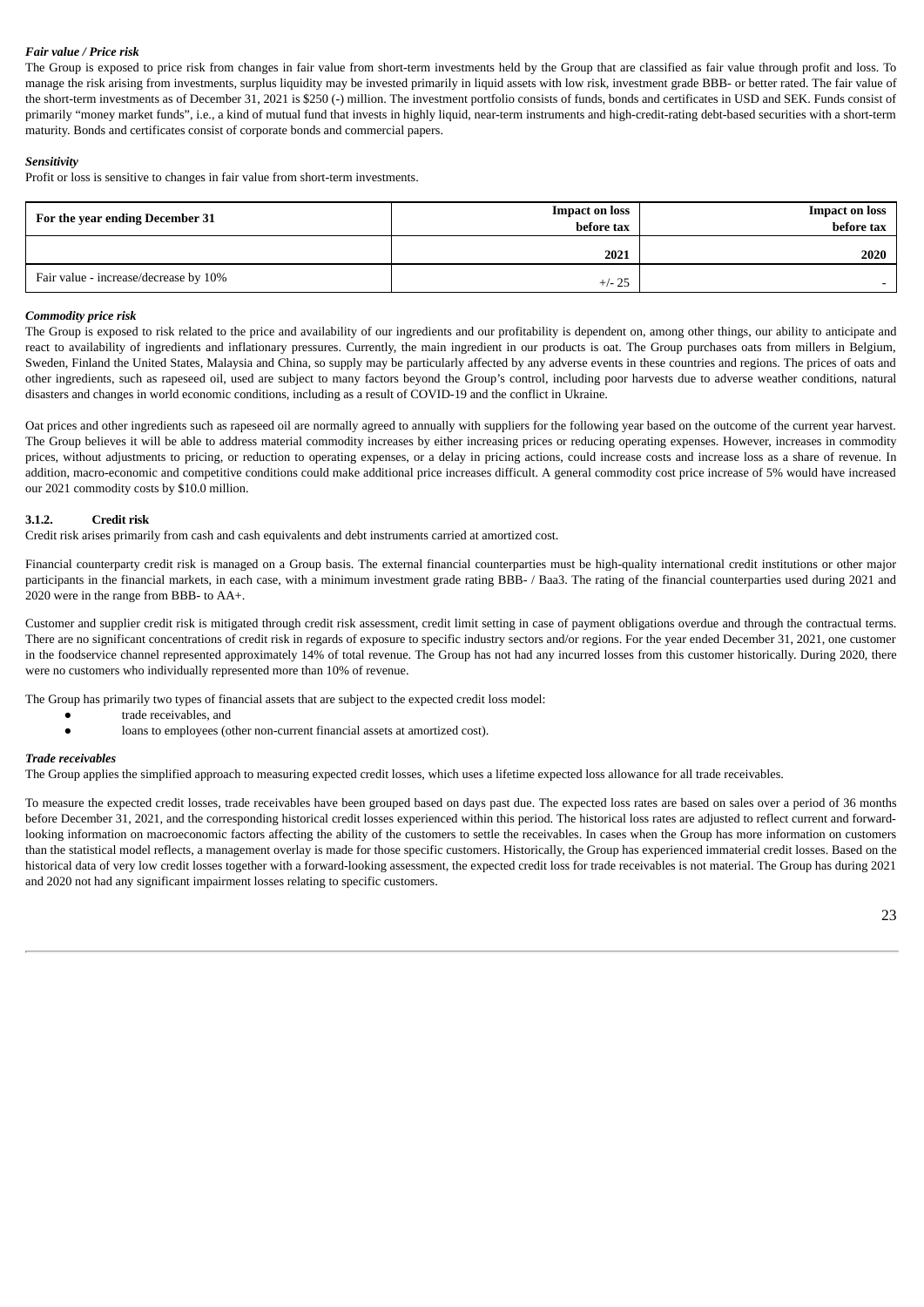The aging of the Group's trade receivables is as follows:

| As at December 31 (in thousands of U.S. dollars) | 2021    | 2020   |
|--------------------------------------------------|---------|--------|
| Current                                          | 78,771  | 55,086 |
| 1-30 days past due                               | 18,387  | 10,473 |
| 31-60 days past due                              | 4,268   | 1,726  |
| 61-90 days past due                              | 1,159   | 2,154  |
| 91- days past due                                | 3,817   | 2,569  |
| <b>Gross carrying amount</b>                     | 106,402 | 72,009 |
| Allowance for expected credit losses             | $-883$  | $-712$ |
| Net carrying amount                              | 105,519 | 71,297 |

The movements in the Group's allowance for expected credit losses of trade receivables are as follows:

|                                                                                | 2021   | 2020     |
|--------------------------------------------------------------------------------|--------|----------|
| As at January 1 (in thousands of U.S. dollars)                                 | $-712$ | $-2,557$ |
| Increase of allowance recognized in statement of<br>operations during the year | $-490$ | $-552$   |
| Receivables written off during the year as<br>uncollectible                    |        | 2,569    |
| Unused amount reversed                                                         | 290    | 104      |
| <b>Translation differences</b>                                                 | 29     | $-276$   |
| As at December 31                                                              | $-883$ | $-712$   |

Trade receivables are written off where there is no reasonable expectation of recovery. Assessments are made individually, in each case, based on indicators that there is no reasonable expectation of recovery. Indicators include, amongst others, the failure of a debtor to engage in a repayment plan with the Group. Impairment losses on trade receivables are presented as selling, general and administration expenses within operating loss. Subsequent recoveries of amounts previously written off are credited against the same line item.

#### *Loans to employees (Other financial assets at amortized cost)*

Other financial assets at amortized cost primarily include loans to certain members of key management and other employees. The loans are full recourse and were issued 2016, 2017, 2019 and 2020 at a market rate for the purchase price of warrants in the parent (Oatly Group AB). The market rate was set at a rate equivalent to Swedish government borrowing rate (Sw. statslåneräntan) at the date of the loan plus a margin of 1%. Total issued amount for the loans was \$5.1 million as at December 31, 2020. The loans have a maturity date that is the same as the use of the warrants which is at latest 10 years from grant date. The loans from employees have been repaid during 2021.

The credit risk for other financial assets at amortized cost as at December 31, 2021 and 2020 is not material, and no credit loss reserve has been recognized. The Group monitors closely if the credit risk for any issued loans has changed. For more information of the warrants and outstanding balances to related parties, see Note 8 Employee and personnel costs and Note 31 Related party disclosures.

#### **3.1.3 Liquidity risk**

Liquidity risk is the Group's risk of not being able to meet the short-term payment obligations due to insufficient funds.

Management monitors rolling forecasts of the Group's liquidity reserve (comprising the undrawn borrowing facilities below) and cash and cash equivalents on the basis of expected cash flows. This is monitored at Group level with input from local management. In addition, the Group's liquidity management policy involves projecting cash flows in major currencies and considering the level of liquid assets necessary to meet these, monitoring balance sheet liquidity ratios against internal and external regulatory requirements and maintaining debt financing plans Due to the dynamic nature of the underlying businesses, the Group treasury maintains flexibility in funding by maintaining availability under committed credit lines.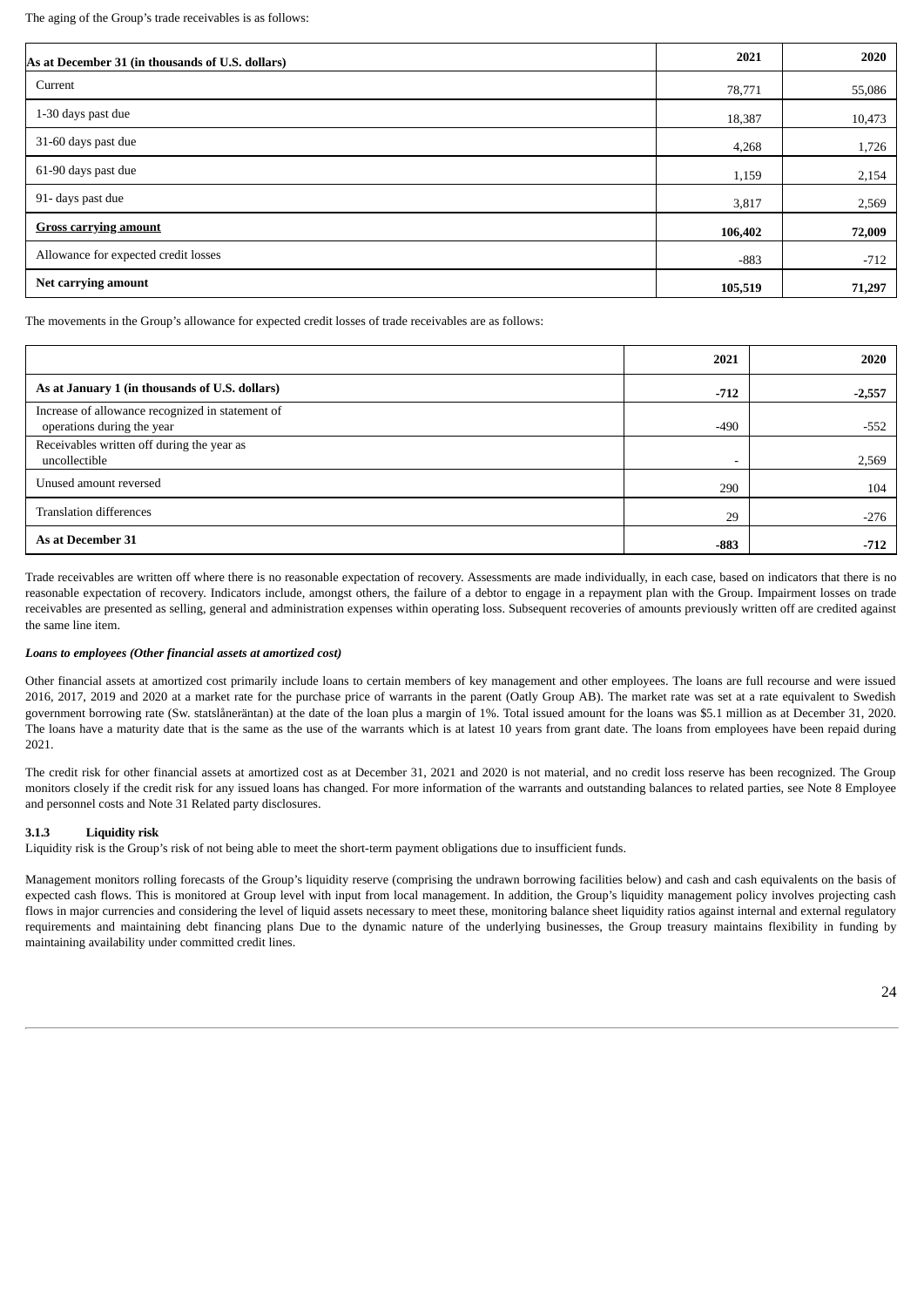At the end of the reporting period, the Group held cash and cash equivalents of \$295.6 (\$105.4) million and short-term investments of \$249.9 (\$ - ) million that are available for managing liquidity risk. The Group has both long-term and a short-term financing with credit institutions.

In April 2021, the Group entered into Sustainable Revolving Credit Facility Agreement (the "SRCF Agreement") including a multicurrency revolving credit facility of SEK 3.6 billion (equivalent of USD 397.8 million) with an accordion option of another SEK 850 million (equivalent of USD 93.9 million), subject to the fulfilment of certain conditions and at the lenders' discretion. The initial term of the SRCF Agreement is three years from May 20, 2021, with an option to extend twice, for one additional year each at the lenders' discretion. Borrowings under the SRCF Agreement are repayable at the end of the interest period to which that loan relates and carry an interest rate of the aggregate of the applicable margin and SONIA, LIBOR (with a rate switch to SOFR), STIBOR or EURIBOR, depending on the denominated currency, amounts loaned and if the denominated currency is a rate switch currency. Under the SRCF Agreement, the Group is subject to both financial and non-financial covenants. The non-financial covenants are covenants linked to sustainability measures. The financial covenants are tangible solvency, minimum EBITDA and liquidity requirements. The financial covenants are subject to a conversion right that may be exercised at the Group's discretion from December 31, 2023, and following such conversion, the existing tangible solvency, minimum EBITDA and liquidity covenants will fall away and be replaced with a total net leverage ratio. The SRCF Agreement also contains limitations on the Group's ability to pay dividends until the Group exercises their covenant conversion right. The SRCF agreement replaced the previous credit facility of \$146.3 million.

As at December 31, 2021, the Group has not utilized any loan amounts under the new SRCF agreement. The Liabilities to credit institutions balance at December 31, 2021, is related to outstanding amounts on the European Investment Fund Facility (the "EIF Facility") which was entered in October 2019 and matures in October 2022. The recognized amount as at December 31, 2021, is \$6.0 (\$8.0) million (denominated in EUR).

At December 31, 2020, the Group also had a term loan of \$88.4 million that was repaid in 2021.

During 2020, the Group had a short-term credit facility of \$15 million with a credit institute in the United States that could be utilized by providing collateral in trade receivables and inventories. As at December 31, 2020 \$1.9 million was utilized and the same amount of trade receivables and inventories were pledged as collateral. The facility was pre-terminated in June 2021.

During 2020, the Group received a shareholder loan (the Subordinated Bridge Facilities Agreement) of \$87.8 million split into EUR, USD and SEK. The loan was settled in full during 2021. For further information on the terms and conditions for 2020, see Note 27 Shareholder loans.

In total, the Group had access to undrawn bank overdraft facilities at the end of the reporting period amounting to \$397.8 (\$157.9) million.

#### **3.1.4 Refinancing risk**

Refinancing risk is defined as the risk for difficulties in refinancing the Group, that financing cannot be achieved, or can only be achieved at a higher cost. Liabilities to credit institutions and available facilities within the Group has an average maturity of 27 (18) months.

During 2021, the Group entered a new multicurrency revolving credit facility of SEK 3.6 billion (equivalent of USD 397.8 million) with an accordion option of another SEK 850 million (equivalent of USD 93.9 million), subject to the fulfilment of certain conditions and at the lenders' discretion. See above under "Liquidity risk" for a description of the deal.

The tables below analyze the Group's financial liabilities into maturity groupings based on their contractual maturities for:

a) all non-derivative financial liabilities:

b) and net settled derivative financial instruments for which the contractual maturities represent the timing of the cash flow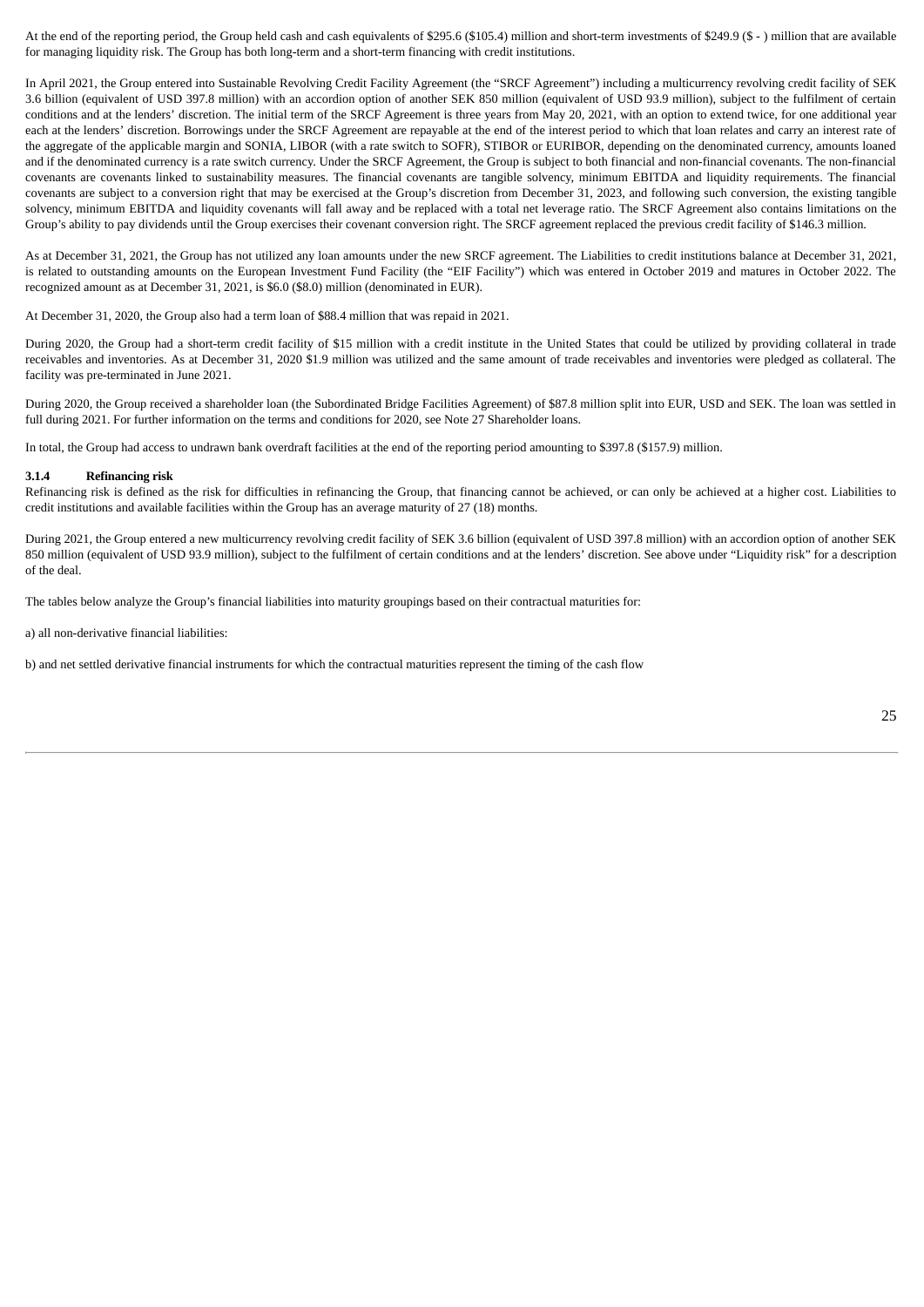The amounts disclosed in the table are the contractual undiscounted cash flows. Balances due within 12 months equal their carrying balances as the impact of discounting is not significant.

For interest rate swaps, the cash flows have been estimated using forward interest rates applicable at the end of the reporting period.

| December 31, 2021 (in thousands of U.S.<br>dollars) | Less than<br>3 months | Between<br>3 months<br>and<br>1 year | Between<br>and 2<br>years | Between<br>2 and<br>5 years | After<br>5 years         | <b>Total</b><br>contractual<br>cash flows | Carrying<br>amount |
|-----------------------------------------------------|-----------------------|--------------------------------------|---------------------------|-----------------------------|--------------------------|-------------------------------------------|--------------------|
| Non-derivatives                                     | ٠.                    | $\sim$                               |                           | $\overline{\phantom{a}}$    | $\overline{\phantom{a}}$ |                                           |                    |
| Trade payables                                      | 93,043                | $\sim$                               |                           | $\overline{\phantom{a}}$    | $\overline{\phantom{a}}$ | 93,043                                    | 93,043             |
| Liabilities to credit institutions                  | 1,240                 | 4,904                                |                           | $\overline{\phantom{a}}$    | -                        | 6,144                                     | 5,687              |
| Lease liabilities                                   | 4,275                 | 12,826                               | 19,134                    | 39,702                      | 200,327                  | 276,265                                   | 143,219            |
| <b>Total non-derivatives</b>                        | 98,558                | 17,730                               | 19,134                    | 39,702                      | 200,327                  | 375,452                                   | 242,249            |

| December 31, 2020 (in thousands of U.S. dollars) | Less than<br>3 months | <b>Between</b><br>3 months<br>and<br>1 year | <b>Between 1</b><br>and 2<br>vears | <b>Between</b><br>2 and<br>5 years | After<br>5 years         | <b>Total</b><br>contractual<br>cash flows | Carrying<br>amount |
|--------------------------------------------------|-----------------------|---------------------------------------------|------------------------------------|------------------------------------|--------------------------|-------------------------------------------|--------------------|
| Non-derivatives                                  |                       |                                             |                                    |                                    |                          |                                           |                    |
| Trade payables                                   | 45,295                | $\blacksquare$                              | ۰.                                 | $\blacksquare$                     | ۰                        | 45,295                                    | 45,295             |
| Liabilities to credit institutions               | 3,802                 | 5,553                                       | 96,703                             | $\blacksquare$                     | ۰                        | 106,058                                   | 95,990             |
| Bank overdraft facility                          | 1,197                 | $\overline{\phantom{a}}$                    | $\overline{\phantom{a}}$           | $\overline{\phantom{a}}$           | $\overline{\phantom{a}}$ | 1,197                                     | 1,197              |
| Shareholder loans                                | $\sim$                | 108,401                                     | $\overline{\phantom{a}}$           | ۰.                                 | $\overline{\phantom{a}}$ | 108,401                                   | 106,118            |
| Lease liabilities                                | 1,917                 | 5,751                                       | 5,696                              | 12,693                             | 12,429                   | 38,486                                    | 30,144             |
| <b>Total non-derivatives</b>                     | 52,211                | 119,705                                     | 102,399                            | 12,693                             | 12,429                   | 299,437                                   | 278,744            |
| <b>Derivatives</b>                               |                       |                                             |                                    |                                    |                          |                                           |                    |
| Interest rate swaps-net settled                  | 17                    | 51                                          | 67                                 | 146                                | 9                        | 290                                       | 189                |
| <b>Total derivatives</b>                         | 17                    | 51                                          | 67                                 | 146                                | 9                        | 290                                       | 189                |

### **3.2 Capital management**

The Group's objectives when managing capital are to safeguard its ability to continue as a going concern, so that the Group can continue its business and provide future returns for shareholders and maintain an optimal capital structure to reduce the cost of capital. To maintain or adjust the capital structure, the Group may issue new shares or sell assets to reduce debt. Capital is calculated as "equity attributable to owners of the Company" as shown in the balance sheet plus total borrowings (including current and non-current liabilities to credit institutions and lease liabilities as shown in the balance sheet) less cash and cash equivalents.

#### **4. Significant accounting judgments, estimates and assessments**

The preparation of the consolidated financial statements requires management to make judgments, estimates and assumptions that affect the reported amounts of revenues, expenses, assets, liabilities and equity in the consolidated financial statements and the accompanying disclosures. Estimates and judgments are continually evaluated and are based on historical experience and other factors, including expectations of future events. Uncertainty about these assumptions and the use of accounting estimates may not equal the actual results. This note provides an overview of the areas that involved a higher degree of judgment or complexity.

#### *Revenue recognition—variable consideration for discounts and trade promotion*

If the consideration in a contract includes a variable amount, the Group estimates the consideration to which the Group will be entitled in exchange for transferring goods to the customer. The Group's expected discounts and payments for trade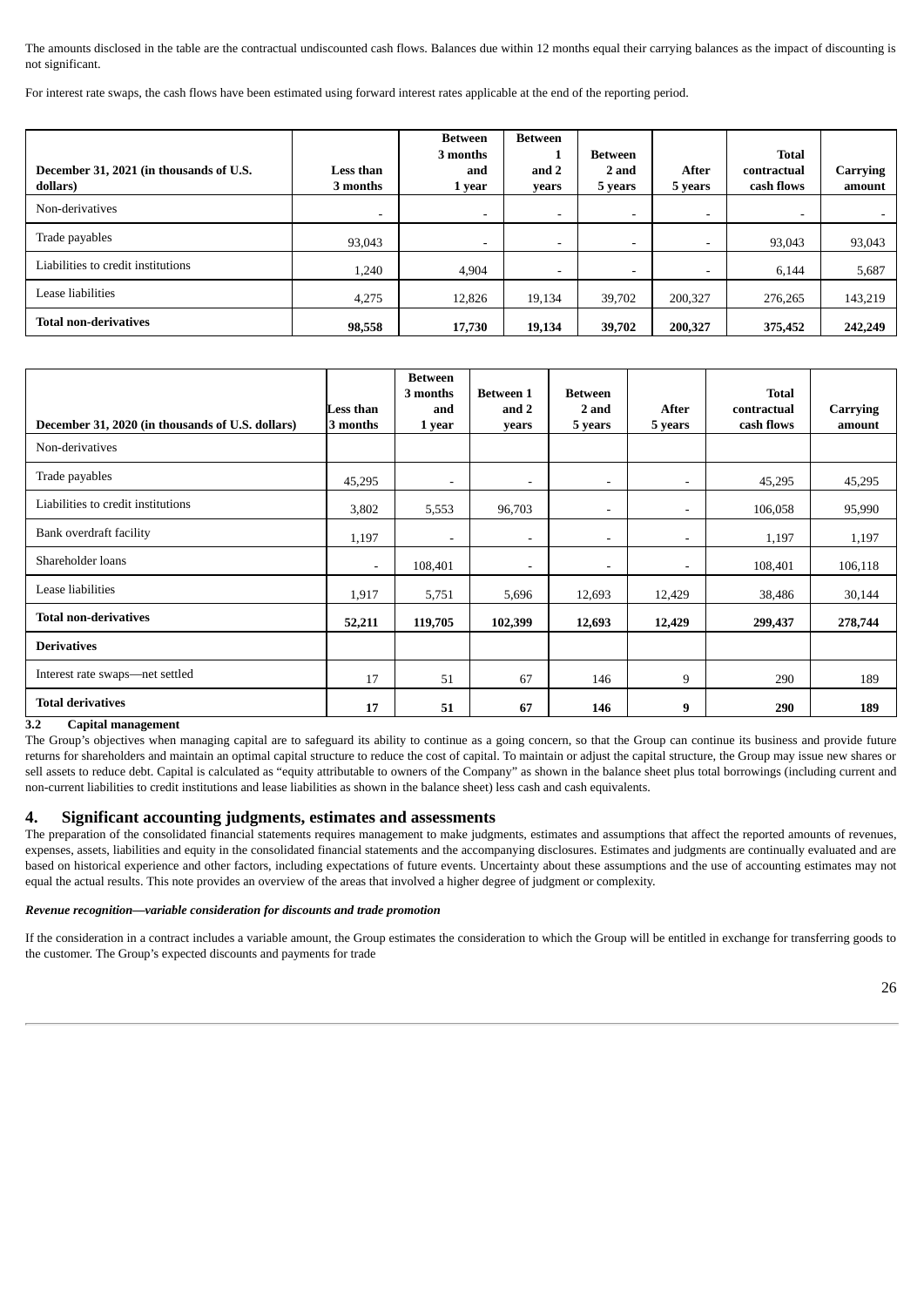promotion activities are analyzed on a per customer basis. The Group estimates the consideration using either the expected value method or the most likely amount method, depending on which method better predicts the amount of consideration to which the Group will be entitled. The most likely amount method is used for contracts with a single contract sum, while the expected value method is used for contracts with more than one threshold due to the complexity and the activities agreed with the individual customer.

Management makes judgments when deciding whether trade promotion activities with a customer should be classified as a reduction to revenue or as a marketing expense. Generally, activities with the individual customer are accounted for as a reduction to revenue whereas costs related to broader marketing activities are classified as marketing expenses.

#### *Valuation of loss carry-forwards*

A deferred tax asset is only recognized for loss carry-forwards, for which it is probable that they can be utilized against future tax surpluses and against taxable temporary differences. The majority of the loss carry-forwards as at December 31, 2021 and 2020 are not recognized in the Group as these are not expected to be utilized in the foreseeable future. Refer to Note 12 for further details.

#### *Leases – Determining the lease term of contracts with renewal and termination options – Group as lessee*

In determining the lease term, management considers all facts and circumstances that create an economic incentive to exercise an extension option, or not exercise a termination option. Extension options (or periods after termination options) are only included in the lease term if the lease is reasonably certain to be extended (or not terminated).

The majority of the extension options in properties and production equipment have not been included in the lease liability, primarily due to the fact that the Group could replace the assets without significant cost or business disruption. However, for four new production plants, which commenced during 2021, extension options have been included in the lease term since the Group intends to make larger investments in the plants. The total lease terms for these production plants are 10, 20 and 40 years. For two existing production plants, the contracts were amended during the period and additional extension options were included for a total lease term of 40 years.

The lease term is reassessed when it is decided that an option will be exercised (or not exercised) or the Group becomes obliged to exercise (or not exercise) it. The assessment of reasonable certainty is only revised if a significant event or a significant change in circumstances occurs, which affects this assessment, and that is within the control of the lessee. Refer to Note 16 for further details.

#### *Leases – Estimating the incremental borrowing rate*

The Group cannot readily determine the interest rate implicit in the lease, therefore, it uses its incremental borrowing rate ("IBR") to measure lease liabilities. The IBR is the rate of interest that the Group would have to pay to borrow over a similar term and, with a similar security, the funds necessary to obtain an asset of a similar value to the right-of-use asset in a similar economic environment. The IBR therefore reflects what the Group "would have to pay," which requires estimation when no observable rates are available (such as for subsidiaries that do not enter financing transactions). The Group estimates the IBR using observable inputs (such as market interest rates) when available and is required to make certain entity specific estimates (such as the subsidiary's stand-alone credit rating).

#### *Embedded leases*

The Group has supplier contracts that have been reviewed to assess if the agreements contain embedded leases. There is judgment involved in assessing if an arrangement contains an embedded lease. The general rule is that an arrangement contains a lease if (1) there is an explicit or implicit identified asset in the contract, and (2) the customer controls use of the identified asset. For two supplier contracts entered during 2021, the Group has concluded that there are embedded lease contracts. The lease liability for these embedded leases at year-end was approximately \$10 million. For all other contracts and amendments, the Group has concluded that these agreements do not contain any embedded leases since it does not have the right to direct how and for what purpose the assets are used throughout the period of use.

#### *Test of impairment of goodwill*

The Group performs tests annually and if there are any indications of impairment to determine whether there is a need for impairment of goodwill, in accordance with the accounting principle presented in Note 2. At present, the Group only has goodwill allocated to the operating segment EMEA. Recoverable amount for cash generating units is established through the calculation of the value in use. The calculation of the value in use is based on estimated future cash flows. The Group has estimated that EBITDA, the discount rate and the long-term growth rate are the most significant assumptions in the impairment test. Refer to Note 14 Intangible assets for further details.

#### *Share-based payments*

The Group measures the cost of equity-settled transactions by reference to the fair value of the equity instruments at the date at which they are granted. The fair value is estimated using a model, which requires the determination of the appropriate inputs. The assumptions and models used for estimating the fair value of share-based payment transactions including sensitivity analysis are disclosed in Note 9.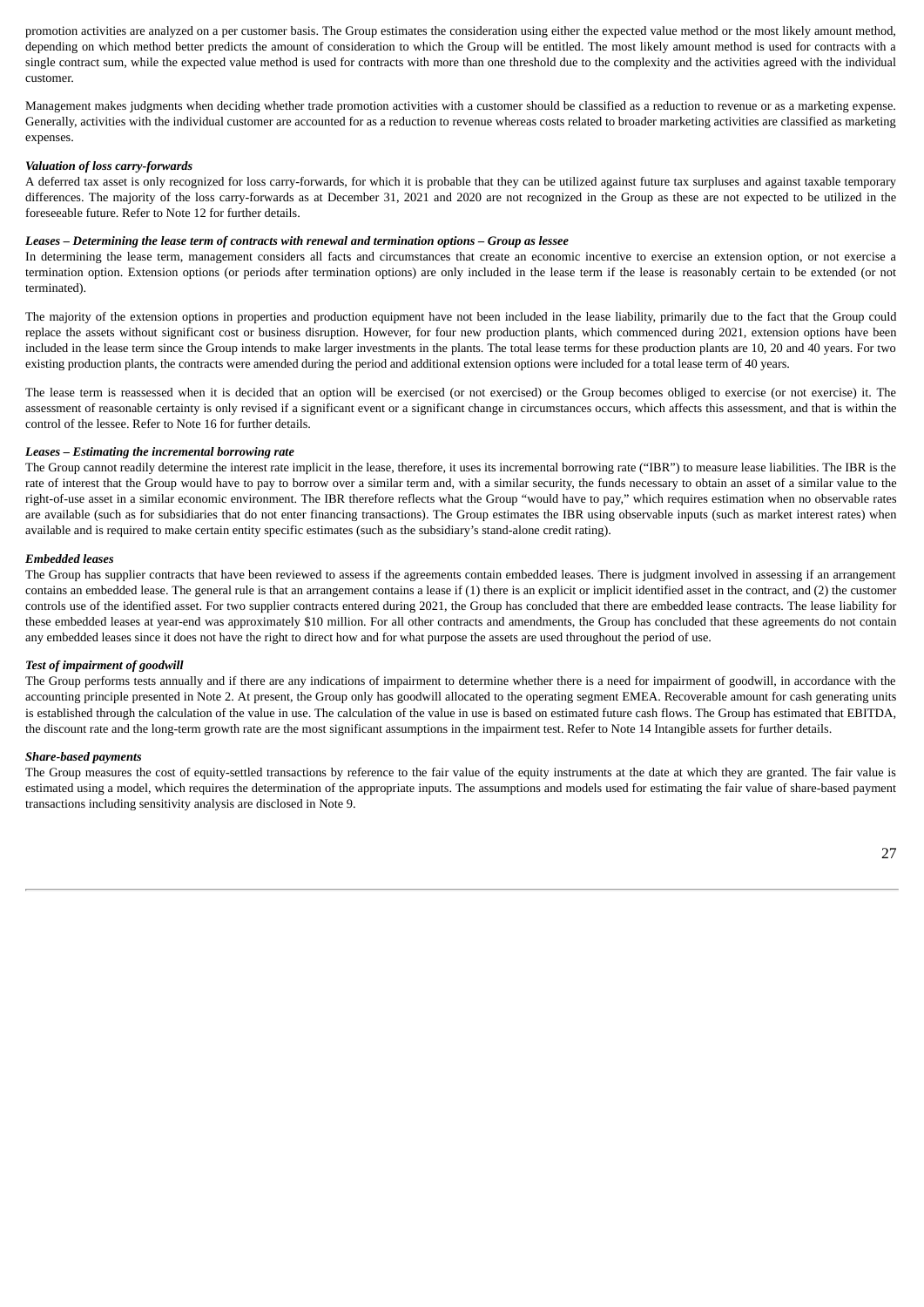## **5. Segment information**

#### **5.1 Description of segments and principal activities**

The CEO is the chief operating decision maker of the Group. The CEO evaluates financial position and performance and makes strategic decisions. The CEO makes decisions on the allocation of resources and evaluates performance based on geographic perspective. Internal reporting is also based on the geographic perspective. Geographically, the CEO considers the performance in EMEA, Americas and Asia; thus, three geographical areas are considered to be the Group's three segments.

#### **5.2 Revenue and EBITDA**

| For the year ended December 31, 2021 (in thousands of<br>U.S. dollars) | <b>EMEA</b> | <b>Americas</b> | Asia      | Corporate*     | <b>Eliminations</b><br>** | <b>Total</b> |
|------------------------------------------------------------------------|-------------|-----------------|-----------|----------------|---------------------------|--------------|
| <b>Revenue</b>                                                         |             |                 |           |                |                           |              |
| Revenue from external customers                                        | 336,452     | 179,830         | 126,908   | $\blacksquare$ |                           | 643,190      |
| Intersegment revenue                                                   | 89,460      | 908             |           |                | $-90,368$                 |              |
| <b>Total segment revenue</b>                                           | 425,912     | 180,738         | 126,908   |                | $-90,368$                 | 643,190      |
| <b>Adjusted EBITDA</b>                                                 | 21,959      | $-44,560$       | $-16,480$ | $-107,896$     |                           | $-146,977$   |
| Share-based compensation expense                                       | $-3,780$    | $-2,963$        | $-4,192$  | $-12,697$      |                           | $-23,632$    |
| Product recall expenses1                                               | $-1,654$    |                 |           |                | $\blacksquare$            | $-1,654$     |
| Asset impairment charge2                                               | $-4,970$    |                 |           |                |                           | $-4,970$     |
| IPO preparation and transaction costs                                  |             |                 |           | $-9,288$       | $\overline{\phantom{a}}$  | $-9,288$     |
| <b>EBITDA</b>                                                          | 11,555      | $-47,523$       | $-20,672$ | $-129,881$     |                           | $-186,521$   |
| Finance income                                                         |             |                 |           |                |                           | 14,435       |
| Finance expenses                                                       |             |                 |           |                |                           | $-15,740$    |
| Depreciation and Amortization                                          |             |                 |           |                |                           | $-27,222$    |
| Loss before tax                                                        |             |                 |           |                |                           | $-215,048$   |
|                                                                        |             |                 |           |                |                           |              |
| For the year ended December 31, 2020 (in thousands of<br>U.S. dollars) |             |                 |           |                |                           |              |
| Revenue                                                                | 267,691     | 99,997          | 53,663    |                |                           | 421,351      |
| Revenue from external customers                                        | 35,208      | 230             |           |                | $-35,438$                 |              |
| <b>Intersegment revenue</b>                                            | 302,899     | 100,227         | 53,663    |                | $-35,438$                 | 421,351      |
| <b>Total segment revenue</b>                                           | 39,456      | $-25,117$       | $-2,141$  | $-44,480$      |                           | $-32,282$    |
| <b>Adjusted EBITDA</b>                                                 |             |                 |           | $-1,014$       |                           | $-1,014$     |
| Share-based compensation expense                                       |             |                 |           | $-679$         |                           | $-679$       |
| IPO preparation and transaction costs                                  | 39,456      | $-25,117$       | $-2,141$  | $-46,173$      |                           | $-33,975$    |
| <b>EBITDA</b>                                                          |             |                 |           |                |                           | 515          |
| Finance income                                                         |             |                 |           |                |                           | $-11,372$    |
| Finance expenses                                                       |             |                 |           |                |                           | $-13,118$    |
| <b>Depreciation and Amortization</b>                                   |             |                 |           |                |                           | $-57,950$    |

\* Corporate consists of general overhead costs not allocated to the segments.

\*\* Eliminations in 2021 refer to intersegment revenue for sales of products from EMEA and Americas to Asia. Eliminations in 2020 refer mainly to intersegment revenue for sales of products from EMEA to Asia.

Revenues of approximately 14% in 2021 are derived from a single external customer in the foodservice channel. These revenues are attributed to the Americas and Asia segments. There were no revenues in 2020 of 10% or more that derived from a single external customer.

The oatmilk accounted for approximately 91% and 90% of the revenue in the years 2021 and 2020, respectively.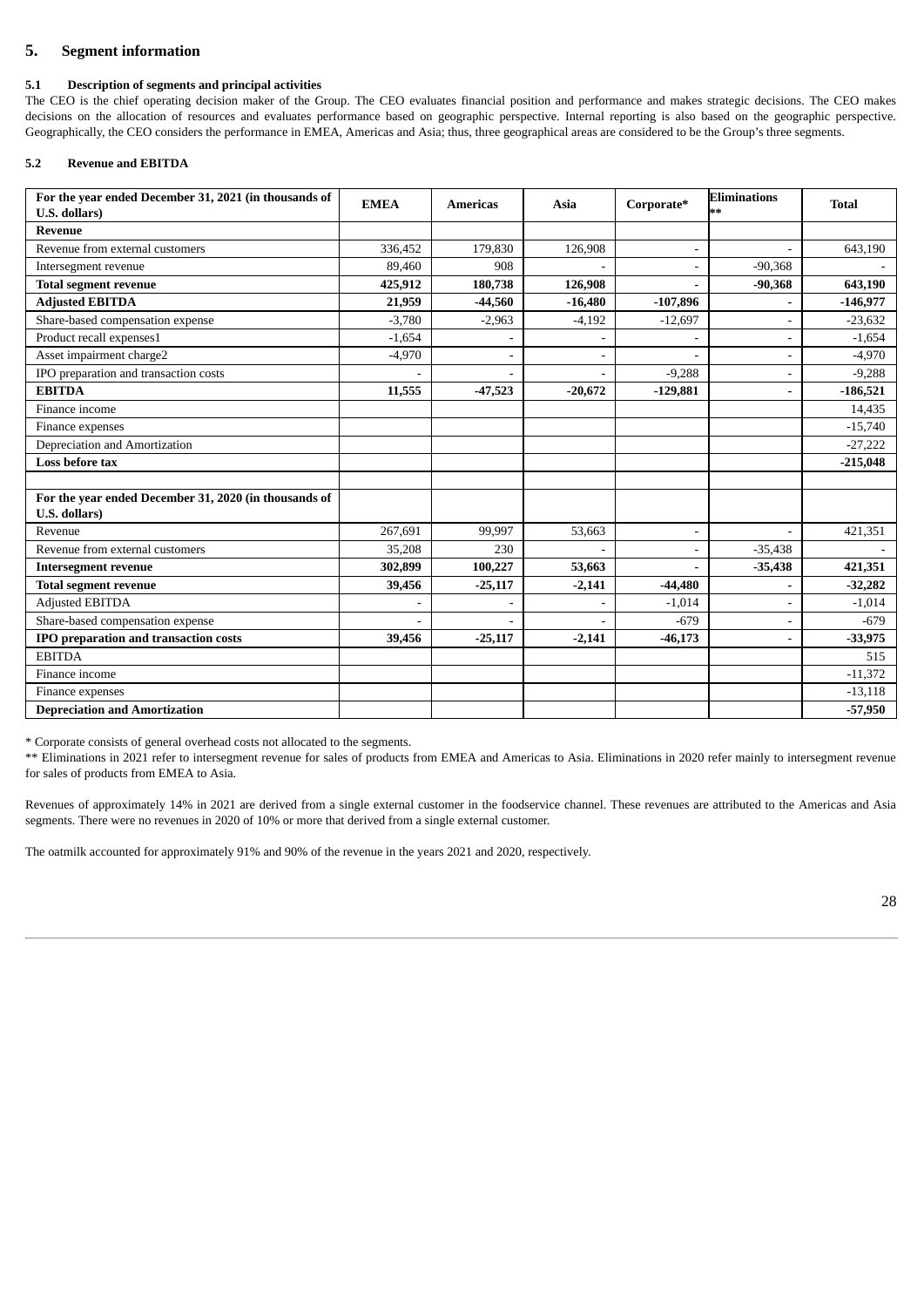#### **5.3 Non-current assets by country**

Non-current assets for this purpose consists of property, plant and equipment and right-of-use assets:

| For the year ended December 31, 2021 (in thousands of U.S. dollars) | 2021    | 2020    |
|---------------------------------------------------------------------|---------|---------|
| Sweden                                                              | 122,488 | 98,285  |
| US                                                                  | 262,538 | 142,563 |
| UK                                                                  | 119,973 | 106     |
| China                                                               | 101,082 | 800     |
| Singapore                                                           | 36,182  | 8,780   |
| Other countries                                                     | 25,833  | 25,194  |
| <b>Total</b>                                                        | 668,096 | 275,728 |

### **5.4 Revenue from external customers, broken down by location of the customers**

The Group is domiciled in Sweden. The amount of its revenue from external customers, broken down by location of the customers, is shown in the table below.

| For the year ended December 31, 2021 (in thousands of U.S. dollars) | 2021    | 2020    |
|---------------------------------------------------------------------|---------|---------|
| US                                                                  | 177,180 | 99,988  |
| UK                                                                  | 120,278 | 92,805  |
| China                                                               | 111,830 | 47,452  |
| Germany                                                             | 70,699  | 51,673  |
| Sweden                                                              | 57,937  | 56,587  |
| Finland                                                             | 27,420  | 25,818  |
| The Netherlands                                                     | 24,047  | 17,017  |
| Other                                                               | 53,799  | 30,011  |
| <b>Total</b>                                                        | 643,190 | 421,351 |

#### **5.5 Revenue from external customers, broken down by channel**

Revenue from external customers, broken down by channel, is shown in the table below.

| For the year ended December 31, 2021 (in thousands of U.S. dollars) | 2021    | 2020    |
|---------------------------------------------------------------------|---------|---------|
| Retail                                                              | 387,939 | 297,973 |
| Foodservice                                                         | 223.125 | 108,317 |
| Other                                                               | 32,126  | 15,061  |
| <b>Total</b>                                                        | 643,190 | 421,351 |

Other is primarily related to e-commerce, both direct-to-consumer and through third-party platforms.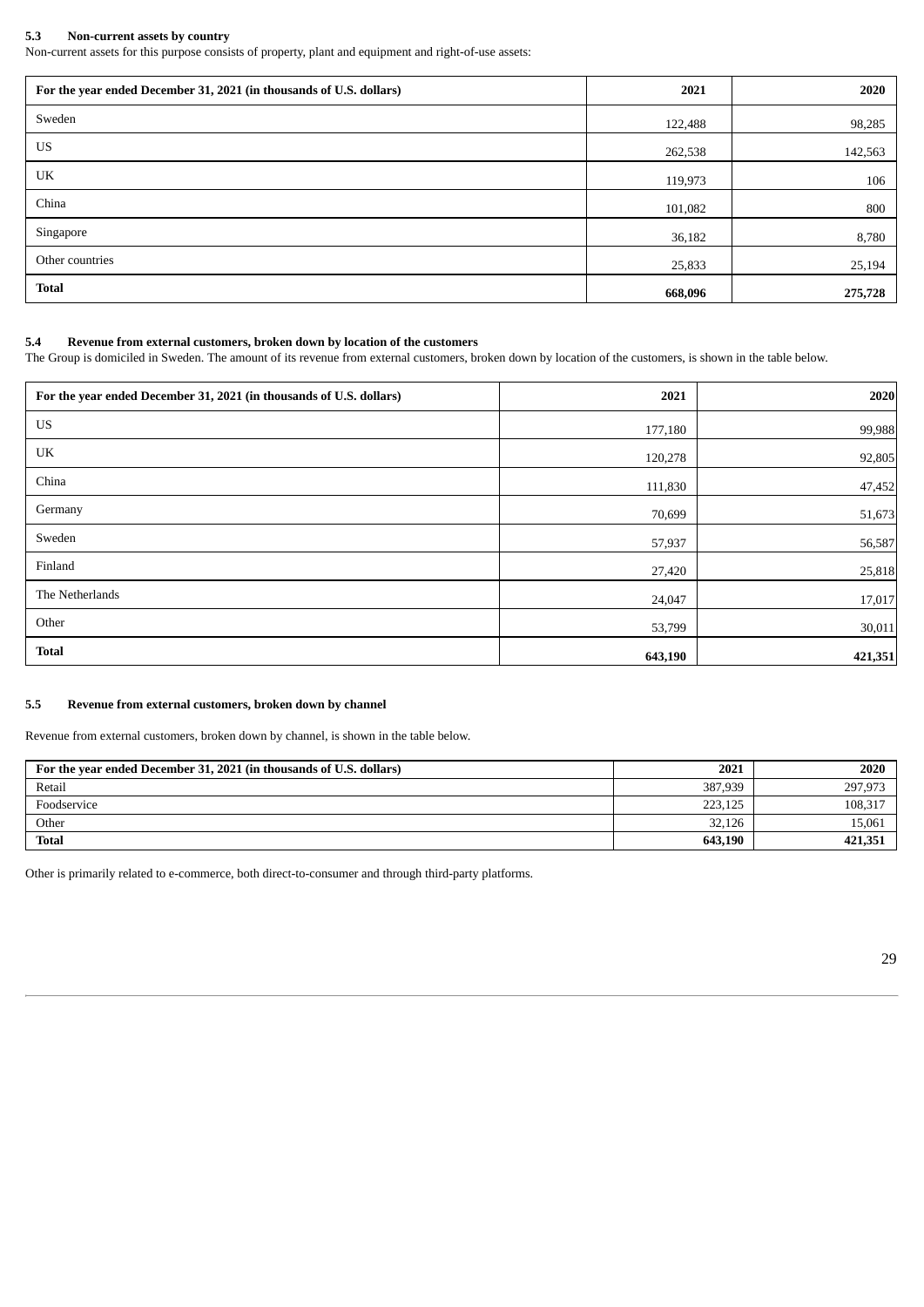## **6. Renumeration to auditors**

| For the year ended December 31, 2021 (in thousands of U.S. dollars) | 2021  | 2020                     |
|---------------------------------------------------------------------|-------|--------------------------|
| EY                                                                  |       |                          |
| Audit services                                                      | 4,090 | 3,828                    |
| Audit related services                                              | 55    |                          |
| <b>Total</b>                                                        | 4,145 | 3,828                    |
| <b>Other auditors</b>                                               |       |                          |
| Audit services                                                      | 54    | 39                       |
| Audit related services                                              | ۰.    |                          |
| Tax consultancy services                                            | 9     | $\overline{\phantom{0}}$ |
| Other services                                                      | 2     |                          |
| <b>Total</b>                                                        | 65    | 39                       |

Audit services relate to the examination of the annual report and the accounting as well as the Board's and CEO's administration, all other tasks incumbent on the Company's auditor as well as any consultancy or other services brought about by the observations made during such an examination or the performance of other such tasks.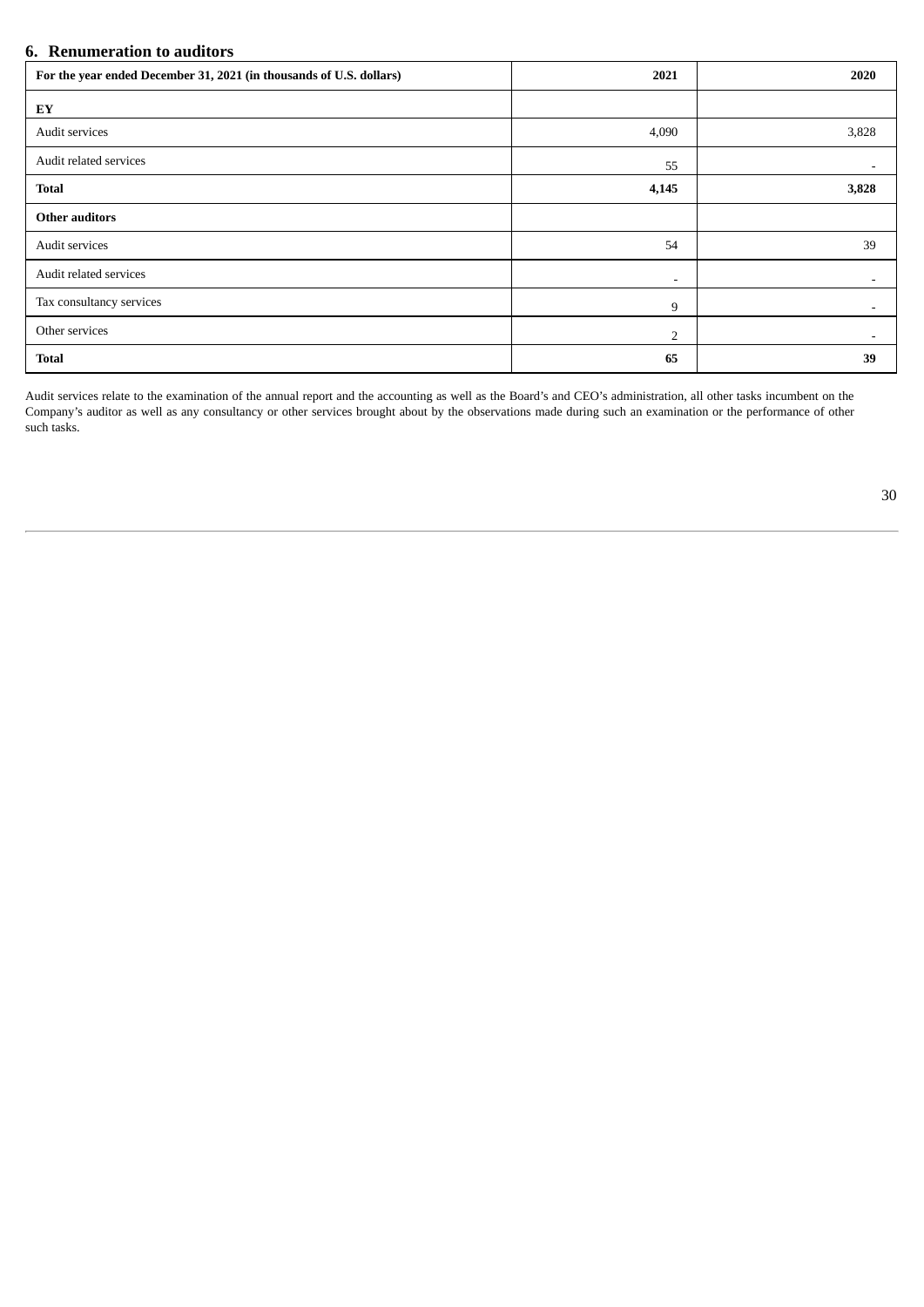## **7. Depreciation and amortization by function**

| For the year ended December 31 (in<br>thousands of U.S. dollars) | 2021                                          |                            |                      |              | 2020                                |                            |                      |           |
|------------------------------------------------------------------|-----------------------------------------------|----------------------------|----------------------|--------------|-------------------------------------|----------------------------|----------------------|-----------|
|                                                                  | <b>Property,</b><br>plant<br>and<br>equipment | Right-of-<br>use<br>assets | Intangible<br>assets | <b>Total</b> | Property,<br>plant<br>and equipment | Right-<br>of-use<br>assets | Intangible<br>assets | Total     |
| Cost of goods sold $1$                                           | $-16,337$                                     | $-5,894$                   |                      | $-22,231$    | $-6,131$                            | $-3,314$                   | ۰                    | $-9,445$  |
| Research and development expenses                                | $-294$                                        | $-58$                      | $-77$                | $-429$       | $-17$                               | $-7$                       | $-12$                | $-36$     |
| Selling, general and administrative expenses <sup>2</sup>        | $-3,546$                                      | $-3,863$                   | $-2.123$             | $-9,532$     | $-189$                              | $-2500$                    | $-948$               | $-3,637$  |
| Total depreciation/amortization/impairment<br>by function        | $-20,177$                                     | $-9,815$                   | $-2,200$             | $-32,192$    | $-6,337$                            | $-5,821$                   | -960                 | $-13,118$ |

(1) Within property, plant and equipment for the financial year 2021, the cost of goods sold portion of the EMEA asset impairment amounted to \$1.5 million.

(2) Within property, plant and equipment for the financial year 2021, the selling, general and administrative expenses portion of the EMEA asset impairment amounted to \$3.5 million.

## **8. Employee and personnel costs**

| Salaries, other benefits and social security expenses         |                         |                      |  |  |  |
|---------------------------------------------------------------|-------------------------|----------------------|--|--|--|
| For the year ended December 31 (in thousands of U.S. dollars) | 2021                    | 2020                 |  |  |  |
| Salaries and other renumeration (of which bonus)              | $-109,847$ ( $-5,864$ ) | $-62,769$ $(-4,309)$ |  |  |  |
| Social security costs                                         | $-19,158$               | $-11,376$            |  |  |  |
| Share-based payments                                          | $-23,632$               | $-1,014$             |  |  |  |
| Pension costs—defined contribution plans                      | $-8,390$                | $-4,543$             |  |  |  |
| <b>Total employee benefits</b>                                | $-161,027$              | -79,702              |  |  |  |

| Salaries, other benefits and social security expenses per function |            |           |  |  |  |
|--------------------------------------------------------------------|------------|-----------|--|--|--|
| For the year ending December 31 (in thousands of U.S. dollars)     | 2021       | 2020      |  |  |  |
| Cost of goods sold                                                 | $-35,959$  | $-23,133$ |  |  |  |
| Research and development expenses                                  | $-10,336$  | $-4,145$  |  |  |  |
| Selling, general and administrative expenses                       | $-114,732$ | $-52,424$ |  |  |  |
| <b>Total</b>                                                       | $-161,027$ | -79,702   |  |  |  |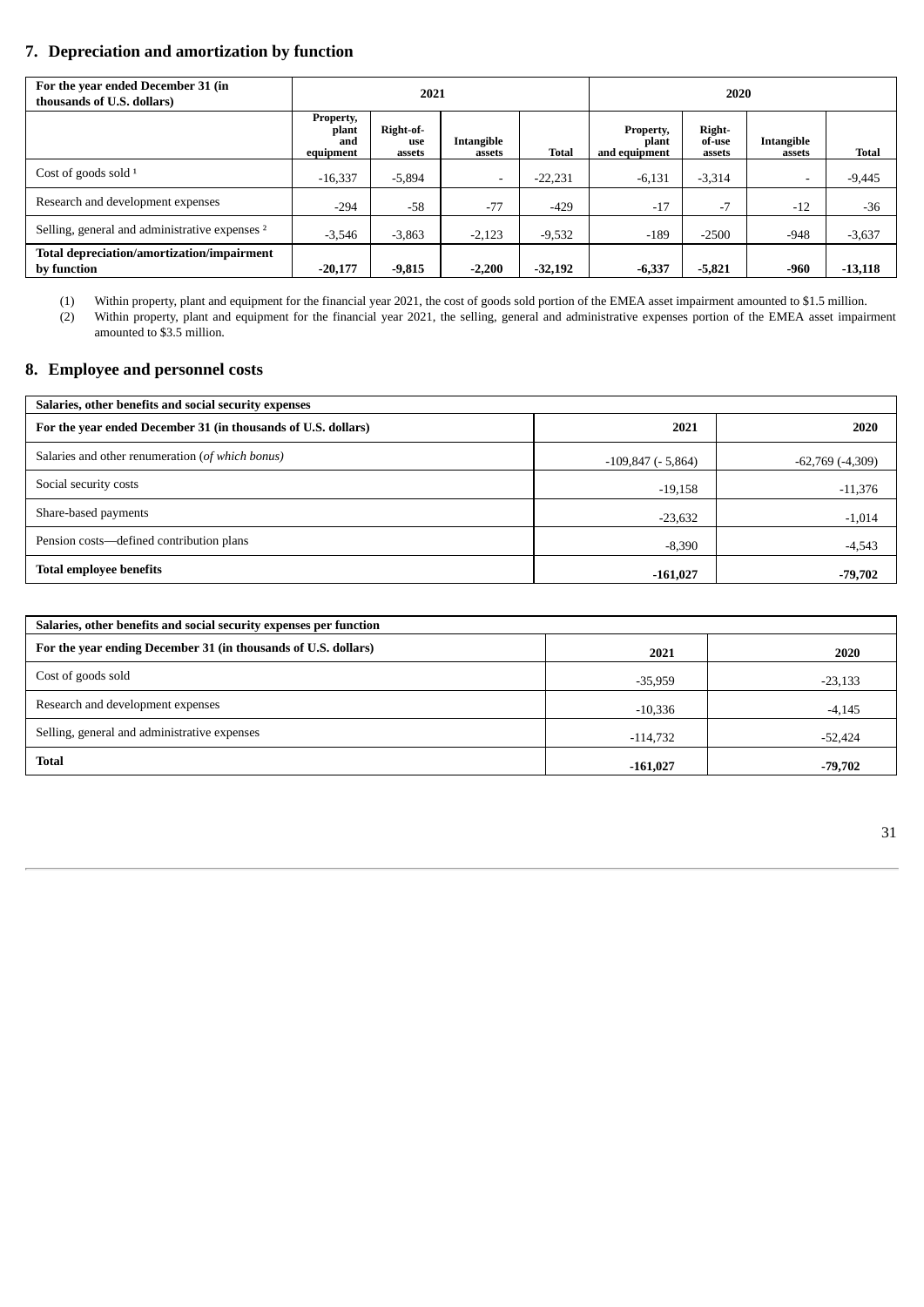Disclosure amounts are based on the expense recognized in the consolidated statement of operations.

| Salaries, other benefits and social security expenses - Board members, Chief Executive Officer and other Senior Executives |                     |                     |  |  |  |
|----------------------------------------------------------------------------------------------------------------------------|---------------------|---------------------|--|--|--|
| For the year ending December 31 (in thousands of U.S. dollars)                                                             | 2021                | 2020                |  |  |  |
| Short-term employee benefits (of which bonus)                                                                              | $-6,459$ ( $-685$ ) | $-4,775$ $(-1,243)$ |  |  |  |
| Post-employment benefits                                                                                                   | $-766$              | $-652$              |  |  |  |
| Share-based payments                                                                                                       | $-13,921$           | $-1,014$            |  |  |  |
| Social security contributions                                                                                              | $-2.521$            | $-1,367$            |  |  |  |
| <b>Total</b>                                                                                                               | $-23,666$           | $-7,808$            |  |  |  |

| Salaries, other benefits and social security expenses - Board members, Chief Executive Officer and other Senior Executives |                            |                          |                              |                          |                                               |                                      |  |
|----------------------------------------------------------------------------------------------------------------------------|----------------------------|--------------------------|------------------------------|--------------------------|-----------------------------------------------|--------------------------------------|--|
| For the year ending December 31 (in<br>2021<br>thousands of U.S. dollars)                                                  |                            |                          |                              |                          |                                               |                                      |  |
|                                                                                                                            | <b>Base pay/Board fees</b> | Variable<br>renumeration | Other<br>remuneration        | <b>Pension costs</b>     | <b>Share-based</b><br>compensation<br>expense | <b>Total</b><br>remuneration<br>2021 |  |
| Board member Eric Melloul                                                                                                  | $-58$                      | $\overline{\phantom{a}}$ | ۰                            |                          | ۰                                             | $-58$                                |  |
| Board member Bernard Hours                                                                                                 | $-63$                      |                          | ۰                            |                          | $-87$                                         | $-150$                               |  |
| Board member Frances Rathke                                                                                                | $-55$                      |                          | ۰                            |                          | $-87$                                         | $-142$                               |  |
| Board member Steven Chu                                                                                                    | $-55$                      | $\overline{\phantom{a}}$ | ۰                            | ۰                        | $-87$                                         | $-142$                               |  |
| Board member Hannah Jones                                                                                                  | $-47$                      | $\overline{\phantom{a}}$ | ۰                            | $\overline{\phantom{a}}$ | $-87$                                         | $-134$                               |  |
| Board member Mattias Klintemar                                                                                             | $-71$                      | $\overline{\phantom{a}}$ | ۰                            | $\overline{\phantom{a}}$ |                                               | $-71$                                |  |
| Board member Ann Chung                                                                                                     | $-56$                      | $\overline{\phantom{a}}$ | ۰                            |                          | ۰                                             | $-56$                                |  |
| Board member Yawen Wu                                                                                                      | $-51$                      |                          | ۰                            |                          | -                                             | $-51$                                |  |
| Board member Tim Zhang                                                                                                     | $-47$                      |                          | ۰                            |                          |                                               | $-47$                                |  |
| Board member Tomakin Lai                                                                                                   | $-40$                      | $\overline{\phantom{a}}$ | $\qquad \qquad \blacksquare$ | $\overline{\phantom{a}}$ | ۰.                                            | $-40$                                |  |
| Board member Björn Öste                                                                                                    | $-36$                      |                          | ۰                            |                          |                                               | $-36$                                |  |
| Chief Executive Officer Toni Petersson                                                                                     | $-729$                     |                          | $-23$                        | $-110$                   | $-4,409$                                      | $-5,271$                             |  |
| Other senior executives (12 persons)                                                                                       | $-4,322$                   | $-685$                   | $-119$                       | $-655$                   | $-9,165$                                      | $-14,946$                            |  |
| Total remuneration to board members, CEO<br>and other senior executives                                                    | $-5,630$                   | $-685$                   | $-142$                       | $-765$                   | $-13,922$                                     | $-21,144$                            |  |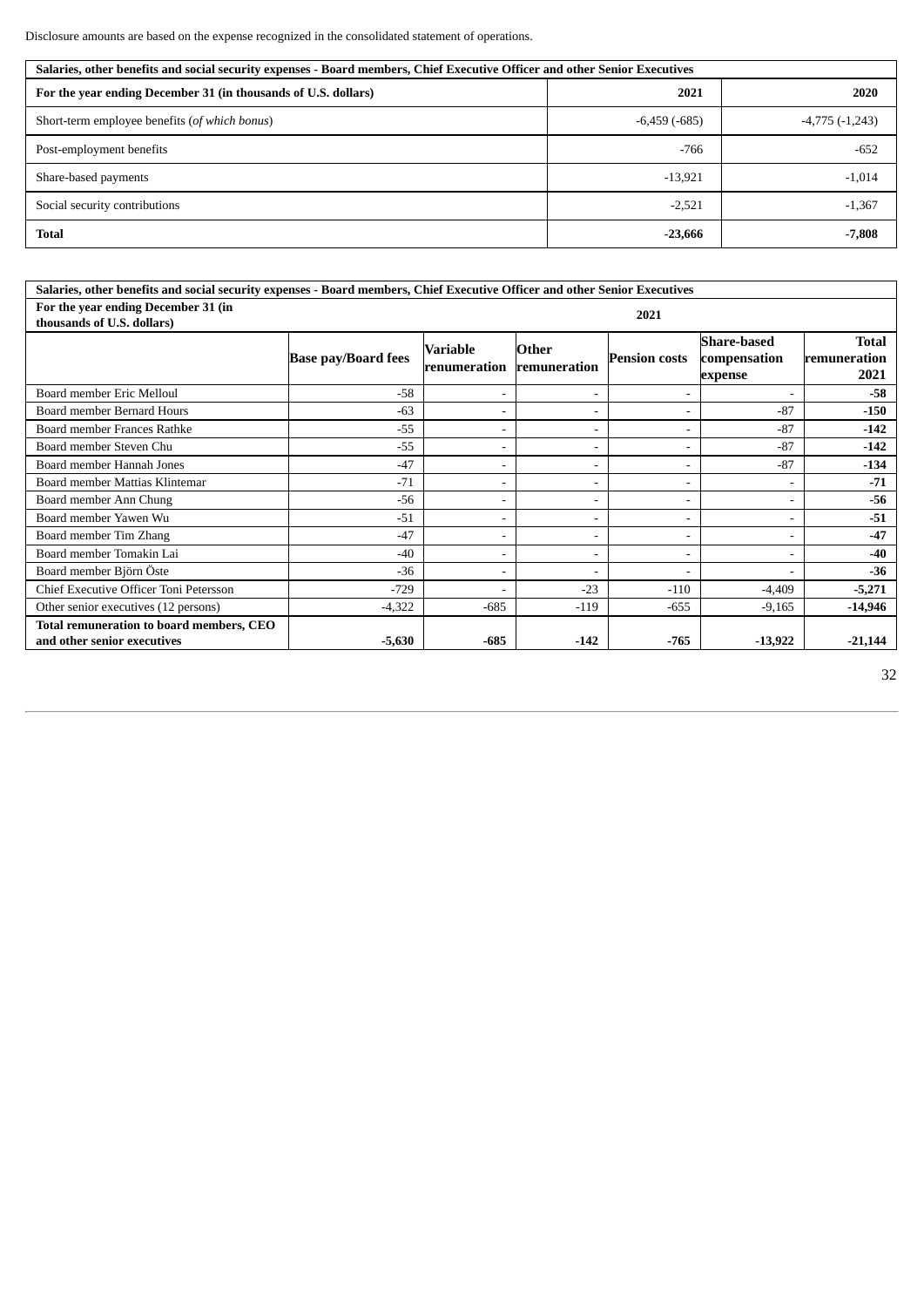| For the year ending December 31 (in thousands of U.S.                   |                                  |                                 |                              |                         |                                               |                               |
|-------------------------------------------------------------------------|----------------------------------|---------------------------------|------------------------------|-------------------------|-----------------------------------------------|-------------------------------|
| dollars)                                                                |                                  |                                 |                              | 2020                    |                                               |                               |
|                                                                         | <b>Base</b><br>pay/Board<br>fees | <b>Variable</b><br>renumeration | <b>Other</b><br>remuneration | Pension<br><b>costs</b> | <b>Share-based</b><br>compensation<br>expense | Total<br>remuneration<br>2020 |
| Chaiman of the Board Eric Melloul                                       | $-36$                            | ۰                               | $\overline{\phantom{a}}$     |                         |                                               | $-36$                         |
| Board member Bernard Hours                                              | $-24$                            | -                               | $\overline{\phantom{a}}$     |                         |                                               | $-24$                         |
| Board member Mattias Klintemar                                          | $-24$                            | ۰                               | $\overline{\phantom{a}}$     |                         | $\overline{\phantom{a}}$                      | $-24$                         |
| Board member Ann Chung                                                  | $-7$                             | ۰                               | $\overline{\phantom{a}}$     |                         |                                               | $-7$                          |
| Board member Björn Öste                                                 | $-24$                            | ۰                               | $\overline{\phantom{a}}$     |                         | -                                             | $-24$                         |
| CEO Toni Petersson                                                      | $-489$                           | $-293$                          | $-18$                        | $-99$                   | -                                             | $-898$                        |
| Other senior executives (11 persons)                                    | $-2,822$                         | $-950$                          | $-89$                        | $-553$                  | $-1,014$                                      | $-5,428$                      |
| Total remuneration to board members, CEO and other<br>senior executives | $-3,425$                         | $-1,243$                        | $-107$                       | $-652$                  | $-1,014$                                      | $-6,441$                      |

For the CEO, a notice period of 12 months applies if a termination of employment should be initiated by the Company. Should a termination of employment be initiated by the CEO, the notice period is 6 months.

For other senior executives employed in Sweden, a mutual notice period of 6 months applies for everyone except one senior executive where a notice period of 15 months applies if a termination of employment should be initiated by the Company.

For other senior executives employed in countries outside of Sweden, a mutual notice period of 0-3 months applies.

| Average number of employees per geographical breakdown |                     |                |              |                          |                          |                |  |
|--------------------------------------------------------|---------------------|----------------|--------------|--------------------------|--------------------------|----------------|--|
|                                                        |                     | 2021           |              |                          | 2020                     |                |  |
| For the year ending December 31                        | <b>Total amount</b> | Men            | Women        | <b>Total amount</b>      | Men                      | Women          |  |
| Sweden                                                 | 583                 | 281            | 302          | 346                      | 176                      | 170            |  |
| Norway                                                 | 2                   | $\mathbf{1}$   | $\mathbf{1}$ | $\overline{\phantom{a}}$ | $\overline{\phantom{a}}$ | $\sim$         |  |
| Finland                                                | 13                  | 6              | 7            | 5                        | $\mathbf{1}$             | $\overline{4}$ |  |
| Germany                                                | 50                  | 20             | 30           | 32                       | 14                       | 18             |  |
| Netherlands                                            | 44                  | $30\,$         | 14           | 25                       | 18                       | 8              |  |
| Austria                                                | 4                   | 3              | $\mathbf{1}$ | $\blacksquare$           | $\overline{\phantom{0}}$ | $\sim$         |  |
| <b>United Kingdom</b>                                  | 37                  | 15             | 22           | 24                       | 10                       | 14             |  |
| US                                                     | 297                 | 156            | 141          | 117                      | 57                       | 60             |  |
| China                                                  | 215                 | 109            | 106          | 61                       | 24                       | 37             |  |
| Hongkong, China                                        | 7                   | $\overline{4}$ | 3            | 6                        | $\overline{2}$           | $\overline{4}$ |  |
| Singapore                                              | 28                  | 22             | 6            | 7                        | 3                        | 4              |  |
| <b>Total</b>                                           | 1,280               | 647            | 633          | 623                      | 305                      | 319            |  |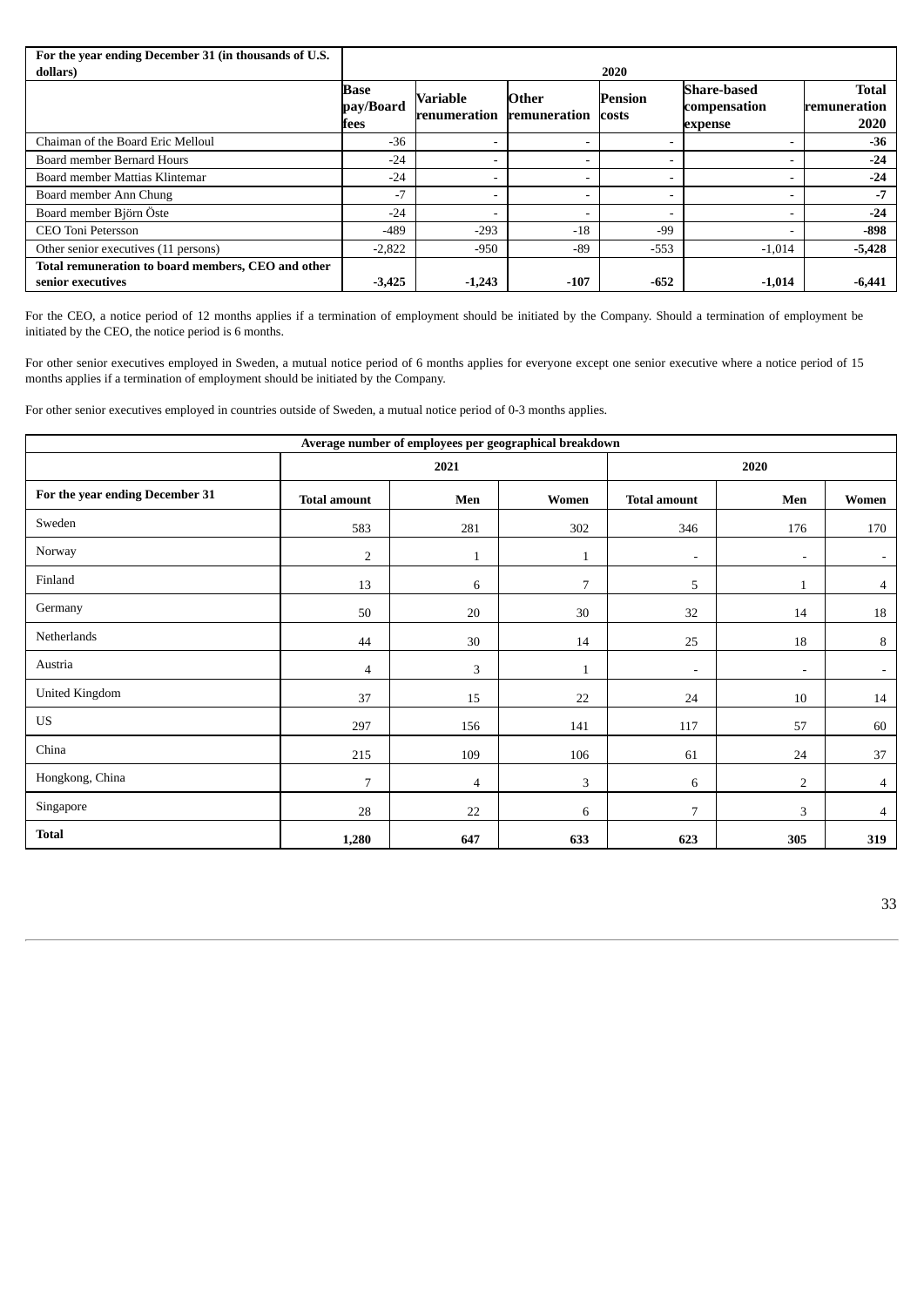| Gender distribution in management |              |     |       |              |     |       |
|-----------------------------------|--------------|-----|-------|--------------|-----|-------|
|                                   | 2020<br>2021 |     |       |              |     |       |
| For the year ending December 31   | <b>Total</b> | Men | Women | <b>Total</b> | Men | Women |
| Board members                     | 13           |     | 4     | 9            |     | n     |
| CEO and other senior executives   | 13           |     | 4     | 12           | Q   | 3     |
| <b>Total Group</b>                | 26           | 18  | 8     | 21           | 16  |       |

### **9. Share-based payments**

#### **LTI 2021**

The extraordinary general meeting in the Company held on May 6, 2021 (the "EGM") adopted a long-term incentive program for the Company's board members, management and employees (including qualifying consultants who work full-time for the group and over a longer period) called ("LTI 2021"). The LTI 2021 contains an omnibus incentive plan, the Oatly 2021 Incentive Award Plan, which was adopted at the EGM (the "LTI Incentive Plan"), applicable to all LTI 2021 participants. The principal purpose of the LTI 2021 is to attract, retain and motivate selected employees, consultants and members of the Board of Directors through the granting of sharebased compensation awards and cash-based performance bonus awards from 2021 and onwards.

Pursuant to LTI 2021, the Company may grant restricted stock units ("RSUs") and stock options (jointly, "Awards") to eligible participants to acquire (i) common shares, with a quota value of SEK 0.0015 per share as of 20 May 2021 ("Common Shares"), or (ii) American Depositary Shares or American Depositary Receipts, each representing one Common Share (jointly, the "Shares").

Pursuant to LTI 2021, the Company may grant Awards entitling to a maximum of 69,496,515 Shares. The LTI 2021 is a multi-year long term incentive program and Awards may be awarded up until and including 2026. To ensure the delivery of Shares underlying the Awards in accordance with the LTI 2021, the EGM resolved to issue not more than 69,496,515 warrants (the "Warrants"), whereby the Company's share capital could be increased by not more than SEK 102,957.80 (assuming a quota value of SEK 0.0015 per share) upon exercise of the Warrants for subscription and registration with the Swedish Companies Registration Office (the "SCRO") of Common Shares. All 69,496,515 Warrants shall be subscribed for by the Company (which in accordance with the EGM's resolution shall be entitled to transfer the Warrants to participants or a third party in order to fulfil the commitments arising from LTI 2021) and will be registered with the SCRO.

#### *RSUs*

During the financial year 2021, the Company, under the LTI 2021, issued 1,791,602 RSUs to employees and 41,175 RSUs to members of the Board of Directors. The RSUs were granted free of charge and are accounted for as equity-settled share-based payment transactions. The RSUs are measured based on the fair market value of the underlying ordinary shares on the date of grant. The RSUs granted to employees vest gradually over three years from date of grant, subject to continued service. The RSUs granted to members of its Board of Directors vest over one year from date of grant, subject to continued service.

Activity in the Group's RSUs outstanding and related information is as follows:

|                         | Grant date fair value (USD) | <b>Number of RSUs</b> |
|-------------------------|-----------------------------|-----------------------|
| As at December 31, 2020 |                             |                       |
| Granted May             | 17.00                       | 1,257,127             |
| <b>Granted November</b> | 9.92                        | 575,650               |
| Forfeited               |                             | $-131,770$            |
| As at December 31, 2021 |                             | 1,701,007             |

*Employee stock options*

During the financial year 2021, the Company, under the LTI 2021, issued 7,002,430 employee stock options to employees, of which 5,750,002 were issued to members of key management (excl. the Board of Directors). The employee stock options were granted free of charge and are accounted for as equity-settled share-based payment transactions. For employee stock options granted under the LTI 2021, the exercise price is equal to the fair value of the ordinary shares on grant date. The exercise price is included in the grant date fair value of the award. The employee stock options granted to participants under the LTI 2021 vest in equal instalments on each of the first three anniversaries of the date of grant, subject to continued service. The stock options expire, in relation to each instalment under the vesting schedule, five years after vesting, corresponding to a total term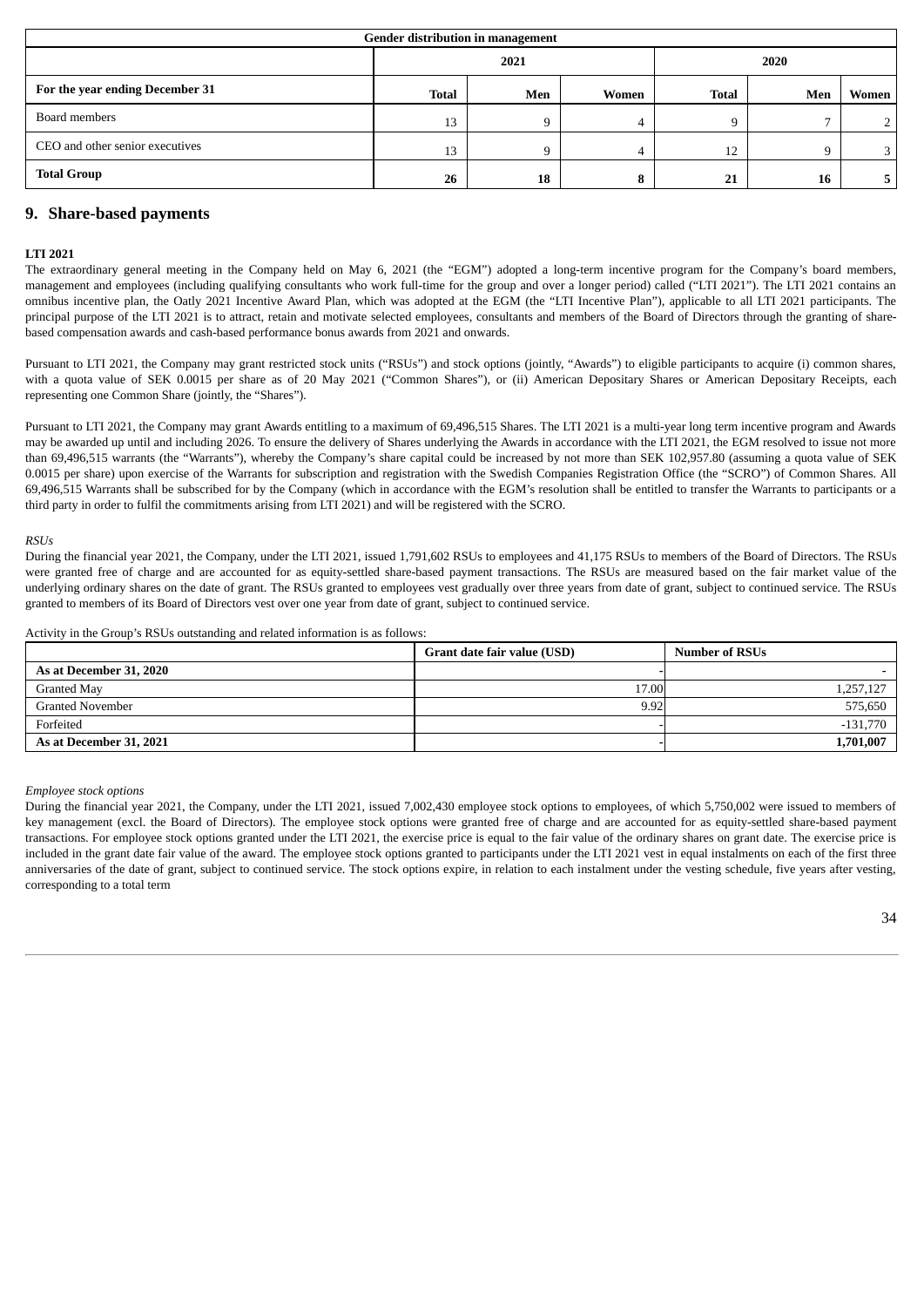of six, seven and eight years for the respective installment.

|                         | Weighted average exercise price (\$) | Number of employee stock options |
|-------------------------|--------------------------------------|----------------------------------|
| As at December 31, 2020 |                                      |                                  |
| Granted May             | 17.00                                | 6,867,649                        |
| <b>Granted November</b> | 9.92                                 | 134,781                          |
| Forfeited               | 17.00                                | $-44,118$                        |
| As at December 31, 2021 | 16.86                                | 6,958,312                        |

No options expired during the period covered by the above table.

Employee stock options outstanding as at December 31, 2021, amounted to 6,823,531 for the May 2021 grant with an exercise price of \$17 per share, and 134,781 for the November 2021 grant with an exercise price of \$9.92 per share. One-third of the employee stock options vests each anniversary after grant, and the expiration date is five years from the relevant vesting date.

The fair value at grant date of employee stock options granted during the financial year 2021 was USD 6.24 for the May 2021 grant date and USD 3.67 for the November 2021 grant date. The fair value of the employee stock options at grant date has been determined using the Black-Scholes option-pricing model, which takes into account the exercise price, the expected term of the employee stock options, the share price at grant date, expected price volatility of the underlying share, the expected dividend yield, the risk-free interest rate for the term of the employee stock options and the correlations and volatilities of the peer Group companies. The Company does not anticipate paying any cash dividends in the near future and therefore uses an expected dividend yield of zero in the option valuation model.

The following table lists the inputs to the Black-Scholes option-pricing model used for employee stock options granted during the financial year 2021:

|                                                       | <b>May 2021</b> | November 2021 |
|-------------------------------------------------------|-----------------|---------------|
| Exercise price (USD)                                  | 17.00           | 9.92          |
| Expected term (years)                                 | $6-8$           | $6-8$         |
| Share price at grant date                             | 17.00           | 9.92          |
| Expected price volatility of the Company's shares (%) | 33.00           | 33.00         |
| Risk-free interest rate (%)                           | 1.09 - 1.44     | $1.34 - 1.48$ |

Valuation assumptions are determined at each grant date and, as a result, are likely to change for share- based awards granted in future periods. Changes to the input assumptions could materially affect the estimated fair value of the employee stock options. The sensitivity analysis below shows the impact of increasing and decreasing the share price by 10%, expected volatility by 2% as well as the impact of increasing and decreasing the expected term by 6 months. This analysis was performed on employee stock options granted in 2021.

The following table shows the impact of these changes on fair value per employee stock option granted 2021:

|                                 | <b>May 2021</b> | November 2021 |
|---------------------------------|-----------------|---------------|
| Share price decrease 10%        | $-1.16$         | $-0.68$       |
| Share price increase 10%        | 1.23.           | 0.73          |
| Volatility decrease 2%          | $-0.31$         | $-0.18$       |
| Volatility increase 2%          | 0.31            | 0.18          |
| Expected life decrease 6 months | $-0.26$         | $-0.14$       |
| Expected life increase 6 months | 0.26            | 0.14          |

#### **Warrants 2016 - 2020**

The Group has granted warrants to employees during 2016 to 2020. The warrants outstanding as at January 1, 2021, have been either exercised or forfeited during the year as follows: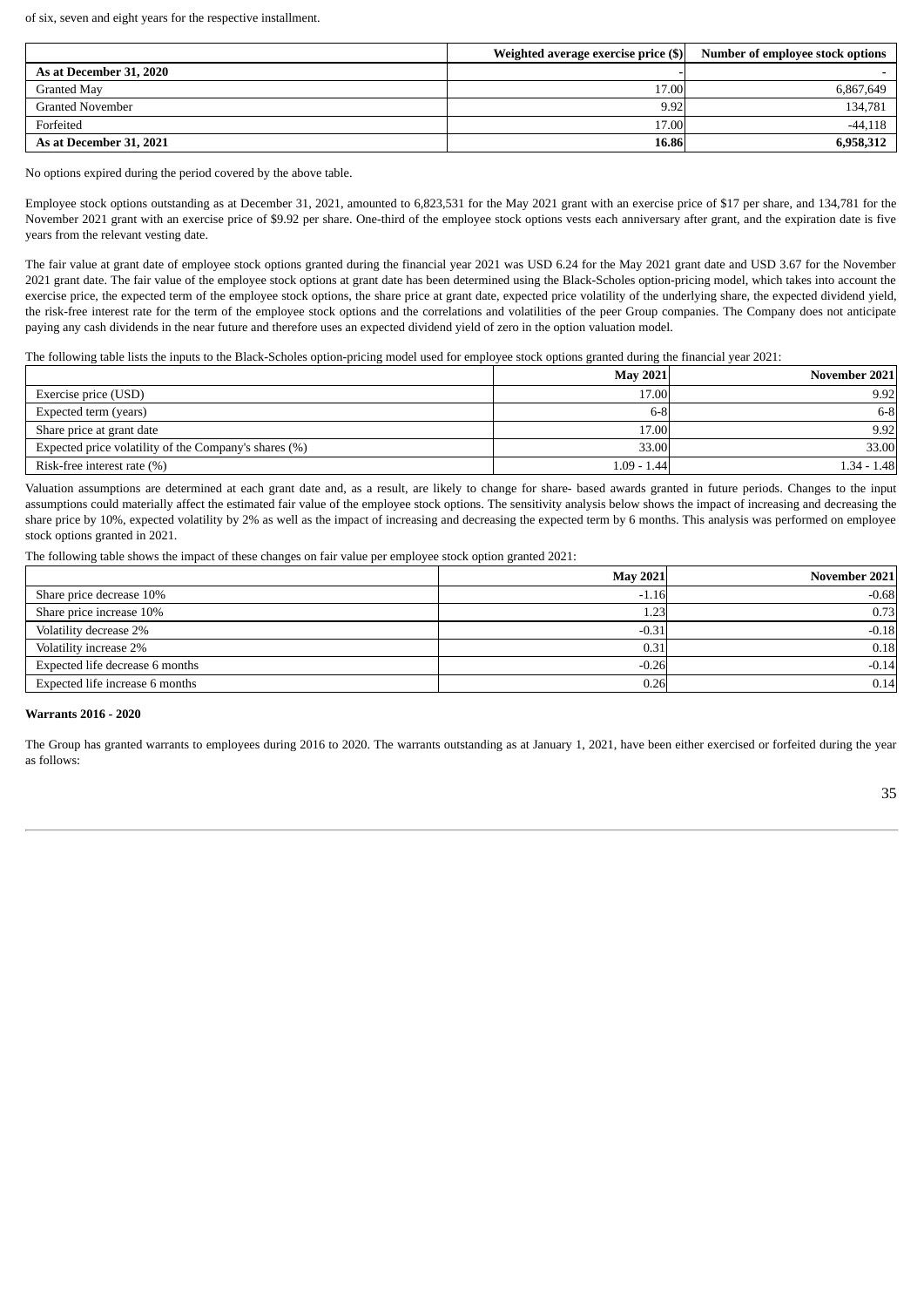Set out below are summaries of warrants granted under the plans:

|                                                                 | Average exercise price per warrant | <b>Number of warrants</b> |
|-----------------------------------------------------------------|------------------------------------|---------------------------|
| As of January 1 2020                                            | 5.65 SEK                           | 1,492,864                 |
| Awarded during the year                                         | 39.77 SEK                          | 107,000                   |
| Redeemed during the year                                        | 5.27 SEK                           | $-123,667$                |
| As of December 31 2020                                          | <b>8.16 SEK</b>                    | 1,476,197                 |
| Awarded during the year                                         | 8.16 SEK                           | $-1,456,197$              |
| Redeemed during the year                                        | 7.68 SEK                           | $-20,000$                 |
| As of December 31 2021<br>그 그는 그 그는 그는 그는 그는 그는 그만 그만 그만 그만 없다. | $\overline{\phantom{a}}$           |                           |

\* Warrant holders have the right to subscribe to 27 ordinary shares per warrant.

The estimated weighted average fair value at grant date of warrants granted during 2020 was SEK 115.9. The fair value of the warrants at grant date has been determined using the Black-Scholes model, which takes into account the exercise price, the expected term of the warrant, the share price at grant date, expected price volatility of the underlying share, the expected dividend yield, the risk-free interest rate for the term of the warrant and the correlations and volatilities of the peer Group companies.

The model inputs for warrants granted during the year ended December 31, 2020, included:

|                                                    | 2020             |
|----------------------------------------------------|------------------|
| Strike price                                       | 39.77 SEK        |
| Assignment date                                    | <b>July 2020</b> |
| Contractual maturity                               | 10 Years         |
| <b>Expected maturity</b>                           | 0.8 Years        |
| Share price as of the allotment date               | 39.77 SEK        |
| Expected price volatility for the Company's shares | 30%              |
| <b>Expected dividend</b>                           | 0%               |
| Risk-free interest                                 | 0%               |

Valuation assumptions are determined at each grant date and, as a result, are likely to change for share-based awards granted in future periods. Changes to the input assumptions could materially affect the estimated fair value of the warrants. The sensitivity analysis below shows the impact of increasing and decreasing the share price by 10%, expected volatility by 2% as well as the impact of increasing and decreasing the expected term by 6 months. This analysis was performed on warrants granted in 2020.

The following table shows the impact of these changes on fair value per warrant granted 2020:

| For the year ending December 31 | 2020        |
|---------------------------------|-------------|
| Share price decrease 10%        | $-51.4$ SEK |
| Share price increase 10%        | 66.9 SEK    |
| Volatility decrease 2%          | -7.7 SEK    |
| Volatility increase 2%          | 7.7 SEK     |
| Expected life decrease 6 months | $-43.6$ SEK |
| Expected life increase 6 months | 31.00 SEK   |

In addition to the warrants, the Group has issued full recourse loans at a market rate to the participants for the purchase price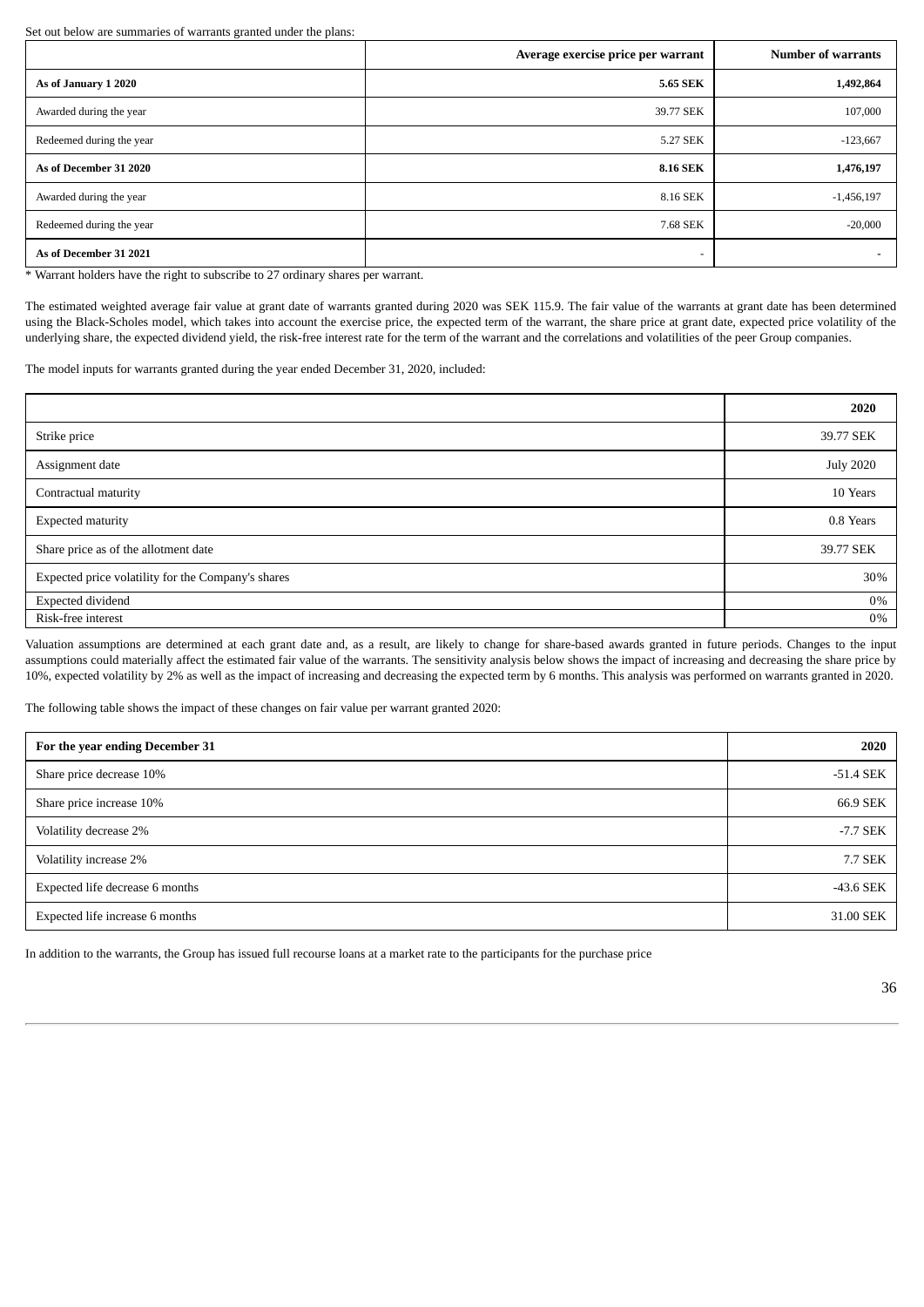of the warrants. For further information, see Note 17 Other non-current receivables and Note 31 Related party disclosures.

| Costs attributable to share-based compensation (in thousands of U.S. dollars) | 2021      | 2020     |
|-------------------------------------------------------------------------------|-----------|----------|
| RSU's release during LTI 2021                                                 | $-7.489$  |          |
| Employee stock options issued under LIT 2021                                  | $-16.143$ |          |
| Warrants                                                                      |           | $-1,014$ |
| Social security contributions                                                 | $-1.581$  | $-319$   |
| <b>Total</b>                                                                  | $-25,213$ | $-1,333$ |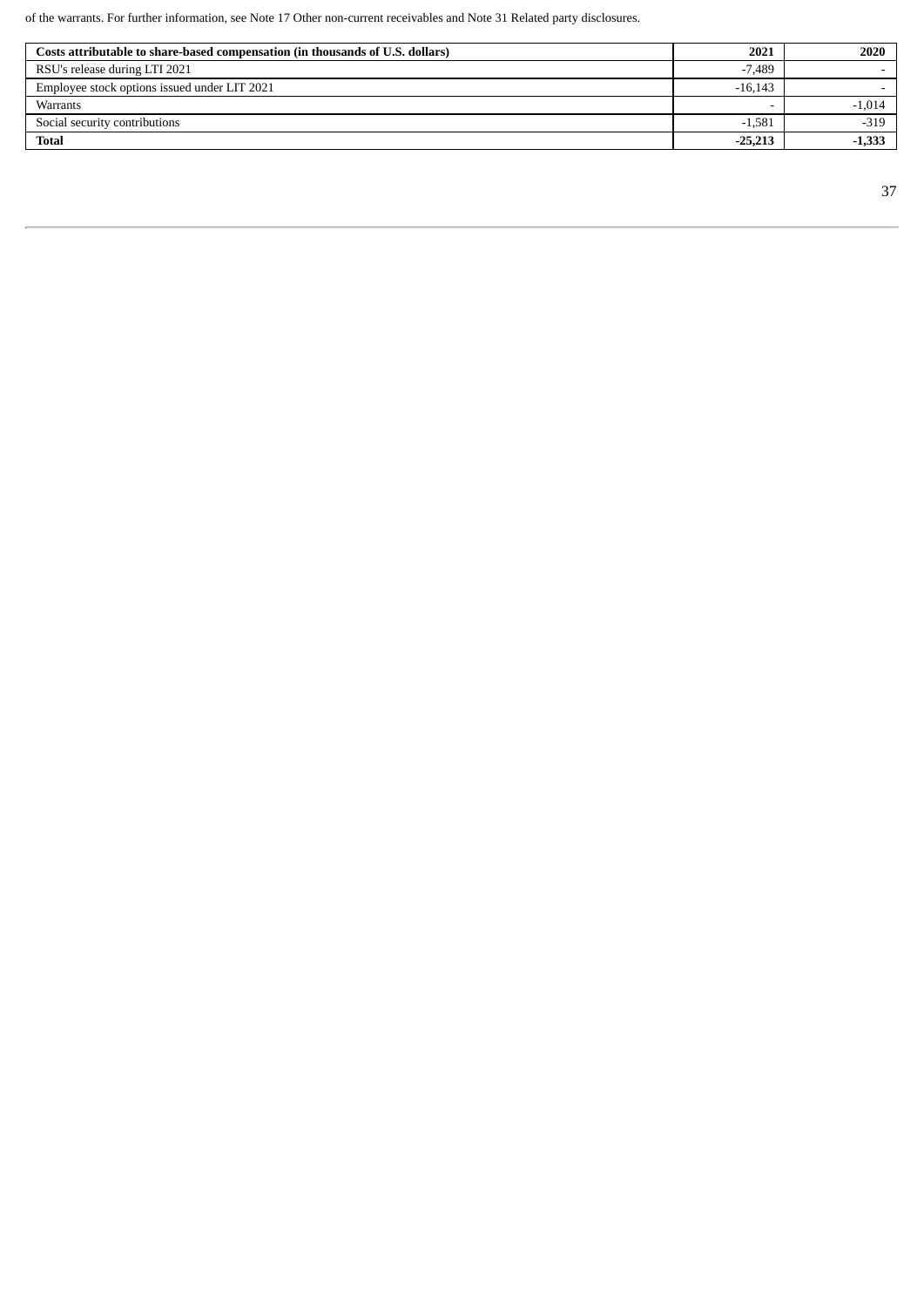## **10.Finance income and expenses**

| For the year ending December 31 (in thousands of U.S. dollars) | 2021      | 2020      |
|----------------------------------------------------------------|-----------|-----------|
| Interest income                                                | 1,774     | 119       |
| Net foreign exchange difference                                | 12,661    | 396       |
| <b>Total finance income</b>                                    | 14,435    | 515       |
|                                                                |           |           |
| Interest expenses-loan from credit institutions                | $-8,623$  | $-5,627$  |
| Interest expenses-lease liabilities                            | $-5,026$  | $-1,462$  |
| Interest expenses— shareholder loans                           | $-5,256$  | $-7,343$  |
| Fair value changes contingent consideration                    | $-16$     | 976       |
| Fair value changes derivatives                                 | $-222$    |           |
| Other financial expenses                                       | $-518$    | $-478$    |
| Borrowing costs capitalized                                    | 3,921     | 2,562     |
| <b>Total finance expenses</b>                                  | $-15,740$ | $-11,372$ |
| <b>Finance net</b>                                             | $-1,305$  | $-10,857$ |

#### **Capitalized borrowing costs**

Borrowing costs have been capitalized for qualifying assets that consist of construction in progress for production facilities. The capitalization rate used to determine the amount of borrowing costs that have been capitalized, is the weighted average interest rate applicable to the Group's general liabilities to credit institutions, shareholder loan and lease liabilities during the year, in this case 3.82% (6.78%).

### **11. Net exchange-rate differences**

The exchange-rate differences recognized in the consolidated statement of operations are included as follows:

| For the year ending December 31 (in thousands of U.S. dollars) | 2021   | 2020     |
|----------------------------------------------------------------|--------|----------|
| Other operating income and expense, net                        | 662    | $-1,792$ |
| Finance income and expenses (note 9)                           | 12,661 | 396      |
| Exchange-rate differences-net                                  | 13,323 | $-1,396$ |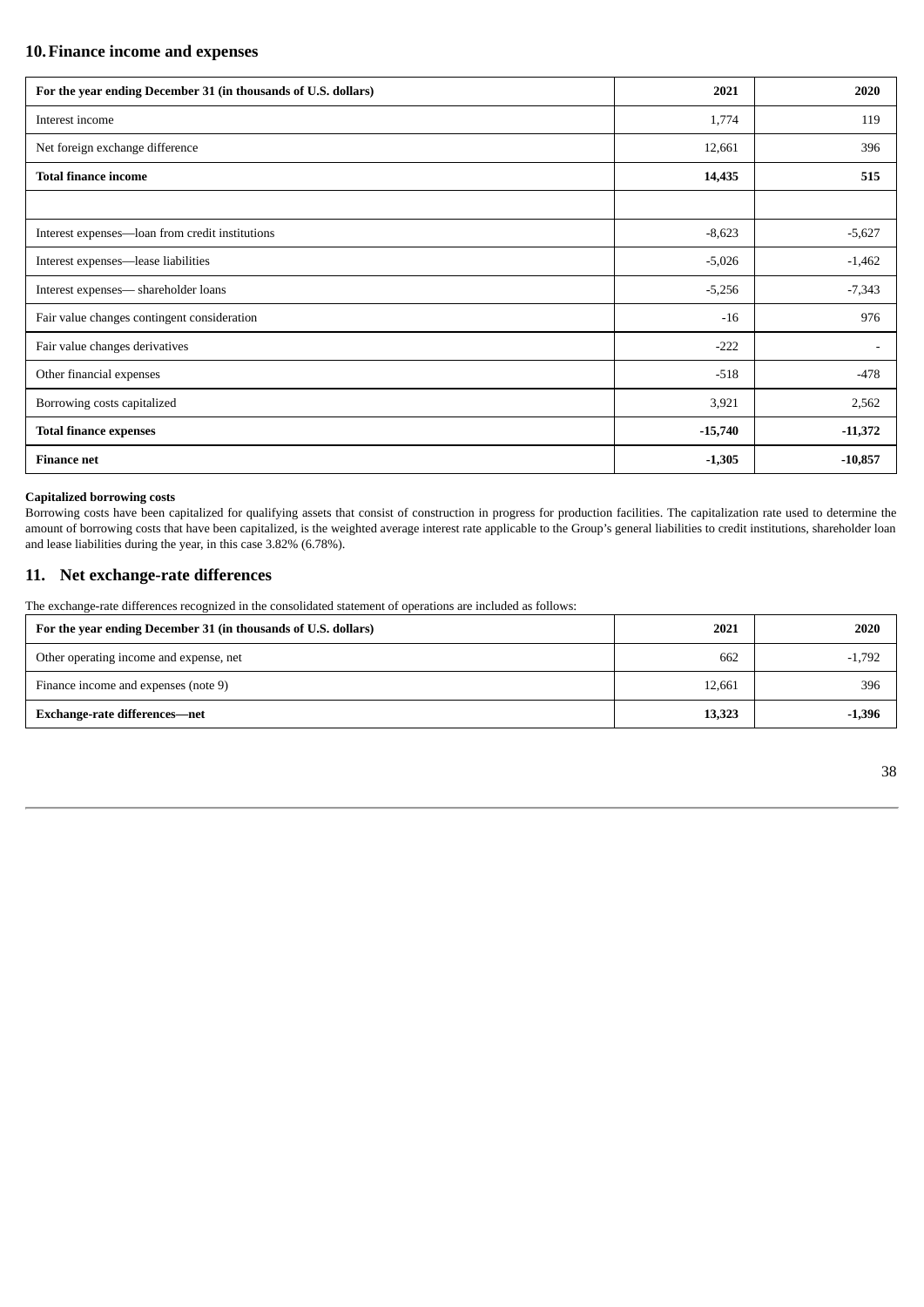# **12. Income tax**

|  | The major components of income tax expense are as follows: |  |  |  |
|--|------------------------------------------------------------|--|--|--|
|  |                                                            |  |  |  |

| - 17<br>For the year ending December 31 (in thousands of U.S. dollars)                           | 2021       | 2020      |
|--------------------------------------------------------------------------------------------------|------------|-----------|
| Current tax:                                                                                     |            |           |
| Current income tax charge                                                                        | 1,887      | $-1,442$  |
| Adjustments in respect of income tax of previous years                                           | $-120$     | $-141$    |
|                                                                                                  | 1,767      | $-1,583$  |
| <b>Deferred tax:</b>                                                                             |            |           |
| Relating to origination and reversal of temporary differences                                    | 888        | $-828$    |
|                                                                                                  | 888        | $-828$    |
| Income tax expense reported in the consolidated statement of operations                          | 2,655      | $-2,411$  |
|                                                                                                  |            |           |
| Reconciliation of tax expense and the accounting loss multiplied by Sweden's corporate tax rate: |            |           |
| For the year ending December 31                                                                  | 2021       | 2020      |
| <b>Accounting loss before tax</b>                                                                | $-215,048$ | $-57,950$ |
| At Sweden's corporate income tax rate of 20.6% (21.4%)                                           | 44,300     | 12,401    |
| Effect of tax rates in foreign jurisdictions                                                     | $-835$     | $-1,229$  |
| Non-deductible costs                                                                             | $-2,712$   | $-3,141$  |
| Adjustments in respect of income tax of previous years                                           | $-120$     | $-141$    |
| Change in unrecognized deferred taxes                                                            | $-38,915$  | $-10,373$ |
| Tax effect of changes in tax rates                                                               | $-13$      | $-439$    |
| Other                                                                                            | 950        | 511       |
| Income tax expense                                                                               | 2,655      | $-2,411$  |

In 2018, it was decided that the corporate tax rate in Sweden was going to be lowered in two steps. The corporate tax rate was lowered from 22.0% to 21.4% for financial years commencing after December 31, 2018. In the next step, the corporate tax rate was lowered to 20.6% for financial years commencing after December 31, 2020.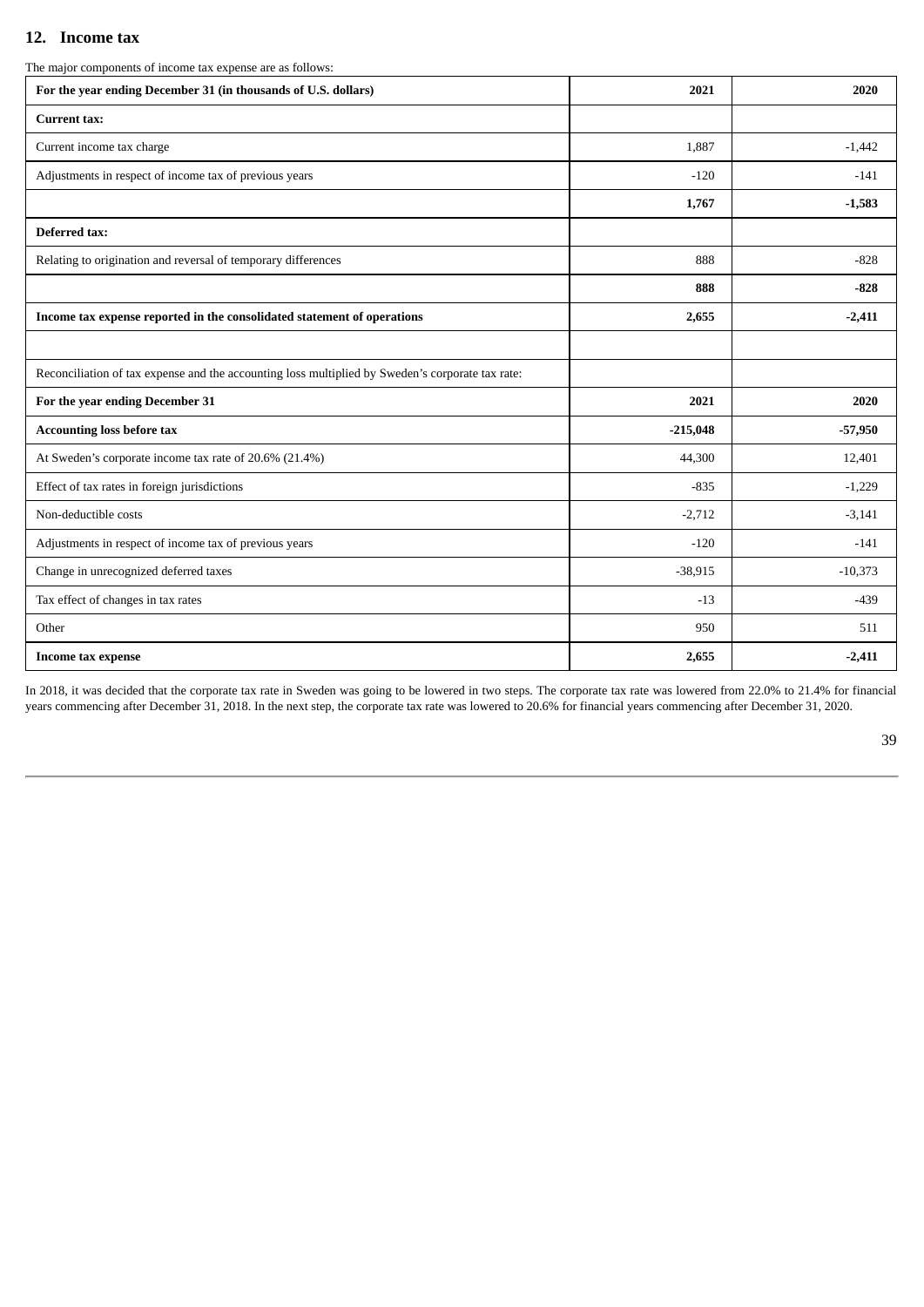## **Deferred tax**

| Deferred tax relates to the following:                                       |           |                |  |  |
|------------------------------------------------------------------------------|-----------|----------------|--|--|
| As at December 31 (in thousands of U.S. dollars)                             | 2021      | 2020           |  |  |
| Property, plant and equipment                                                | $-36,642$ | $-4,131$       |  |  |
| Tax losses carried forward                                                   | 27,792    | 1,303          |  |  |
| Leases                                                                       | 930       | 184            |  |  |
| Share based compensation                                                     | 282       | $\blacksquare$ |  |  |
| Accrued expenses                                                             | 1,280     | 731            |  |  |
| Deferred tax credits                                                         | 1,822     | 353            |  |  |
| Loss allowances for financial assets                                         | 62        | 122            |  |  |
| Other                                                                        | 4,090     | 158            |  |  |
| Net deferred tax liabilities                                                 | $-384$    | $-1,281$       |  |  |
| Reflected in the consolidated statement of financial<br>position as follows: |           |                |  |  |
| Deferred tax assets                                                          | 2,293     | 26             |  |  |
| Deferred tax liabilities                                                     | $-2,677$  | $-1,307$       |  |  |
| Deferred tax liabilities, net                                                | $-384$    | $-1,281$       |  |  |

Deferred tax assets and deferred tax liabilities are offset if a legally enforceable right exists to set off current tax assets against current tax liabilities and the deferred taxes relate to the same taxable entity and the same taxation authority. Deferred income tax assets are recognized for tax loss carry-forwards, temporary differences or other tax credits to the extent that the realization of the related tax benefit through future taxable profits is probable.

A reconciliation of net deferred tax is shown in the table below:

|                                                                    | 2021     | 2020     |
|--------------------------------------------------------------------|----------|----------|
| <b>Balance at January 1</b>                                        | $-1,281$ | $-454$   |
| Movement recognized in the consolidated statement of<br>operations | 888      | $-828$   |
| Exchange differences                                               | 9        |          |
| <b>Balance at December 31</b>                                      | $-384$   | $-1,281$ |

In some subsidiaries, a deferred income tax asset has been recognized to the extent that there are sufficient taxable temporary differences relating to the same taxation authority and the same taxable entity.

For the Swedish subsidiaries, no deferred income tax asset was recognized since, according to the Group, the criteria for reporting deferred tax assets in IAS 12 were not met.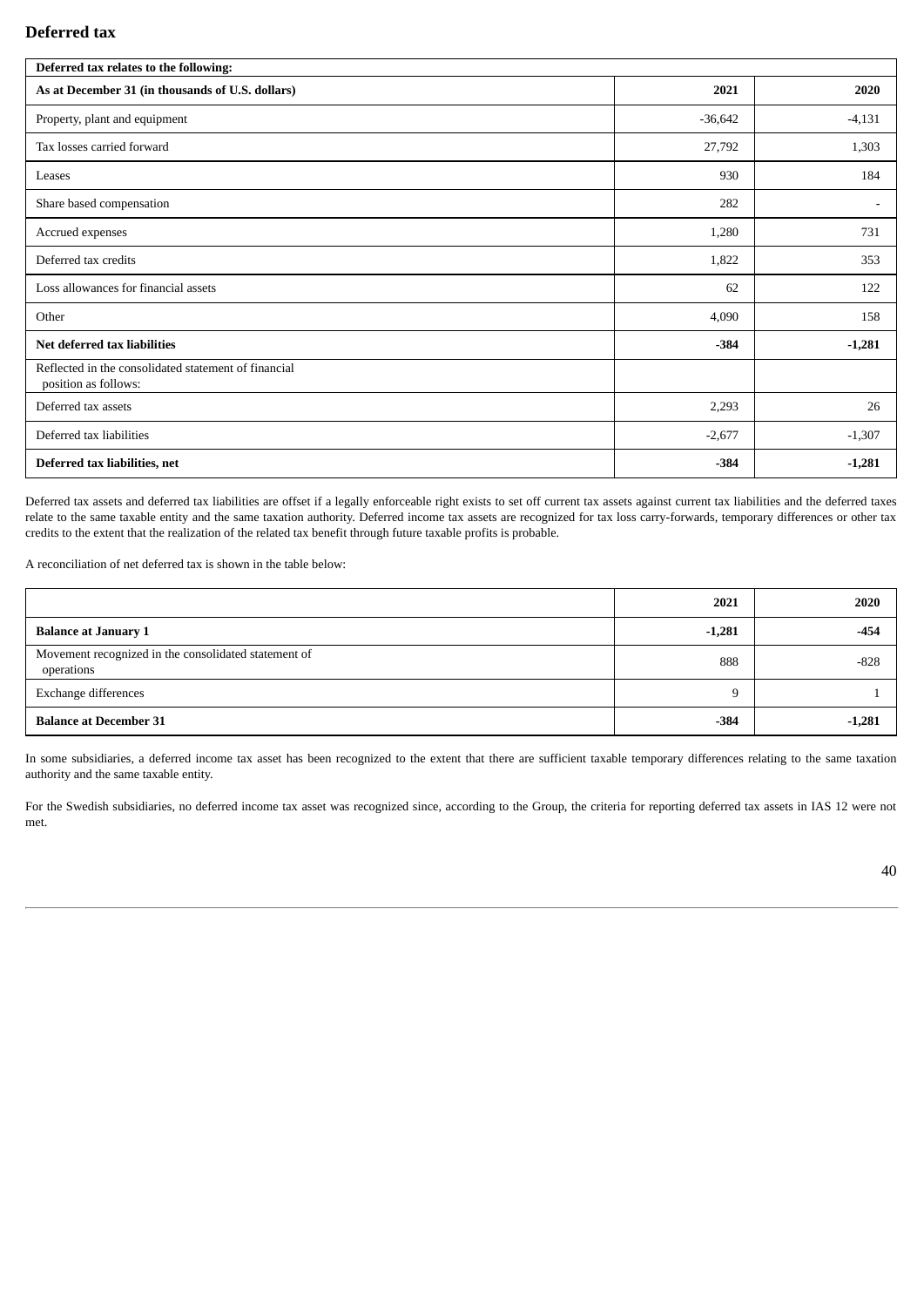Deferred tax assets have not been recognized in respect of the following items:

| For the year ending December 31 (in thousands of U.S. dollars) | 2021   | 2020   |
|----------------------------------------------------------------|--------|--------|
| Loss allowance for trade receivables                           | 49     | 577    |
| Accrued expenses                                               | 71,124 | 29,877 |
| Tax losses carried forward                                     | 2,262  | 1,168  |
| Net interest expense carried forward                           | 64     | 1,754  |
| Other                                                          | 718    | 189    |
| Total unrecognized deferred tax assets                         | 74,217 | 33,565 |

The Group's accumulated loss carry-forwards amounted to \$484.2 (\$152.5) million. Tax loss carry-forwards as at December 31, 2021 were expected to expire as follows:

| Expected expiry (in thousands of U.S. dollars) | Less than<br>5 vears | Unlimited | Total   |
|------------------------------------------------|----------------------|-----------|---------|
| Tax loss carry-forwards                        |                      | 484,225   | 484,225 |

The Group has unrecognized tax losses that arose in Sweden of \$345.3 (\$136.8) million that are available indefinitely for offsetting against future taxable profits of the companies in Sweden. Deferred tax assets have not been recognized in respect of these losses as they may not be used to offset taxable profits elsewhere in the Group, they have arisen in companies that have been loss-making for some time, and there is no other evidence of recoverability in the foreseeable future. If the Group were able to recognize all unrecognized deferred tax assets on tax losses in Sweden, the result would increase by \$71.1 million and \$28.2 million for the years ended December 31, 2021 and 2020, respectively.

Furthermore, the Group has tax losses in foreign jurisdictions amounting to \$12.4 (\$8.7) million. A deferred tax asset has been recognized in respect of these losses as at December 31, 2021 as it is likely that these will be able to be utilized in the foreseeable future. The measurement of deferred tax assets is subject to uncertainty and the actual result may diverge from judgements due to future changes in business climate, altered tax laws etc. An assessment is made at each closing date of the likelihood that the deferred tax asset will be utilized.

The Group also has tax losses that arose in the United States of \$126.5 (\$6.1) million. A deferred tax asset has been recognized in respect of these losses as there are sufficient taxable temporary differences to offset against. Utilization of loss carry-forwards in jurisdictions in which the Group operates may be subject to limitations if there is a change in control.

As at December 31, 2021, no deferred tax liability had been recognized on investments in subsidiaries. The Company has concluded it has the ability and intention to control the timing of any distribution from its subsidiaries and determined that the undistributed profits of its subsidiaries will not be distributed in the foreseeable future. It is not practicable to calculate the aggregate amount of temporary differences associated with investments in subsidiaries, for which deferred tax liabilities have not been recognized.

The Company applies significant judgement in identifying uncertainties over income tax treatments. Since the Company operates in a complex multinational environment, it periodically evaluates positions taken in the tax returns to validate whether it has any uncertain tax positions, particularly those relating to transfer pricing. The tax filings of the Company and the subsidiaries in different jurisdictions include adjustments related to transfer pricing and the taxation authorities may challenge those tax treatments. The Company determined, based on its tax compliance and transfer pricing study, that it is probable that its tax treatments (including those for the subsidiaries) will be accepted by the taxation authorities.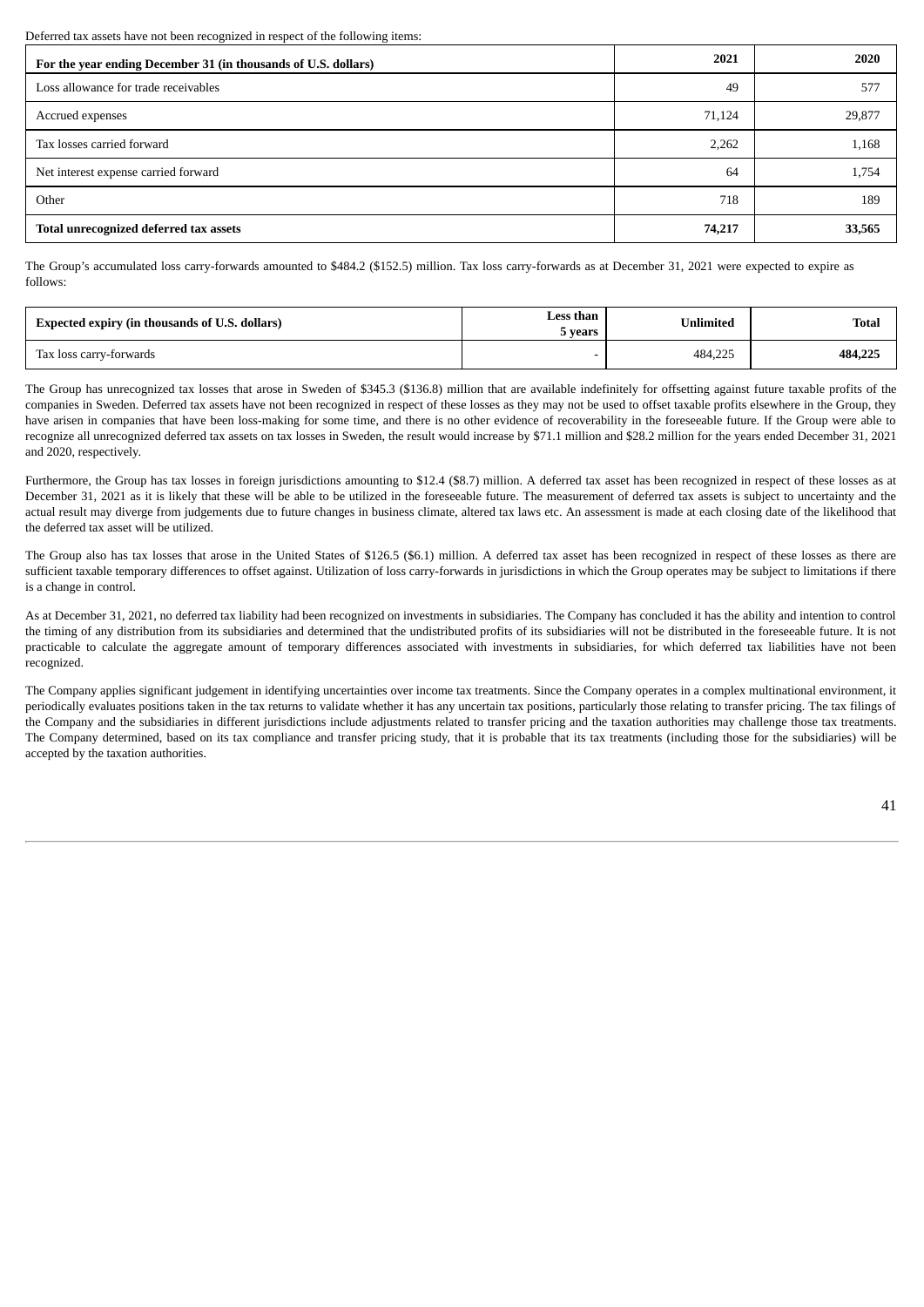## **13. Investments in subsidiaries**

|                                                                                                                                                                                                                                                                                 | Country/place of<br>registration and<br>operations                                                    | <b>Proportion of</b><br>voting rights<br>and shares held<br>(directly or<br>indirectly) (%)                      | Number of shares | <b>Posted</b><br>value in Oatly<br>Group AB 31<br><b>December</b><br>2021<br>(in thousands of<br>SEK) |
|---------------------------------------------------------------------------------------------------------------------------------------------------------------------------------------------------------------------------------------------------------------------------------|-------------------------------------------------------------------------------------------------------|------------------------------------------------------------------------------------------------------------------|------------------|-------------------------------------------------------------------------------------------------------|
| <b>Name</b><br>Direct ownership                                                                                                                                                                                                                                                 |                                                                                                       |                                                                                                                  |                  |                                                                                                       |
| Cereal Base CEBA AB                                                                                                                                                                                                                                                             | 100%                                                                                                  | 100%                                                                                                             | 10,414,372       | 4,956,771                                                                                             |
| Indirect ownership                                                                                                                                                                                                                                                              |                                                                                                       |                                                                                                                  |                  |                                                                                                       |
| Oatly AB                                                                                                                                                                                                                                                                        | 100%                                                                                                  | 100%                                                                                                             |                  |                                                                                                       |
| Oatly UK Ltd                                                                                                                                                                                                                                                                    | 100%                                                                                                  | 100%                                                                                                             |                  |                                                                                                       |
| Oatly UK Operations & Supply Ltd                                                                                                                                                                                                                                                | 100%                                                                                                  | $\blacksquare$                                                                                                   |                  |                                                                                                       |
| Oatly Germany GmbH                                                                                                                                                                                                                                                              | 100%                                                                                                  | 100%                                                                                                             |                  |                                                                                                       |
| Oatly Switzerland AG                                                                                                                                                                                                                                                            | 100%                                                                                                  | $\overline{\phantom{m}}$                                                                                         |                  |                                                                                                       |
| Oatly Austria GmbH                                                                                                                                                                                                                                                              | 100%                                                                                                  | $\overline{\phantom{a}}$                                                                                         |                  |                                                                                                       |
| Oatly Norway AS                                                                                                                                                                                                                                                                 | 100%                                                                                                  | 100%                                                                                                             |                  |                                                                                                       |
| Oy Oatly Ab                                                                                                                                                                                                                                                                     | 100%                                                                                                  | 100%                                                                                                             |                  |                                                                                                       |
| Oatly Netherlands BV                                                                                                                                                                                                                                                            | 100%                                                                                                  | 100%                                                                                                             |                  |                                                                                                       |
| Oatly Netherlands Operation & Supply BV                                                                                                                                                                                                                                         | 100%                                                                                                  | 100%                                                                                                             |                  |                                                                                                       |
| Oatly EMEA AB                                                                                                                                                                                                                                                                   | 100%                                                                                                  | 100%                                                                                                             |                  |                                                                                                       |
| Oatly Global Operations & Supply AB                                                                                                                                                                                                                                             | 100%                                                                                                  | 100%                                                                                                             |                  |                                                                                                       |
| Oatly Singapore Operations & Supply Pte                                                                                                                                                                                                                                         | 100%                                                                                                  | 100%                                                                                                             |                  |                                                                                                       |
|                                                                                                                                                                                                                                                                                 |                                                                                                       | $\overline{\phantom{a}}$                                                                                         |                  |                                                                                                       |
|                                                                                                                                                                                                                                                                                 |                                                                                                       | $\blacksquare$                                                                                                   |                  |                                                                                                       |
|                                                                                                                                                                                                                                                                                 |                                                                                                       |                                                                                                                  |                  |                                                                                                       |
|                                                                                                                                                                                                                                                                                 |                                                                                                       |                                                                                                                  |                  |                                                                                                       |
|                                                                                                                                                                                                                                                                                 |                                                                                                       |                                                                                                                  |                  |                                                                                                       |
|                                                                                                                                                                                                                                                                                 |                                                                                                       |                                                                                                                  |                  |                                                                                                       |
|                                                                                                                                                                                                                                                                                 |                                                                                                       |                                                                                                                  |                  |                                                                                                       |
|                                                                                                                                                                                                                                                                                 |                                                                                                       |                                                                                                                  |                  |                                                                                                       |
|                                                                                                                                                                                                                                                                                 |                                                                                                       |                                                                                                                  |                  |                                                                                                       |
|                                                                                                                                                                                                                                                                                 |                                                                                                       |                                                                                                                  |                  |                                                                                                       |
|                                                                                                                                                                                                                                                                                 |                                                                                                       |                                                                                                                  |                  |                                                                                                       |
|                                                                                                                                                                                                                                                                                 |                                                                                                       |                                                                                                                  |                  |                                                                                                       |
| Oatly Pte Ltd<br>Oatly APAC Pte<br>Oatly Inc<br>Oatly US Inc<br>Oatly US Operations & Supply Inc<br>Oatly Canada Inc<br>Havrekärnan AB<br>Oatly Australia Pty Ltd<br>Oatly Hong Kong Holding Ltd<br>Oatly Shanghai Ltd<br>Oatly Food Co Ltd<br>Oatly Thousands of Island Co Ltd | 100%<br>100%<br>100%<br>100%<br>$100\%$<br>100%<br>100%<br>100%<br>100%<br>$100\%$<br>100%<br>$100\%$ | 100%<br>100%<br>$100\%$<br>$\overline{\phantom{a}}$<br>100%<br>$\blacksquare$<br>100%<br>100%<br>100%<br>$100\%$ |                  |                                                                                                       |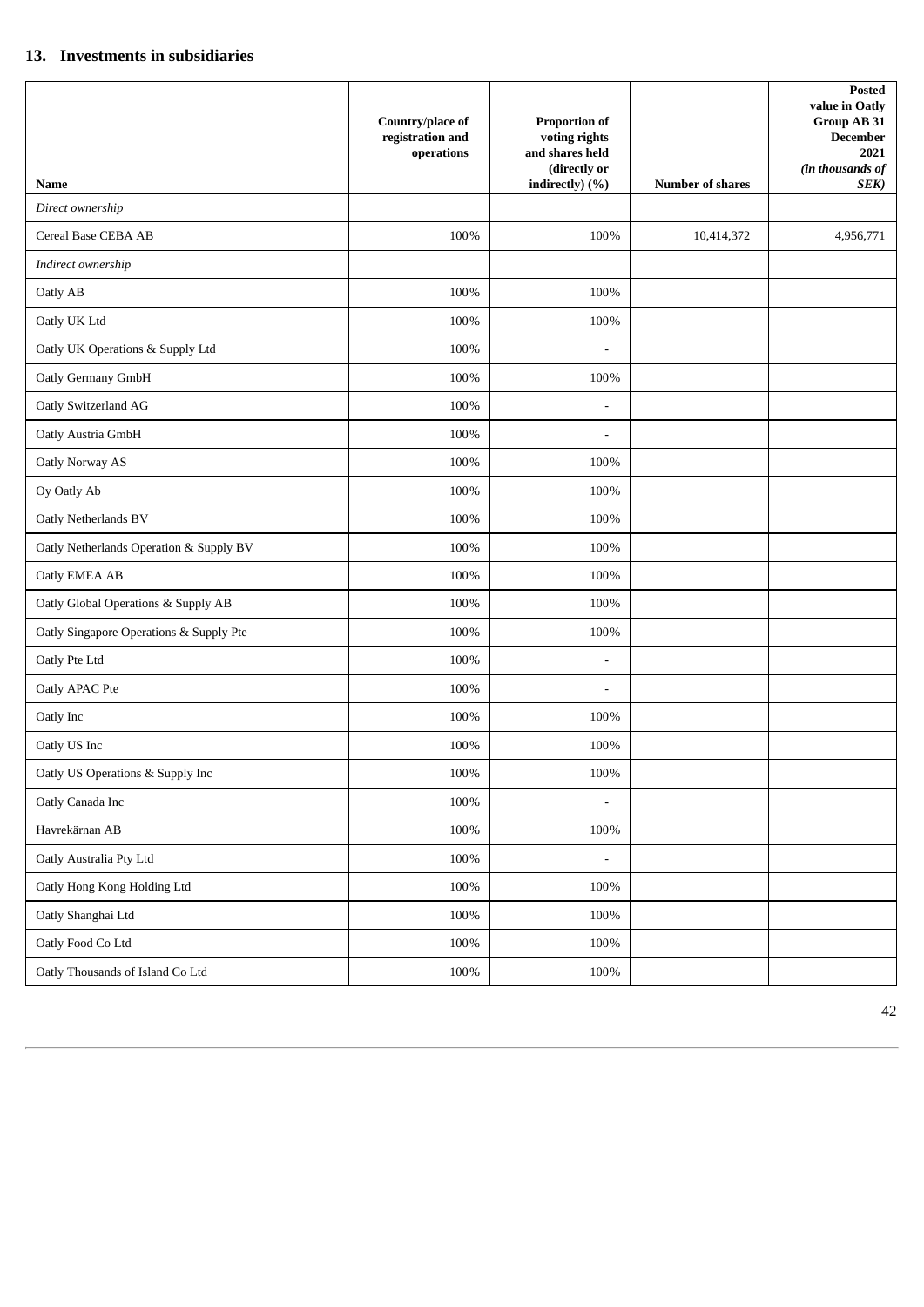All subsidiaries are wholly owned. The number of shares equals the number of voting rights.

| Name                                    | <b>Registration number</b> | Country of operation / registered<br>office |
|-----------------------------------------|----------------------------|---------------------------------------------|
| Direct ownership                        |                            |                                             |
| Cereal Base CEBA AB                     | 556482-2988                | Sweden/Malmö                                |
| Indirect ownership                      |                            |                                             |
| Oatly AB                                | 556446-1043                | Sweden/Malmö                                |
| Oatly UK Ltd                            | 8038012                    | United Kingdom/Worthing                     |
| Oatly UK Operations & Supply Ltd        | 12847578                   | United Kingdom/London                       |
| Oatly Germany GmbH                      | 27/459/31354               | Germany/Berlin                              |
| Oatly Switzerland AG                    | CHE-181.778.500            | Switzerland, Appenzell                      |
| Oatly Austria GmbH                      | FN 548816 h                | Austria, Ried im Innkreis                   |
| Oatly Norway AS                         | 818976062                  | Norway/Oslo                                 |
| Oy Oatly Ab                             | 2858489-6                  | Finland/Helsingfors                         |
| Oatly Netherlands BV                    | 73642746                   | The Netherlands/Vlissingen                  |
| Oatly Netherlands Operation & Supply BV | 73642754                   | The Netherlands/Vlissingen                  |
| Oatly EMEA AB                           | 559163-7698                | Sweden/Malmö                                |
| Oatly Global Operations & Supply AB     | 559163-7680                | Sweden/Malmö                                |
| Oatly Singapore Operations & Supply Pte | 201931793R                 | Singapore/Singapore                         |
| Oatly Pte Ltd                           | 202009237Z                 | Singapore/Singapore                         |
| Oatly APAC Pte                          | 202010927Z                 | Singapore/Singapore                         |
| Oatly Inc                               | 5175500                    | US/Delaware                                 |
| Oatly US Inc                            | 7713489                    | US/Delaware                                 |
| Oatly US Operations & Supply Inc        | 7331326                    | US/Delaware                                 |
| Oatly Canada Inc                        | 720693                     | Canada/Saint John, NB                       |
| Havrekärnan AB                          | 556645-7213                | Sweden/Landskrona                           |
| Oatly Australia Pty Ltd                 | 644817327                  | Australia/Melbourne                         |
| Oatly Hong Kong Holding Ltd             | 1558549                    | Hongkong, China/Hongkong                    |
| Oatly Shanghai Ltd                      | 91310000MA1GLQLR3B         | China/Shanghai                              |
| Oatly Food Co Ltd                       | 91340500MA2WHW8X03         | China/Shanghai                              |
| Oatly Thousands of Island Co Ltd        | 91330127MA2KJGFG2Q         | China/Shanghai                              |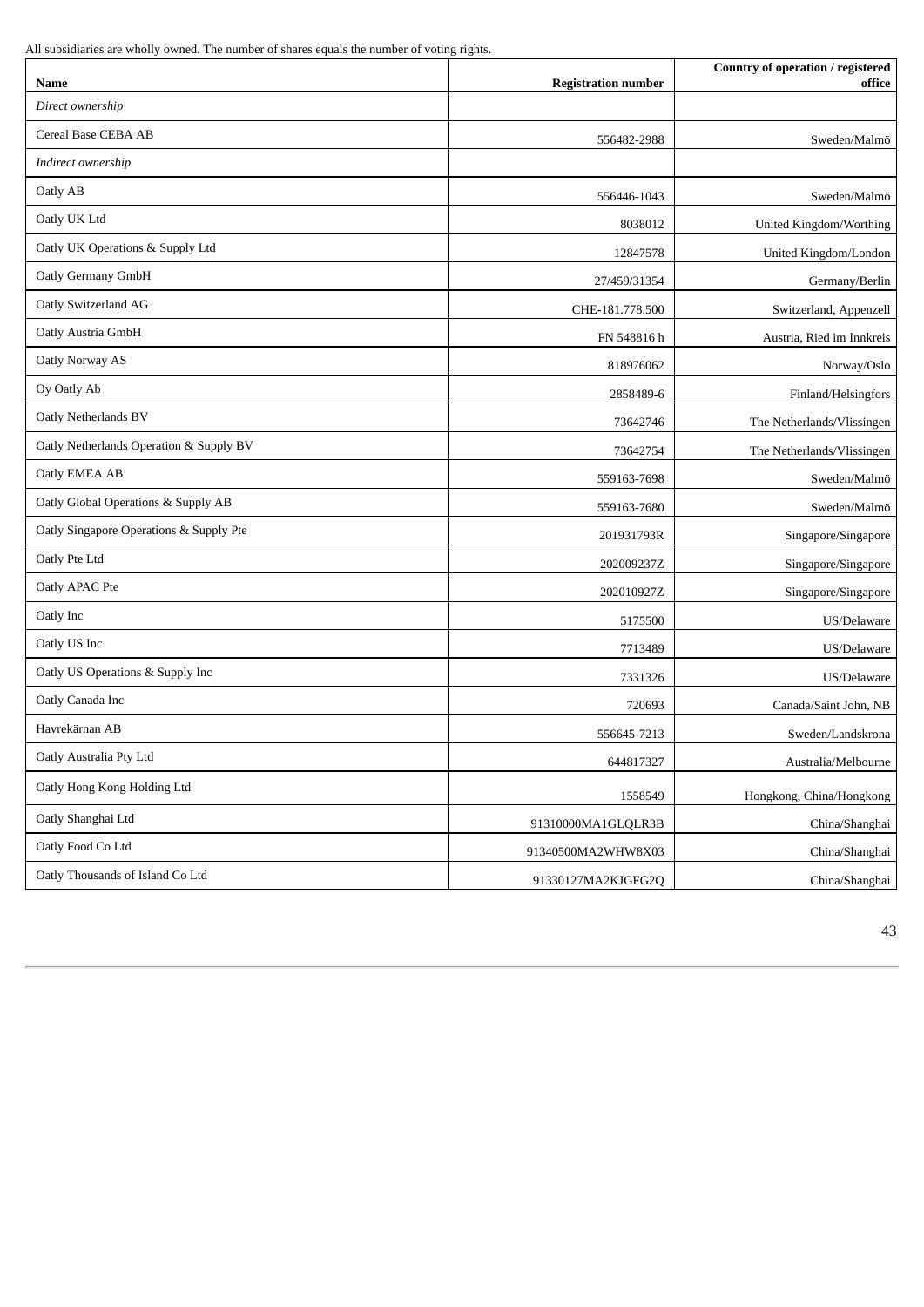## **14. Intangible assets**

|                                    |                          | Other<br>intangible      | Capitalized              | Ongoing<br>development |              |
|------------------------------------|--------------------------|--------------------------|--------------------------|------------------------|--------------|
| (in thousands of U.S. dollars)     | Goodwill                 | assets                   | software                 | costs                  | <b>Total</b> |
| Cost                               |                          |                          |                          |                        |              |
| <b>At January 1, 2020</b>          | 126,624                  | 1,108                    | $\overline{\phantom{a}}$ | 2,900                  | 130,632      |
| Additions                          |                          | 1,777                    | $\overline{\phantom{a}}$ | 6,692                  | 8,469        |
| Reclassification                   | L,                       | $\blacksquare$           | 2,463                    | $-2,463$               | $\sim$       |
| Exchange differences               | 17,202                   | 340                      | 323                      | 714                    | 18,579       |
| At December 31, 2020               | 143,826                  | 3,225                    | 2,786                    | 7,843                  | 157,680      |
| Additions                          | $\overline{\phantom{a}}$ | 1,667                    | 2,860                    | 2,597                  | 7,124        |
| Scrapped                           | ÷                        | $\overline{\phantom{a}}$ | $-245$                   | $-165$                 | $-410$       |
| Reclassification                   | $\sim$                   | $\blacksquare$           | 6,553                    | $-6,553$               | $\sim$       |
| Exchange differences               | $-13,462$                | $-372$                   | $-787$                   | $-647$                 | $-15,268$    |
| At December 31, 2021               | 130,364                  | 4,520                    | 11,167                   | 3,075                  | 149,126      |
| <b>Accumulated amortization</b>    |                          |                          |                          |                        |              |
| At January 1, 2020                 | ÷,                       | $-153$                   | $\blacksquare$           | $\overline{a}$         | $-153$       |
| Amortization charge                | ÷                        | $-506$                   | $-454$                   | $\overline{a}$         | $-960$       |
| Exchange differences               | ÷,                       | $-63$                    | $-41$                    | $\overline{a}$         | $-104$       |
| At December 31, 2020               |                          | $-722$                   | $-495$                   | ä,                     | $-1,217$     |
| Amortization charge                | $\overline{\phantom{a}}$ | $-780$                   | $-1,420$                 | $\overline{a}$         | $-2,200$     |
| Exchange differences               | ÷.                       | 107                      | 109                      | ä,                     | 216          |
| At December 31, 2021               | ÷                        | $-1,395$                 | $-1,806$                 | $\blacksquare$         | $-3,201$     |
| Cost, net accumulated amortization |                          |                          |                          |                        |              |
| At December 31, 2020               | 143,826                  | 2,503                    | 2,291                    | 7,843                  | 156,463      |
| At December 31, 2021               | 130,364                  | 3,125                    | 9,361                    | 3,075                  | 145,925      |

Adjustments made related to the agenda decision for new SaaS arrangements were not material for the Group for the year ended December 31, 2021. There were no adjustments for the year ended December 31, 2020. Refer to Note 2 for a summary of the change in accounting policy for SaaS arrangements.

Goodwill is in its entirely related to the acquisition of Cereal Base CEBA AB in 2016.

### **14.1 Test of goodwill impairment**

The CEO assesses the operating performance based on the Group's three operating segments: EMEA, Americas and Asia. Goodwill is monitored by the CEO at the level of the three operating segments. The goodwill existing as at December 31, 2021 and 2020 is entirely attributable to EMEA.

The Group tests for goodwill impairment annually. For the 2021 and 2020 reporting period, the recoverable amount of the cash-generating unit ("CGU") was determined based on value-in-use calculations, which require the use of assumptions. The calculations use cash flow projections based on financial budgets approved by management covering a five-year period.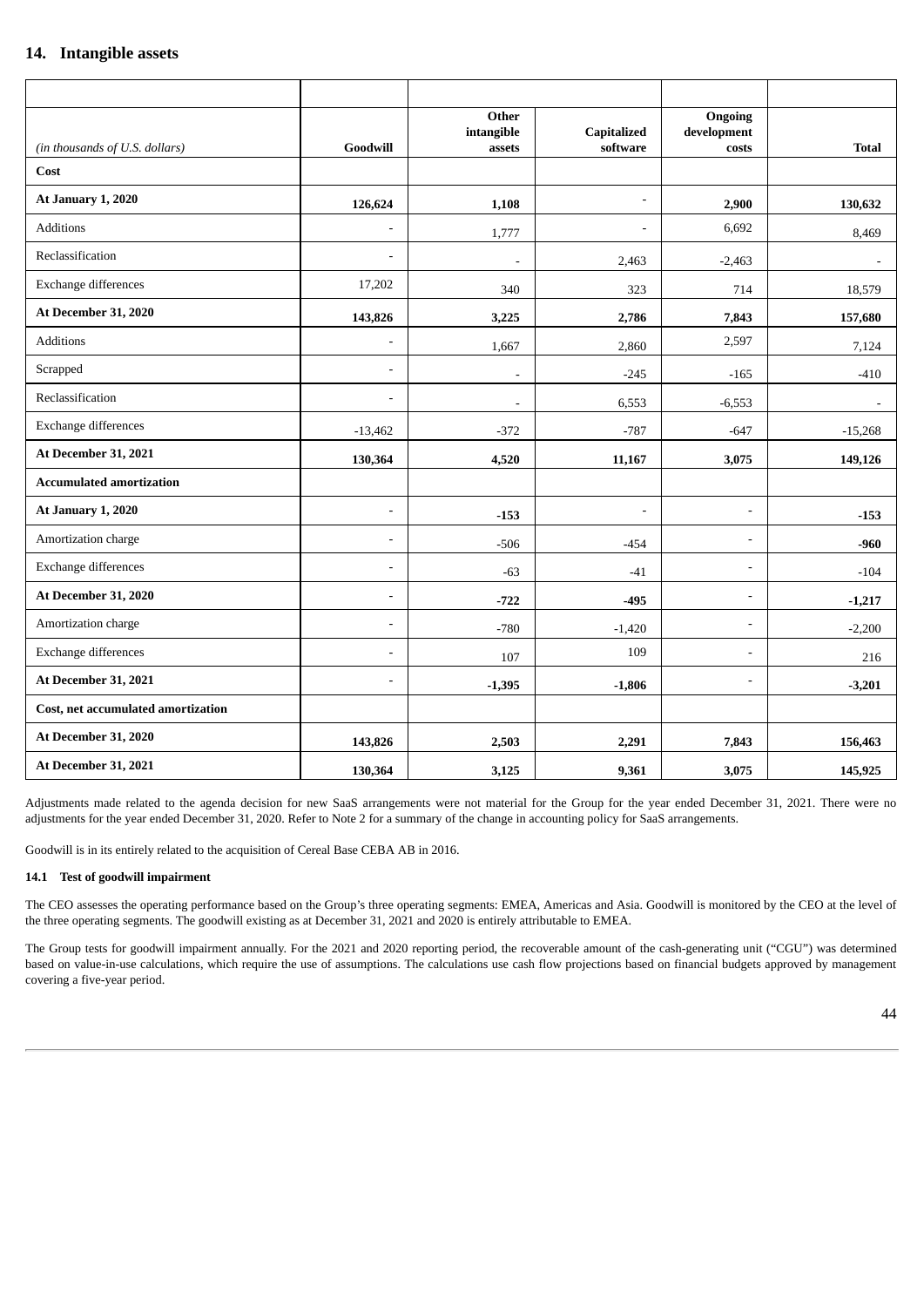Cash flows beyond the five-year period are extrapolated using the estimated growth rate stated below. The growth rate is consistent with forecasts included in industry reports specific to the industry in which the CGU operates.

The following table sets out the key assumptions:

| For the year ending December 31 | 2021  | 2020  |
|---------------------------------|-------|-------|
| Long-term growth rate $(\%)$    | 2%    | 2%    |
| Pre-tax discount rate (%)       | 12.6% | 12.8% |

Management has determined the values assigned to each of the above key assumptions as follows:

- Long-term growth rate: This is the weighted average growth rate used to extrapolate cash flows beyond the budget period. The rates are consistent with forecasts included in industry reports.
- Pre-tax discount rates: Reflect specific risks relating to the relevant segments and the countries in which they operate.

The residual value exceeds the carrying amount of goodwill.

### **15. Property, plant and equipment**

|                                                                | <b>Land and</b><br>buildings | <b>Plant</b> and<br>machinery | Construction<br>in progress | <b>Total</b> |
|----------------------------------------------------------------|------------------------------|-------------------------------|-----------------------------|--------------|
| Cost (in thousands of U.S. dollars)                            |                              |                               |                             |              |
| At January 1, 2020                                             | 32,685                       | 49,911                        | 22,749                      | 105,345      |
| <b>Additions</b>                                               | 294                          | 1,915                         | 142,203                     | 144,412      |
| <b>Disposals</b>                                               | ٠                            | $-477$                        | $-1,051$                    | $-1,528$     |
| Reclassifications                                              | 3,395                        | 2,218                         | $-5,613$                    |              |
| Exchange differences                                           | 2,620                        | 4,195                         | 5,699                       | 12,514       |
| At December 31, 2020                                           | 38,994                       | 57,762                        | 163,987                     | 260,743      |
| <b>Additions</b>                                               | 23,590                       | 69,341                        | 211,949                     | 304,880      |
| <b>Disposals</b>                                               |                              | $-21$                         |                             | $-21$        |
| Reclassifications                                              | 57,744                       | 76,591                        | $-134,820$                  | $-485$       |
| Exchange differences                                           | $-2,905$                     | $-4,668$                      | $-6,731$                    | $-14,304$    |
| For the year ending December 31 (in thousands of U.S. dollars) | 117,423                      | 199,005                       | 234,385                     | 550,813      |
| Accumulated depreciation and impairment                        |                              |                               |                             |              |
| <b>At January 1, 2020</b>                                      | $-3,862$                     | $-10,983$                     | $\blacksquare$              | $-14,845$    |
| Depreciation charge                                            | $-1,305$                     | $-5,032$                      | $\overline{\phantom{a}}$    | $-6,337$     |
| Disposals                                                      |                              | 352                           | $\overline{\phantom{a}}$    | 352          |
| Reclassifications                                              | 10                           | $-10$                         | $\overline{\phantom{a}}$    |              |
| Exchange differences                                           | $-613$                       | $-1,675$                      | $\blacksquare$              | $-2,288$     |
| At December 31, 2020                                           | $-5,770$                     | $-17,348$                     | $\blacksquare$              | $-23,118$    |
| Depreciation charge                                            | $-2,687$                     | $-13,163$                     | $\overline{\phantom{a}}$    | $-15,850$    |
| <b>Disposals</b>                                               | ÷                            | 3                             | $\sim$                      | 3            |
| Impairment                                                     | $\overline{\phantom{0}}$     | $-833$                        | $-3,494$                    | $-4,327$     |
| Reclassifications                                              | $\overline{\phantom{0}}$     |                               | $\overline{\phantom{a}}$    |              |
| Exchange differences                                           | 567                          | 1,560                         |                             | 2,127        |
| At December 31, 2021                                           | $-7,890$                     | $-29,781$                     | $\overline{\phantom{a}}$    | $-41,165$    |
| Cost, net accumulated depreciation and impairment              |                              |                               |                             |              |
| At December 31, 2020                                           | 33,224                       | 40,414                        | 163,987                     | 237,625      |
| At December 31, 2021                                           | 109,533                      | 169,224                       | 230,891                     | 509,648      |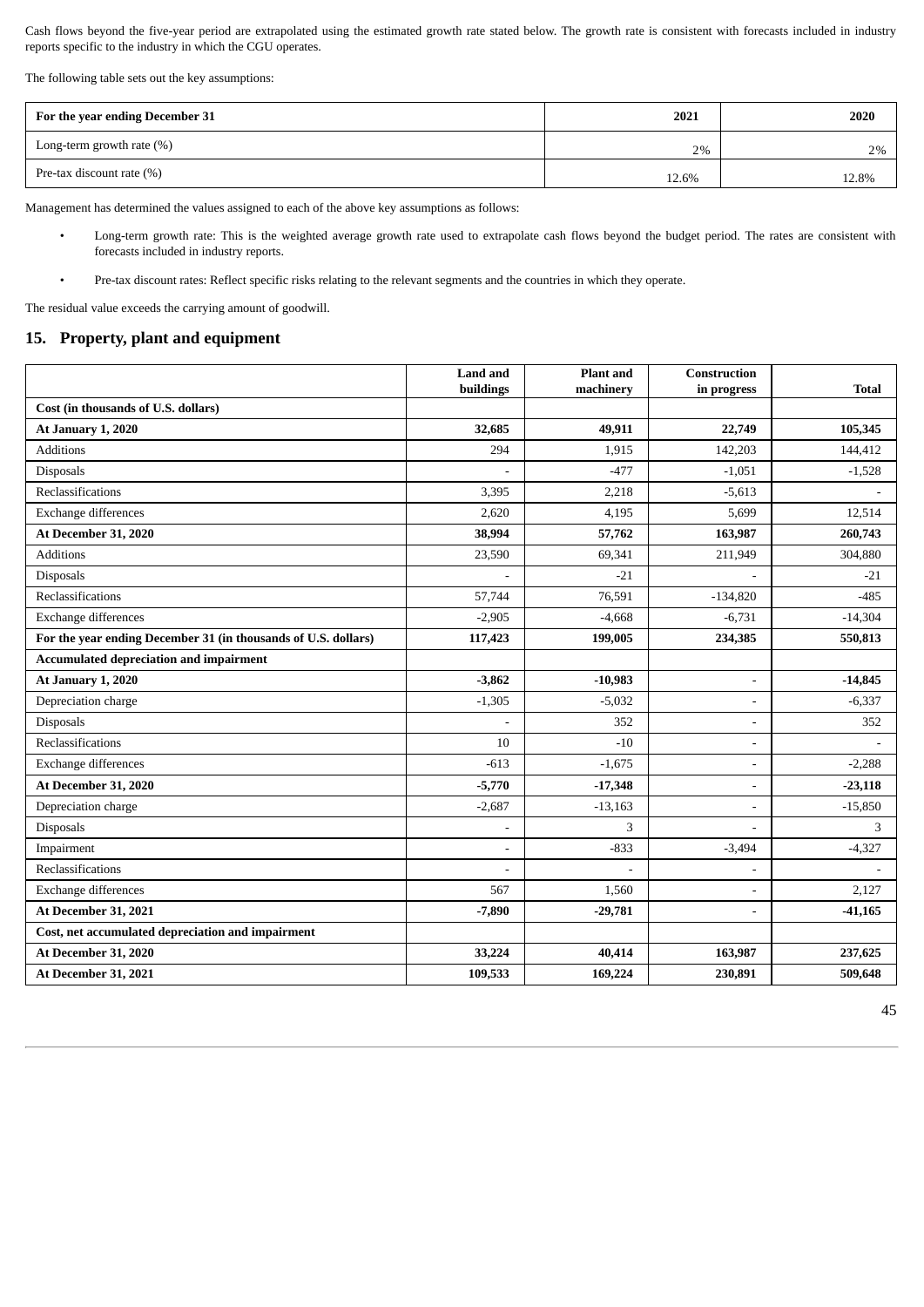The additions in Construction in progress during the year ended December 31, 2021 is mainly related to investment in new and existing production facilities.

The reclassifications between Construction in progress and Land and buildings and Plant and machinery are mainly related to part of the Ogden, Utah production facility, and the Singapore production facility, which were completed during the year ended December 31, 2021.

The depreciation expense for years ended December 31, 2021 and 2020 was \$15.9 million and \$6.3 million, respectively.

#### **16. Leases**

This note provides information for leases where the Group is a lessee.

#### **16.1 The Group's leasing activities and how these are accounted for**

Lease terms for properties are generally between 1 and 10 years, except for the production facilities described below.

The lease agreement for the production facility in Ogden, Utah, originally had a lease term of 20 years (including extension options). The lease was modified during the year ended December 31, 2021, adding options to extend the lease further from December 31, 2038, to December 31, 2061. The Group has assessed it as reasonably certain that all extension periods will be utilized up until 2061. The addition to the right-of-use asset as a result of the modification amounts to \$4.7 million.

In addition to the modification above, the lease was also amended with two additional buildings at the Ogden production facility. One addition commenced in June 2021, and the commencement date for the second addition is December 31, 2022.

Furthermore, five lease agreements regarding production facilities were entered into during the year ended December 31, 2021:

- One in Fort Worth, Texas, which commenced in March 2021 with a lease term of 20 years having included two extension options of five years each,
- One in Ma'anshan, China which commenced in January 2021 with a lease term of 10 years having included an extension option of five years,
- One in Singapore which commenced in May 2021 with a lease term of 10 years,
- One in Peterborough, United Kingdom, which commenced in September 2021 with a lease term of 40 years having included two extension options of 10 years each, and
- One in China (Asia III) which commenced in October 2021 with a lease term of 50 years.

Lease terms for production equipment are generally between 1 and 5 years. The Group also has leases with a shorter lease term than 12 months and leases pertaining to assets of low value, such as office equipment. For these, the Group has chosen to apply the exemption rules in IFRS 16 Leases, meaning the value of these contracts is not part of the right-of-use asset or lease liability.

#### *Extension and termination options*

Extension and termination options are used to maximize operational flexibility in terms of managing the assets used in the Group's operations. The majority of extension and termination options held are exercisable only by the Group and not by the respective lessor. For more information regarding the Group's extension options, please refer to Note 4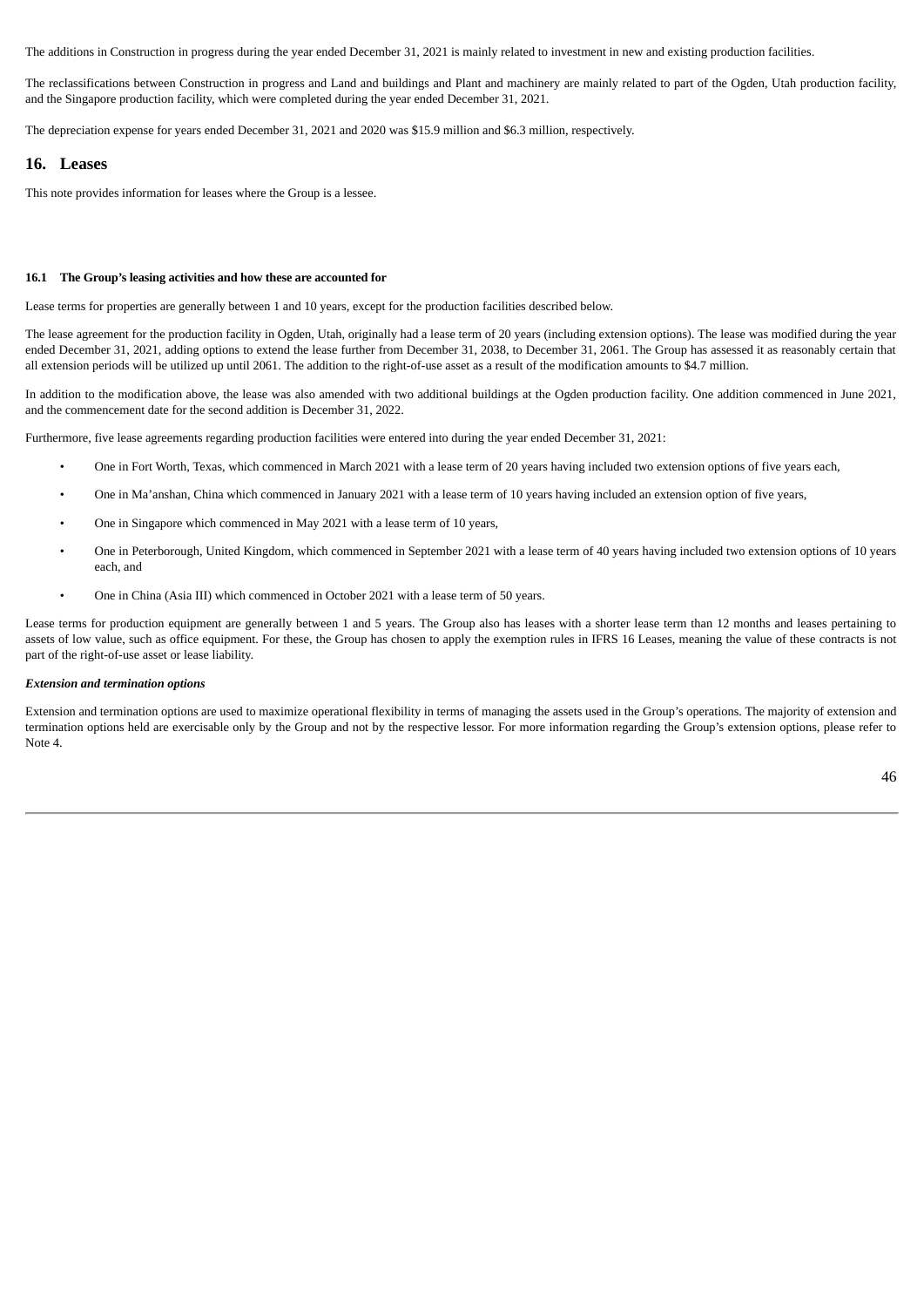## **16.2 Amounts recognized in the consolidated statement of financial position**

The consolidated statement of financial position discloses the following amounts relating to leases:

| For the year ending December 31 (in thousands of U.S. dollars) | 2021    | 2020   |
|----------------------------------------------------------------|---------|--------|
| <b>Right-of-use assets</b>                                     |         |        |
| Land and buildings                                             | 127,773 | 23,152 |
| Plant and machinery                                            | 30,675  | 14,951 |
| <b>Total</b>                                                   | 158,448 | 38,103 |
|                                                                |         |        |
| <b>Lease liabilities</b>                                       |         |        |
| Current                                                        | 16,703  | 6,261  |
| Non-current                                                    | 126,516 | 23,883 |
| <b>Total</b>                                                   | 143,219 | 30,144 |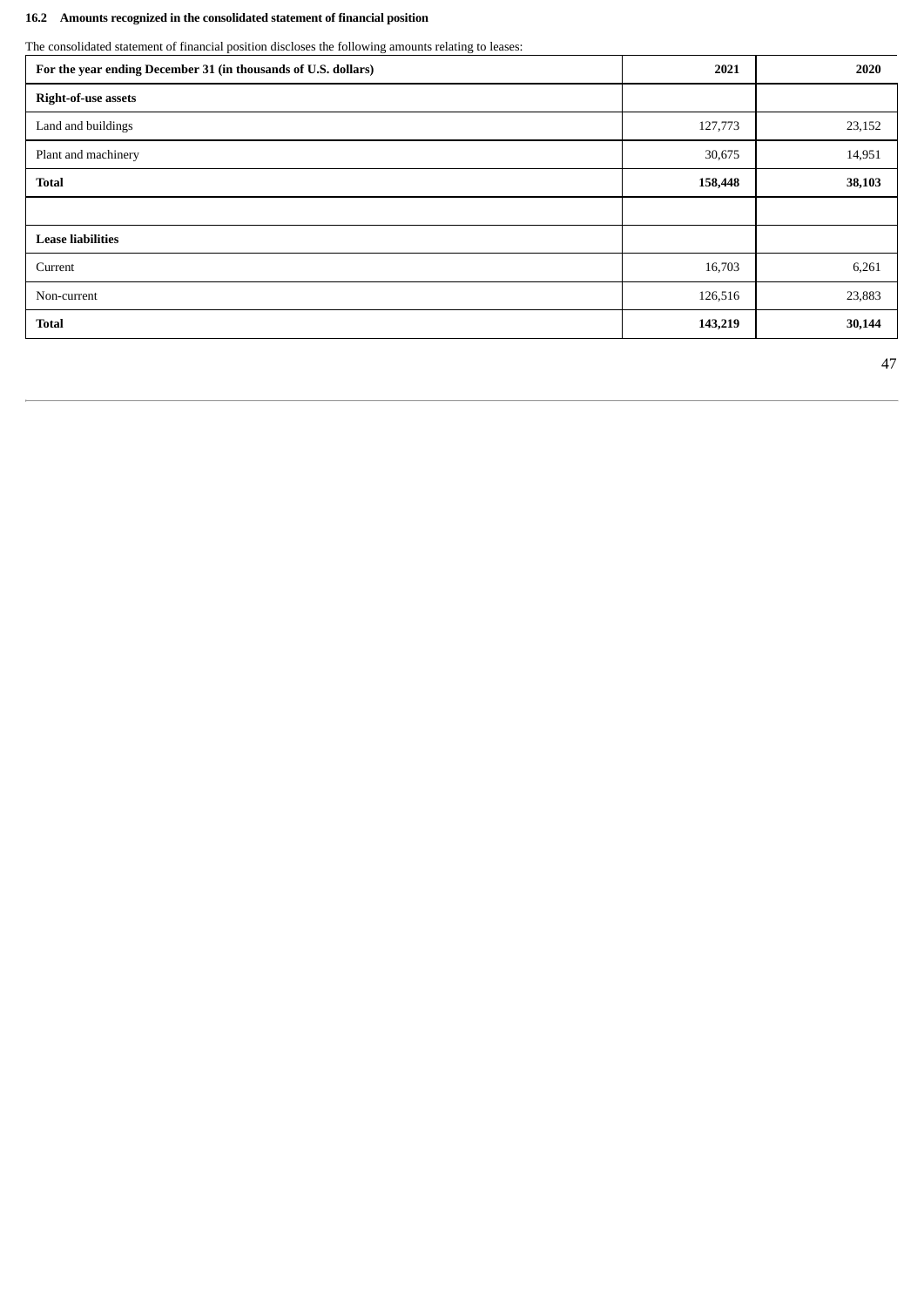| (in thousands of U.S. dollars)     | <b>Land and</b><br>buildings | <b>Plant</b> and<br>machinery | <b>Total</b> |
|------------------------------------|------------------------------|-------------------------------|--------------|
| Cost                               |                              |                               |              |
| <b>At January 1, 2020</b>          | 16,553                       | 19,174                        | 35,727       |
| <b>Increases</b>                   | 10,588                       | 2,176                         | 12,764       |
| Decreases                          | $-507$                       | $-1,298$                      | $-1,805$     |
| <b>Exchange differences</b>        | 1,192                        | 2,491                         | 3,683        |
| At December 31, 2020               | 27,826                       | 22,543                        | 50,369       |
| <b>Increases</b>                   | 113,597                      | 21,526                        | 135,123      |
| Decreases                          | $-934$                       | $-3,556$                      | $-4,490$     |
| Reclassifications                  | $\sim$                       | 485                           | 485          |
| Exchange differences               | $-1,686$                     | $-1,721$                      | $-3,407$     |
| At December 31, 2021               | 138,803                      | 39,277                        | 178,080      |
| <b>Accumulated depreciation</b>    |                              |                               |              |
| At January 1, 2020                 | $-1,732$                     | $-4,472$                      | $-6,204$     |
| Depreciation                       | $-3,149$                     | $-2,981$                      | $-6,130$     |
| Decreases                          | 497                          | 732                           | 1,229        |
| Exchange differences               | $-289$                       | $-872$                        | $-1,161$     |
| At December 31, 2020               | $-4,673$                     | $-7,593$                      | $-12,266$    |
| Depreciation1                      | $-7,507$                     | $-4,982$                      | $-12,489$    |
| Decreases                          | 933                          | 3,175                         | 4,108        |
| Exchange differences               | 217                          | 798                           | 1,015        |
| At December 31, 2021               | $-11,030$                    | $-8,602$                      | $-19,632$    |
| Cost, net accumulated depreciation |                              |                               |              |
| At December 31, 2020               | 23,153                       | 14,950                        | 38,103       |
| At December 31, 2021               | 127,773                      | 30,675                        | 158,448      |

(1) Includes an asset impairment charge of certain production equipment at our Landskrona production facility in Sweden for which we have no alternative use, amounting to \$5.0 million, of which \$4.3 million relates to property, plant and equipment and \$0.7 million relates to right of use assets.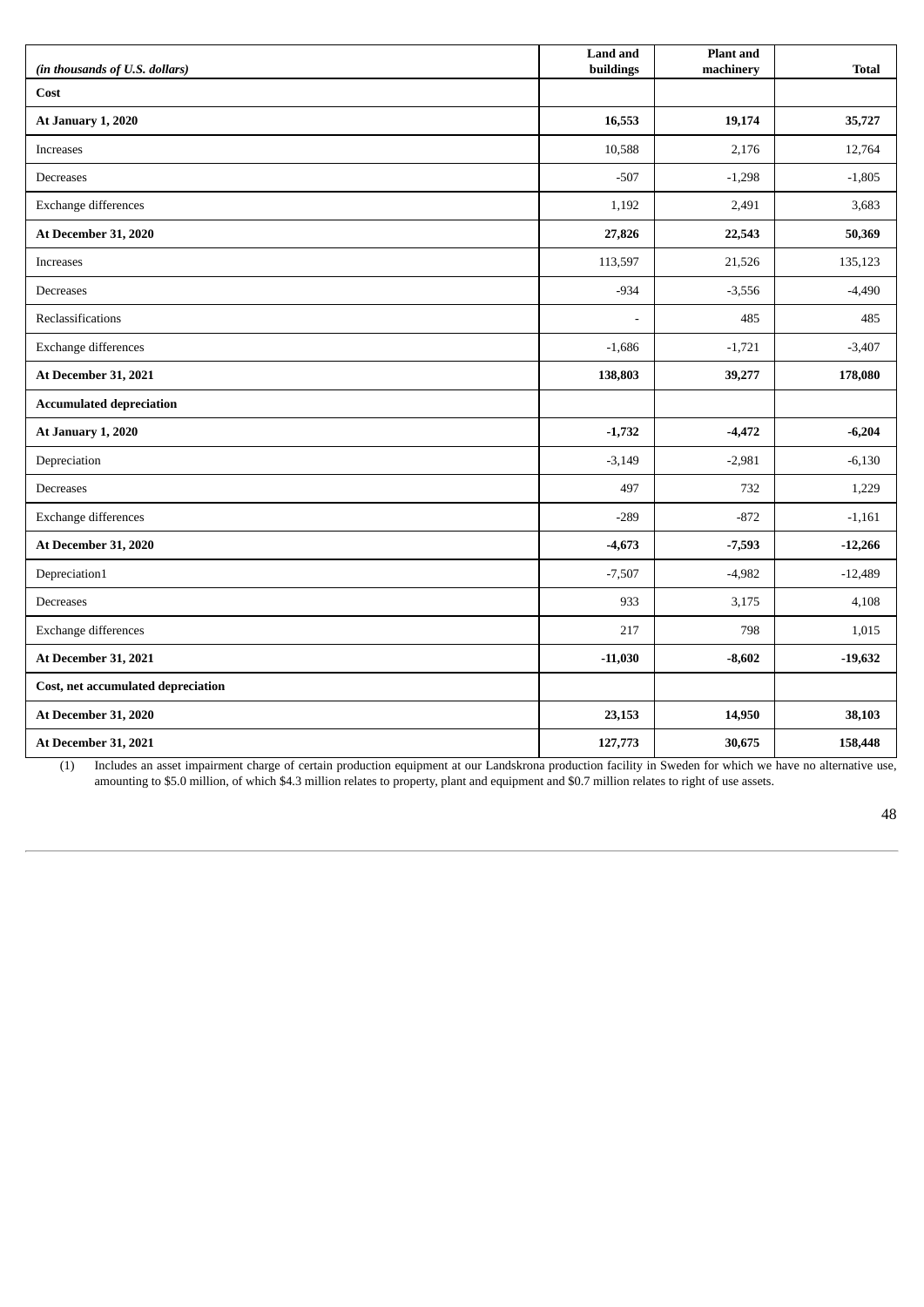#### **16.3 Amounts recognized in the statement of operations**

The consolidated statement of operations discloses the following amounts relating to leases:

| Depreciation and impairment charge of right-of-use assets (in thousands of U.S. dollars)        | 2021     | 2020     |
|-------------------------------------------------------------------------------------------------|----------|----------|
| Land and buildings                                                                              | $-7,507$ | $-3,149$ |
| Plant and machinery                                                                             | $-4,982$ | $-2,981$ |
| <b>Total</b>                                                                                    | 12,489   | $-6,130$ |
| Interest expense (included in finance cost)                                                     | $-5,026$ | $-1,462$ |
| Expense relating to short-term leases                                                           | $-576$   | $-314$   |
| Expense relating to leases of low-value assets that are<br>not shown above as short-term leases | $-1,605$ | $-1,984$ |

The total cash outflow for leases in 2021 was \$16.5 (\$9.8) million.

The Group has the following lease agreements, which had not commenced as of December 31, 2021, but the Group is committed to:

- For the previously mentioned Ogden, Utah, agreement, one additional building under which the Group's obligations amount to \$27.9 million for a term of 40 years. The additional building has a commencement date of December 31, 2022.
- One lease agreement regarding production equipment in Ma'anshan, China, under which the Group's obligations collectively amount to \$8.0 million for a term of six years. The commencement date is expected to be in the first half of 2022.
- One lease agreement regarding R&D premises in Lund, Sweden, under which the Group's obligations amount to \$13.8 million for a term of 15 years. The lease has a commencement date of September 1, 2023.

### **17. Other non-current receivables**

| For the year ending December 31 (in thousands of U.S. dollars) | 2021  | 2020  |
|----------------------------------------------------------------|-------|-------|
| Deposits                                                       | 941   |       |
| Loans to employees                                             |       | 5,064 |
| Long term prepaid expenses                                     | 3,411 |       |
| Other receivables                                              | 1,182 | 1,486 |
| <b>Total</b>                                                   | 5,534 | 6,550 |

As at December 31, 2021, other non-current receivables primarily included deposits and long term prepaid expenses.

As at December 31, 2020, other non-current receivables primarily included full recourse loans to certain members of key management and other employees. Refer to section 3.1.2 Credit risk for further description of the loans. For more information of the warrants and related outstanding balances, see Note 9 Employee and personnel costs and Note 31 Related party disclosures.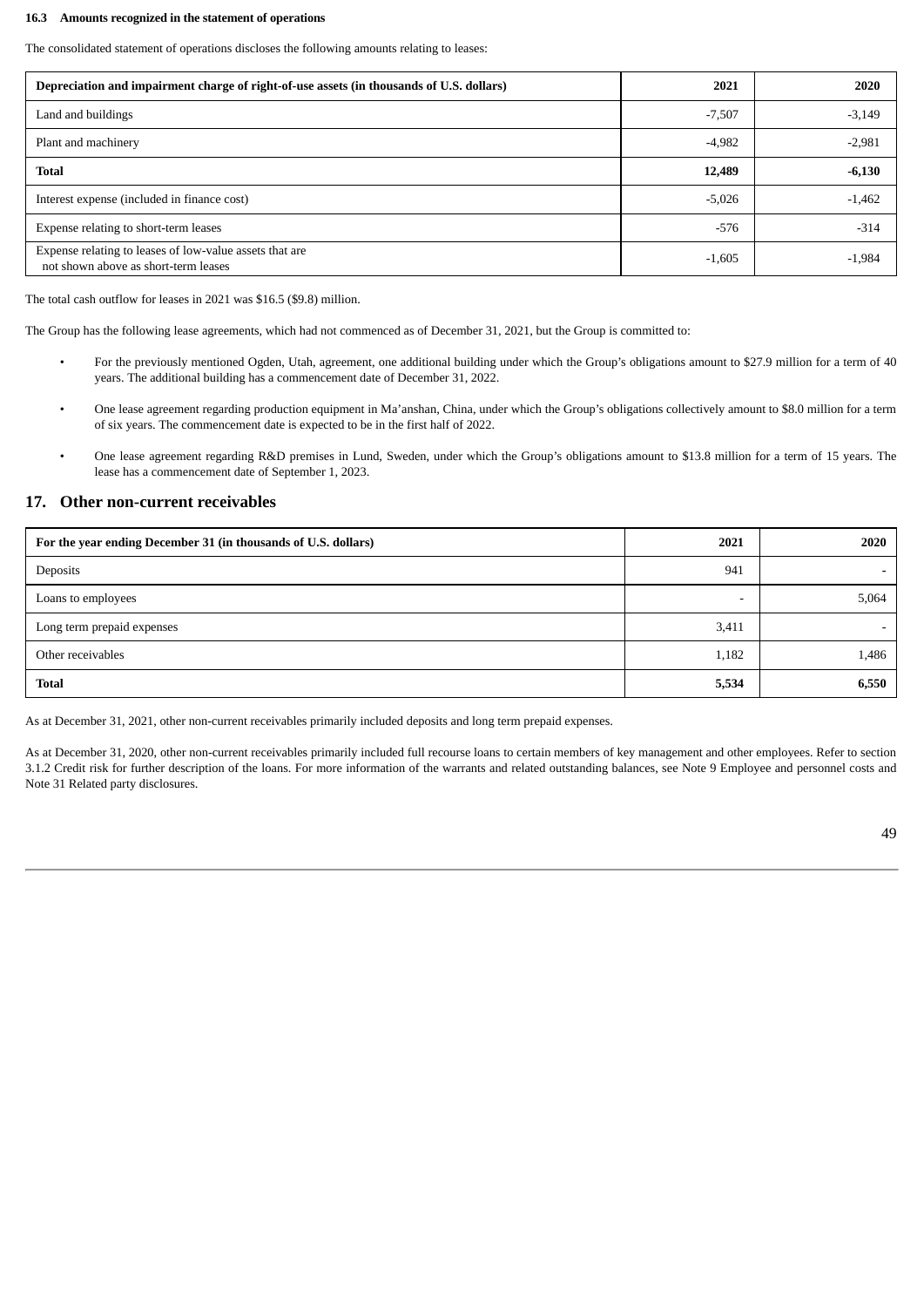# **18. Financial instruments per category**

| For the year ending December 31 2021 (in thousands of U.S. dollars) | Fair value through<br>profit or loss | At amortized cost |
|---------------------------------------------------------------------|--------------------------------------|-------------------|
| Assets in the consolidated statement of financial<br>position       |                                      |                   |
| Other non-current receivables                                       | $\overline{\phantom{a}}$             | 5,534             |
| Derivatives                                                         | $\overline{\phantom{a}}$             |                   |
| Trade receivables                                                   | $\overline{\phantom{a}}$             | 105,519           |
| Other current receivables                                           | $\overline{\phantom{a}}$             | 6,982             |
| Short-term investments                                              | 249,937                              |                   |
| Cash and cash equivalents                                           | $\overline{\phantom{a}}$             | 295,572           |
| <b>Total</b>                                                        | 249,937                              | 413,607           |

| For the year ending December 31 2021 (in thousands of U.S. dollars) | Fair value through<br>profit or loss | At amortized cost |
|---------------------------------------------------------------------|--------------------------------------|-------------------|
| Liabilities in the consolidated statement of financial<br>position  |                                      |                   |
| Liabilities to credit institutions                                  | $\overline{\phantom{a}}$             | 5,987             |
| Shareholder loans                                                   | $\overline{\phantom{a}}$             |                   |
| Derivatives (part of other non-current liabilities)                 | $\overline{\phantom{a}}$             |                   |
| Bank overdraft facilities                                           | $\overline{\phantom{a}}$             |                   |
| Trade payables                                                      | $\overline{\phantom{a}}$             | 93,043            |
| Accrued expenses                                                    | $\overline{\phantom{a}}$             | 85,987            |
| <b>Total</b>                                                        | $\overline{\phantom{a}}$             | 185,017           |

| For the year ending December 31, 2020 (in thousands of U.S. dollars) | Fair value through<br>profit or loss | At amortized cost |
|----------------------------------------------------------------------|--------------------------------------|-------------------|
| Assets in the consolidated statement of financial<br>position        |                                      |                   |
| Other non-current receivables                                        | $\overline{\phantom{0}}$             | 6,550             |
| <b>Derivatives</b>                                                   | 827                                  |                   |
| Trade receivables                                                    | $\overline{\phantom{0}}$             | 71,297            |
| Other current receivables                                            | $\overline{\phantom{a}}$             | 1,969             |
| Short-term investments                                               | $\overline{\phantom{0}}$             | 105,364           |
| <b>Total</b>                                                         | 827                                  | 185,180           |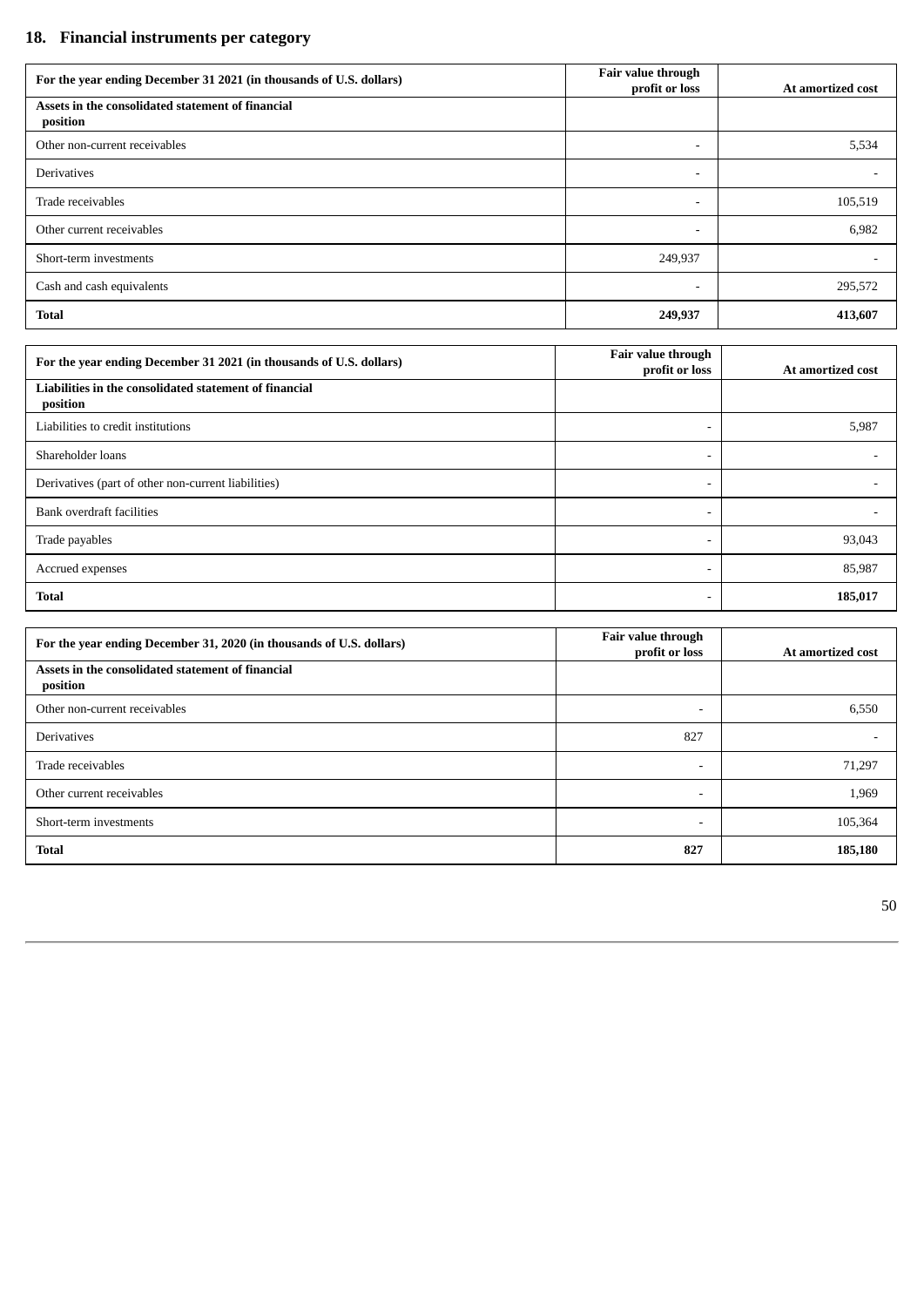| For the year ending December 31 (in thousands of U.S. dollars)     | Fair value through<br>profit or loss | At amortized cost |
|--------------------------------------------------------------------|--------------------------------------|-------------------|
| Liabilities in the consolidated statement of financial<br>position |                                      |                   |
| Liabilities to credit institutions                                 |                                      | 95,990            |
| Shareholder loans                                                  |                                      | 106,118           |
| Derivatives (part of other non-current liabilities)                | 189                                  |                   |
| Bank overdraft facilities                                          |                                      | 1,197             |
| Trade payables                                                     |                                      | 45,295            |
| Accrued expenses                                                   |                                      | 36,147            |
| <b>Total</b>                                                       | 189                                  | 284,747           |

#### **Short-term investments**

Some of the cash received in the IPO has been invested in different short-term investments, namely funds, bonds and certificates, for the purpose of securing and increasing the value until the cash is needed for investments in the business, including, for example, new production facilities. The short-term investments are made in SEK and USD.

Funds consist of primarily "money market funds", i.e. a kind of mutual fund that invests in highly liquid, near-term instruments and high-credit-rating, debt-based securities with a short-term maturity.

Bonds and certificates consist of corporate bonds and commercial papers.

The changes in fair value recorded in the profit and loss for the year ended December 31, 2021 were \$0.2 million. The fair value changes are included in Finance income and expenses, net.

#### *Fair value hierarchy*

This note explains the judgments and estimates made in determining the fair values of the financial instruments that are recognized and measured at fair value in the financial statements. To provide an indication about the reliability of the inputs used in determining fair value, the Group has classified its financial instruments into the three levels prescribed under the accounting standards.

Level 1: The fair value of financial instruments traded in active markets (such as publicly traded derivatives and equity securities) is based on quoted market prices at the end of the reporting period. The quoted market price used for financial assets held by the Group is the current bid price. These instruments are included in level 1.

Level 2: The fair value of financial instruments that are not traded in an active market (for example, over-the-counter derivatives) is determined using valuation techniques, which maximize the use of observable market data and rely as little as possible on entity-specific estimates. If all significant inputs required to fair value an instrument are observable, the instrument is included in level 2.

Specific valuation techniques used in level 2 to value financial instruments include:

- for short-term investments, quoted market prices or dealer quotes for similar instruments,
- for interest rate swaps, the present value of the estimated future cash flows based on observable yield curves, and
- for foreign currency forwards, the present value of future cash flows based on the forward exchange rates at the balance sheet date

**Level 3:** If one or more of the significant inputs is not based on observable market data, the instrument is included in level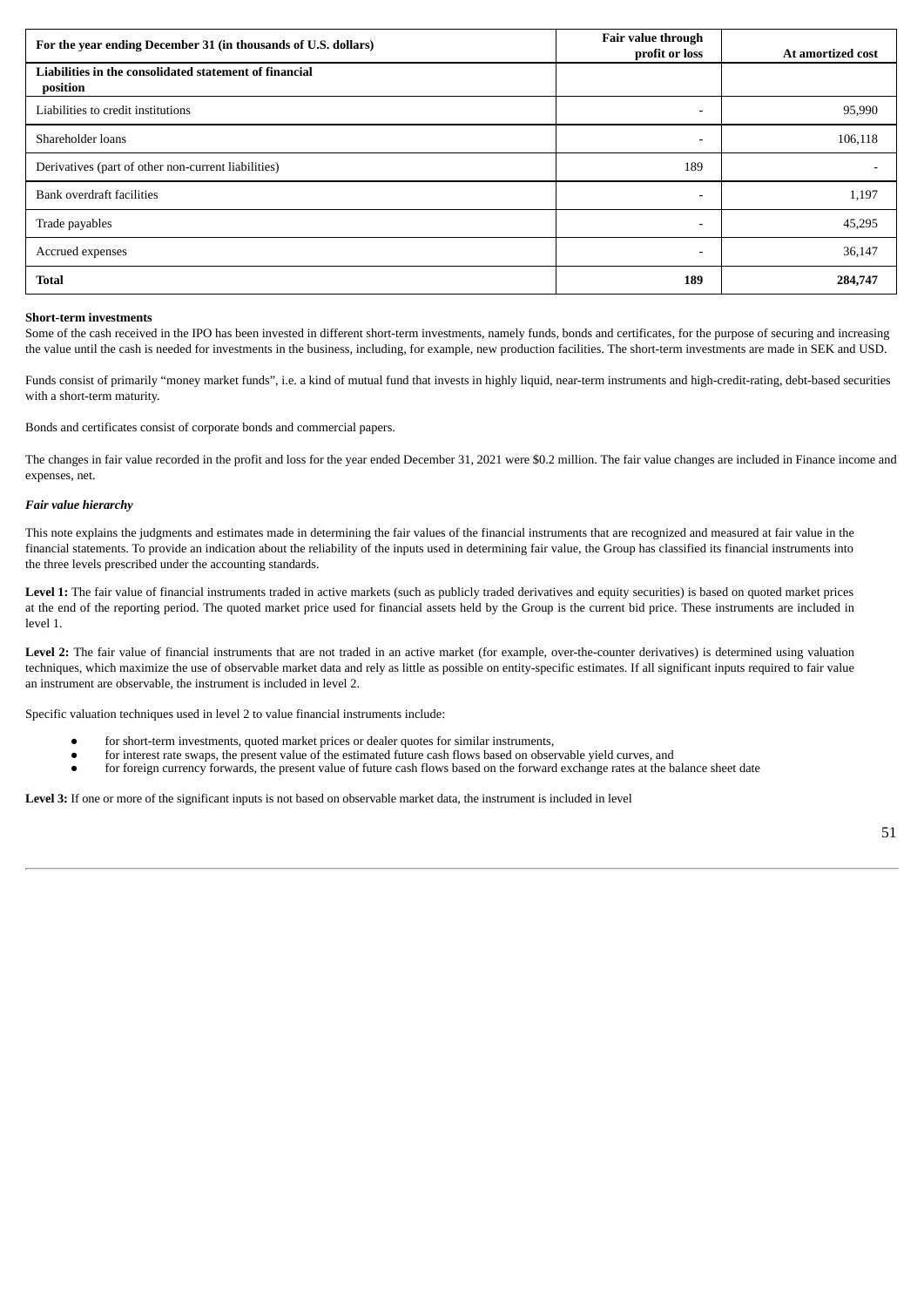3. This is the case for unlisted equity securities.

| 5. This is the case for unifsted equity securities.                                   |                          |                          |                          |
|---------------------------------------------------------------------------------------|--------------------------|--------------------------|--------------------------|
| Recurring fair value measurements at December 31, 2021 (in thousands of U.S. dollars) | Level 1                  | Level 2                  | <b>Level 3</b>           |
| <b>Financial assets</b>                                                               |                          |                          |                          |
| <b>Derivatives</b>                                                                    | $\overline{\phantom{a}}$ | $\overline{\phantom{a}}$ |                          |
| Short-term investments                                                                | $\overline{\phantom{a}}$ | 249,937                  | ۰                        |
| <b>Total financial assets</b>                                                         | $\overline{\phantom{a}}$ | 249,937                  |                          |
| <b>Financial liabilities</b>                                                          |                          |                          |                          |
| <b>Derivatives</b>                                                                    | $\overline{\phantom{a}}$ | $\overline{\phantom{0}}$ | ۰                        |
| <b>Total financial liabilities</b>                                                    | $\overline{\phantom{a}}$ | $\overline{\phantom{a}}$ | -                        |
|                                                                                       |                          |                          |                          |
| Recurring fair value measurements at December 31, 2020 (in thousands of U.S. dollars) | <b>Level 1</b>           | <b>Level 2</b>           | <b>Level 3</b>           |
| <b>Financial assets</b>                                                               |                          |                          |                          |
| Derivatives                                                                           | $\overline{\phantom{a}}$ | 827                      | $\overline{\phantom{0}}$ |
| <b>Total financial assets</b>                                                         | $\overline{\phantom{a}}$ | 827                      | $\overline{\phantom{0}}$ |
| <b>Financial liabilities</b>                                                          |                          |                          |                          |
| <b>Derivatives</b>                                                                    | ۰                        | 189                      |                          |

There were no transfers between the levels during 2021 and 2020.

The fair value of liabilities to credit institutions is estimated to correspond to the carrying amount since all borrowing is at a floating interest rate, and the credit risk in the Group has not changed significantly.

**Total financial liabilities** - **189** -

The fair value of the shareholder loan was estimated to correspond to the carrying amount since the due date was 3 months from the reporting date, hence the discount effect is not significant.

The carrying amount of other financial instruments in the Group is a reasonable approximation of fair value since they are short-term, and the discount effect is not significant.

### **19. Inventories**

| For the year ending December 31 (in thousands of U.S. dollars) | 2021   | 2020   |
|----------------------------------------------------------------|--------|--------|
| Raw materials and consumables                                  | 17,296 | 7,056  |
| Finished goods                                                 | 78,365 | 30,875 |
| Advances to suppliers                                          |        | 1,184  |
| <b>Total</b>                                                   | 95,661 | 39,115 |

Inventories recognized as an expense during the year ended December 31, 2021 amounted to \$459.7 (\$251.2) million and were included in cost of goods sold.

Write-downs of inventories to net realizable value amounted to \$5.1 (\$2.0) million. The write-downs were recognized as an expense during the years ended December 31, 2021 and 2020 and included in cost of goods sold in the statement of operations.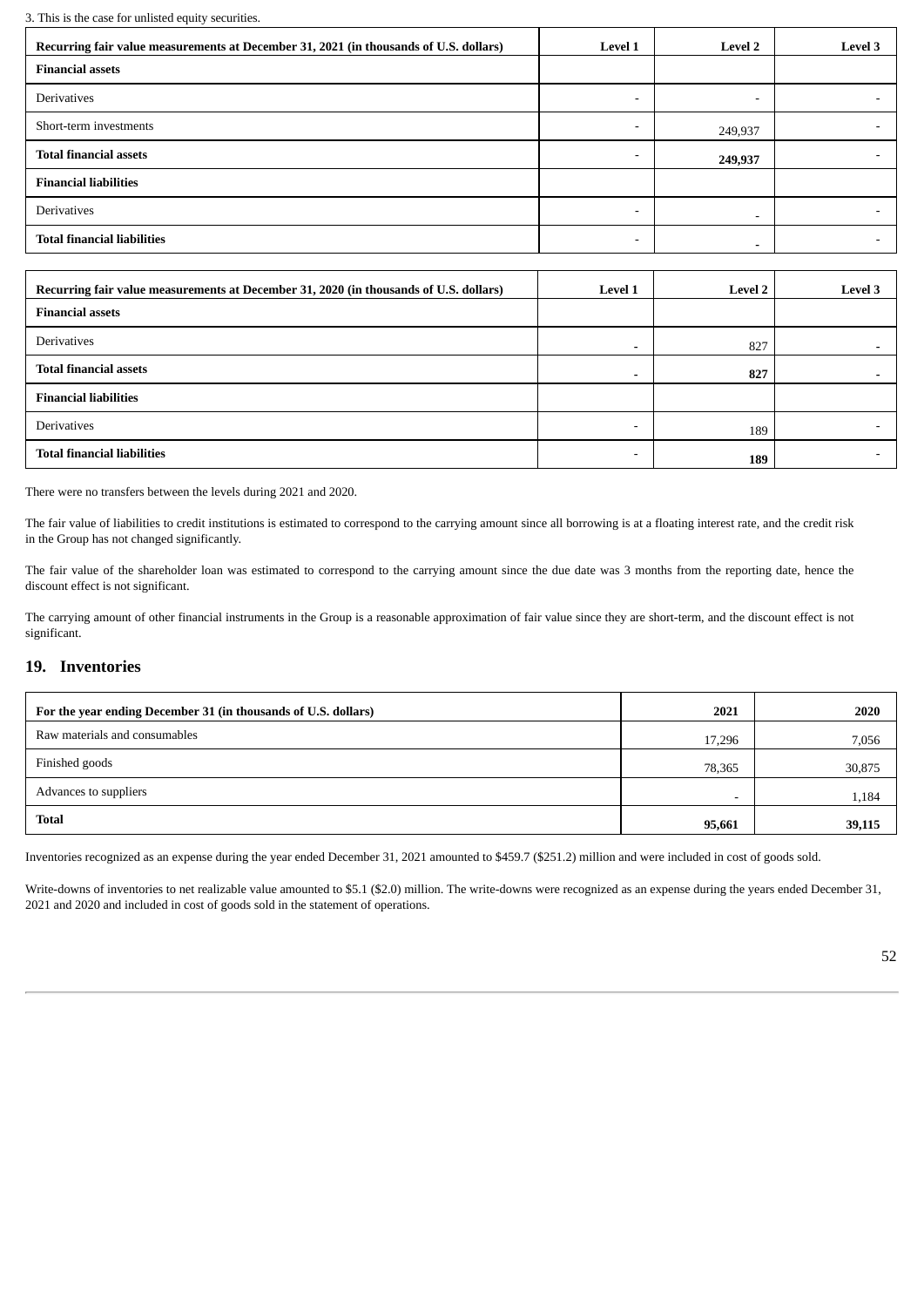## **20. Trade receivables**

| For the year ending December 31 (in thousands of U.S. dollars) | 2021    | 2020   |
|----------------------------------------------------------------|---------|--------|
| Trade receivables                                              | 106,402 | 72,009 |
| Less: allowance for expected credit losses                     | $-883$  | $-712$ |
| Trade receivables—net                                          | 105,519 | 71,297 |

Carrying amounts, by currency, for the Group's trade receivables are as follows:

|              | 2021    | 2020   |
|--------------|---------|--------|
| <b>EUR</b>   | 32,394  | 20,941 |
| GBP          | 18,541  | 15,421 |
| <b>USD</b>   | 24,877  | 13,830 |
| ${\rm CNY}$  | 20,871  | 14,048 |
| ${\rm SEK}$  | 3,979   | 5,184  |
| Other        | 4,857   | 1,873  |
| <b>Total</b> | 105,519 | 71,297 |

For more information on aging schedule and the allowance for expected credit losses, please see Note 3.1.2.

The maximum exposure to credit risk on the date of the statement of financial position is the carrying amounts according to the above.

## **21. Other current receivables**

| For the year ending December 31 (in thousands of U.S.<br>dollars) | 2021                     | 2020   |
|-------------------------------------------------------------------|--------------------------|--------|
| Derivatives                                                       | 20,801                   | 7,767  |
| Value added tax                                                   | $\overline{\phantom{0}}$ | 827    |
| Advance payments to vendors                                       | 3,915                    | 1,184  |
| Other                                                             | 7,513                    | 2,585  |
| <b>Total</b>                                                      | 32,229                   | 12,363 |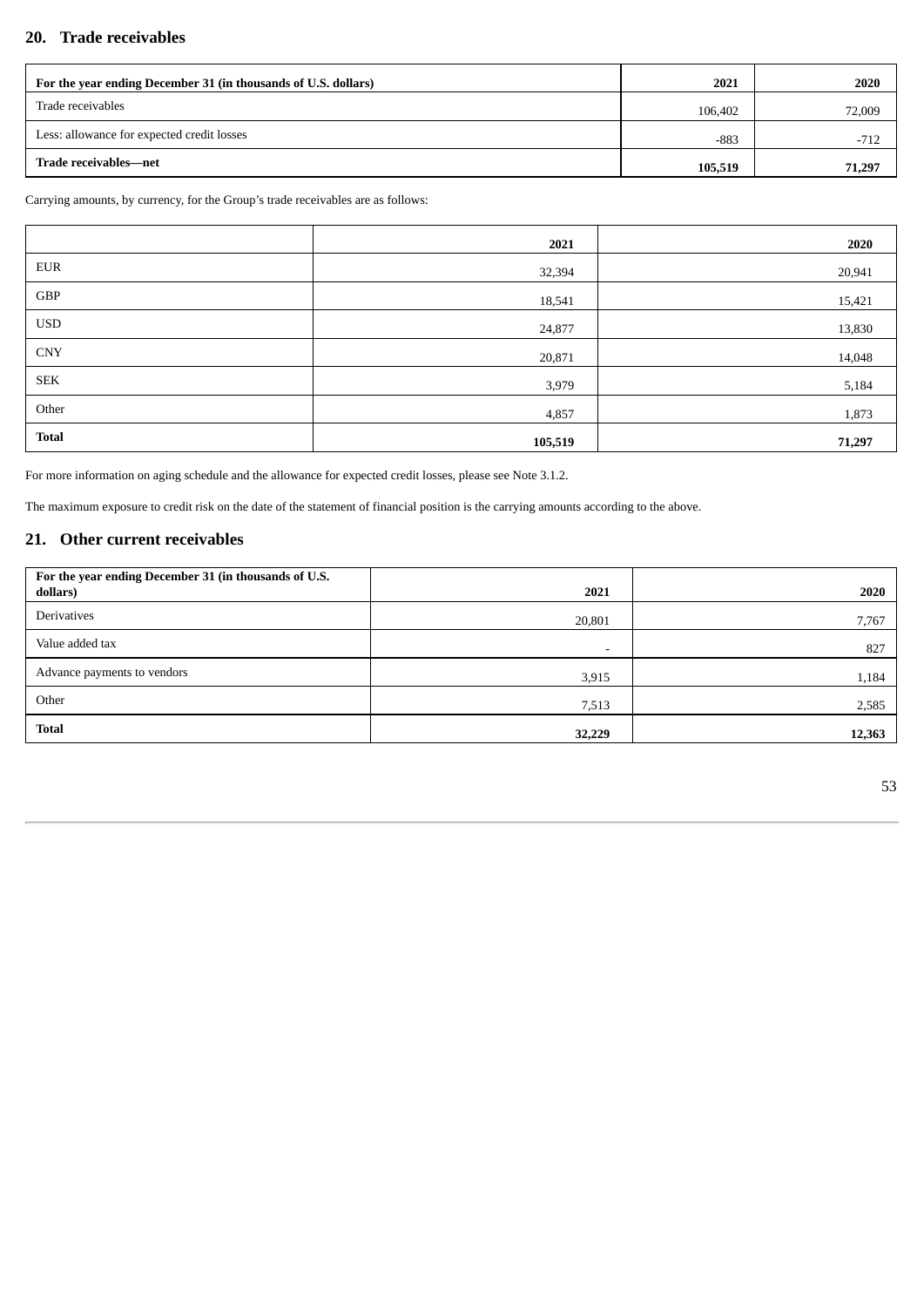## **22. Prepaid expenses**

| For the year ending December 31 (in thousands of U.S. dollars) | 2021   | 2020   |
|----------------------------------------------------------------|--------|--------|
| Prepaid production and warehouse expenses                      | 309    | 6,066  |
| Prepaid selling and marketing expenses                         | 5,215  | 299    |
| IPO preparation costs                                          | -      | 1,474  |
| Prepaid insurance expenses                                     | 8,894  | 458    |
| Prepaid financing expenses                                     | 3,537  | 777    |
| Other                                                          | 9,756  | 2,435  |
| <b>Total</b>                                                   | 27,711 | 11,509 |

### **23. Cash and cash equivalents**

The consolidated statement of financial position and the consolidated statement of cash flows include the following items in "cash and cash equivalents":

| For the year ending December 31 (in thousands of U.S. dollars) | 2021    | 2020    |
|----------------------------------------------------------------|---------|---------|
| Short-term deposits                                            | 180,458 |         |
| Cash at bank and on hand                                       | 115,114 | 105,364 |
| <b>Total</b>                                                   | 295,572 | 105,364 |

Short-term deposits are time deposits and structured deposits, with maturities of 1 to 3 months. The deposits can be withdrawn at any time before maturity date. The expected change in value is assessed as insignificant since the amount received cannot be less than the amount deposited.

### **24. Share capital and other contributed capital**

As at December 31, 2021, 591,777 thousand ordinary shares were outstanding and the par value per share was \$0.00018 (SEK 0.0015.

As at December 31, 2020, the Company's share capital consisted of 433,502,145 A-shares with a par value of \$0 (SEK 0.00037), 46,797,804 B-shares with a par value of \$0 (SEK 0.00037) and 1,405,944 G-shares with a par value of \$0 (SEK 0.00037).

At an extraordinary general meeting held on March 15, 2021, a bonus issue with a registration date of March 22, 2021, was made. The bonus issue resulted in an increase in the share capital of \$62.8 thousand (SEK 535.2 thousand). The number of shares were unchanged. The par value per share changed to \$0.00017 (SEK 0.00148).

At an extraordinary general meeting on May 4, 2021, the shareholders of the Company approved to adopt new articles of association according to the Board's proposal. As a consequence of the adoption of the new articles of association, the share classes were removed so that the Company only has ordinary shares.

On the date of the IPO, on May 20, 2021, the following transactions were carried out:

- A redemption of 58 thousand shares was made to maintain the economic values among the shareholders after the removal of share classes. The reduction took place through retirement of shares and the share capital was reduced by the amount of \$10.35 (SEK 86.24).
- All outstanding warrants were exercised into 39,317 thousand ordinary shares and the share capital was increased by \$7.1 thousand (SEK 59.0 thousand).
- 6,124 thousand ordinary shares were issued to convert a portion of the shareholder's loan and the share capital was increased by \$1.1 thousand (SEK 9.2 thousand).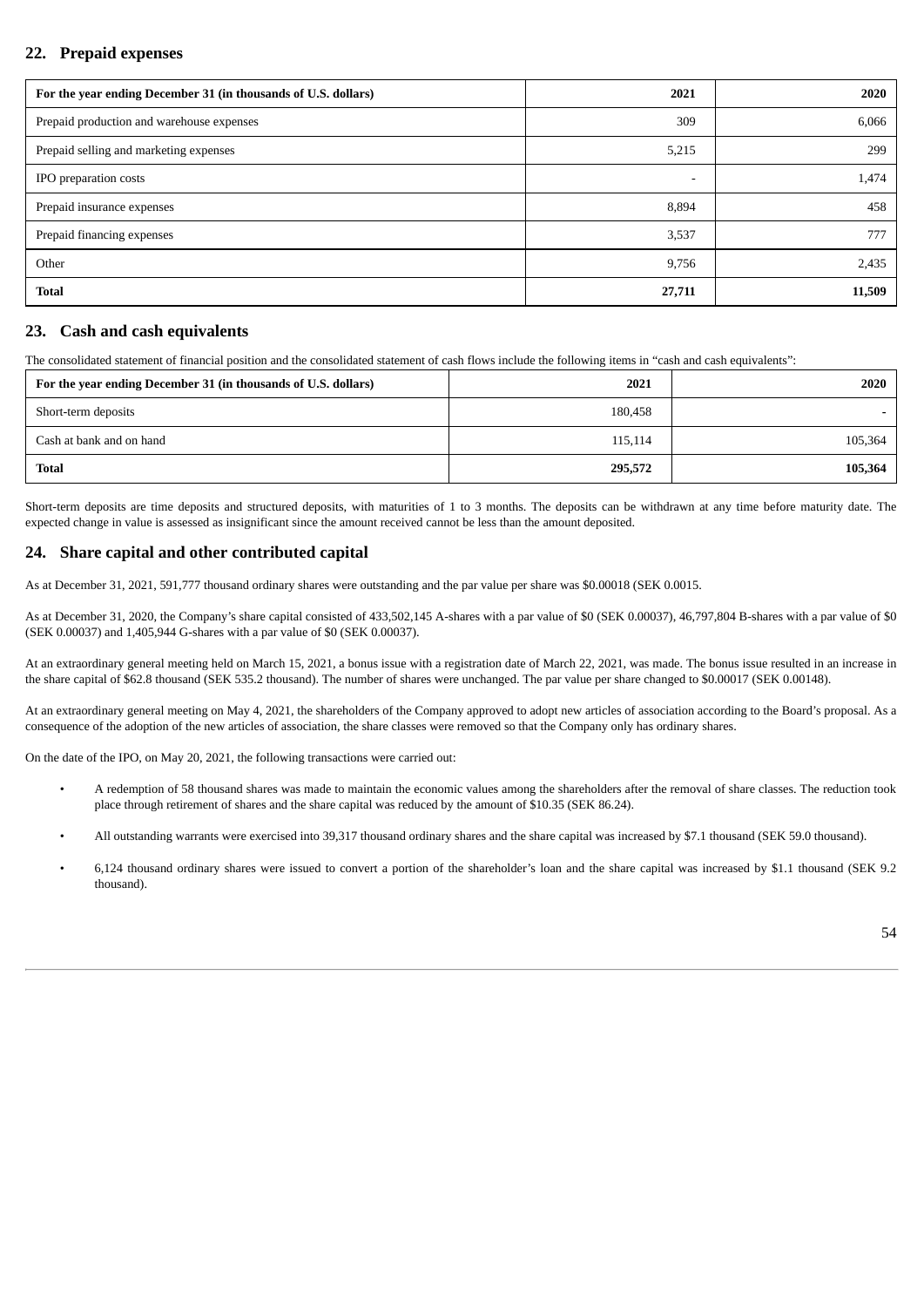- A bonus issue was made. The bonus issue resulted in that the par value per share changed to \$0.00018 (SEK 0.0015) through an increase in the share capital of \$1.1 thousand (SEK 8.9 thousand). The number of shares remained unchanged.
- A new share issue was carried out consisting of 64,688 thousand shares which have been subscribed and allotted and the share capital was increased by \$11.7 thousand (SEK 97.0 thousand).

The shares carry a voting power of one vote/share. All shares issued by the parent are fully paid

Other contributed capital of \$1,628.1 (\$448.3) million consists of share premium, shareholders contribution and proceeds from warrant issues.

Foreign currency translation reserve of \$ -74.5 (\$ -2.5) million primarily consists of exchange differences occurring from the translation of foreign operations in another currency than the reporting currency of the Group (USD).

Accumulated deficit of \$ -308.4 (\$ -119.7) million consists of accumulated losses and share-based payment

### **25. Liabilities to credit institutions**

| For the year ending December 31 (in thousands of U.S. dollars)              | 2021  | 2020   |
|-----------------------------------------------------------------------------|-------|--------|
| Non-current liabilities to credit institutions                              | -     | 91,655 |
| Current liabilities to credit institutions, consisting of the<br>following: |       |        |
| -Liabilities to credit institutions                                         | 5,987 | 4,335  |
| -Overdraft facilities                                                       | -     | 1,197  |
| <b>Total</b>                                                                | 5,987 | 97,187 |

During April 2021, the Group entered into a new Sustainable Revolving Credit Facility Agreement (the "SRCF Agreement") including a multicurrency revolving credit facility of SEK 3.6 billion (equivalent of USD 397.8 million) with an accordion option of another SEK 850 million (equivalent of USD 93.9 million), subject to the fulfilment of certain conditions and at the lenders' discretion. For more information, see Note 3.1.3.

At December 31, 2021, the Group has not utilized any loan amounts under the new SRCF agreement. The Liabilities to credit institutions balance at December 31, 2021 is related to outstanding amounts on the EIF Facility which was entered into in October 2019. For more information, see Note 3.1.3.

*Collateral*

As at December 31, 2020, the Group pledged part of the trade receivables and inventories to fulfil collateral requirements for liabilities to credit institutions of \$1.9 million, real estate mortgages of \$11.2 million and chattel mortgages of \$24.4 million to fulfil the collateral requirements for liabilities to credit institutions. The collateral requirements were terminated during 2021 when the previous credit facility was replaced by the SRCF Agreement described above.

As at December 31, 2021, the Company has pledged shares in its subsidiaries Oatly AB and Cereal Base CEBA AB to fulfil the collateral requirements for liabilities to credit institutions.

There are no other significant terms and conditions associated with the use of collateral.

### **26. Other non-current liabilities**

| For the year ending December 31 (in thousands of U.S. dollars) | 2021 | 2020 |
|----------------------------------------------------------------|------|------|
| Derivatives                                                    |      | 189  |
| Other non-current liabilities                                  |      | 44   |
| <b>Total</b>                                                   |      | 233  |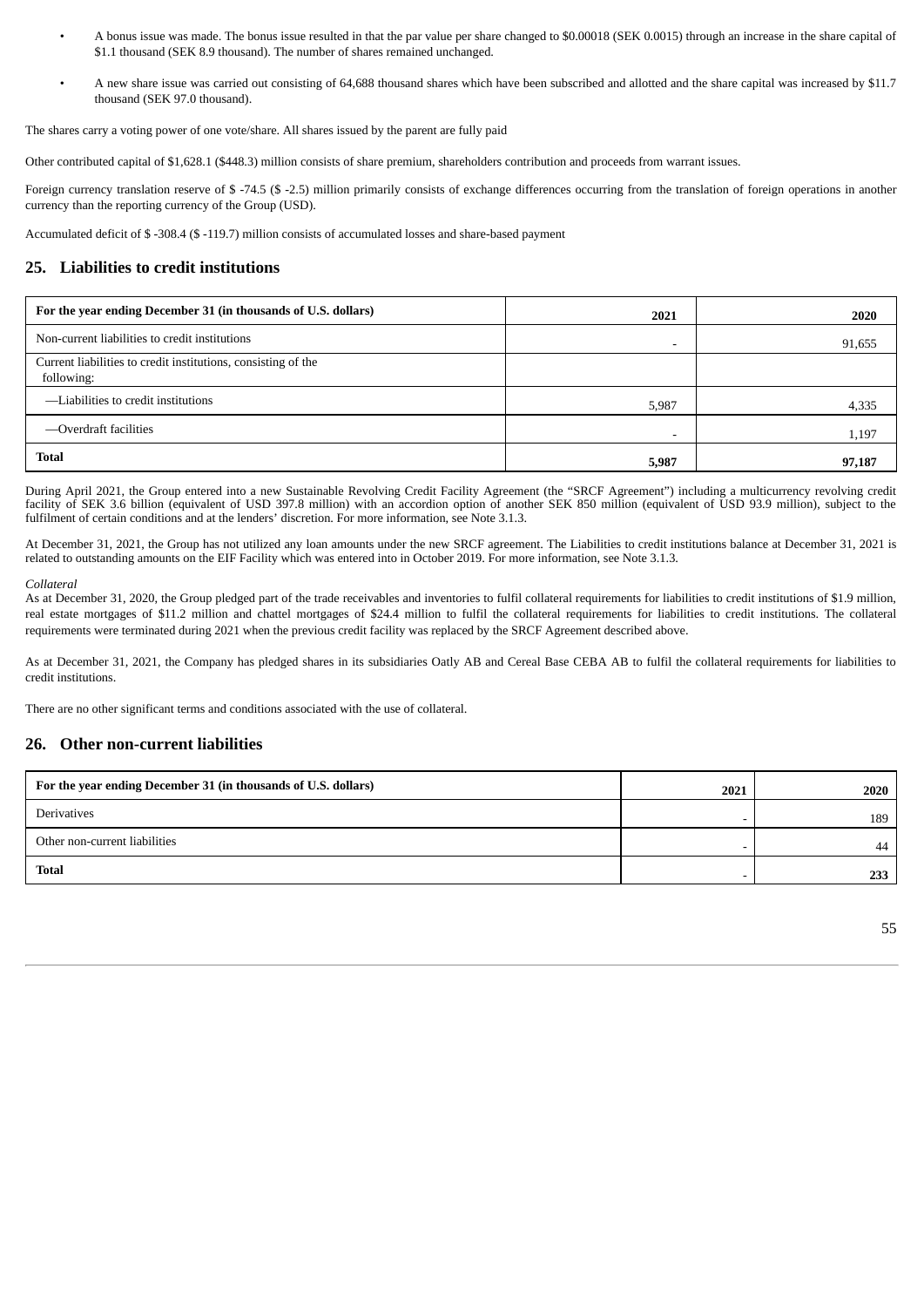## **27. Shareholder loans**

During 2020, the Group received a shareholder loan of \$87.8 million. The loan was received between January to April 2020. The loan had a nominal interest rate of 15%. The effective interest rate at the dates of receiving the loan was 10% and the difference between the nominal interest rate and the effective interest rate was recognized in equity as a transaction with shareholders at a value of \$3.7 million. The loan was originally issued partly in SEK and partly in EUR. At the end of May 2020, the loan was renegotiated, which resulted in half of the EUR amount being converted to USD. The effective interest rate for the USD amount at the time of renegotiation was 8% and the renegotiation resulted in a loss of \$0.3 million when derecognizing the EUR part converted to USD. The cost was recognized as a finance cost.

In April 2021, the Company and the majority shareholders extended the final repayment date of the Subordinated Bridge Facilities from April 1, 2021 to the earlier of (a) the date of settlement in respect of the initial public offering of shares (or related instruments) in Oatly Group AB in the U.S. and (b) August 17, 2021. In May 2021, \$10.9 million was repaid in cash, and the remainder was converted into 6,124,004 ordinary shares at a price equal to the public price in the initial public offering.

### **28. Provisions**

The gross change in provisions for the year are as disclosed:

| The gross change in provisions for the year are as disclosed:          |        |              |
|------------------------------------------------------------------------|--------|--------------|
| (in thousands of U.S. dollars)                                         | 2021   | 2020         |
| At January 1                                                           | 7,121  | $\mathbf{0}$ |
| Additions: included in the acquisition value of right-of-use<br>assets | 3,714  | 7,040        |
| Charged to the consolidated statement of operations:                   |        |              |
| Unwinding of discount effect                                           | 165    | 81           |
| Charged to other comprehensive income/(loss):                          |        |              |
| Exchange differences                                                   | 33     |              |
| Utilized during the year                                               | ۰.     | $\sim$       |
| At December 31                                                         | 11,033 | 7,121        |

The provision relates to restoration costs for leased production facilities.

## **29. Other current liabilities**

| For the year ending December 31 (in thousands of U.S. dollars) | 2021  | 2020  |
|----------------------------------------------------------------|-------|-------|
| Employee withholding taxes                                     | 1,694 | 1,238 |
| Value added tax                                                | 7,267 | 2,949 |
| Other                                                          | 653   | 445   |
| <b>Total</b>                                                   | 9,614 | 4,632 |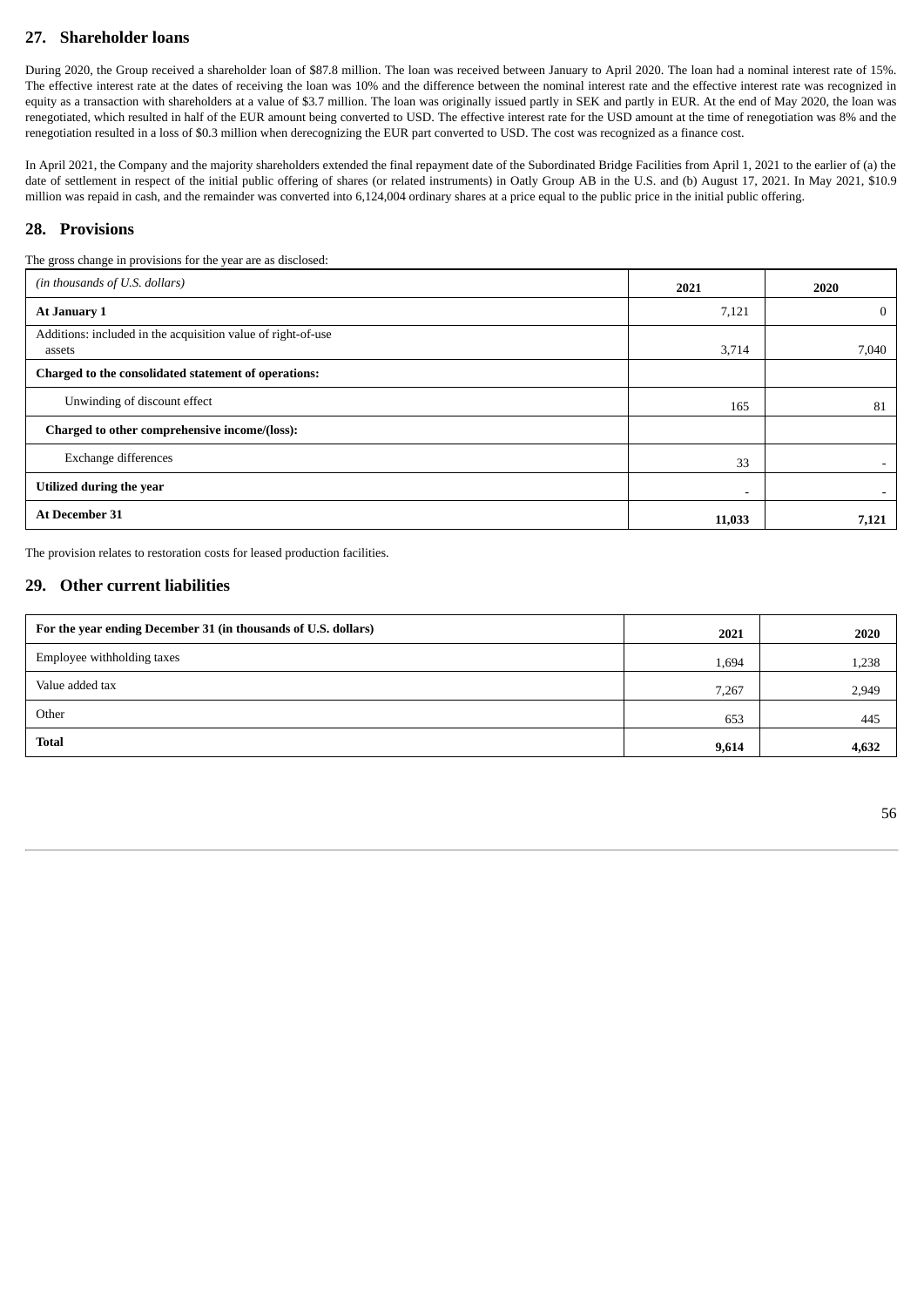### **30. Accrued expenses**

| For the year ending December 31 (in thousands of U.S. dollars) | 2021    | 2020   |
|----------------------------------------------------------------|---------|--------|
| Accrued marketing and sales expenses                           | 19,992  | 9,545  |
| Accrued personnel expenses                                     | 31,487  | 24,157 |
| Accrued production expenses                                    | 30,904  | 4,576  |
| Accrued variable consideration                                 | 12,314  | 6,258  |
| Other                                                          | 22,776  | 15,418 |
| <b>Total</b>                                                   | 117,473 | 59,954 |

## **31. Related party disclosures**

China Resources Verlinvest Health Investment Limited (Org No 2380741), headquartered in Hong Kong, the People's Republic of China, owns 45.9% of the ordinary shares in the Group (60.5% in 2020 before the IPO). Related parties are China Resources Verlinvest Health Investment Limited and its subsidiaries, as well as the Board of Directors and key management (senior executives and their associates) in the Oatly Group. Information about key management compensation is found in Note 8.

#### **Subsidiaries**

Interests in subsidiaries are set out in Note 13.

#### *Transactions with related parties*

For 2021, \$0.6 (\$0.1) million has been recognized in the consolidated statement of operations for compensation to the Board of Directors.

In December 2021, Oatly entered into a consulting agreement (the "Consulting Agreement") with Bernard Hours, a non-executive director, pursuant to which Oatly agreed to pay a fixed rate of \$0.1 million for services performed through June 2022 pursuant to the Consulting Agreement. No amounts were paid to Mr. Hours in 2021.

For the year ended December 31, 2021, Oatly paid \$0.3 million pursuant to a Distribution Agreement with the distribution company Chef Sam, of which Bernard Hours, a member of our Board of Directors, is a 57% owner.

#### *Loans to related parties*

During 2016 to 2020, the Group granted warrants to certain members of key management, other employees and to an entity controlled by related parties. In addition to the warrants, the Group issued full recourse loans at a market rate to the participants for the purchase price of the warrants. The balances outstanding relating to certain members of key management was \$3.3 million at December 31, 2020. In connection with the Company's IPO in May 2021, the warrants were exercised, and the loans were repaid by the warrant holders.

#### *Shareholder loans from related parties*

The shareholder loans received during 2020 have been completely settled in connection with the Company's IPO in May 2021. The shareholder loan is described in more detail in Note 27 Shareholder loans.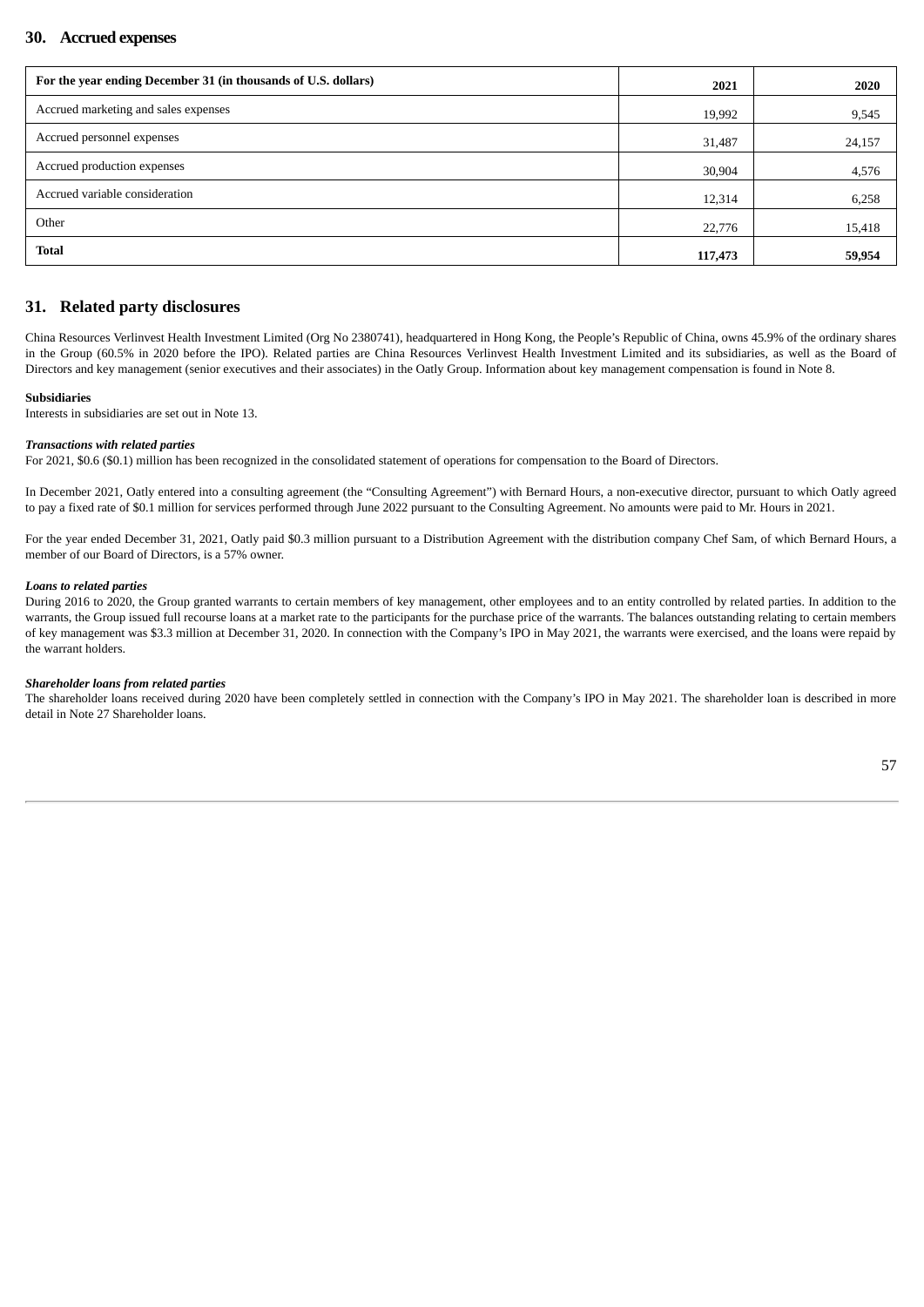## **32. Changes in liabilities attributable to financing activities**

|                                     | <b>Liabilities</b>           |                          |          |              |
|-------------------------------------|------------------------------|--------------------------|----------|--------------|
|                                     | to credit                    | Shareholder              |          |              |
| (in thousands of U.S. dollars)      | institutions                 | loans                    | Leases   | <b>Total</b> |
| <b>Balance at January 1, 2020</b>   | 73,727                       | -                        | 28,866   | 102,593      |
| Cash flows                          | 10,477                       | 87,828                   | $-6,044$ | 92,261       |
| Non-cash flows:                     |                              |                          |          |              |
| Addition - leases                   | $\qquad \qquad \blacksquare$ | $\overline{\phantom{a}}$ | 6,250    | 6,250        |
| Foreign exchange adjustments        | 12,056                       | 6,957                    | 2,123    | 21,136       |
| Other changes                       | 927                          | 11,333                   | $-1,051$ | 11,209       |
| <b>Balance at December 31, 2020</b> | 97,187                       | 106,118                  | 30,144   | 233,449      |
| Cash flows                          | $-94,908$                    | $-10,941$                | $-9,282$ | $-115,131$   |
| Non-cash flows:                     |                              |                          |          |              |
| Addition - leases                   | ۰                            | $\overline{\phantom{a}}$ | 117,793  | 117,793      |
| Foreign exchange adjustments        | 773                          | 3,675                    | $-2,413$ | 2,035        |
| Conversion to shares                |                              | $-104,108$               |          | $-104,108$   |
| Other changes                       | 2,935                        | 5,256                    | 6,977    | 15,168       |
| <b>Balance at December 31, 2021</b> | 5,987                        | $\overline{\phantom{0}}$ | 143,219  | 149,206      |

The Group classifies interest paid as cash flows from operating activities.

### **33. Loss per share**

|                                                    | 2021    | 2020    |
|----------------------------------------------------|---------|---------|
| Weighted average number of shares (thousands)<br>ت | 549,080 | 454,267 |

Loss per share was calculated as follows:

| For the year ending December 31                        | 2021       | 2020      |
|--------------------------------------------------------|------------|-----------|
| Loss for the year, attributable to the shareholders of |            |           |
| the parent                                             | $-212,393$ | $-60,361$ |
| Weighted average number of shares (thousands)          | 549.080    | 454,267   |
| Basic and diluted loss per share, US \$                | $-0.39$    | $-0.13$   |

Potential dilutive securities that were not included in the diluted loss per share calculations because they would be anti-dilutive were as follows:

|                                     | 2021                     | 2020       |
|-------------------------------------|--------------------------|------------|
| <b>Restricted Stock Units (RSU)</b> | 1,701,007                | ٠          |
| Stock options                       | 6,958,312                | ٠          |
| Warrants                            | $\overline{\phantom{a}}$ | 39,857,319 |

Refer to Note 9 for a description of restricted stock units, stock options and warrants.

### **34. Commitments and contingencies**

#### *Commitments*

*Minimum purchase commitments*

The Group has several supplier contracts primarily for production and packaging services where minimum purchase commitments exist in the contract terms. The commitments are associated with contracts that are enforceable and legally binding and that specify all significant terms, including fixed or minimum services to be used and fixed, minimum or variable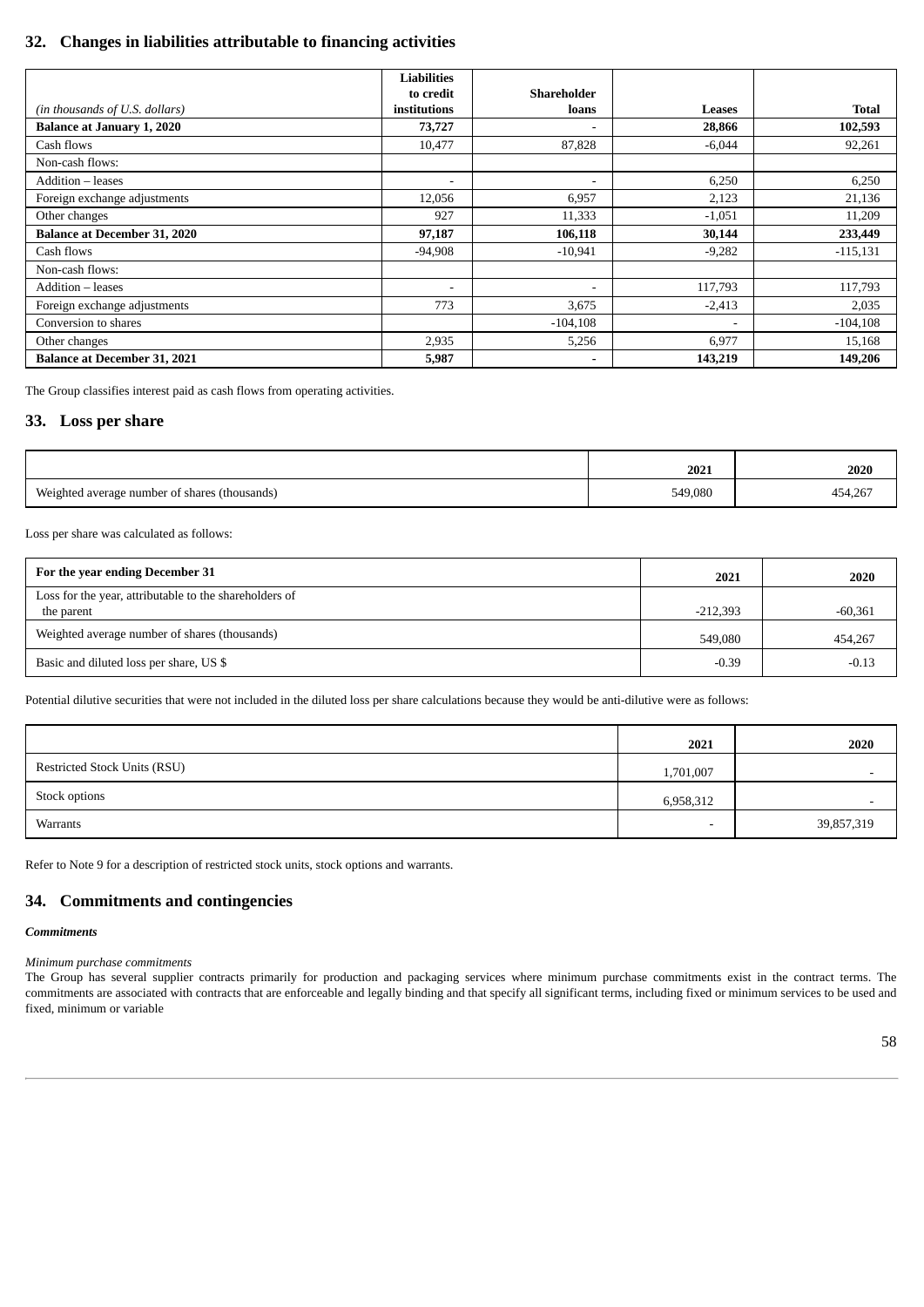price provisions. Historically, the Group's annual purchase volumes have exceeded the minimum purchase commitments. For the year ended December 31, 2021, the Group had volume shortfalls during the transition to, and ramp-up of, new production facilities. The financial impact of the volume shortfalls was not material.

#### *Leases and property, plant and equipment*

The future cash outflows relating to leases that have not yet commenced are disclosed in Note 16.

The Group is committed to two purchase agreements regarding production equipment in Peterborough, UK, under which the Group's obligations amount to \$68.5 million. The production equipment is expected to be delivered in 2022.

#### *Legal contingencies*

From time to time, the Group may be involved in various claims and legal proceedings related to claims arising out of the operations. In July and September 2021, three securities class action complaints were filed under the captions *Jochims v. Oatly Group AB et al.*, Case No. 1:21-cv-06360- AKH, *Bentley v. Oatly Group AB et al.*, Case No. 1:21-cv-06485-AKH, and *Kostendt v. Oatly Group AB et al.*, Case No. 1:21-cv-07904-AKH, in the United States District Court for the Southern District of New York against the Company and certain of its officers and directors, alleging violations of the Securities Exchange Act and SEC Rule 10b-5. These actions have been consolidated under the caption *In re Oatly Group AB Securities Litigation*, Consolidated Civil Action No. 1:21-cv-06360-AKH. The Company disputes each and every claim and intends to defend this matter vigorously.

#### **35. Events after the end of the reporting period**

We closely monitor the course of events regarding the Russian invasion of Ukraine. The invasion primarily affects the population of Ukraine, but also the rest of the world and the uncertainty that the situation entails. Ukraine and Russia are major global suppliers of agricultural products and Russia is a major supplier of fertilizers. We do not purchase ingredients from either Ukraine or Russia. Our assessment is that the situation has no direct impact on our operations but may lead to an indirect impact given the role of Ukraine and Russia as global exporters of agricultural products.

In February 2022, a securities class action complaint was filed under the caption Hipple v. Oatly Group AB et al., Index No. 151432/2022, in the New York County Supreme Court against the Company, certain of its officers and directors (including a former director), among others, alleging violations of the Securities Act of 1933. The Company disputes each and every claim and intends to defend this matter vigorously.

In March 2022, Plaintiffs in In re Oatly Group AB Securities Litigation, Consolidated Civil Action No. 1:21-cv-06360-AKH, the securities class action pending in the United States District Court for the Southern District of New York, filed a consolidated amended complaint against the Company and certain of its officers and directors (including a former director), among others, alleging violations of the Securities Act of 1933, in addition to violations of the Securities Exchange Act of 1934 and SEC Rule 10b-5. The Company disputes each and every claim and intends to defend this matter vigorously.

On March 28, 2022, the SRCF Agreement was amended for the purpose of, among other things,

(i) postponing the application of the minimum EBITDA financial covenant from the third quarter of 2022 to (A) the second quarter of 2023 or (B) provided that the Group has successfully raised capital of at least \$400 million by December 31, 2022, the second quarter of 2024,

(ii) lowering the applicable tangible solvency ratio financial covenant levels, and

(iii) introducing further restrictions on dividends from the Company stipulating that, following the exercise of the covenant conversion right, in addition to the requirement that no Event of Default (as defined in the SRCF Agreement) is outstanding or would occur immediately thereafter, any dividend from the Company is subject to the total net leverage ratio being equal to or less than 1.00:1 immediately before and after the making of such dividend.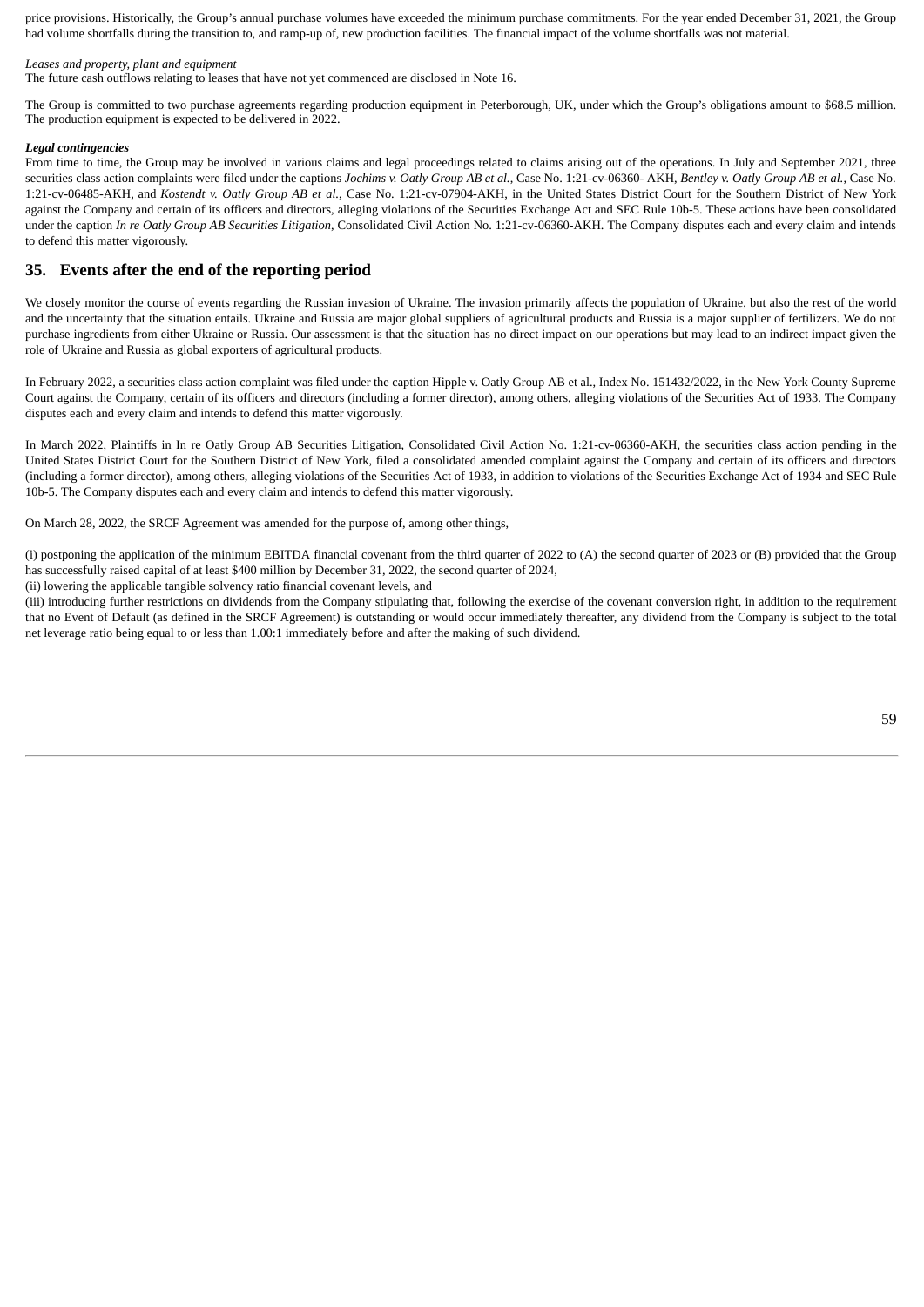## PARENT COMPANY INCOME STATEMENT

| For the year ended 31 December                                                                                                                                       |             |                          |            |
|----------------------------------------------------------------------------------------------------------------------------------------------------------------------|-------------|--------------------------|------------|
| (in thousands of SEK)                                                                                                                                                | <b>Note</b> | 2021                     | 2020       |
| Revenue                                                                                                                                                              | 37          | 395,040                  | 141,042    |
| Other operating income                                                                                                                                               |             | $\overline{\phantom{a}}$ | 150        |
|                                                                                                                                                                      |             | 395,040                  | 141,192    |
| <b>Operating expenses</b>                                                                                                                                            |             |                          |            |
| Other external expenses                                                                                                                                              | 39          | $-218,282$               | $-45,574$  |
| Personnel costs                                                                                                                                                      | 42          | $-184,811$               | $-67,271$  |
| Other operating expenses                                                                                                                                             |             | $-860$                   |            |
| <b>Operating loss</b>                                                                                                                                                |             | $-8,913$                 | 28,347     |
|                                                                                                                                                                      |             |                          |            |
| Profit from financial items                                                                                                                                          | 40          |                          |            |
| Other interest income and similar items                                                                                                                              |             | 1,328,970                | 50,021     |
| Interest expenses and similar income items                                                                                                                           |             | $-150,469$               | $-149,715$ |
| <b>Profit after financial items</b>                                                                                                                                  |             | 1,169,588                | $-71,347$  |
|                                                                                                                                                                      |             |                          |            |
| <b>Profit before tax</b>                                                                                                                                             |             | 1,169,588                | $-71,347$  |
|                                                                                                                                                                      |             |                          |            |
| Year-end appropriations                                                                                                                                              | 43          | $-238,156$               |            |
|                                                                                                                                                                      |             |                          |            |
| Tax on profit for the year                                                                                                                                           | 41          | ۰                        |            |
|                                                                                                                                                                      |             | 931,432                  | $-71,347$  |
| In the Parent Company, there are no items that are reported as other comprehensive income, which is why the total comprehensive income for the period corresponds to |             |                          |            |

the profit for the period.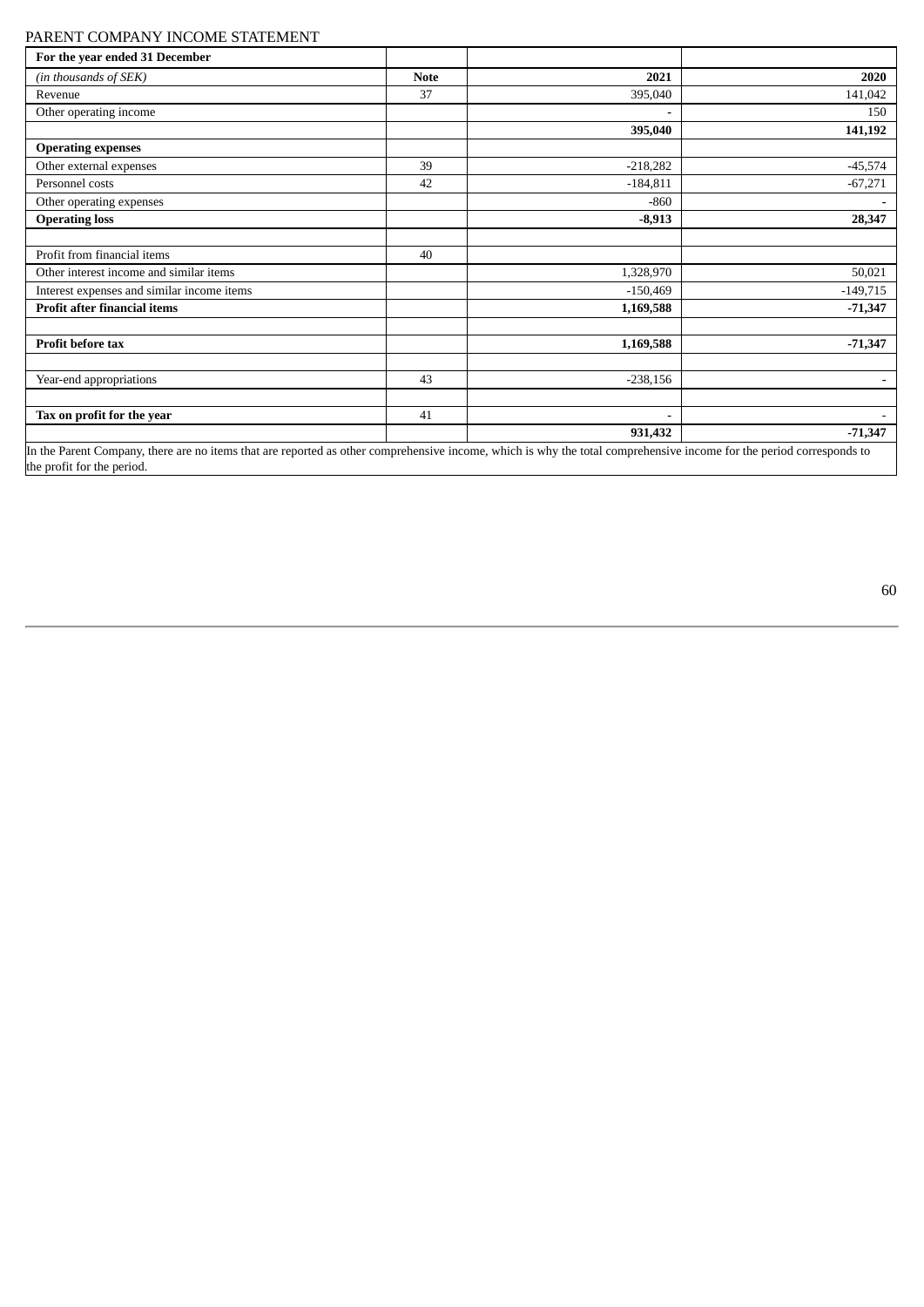## PARENT COMPANY STATEMENT OF FINANCIAL POSITION

| For the year ending December 31 (TSEK) |             |            |           |
|----------------------------------------|-------------|------------|-----------|
| (in thousands of SEK)                  | <b>Note</b> | 2021       | 2020      |
| <b>ASSETS</b>                          |             |            |           |
| <b>Non-current assets</b>              |             |            |           |
| Financial assets                       |             |            |           |
| Shares in group companies              | 44          | 4,956,771  | 2,633,161 |
| Receivables from group companies       | 45          | 9,847,706  | 1,555,978 |
| Other long-term receivables            | 46          | 622        | 48,809    |
|                                        |             |            |           |
| <b>Total fixed assets</b>              |             | 14,805,099 | 4,237,948 |
|                                        |             |            |           |
| Current assets                         |             |            |           |
| Short term assets                      |             |            |           |
| Receivables from group companies       |             | 43,865     | 16,020    |
| Current tax assets                     |             |            | 430       |
| Prepaid expenses and accrued income    | 47          | 72,703     | 15,843    |
| <b>Total current receivables</b>       |             | 116,568    | 32,293    |
|                                        |             |            |           |
| Cash and bank balances                 | 48          | 13,716     | 536,186   |
| <b>Total current assets</b>            |             | 130,283    | 568,479   |
|                                        |             |            |           |
| <b>TOTAL ASSETS</b>                    |             | 14,935,383 | 4,806,427 |
|                                        |             |            |           |
| <b>EQUITY AND LIABILITIES</b>          |             |            |           |
| Equity                                 |             |            |           |

| LVVII I ЛИФ ЕМ <b>ЮЛ</b> ЕННЕЗ      |    |                          |           |
|-------------------------------------|----|--------------------------|-----------|
| Equity                              |    |                          |           |
| <b>Restricted equity</b>            |    |                          |           |
| <b>Share capital</b>                | 53 | 887                      | 178       |
|                                     |    |                          |           |
| Unrestricted equity                 |    |                          |           |
| Share premium                       |    | 13,126,053               | 3,308,513 |
| Retained earnings                   |    | 778,168                  | 651,992   |
| Profit of the year                  |    | 931,432                  | 71,347    |
| <b>Total equity</b>                 |    | 14,836,541               | 3,889,336 |
|                                     |    |                          |           |
| Non-current liabilities             |    |                          |           |
| Accounts payable                    |    | 16,897                   | 5,138     |
| Liabilities to shareholders         |    | $\overline{\phantom{a}}$ | 860,314   |
| Other liabilities                   | 51 | 26,257                   | 7,508     |
| Accrued expenses and prepaid income | 52 | 55,688                   | 44,131    |
| <b>Total short-term liabilities</b> |    | 98,842                   | 917,091   |
| TOTAL EQUITY AND LIABILITIES        |    | 14,935,383               | 4,806,427 |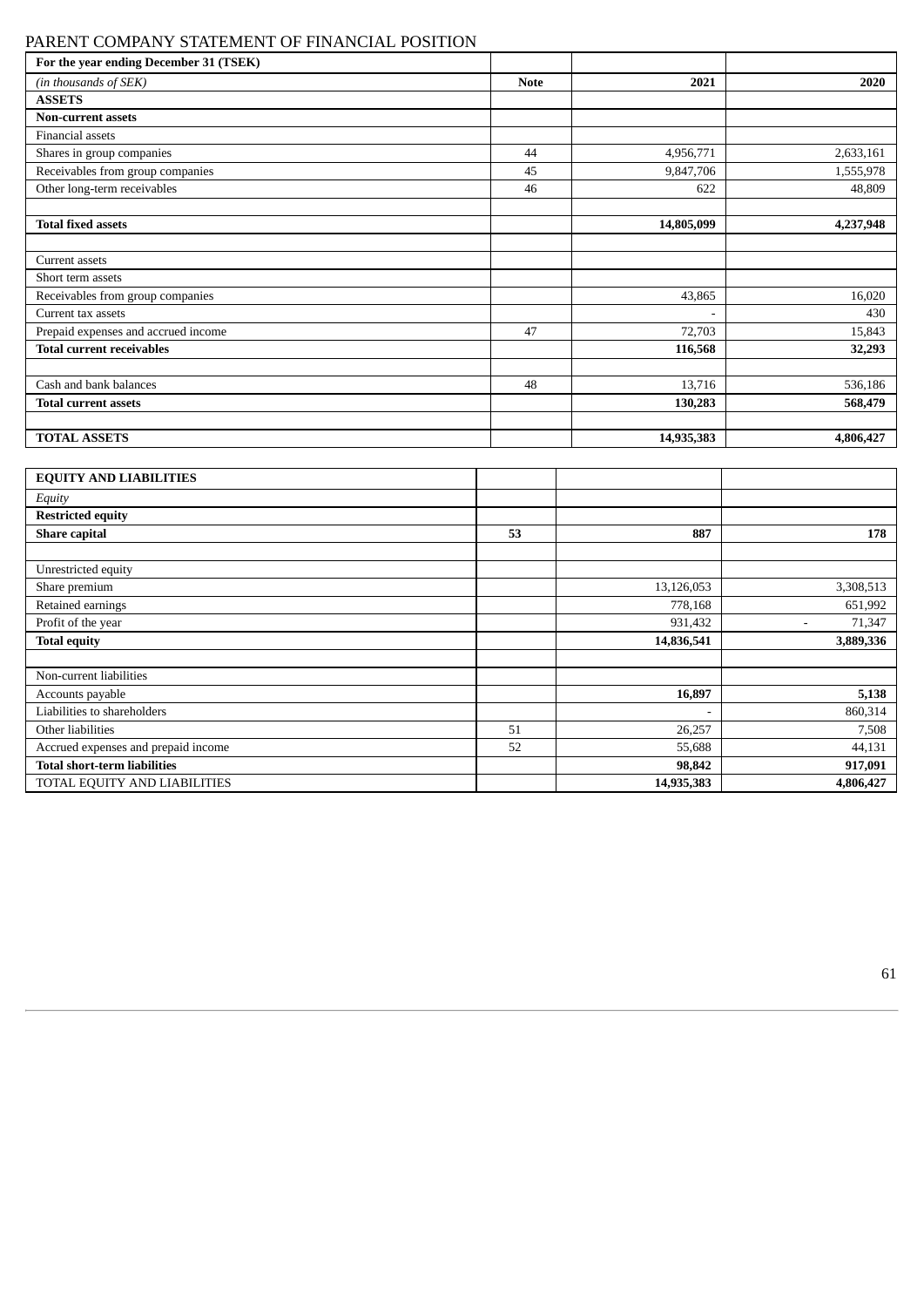## PARENT COMPANY STATEMENT OF CHANGES IN EQUITY

|                                                         |             | <b>Restricted equity</b> | Non-restricted equity |                          |                              |                           |
|---------------------------------------------------------|-------------|--------------------------|-----------------------|--------------------------|------------------------------|---------------------------|
| (in thousands of SEK)                                   | <b>Note</b> | <b>Share capital</b>     | <b>Share premium</b>  | <b>Retained earnings</b> | <b>Profit of the</b><br>vear | <b>Total Equity</b>       |
| Opening equity, January 1, 2020                         |             | 161                      | 1,673,040             | 655,754                  | $-13,705$                    | 2,315,250                 |
| New share issue                                         |             | 17                       | 1,777,642             |                          |                              | 1,777,659                 |
| <b>Transaction costs</b>                                |             |                          | $-75,634$             |                          |                              | $-75,634$                 |
| New warrant issue                                       |             |                          | 22,476                |                          |                              | 22,476                    |
| Shareholders' contributions                             |             |                          | $-89,011$             |                          |                              | $-89,011$                 |
| Share-based remuneration                                |             |                          |                       | 9,943                    |                              | 9,943                     |
| Transfer of last year's profit or loss                  |             |                          |                       | $-13,705$                | 13,705                       | $\bf{0}$                  |
| Net loss for the year and other comprehensive<br>income |             |                          |                       |                          | $-71,347$                    | $-71,347$                 |
| Closing equity, December 31, 2020                       |             | 178                      | 3,308,513             | 651,992                  | $-71,347$                    | 3,889,336                 |
| <b>Exercise of warrants</b>                             |             | 59                       | 320,881               |                          |                              | 320,940                   |
| New share issue                                         |             | 97                       | 9,148,824             |                          |                              | 9,148,921                 |
| <b>Transaction costs</b>                                |             |                          | 519,404               |                          |                              | 519,404<br>$\overline{a}$ |
| Bonus issue                                             |             | 544                      | 544<br>$\blacksquare$ |                          |                              |                           |
| Conversion of shareholder loans                         |             | 9                        | 867,784               |                          |                              | 867,793                   |
| Share-based remuneration                                |             |                          |                       | 197,523                  |                              | 197,523                   |
| Transfer of last year's profit or loss                  |             |                          |                       | 71,347                   | 71,347                       |                           |
| Net loss for the year and other comprehensive<br>income |             |                          |                       |                          | 931,432                      | 931,432                   |
| Closing equity, December 31, 2021                       |             | 887                      | 13,126,053            | 778,168                  | 931,432                      | 14,836,541                |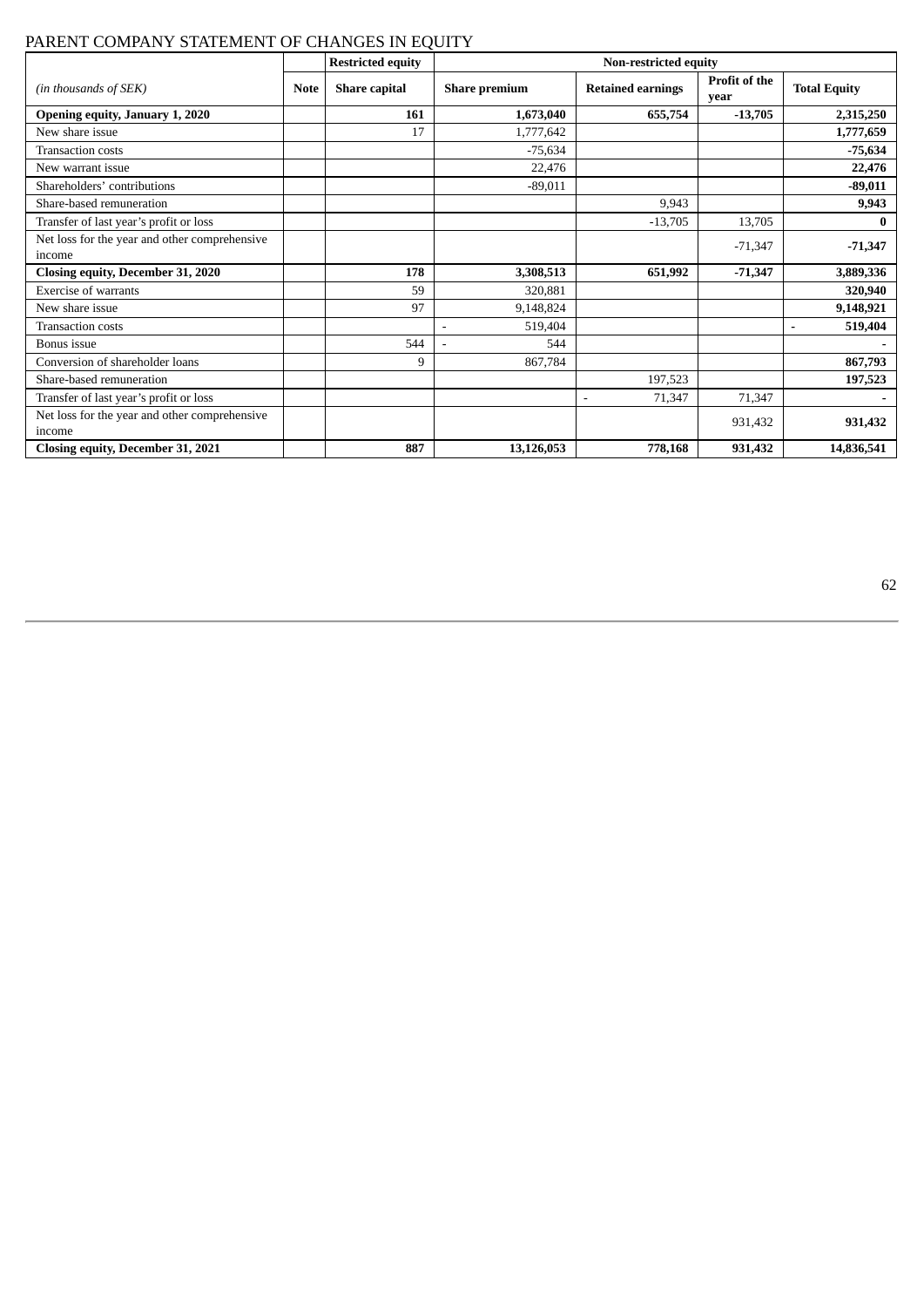| PARENT COMPANY STATEMENT OF CASH FLOWS                                |             |                |            |
|-----------------------------------------------------------------------|-------------|----------------|------------|
| For the year ending December 31                                       |             |                |            |
| (in thousands of SEK)                                                 | <b>Note</b> | 2021           | 2020       |
| Operating activities                                                  |             |                |            |
| <b>Loss after financial items</b>                                     |             | 1,169,588      | $-71,347$  |
| <b>Adjustments for non-cash items</b>                                 |             | $-1,107,961$   | 108,920    |
| Cost for share-based remuneration                                     |             | 70,224         | 9,943      |
| Interest not received                                                 |             | $-1,328,961$   | $-50,022$  |
| Interest not paid                                                     |             | 75,002         | 95,761     |
| Unrealized exchange-rate differences                                  |             | 75,773         | 53,237     |
| Interest received                                                     |             | $\overline{2}$ |            |
| Interest paid                                                         |             | $-1,982$       |            |
| Tax paid                                                              |             | $-524$         | $-292$     |
| Cash flow from operating activities before changes in working capital |             | 59,122         | 37,281     |
| Cash flow from changes in working capital                             |             |                |            |
| Change in current receivables                                         |             | $-196,540$     | $-28,210$  |
| Change in accounts payable                                            |             | 11,759         | 5,138      |
| Change in current liabilities                                         |             | 27,396         | $-31,157$  |
| <b>Cash flow from operating activities</b>                            |             | $-98,263$      | $-16,948$  |
|                                                                       |             |                |            |
| <b>Investing activities</b>                                           |             |                |            |
| Increase in receivables from Group companies                          |             | $-6,869,876$   | $-962,264$ |
| Received payments from loans to employees                             |             | 48,419         |            |
| Group contribution paid                                               |             | $-238,155$     |            |
| Shareholders' contributions paid                                      |             | $-2,192,500$   | $-900,901$ |
| <b>Cash flow from investing activities</b>                            |             | $-9,252,112$   | $-1863525$ |
|                                                                       |             |                |            |
| <b>Financing activities</b>                                           |             |                |            |
| Share issue, net after transaction costs                              |             | 8,629,517      | 1702021    |
| Repayment shareholder loan                                            | 50          | $-91,194$      |            |
| Shareholder loans raised                                              | 50          |                | 853,071    |
| Proceeds from warrants                                                |             | 320,940        |            |
| Warrants redeemed                                                     |             |                | $-87,608$  |
| <b>Cash flow from financing activities</b>                            |             | 8,859,261      | 2 467 484  |
|                                                                       |             |                |            |
| Cash flow for the year                                                |             | $-491,115$     | 587,011    |
| Cash and cash equivalents on January 1                                |             | 536,186        | 8,369      |
| Exchange-rate differences in cash and cash equivalents                |             | $-31,356$      | $-59,221$  |
| <b>Cash and cash equivalents on December 31</b>                       |             | 13,715         | 536,186    |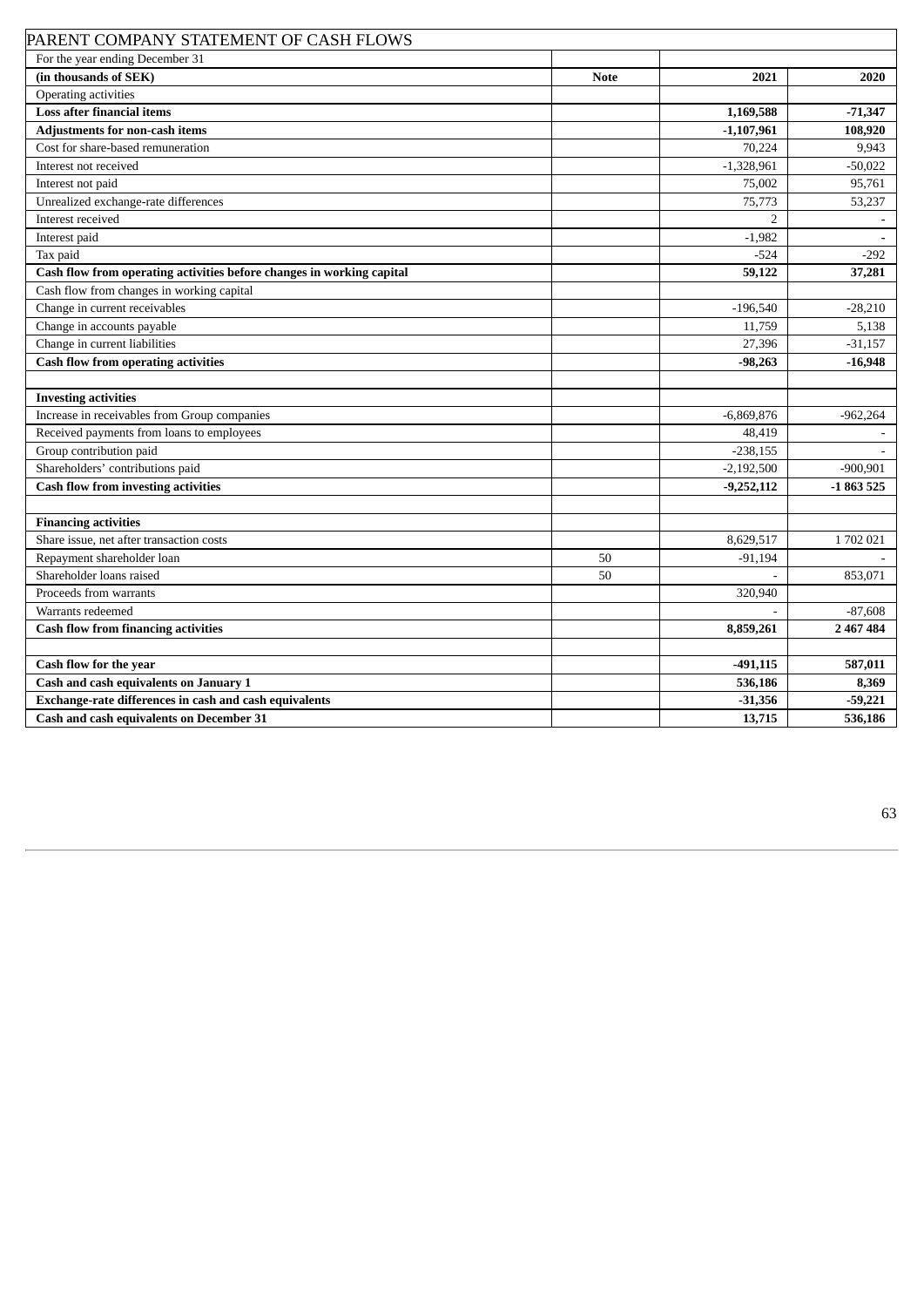## **36. Parent Company accounting policies**

The principal accounting policies used in the preparation of this annual report are set out below. These policies have been consistently applied unless otherwise stated. All amounts are in thousands of SEK unless otherwise stated.

#### *Basis for preparation*

The Parent Company's accounting and valuation policies comply with the Swedish Annual Accounts Act and Swedish Financial Reporting Board recommendation RFR 2 Accounting for Legal Entities. The application of RFR 2 Notes requires that the Parent Company as legal entity shall apply all IFRS adopted by the EU and statements to the extent that this is possible within the framework of the Annual Accounts Act and the Pension Obligations Vesting Act and with consideration to the relationship between accounting and taxation.

The Parent Company applies other accounting policies than the Group in the cases stated below:

#### *Presentation formats*

The income statement and balance sheet are presented in accordance with the presentation format prescribed in the Swedish Annual Accounts Act. The presentation format for the statement of changes in equity is also consistent with the Group's format but shall also include the columns stated in the Swedish Annual Accounts Act. Moreover, there is a difference in terms, compared with the consolidated accounts, mainly regarding financial income and expenses, and equity.

#### *Participations in subsidiaries*

Participations in subsidiaries are recognized using the cost method, which means that the investments are recognized in the balance sheet at cost less any impairment. The cost includes acquisition-related costs and any contingent consideration. The recoverable amount is calculated if there is an indication of impairment of participations in subsidiaries. If this value is lower than the carrying amount, an impairment loss is recognized. Impairment is recognized under Profit from participations in Group companies.

#### *Shareholder's contributions*

Shareholders' contributions paid are recognized in the Parent Company as an increase in the carrying amount of the holding and in the receiving company as an increase in equity.

#### *Group contributions*

Group contributions are recognized in accordance with the alternate rules in RFR 2, which mean that Group contributions made and received are recognized as appropriations in profit or loss.

#### *Financial instruments*

IFRS 9 is not applied in the Parent Company. Instead, the Parent Company applies the items set out in RFR 2 (IFRS 9 Financial instruments, p. 3-10). Financial instruments are measured based on cost. Financial assets acquired with the intention of holding them on a short-term basis will be recognized in subsequent periods in accordance with the lower value principle at the lower of cost and market value. Derivative instruments with negative fair value are measured at this value.

When calculating the net realizable value of receivables, the policies for impairment testing and loss risk provision in IFRS 9 are applied. For a receivable recognized at amortized cost at the Group level, this means that the loss risk provision recognized in the Group in accordance with IFRS 9 is also to be recognized in the Parent Company.

#### *Leases*

The Parent Company has chosen not to apply IFRS 16 Leases but has instead chosen to apply RFR 2. This choice means that no right-of-use assets and lease liabilities are recognized in the balance sheet, but lease payments are recognized as a cost on a straight-line basis over the lease term.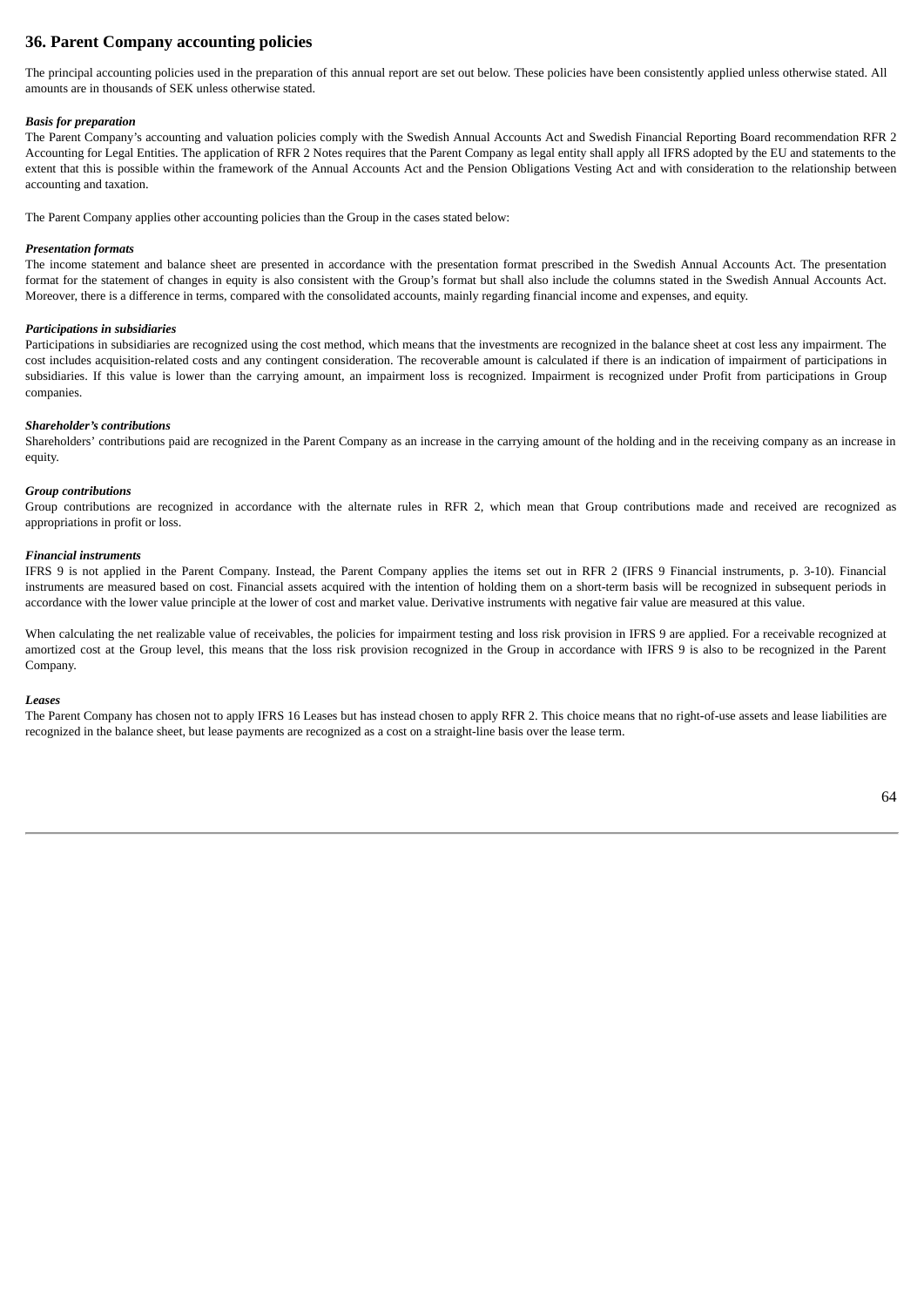## **37. Net sales by geographic market/country**

The Parent Company receives revenue from the transfer of services at a point in time in the following geographic regions:

| For the year ending December 31 (in thousands of SEK) | 2021    | 2020    |
|-------------------------------------------------------|---------|---------|
| Net .<br>market<br>sales per                          |         |         |
| Sweden                                                | 395,040 | 141,042 |

## **38. Intra-Group purchases and sales**

| For the vear ending December 31                                          | 2021 | 2020 |
|--------------------------------------------------------------------------|------|------|
| Percentage of total purchases during the year from other Group companies |      |      |
| Percentage of total sales during the year to other Group companies       | 100% | 100% |

### **39. Renumeration to the auditors**

| For the year ending December 31 (in thousands of SEK) | 2021                     | 2020                     |
|-------------------------------------------------------|--------------------------|--------------------------|
| EY                                                    |                          |                          |
| Audit services                                        | 23,963                   | 16,460                   |
| Audit related services                                | 6.500                    | $\sim$                   |
| Tax advisory services                                 |                          | $\overline{\phantom{0}}$ |
| Other services                                        | $\overline{\phantom{0}}$ |                          |
| <b>Total</b>                                          | 30,463                   | 16,460                   |

Audit services refer to the examination of the annual accounts and accounting records, as well as the administration of the Board of Directors and the CEO, other tasks incumbent on the Company's auditor as well as advice and other assistance occasioned by observations made in the course of such examination or the performance of such other tasks.

## **40. Financial income and expenses**

| For the year ending December 31 (in thousands of SEK)     | 2021      | 2020    |
|-----------------------------------------------------------|-----------|---------|
| Interest income from Group companies                      | 362,465   | 49,503  |
| Other interest income                                     | 234       | 518     |
| Exchange rate differences                                 | 966,272   |         |
| Total other interest income and similar profit/loss items | 1,328,970 | 50,021  |
| Interest expense to Group companies                       | 18,709    |         |
| Other interest expenses                                   | 54,375    | 95,762  |
| Exchange-rate differences                                 | 77,383    | 52,859  |
| Other financial expenses                                  | n.        | 1,095   |
| Total interest expenses and similar profit/loss items     | 150,469   | 149,715 |

## **41. Tax on net profit for the year**

| For the year ending December 31 (in thousands of SEK)                                              | 2021       | 2020      |
|----------------------------------------------------------------------------------------------------|------------|-----------|
| <b>Total reported tax</b>                                                                          |            |           |
|                                                                                                    |            |           |
| Reconciliation of tax expenses and loss in the accounts, multiplied by current corporate tax rate: |            |           |
| <b>Profit after financial items</b>                                                                | 1,169,588  | $-71,347$ |
| Estimated Swedish income tax, 20.6% (21.4 %)                                                       | $-240.935$ | 15,268    |
| Non-deductible expense                                                                             | $-9.635$   | $-19,311$ |
| Tax losses and other temporary differences for which deferred tax assets are not recognized        | 250,570    | 4,766     |
| Tax effect of amended tax rates                                                                    |            | $-723$    |
| <b>Total reported tax</b>                                                                          |            |           |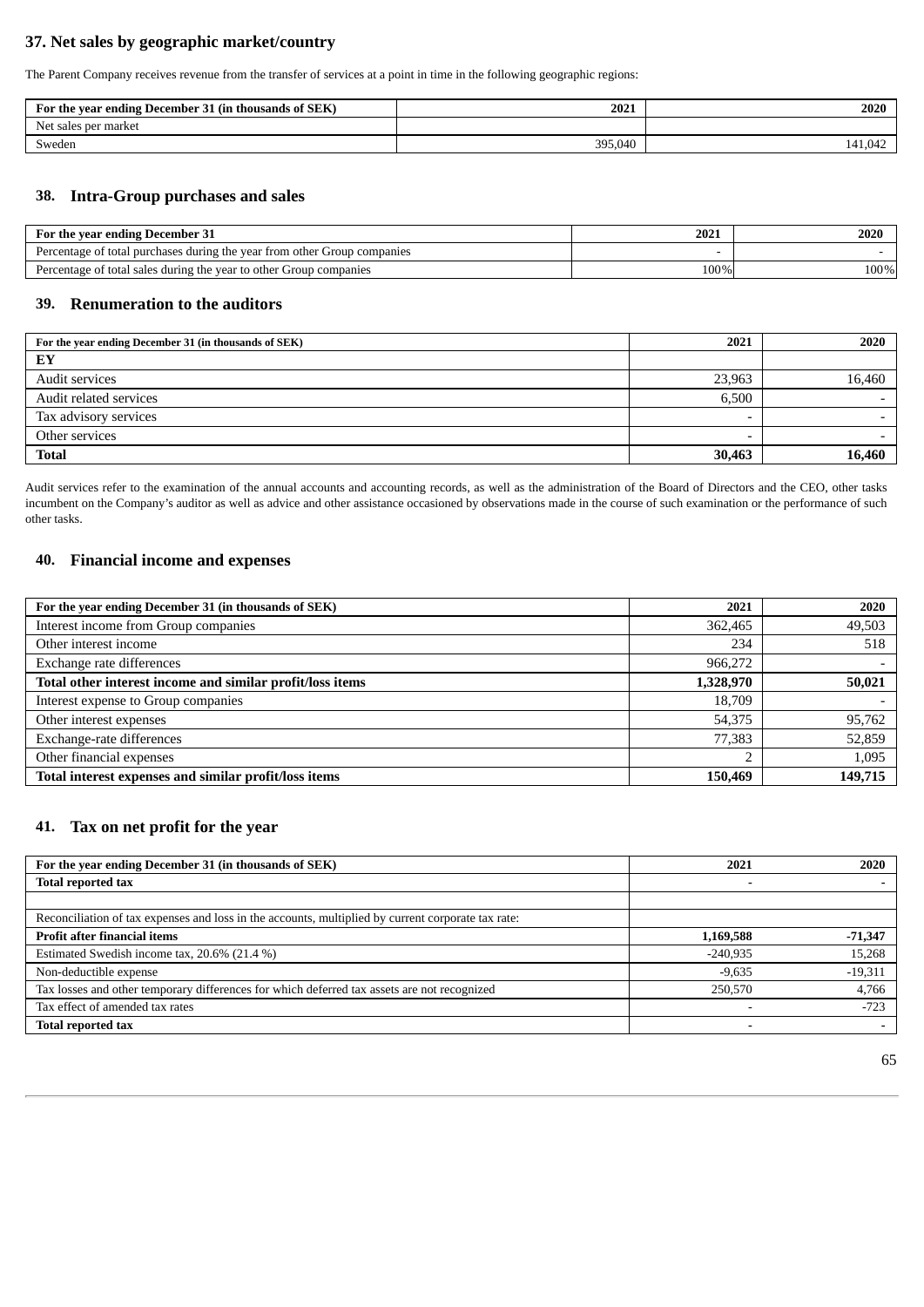In 2018, it was resolved that corporate tax in Sweden would be reduced in two phases. Corporate tax was lowered from 22.0% to 21.4% for financial years beginning after December 31, 2018. In the next phase, corporate tax will be lowered to 20.6% for financial years beginning after December 31, 2020.

#### **Deferred tax**

Deferred tax assets are recognized on tax loss carry-forwards or other deficits to the extent that it is probable that these can be used against future taxable profits. No deferred tax assets have been recognized, since the Parent Company does not believe that the criteria in IAS 12 for recognizing deferred tax have been met.

### **42. Employee benefits, etc**

The amounts recognized are based on costs recognized in the Parent Company income statement.

| Salaries, other benefits and social security contributions – employees |                |              |
|------------------------------------------------------------------------|----------------|--------------|
| For the year ending December 31 (in thousands of SEK)                  | 2021           | 2020         |
| Salaries and other remuneration (of which, bonuses)                    | 78,098 (2,098) | 37,757 (476) |
| Social security contributions                                          | 22.351         | 10,794       |
| Share-based remuneration                                               | 70.224         | 9,943        |
| Pension costs – defined-contribution plans                             | 14.138         | 6,885        |
| <b>Total employee benefits</b>                                         | 184,811        | 65,379       |

| Salaries, other benefits and social security contributions – Board, CEO and other senior executives |                |                |
|-----------------------------------------------------------------------------------------------------|----------------|----------------|
| For the year ending December 31, (in thousands of SEK)                                              | 2021           | 2020           |
| Salaries and other remuneration (of which, bonuses)                                                 | 23,104 (2,098) | 19,988 (4,873) |
| Social security contributions                                                                       | 10,398         | 6,791          |
| Share-based remuneration                                                                            | 60.731         | 9,943          |
| Pension costs – defined-contribution plans                                                          | 2.769          | 3,194          |
| Total remuneration to Board members, CEO and other senior executives                                | 97,002         | 39,916         |

For disclosures concerning the notice period for senior executives, refer to Group Note 8.

| Average number of employees by geographic division |       |      |       |              |      |        |
|----------------------------------------------------|-------|------|-------|--------------|------|--------|
| For the year ending December 31                    |       | 2021 |       |              | 2020 |        |
|                                                    | Total | Men  | Women | <b>Total</b> | Men  | Womanl |
| Sweden                                             | ر ر   | 29   | 24    | - -          |      |        |
| <b>Total</b>                                       | 53    | 29   | 24    | n.<br>41     |      |        |

| Gender distribution in management |              |      |       |              |      |       |
|-----------------------------------|--------------|------|-------|--------------|------|-------|
| For the year ending December 31   |              | 2021 |       |              | 2020 |       |
|                                   | <b>Total</b> | Men  | Women | <b>Total</b> | Men  | Woman |
| Board members                     | ⊥ఎ           |      |       |              |      |       |
| CEO and other senior executives   |              |      |       |              |      |       |
| <b>Total</b>                      |              | w    |       | 14.          |      |       |

#### **Share-based renumeration**

#### **LTI 2021**

The Extraordinary General Meeting of the Company held on May 6, 2021 (the "EGM") adopted a long-term incentive program for the Company's board members, management and employees, including qualified consultants who work full time for the Group and over a longer period, called LTI 2021. For more information on the terms of the program, see Group Note 9.

#### **Warrants 2016 - 2020**

The Parent Company granted warrants to employees and to a company controlled by related parties (see Group note 31) during the years 2016– 2020. The outstanding warrants as of January 1, 2021 have either been exercised or forfeited during the year.

In 2021, the Parent Company accounted for the estimated and reported value of equity-settled programs issued to employees in other companies in the Group as a capital injection to subsidiaries. The value of shares in subsidiaries increases with the corresponding amount recorded as an increase in equity of the Parent Company.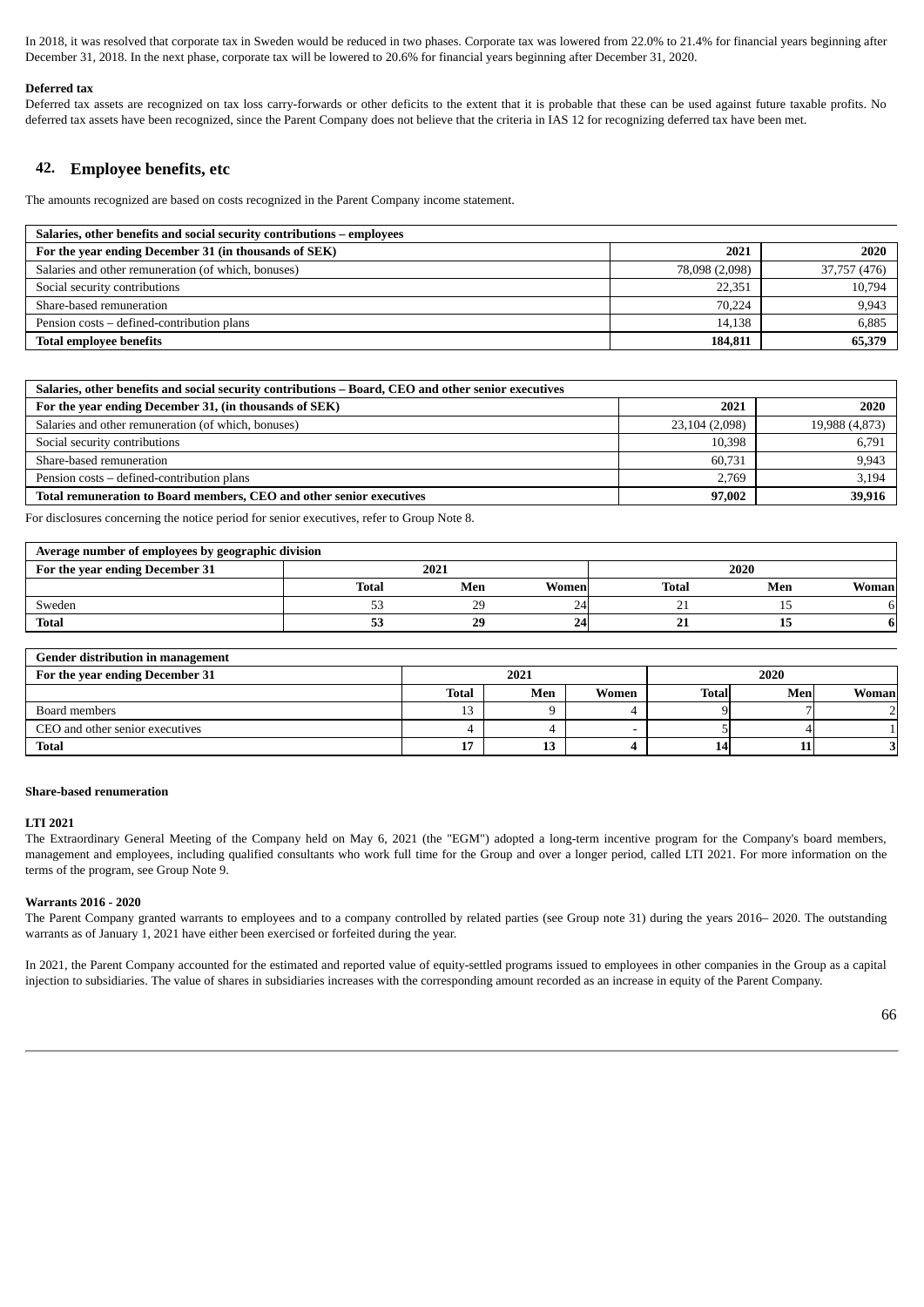Shareholder contributions regarding share-based payments during 2021 amount to TSEK 131,110. Share-based payment expenses accounted for in the Parent Company's income statement amounted to TSEK 70,224 in 2021 and TSEK 9,943 in 2020.

## **43. Appropriations**

| Year-end appropriations                               |         |      |
|-------------------------------------------------------|---------|------|
| For the year ending December 31 (in thousands of SEK) | 2021    | 2020 |
| Provided group contribution to Oatly AB               | 238,156 |      |
| <b>Total</b>                                          | 238,156 |      |

## **44. Participation in Group companies**

| At December 31 (in thousands of SEK) | 2021      | 2020      |
|--------------------------------------|-----------|-----------|
| <b>Opening balance</b>               | 2,633,161 | 1,732,260 |
| <b>Additions</b>                     |           |           |
| Shareholders' contributions          | 2,323,610 | 900,901   |
| <b>Carrying amount</b>               | 4,956,771 | 2,633,161 |

Refer also to Group Note 13.

## **45. Non-current receivables from Group companies**

| At December 31 (in thousands of SEK) | 2021      | 2020      |
|--------------------------------------|-----------|-----------|
| <b>Opening balance</b>               | 1,555,978 | 621,808   |
| Additional receivables               | 6,972,374 | 963,325   |
| Interest                             | 353,903   | 49,503    |
| Currency adjustments                 | 965.451   | $-78,658$ |
| <b>Closing balance</b>               | 9,847,706 | 1,555,978 |

## **46. Other non-current receivables**

| At December 31 (in thousands of SEK) | 2021 | 2020             |
|--------------------------------------|------|------------------|
| Loans to employees                   |      | 41.452           |
| Other receivables                    | 622  | 7 257<br>، ر. ر. |
| <b>Closing balance</b>               | 622  | 48,809           |

This item comprises loans to employees. For more information, refer to Group Note 31.

## **47. Prepaid expenses and accrued income**

| At December 31 (in thousands of SEK) | 2021   | 2020   |
|--------------------------------------|--------|--------|
| Prepaid lease payments               | 19     |        |
| Prepaid insurance premiums           | 71,187 | 3,274  |
| Prepaid IT costs                     | 907    |        |
| Prepaid expenses for listing         |        | 12,569 |
| Other prepaid expenses               | 590    |        |
| <b>Total</b>                         | 72,703 | 15,843 |

## **48. Cash and bank balances**

| At December 31 (in thousands of SEK) | 2021   | 2020    |
|--------------------------------------|--------|---------|
| Bank deposits                        | 570    | 536,186 |
| Cash pool                            | 13,146 |         |
| <b>Total</b>                         | 13,716 | 536,186 |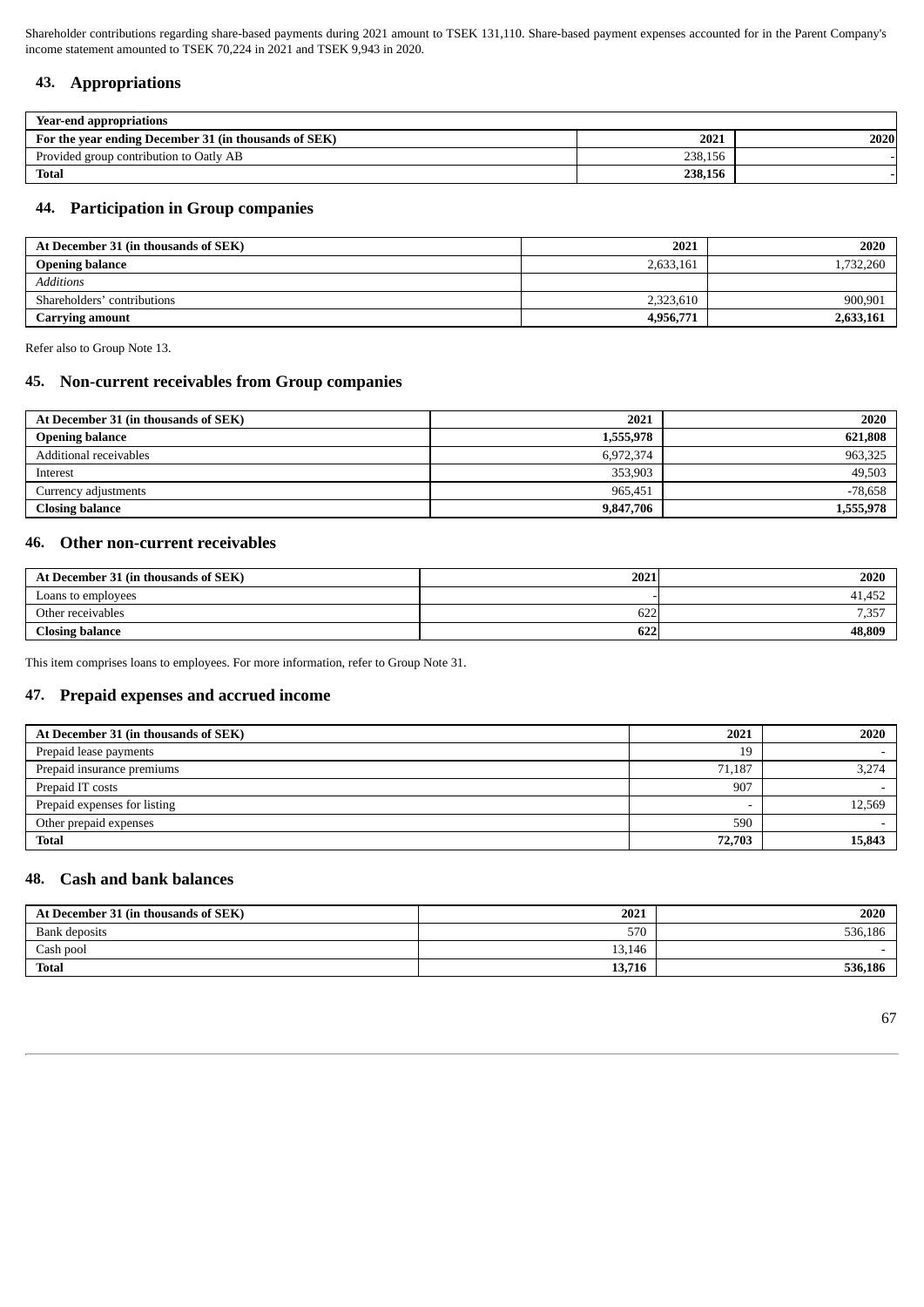## **49. Leases**

### **Assumptions pertaining to leases**

The Parent Company rents vehicles under non-cancellable operating leases. The lease terms vary between one and three years, and most leases can be extended at the end of the lease term for a fee that is in accordance with a market-based fee.

Lease expenses totaling KSEK 435 (341) were included in profit or loss for the 2021 financial year.

Future total minimum lease payments for non-cancellable leases are as follows:

| For the year ending December 31 (in thousands of SEK) | 2021 | 2020 |
|-------------------------------------------------------|------|------|
| Due for payment within 1 year                         | 376  | 414  |
| Due for payment between 1 and 5 years                 | 135  | 604  |
| Due for payment in more than 5 years                  |      |      |
| <b>Total</b>                                          | 511  | 1018 |

## **50. Changes in liabilities attributable to financing activities**

| (in thousands of SEK)                     | <b>Shareholder loans</b> |
|-------------------------------------------|--------------------------|
| Opening balance, January 1, 2020          |                          |
| Cash flows                                | 853,072                  |
| Non-cash items:                           |                          |
| Accrued interest                          | 95,761                   |
| Currency adjustments                      | $-88,520$                |
| <b>Closing balance, December 31, 2020</b> | 860,314                  |
| Cash flows                                | $-91,194$                |
| Non-cash items:                           |                          |
| Accrued interest                          | 54,311                   |
| Currency adjustments                      | 44,362                   |
| Conversion to shares                      | $-867,793$               |
| <b>Closing balance, December 31, 2021</b> |                          |

### **51. Other non-current liabilities**

| At December 31 (TSEK)          | 2021   | 2020  |
|--------------------------------|--------|-------|
| Employee withholding taxes     | 2.804  | 1,302 |
| Value added tax                | 19,327 | 6,206 |
| Social security expenses, LTIP | 4.125  |       |
| <b>Total</b>                   | 26,257 | 7,508 |

## **52. Accrued expenses and deferred income**

| At December 31 (in thousands of SEK) | 2021   | 2020   |
|--------------------------------------|--------|--------|
| Accrued holiday pay                  | 14.415 | 13,043 |
| Accrued personnel costs              | 16,932 | 6,412  |
| Other accrued expenses               | 24,341 | 24,676 |
| <b>Total</b>                         | 55,688 | 44,131 |

## **53. Share capital**

The Company's share capital as of December 31, 2021 was divided into 591,777,001 ordinary shares with a par value of SEK 0.0015 per share. All shares entitle to one vote each. Refer to Group Note 24 for information on the Parent Company's share capital.

### **54. Pledged assets and contingent liabilities**

The Parent Company has pledged investments in subsidiaries to fulfill collateral requirements for liabilities to credit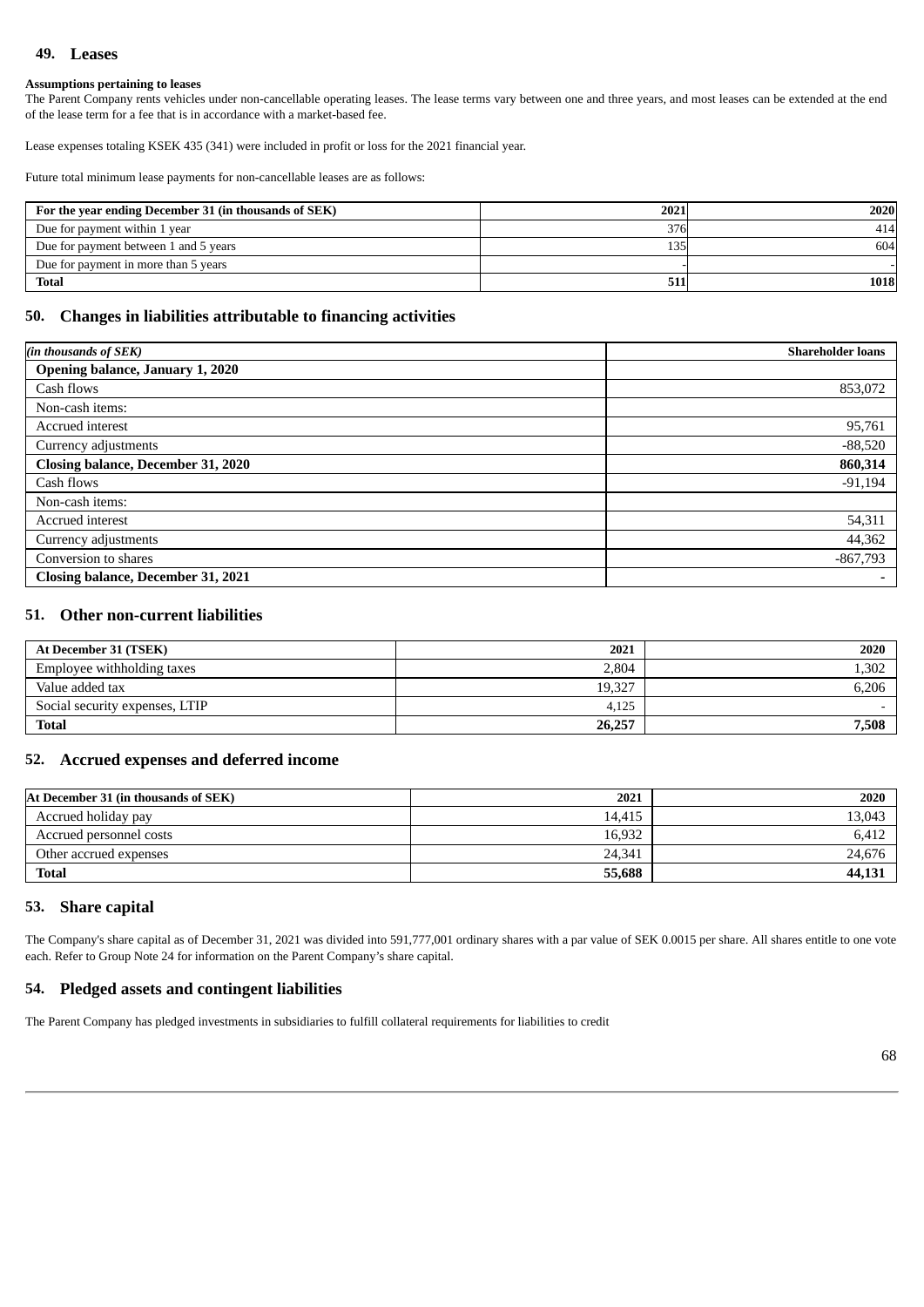institutions and leases located in subsidiaries.

| Per 31 December (in thousands of SEK)           | 2021   | 2020      |
|-------------------------------------------------|--------|-----------|
| Guarantees - liabilities to credit institutions | 18.000 | ,990,961  |
| Guarantees - leasing commitments                | 28,123 |           |
| <b>Total</b>                                    | 46,123 | 1.990.961 |

## **55. Related party disclosures**

For related-party transactions and information on loans issued to related parties, refer to Group Note 31.

## **56. Significant events after the financial year**

For significant events after the financial year, refer to Group Note 35.

## **57. Proposed appropriation of profits**

| The Board of Directors proposes that profits available for distribution (SEK): |                |  |
|--------------------------------------------------------------------------------|----------------|--|
| Retained earnings                                                              | 13,904,221,257 |  |
| Profit for the year                                                            | 931,432,418    |  |
|                                                                                | 14,835,653,675 |  |
|                                                                                |                |  |
| Be appropriated as follows to be carried forward                               | 14,835,653,675 |  |